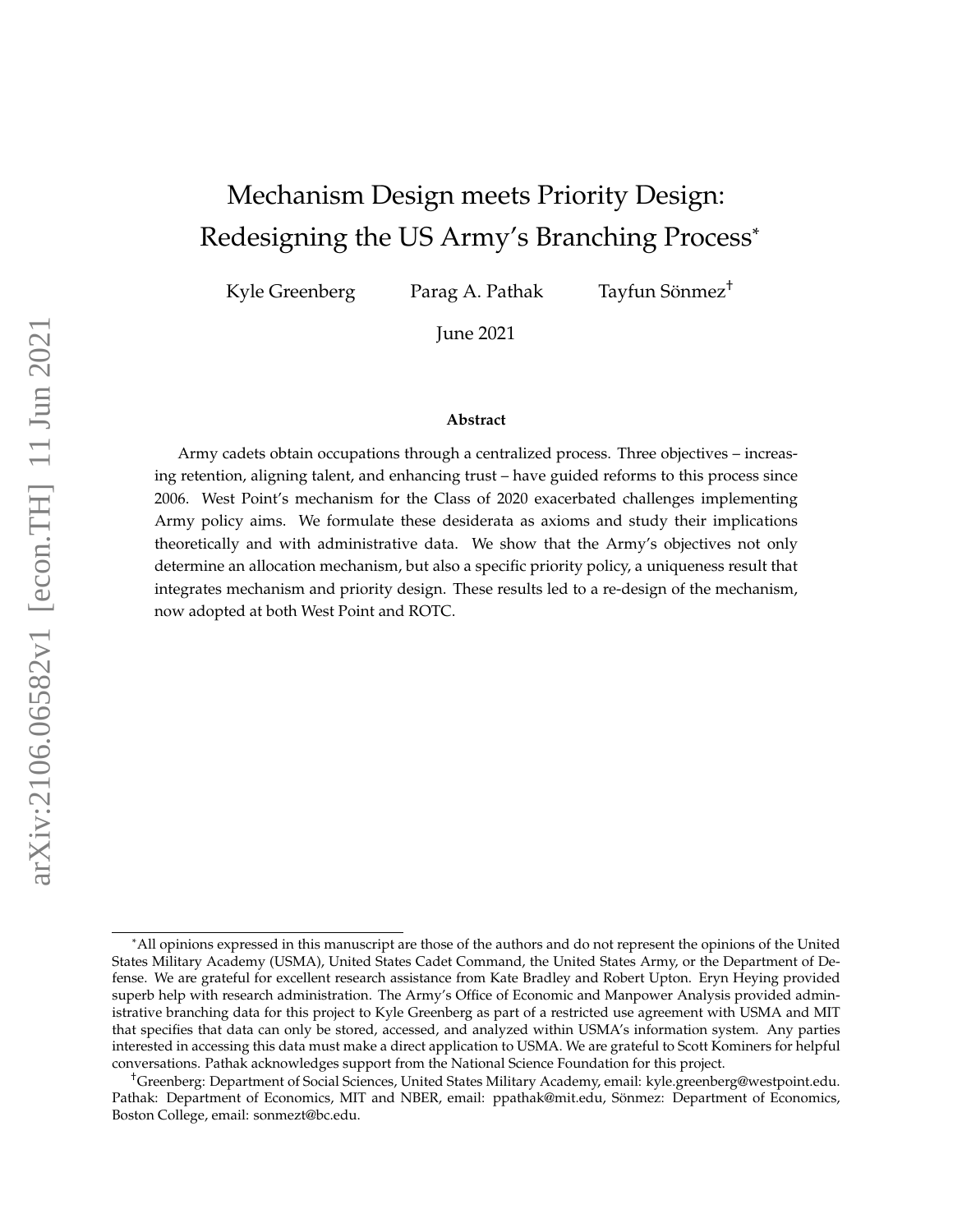# **1 Introduction**

Each year, the US Army assigns thousands of graduating cadets from the United States Military Academy (USMA) at West Point and the Reserve Officer Training Corps (ROTC) to their first job in a military occupation, or branch, through centralized systems. Combined, the West Point and ROTC branching systems determine the branch placements for 70 percent of newly commissioned Army officers [\(DoD, 2020\)](#page-38-0). In 2006, the US Army created a "market-based" system for branch assignments with the goal of increasing officer retention [\(Colarruso, Lyle, and Wardynski, 2010\)](#page-38-1). The system, known as the *Branch-of-Choice* or *BRADSO program*, gives cadets heightened priority for a fraction of a branch's positions if they express a willingness to BRADSO, or extend the length of their service commitment.<sup>[1](#page-1-0)</sup>

Since the allocation problem involves both branch assignment and length of service commitment, the Army's branching system is a natural application of the matching with contracts framework developed by [Kelso and Crawford](#page-39-0) [\(1982\)](#page-39-0) and [Hatfield and Milgrom](#page-39-1) [\(2005\)](#page-39-1). In that framework, a centralized mechanism assigns both positions and contractual terms. However, the Army's mechanism, hereafter USMA-2006, was designed while the matching with contracts model was still being developed and the original formulation in [Hatfield and Milgrom](#page-39-1) [\(2005\)](#page-39-1) did not directly apply to the Army's problem. Subsequent research by [Hatfield and Kojima](#page-39-2) [\(2010\)](#page-39-2) broadened the framework in a way that allows it to apply to the Army's problem.<sup>[2](#page-1-1)</sup> Building on this research, Sönmez and Switzer [\(2013\)](#page-41-0) proposed that the Army use the cumulative offer mechanism to assign cadets to branches. While this proposal had desirable theoretical properties, it required a more complex strategy space in which cadets have to rank branches and terms jointly. Under the USMA-2006 mechanism, cadets only rank branches and separately indicate their willingness to BRADSO for any branch. The Army considered the existing strategy space more manageable than a more complex alternative. In addition, Sönmez and Switzer [\(2013\)](#page-41-0) showed that the Nash equilibrium outcome of the USMA-2006 mechanism was equivalent to the outcome of the cumulative offer mechanism if cadet preferences took a particular form, where willingness to BRADSO is secondary to rankings of branches. Seeing the proximity between USMA-2006 and the proposal, the Army decided to keep the simpler strategy space and maintain the USMA-2006 mechanism.

In 2012, the US Army introduced Talent-Based Branching to develop a "talent market" where additional information about each cadet influences the priority a cadet receives at a branch [\(Co](#page-38-2)[larusso, Heckel, Lyle, and Skimmyhorn, 2016\)](#page-38-2). In the branch assignment process, prioritization at each branch has long been based on the order-of-merit list (OML), a composite of a cadet's academic, physical, and military performance scores. Talent-Based Branching was introduced to allow branches and cadets to better align their interests and fit for one another. Under Talent-Based Branching, branches prioritize cadets into one of three tiers: high, medium, and low. These

<span id="page-1-0"></span><sup>&</sup>lt;sup>1</sup>ADSO is short for Active Duty Service Obligation. BRADSO stands for Branch of Choice Active Duty Service Obligation. BRADSO slots are 25% of total branch allocations at USMA from the Class of 2006 through 2020 and 35% for the Class of 2021, and either 50% or 60% of total branch allocations at ROTC depending on the graduating class. USMA and ROTC cadets receive branches through separate centralized branching systems.

<span id="page-1-1"></span><sup>&</sup>lt;sup>2</sup> Further elaboration is provided by [Echenique](#page-38-3) [\(2012\)](#page-38-3), [Schlegel](#page-40-0) [\(2015\)](#page-40-0), and [Jagadeesan](#page-39-3) [\(2019\)](#page-39-3).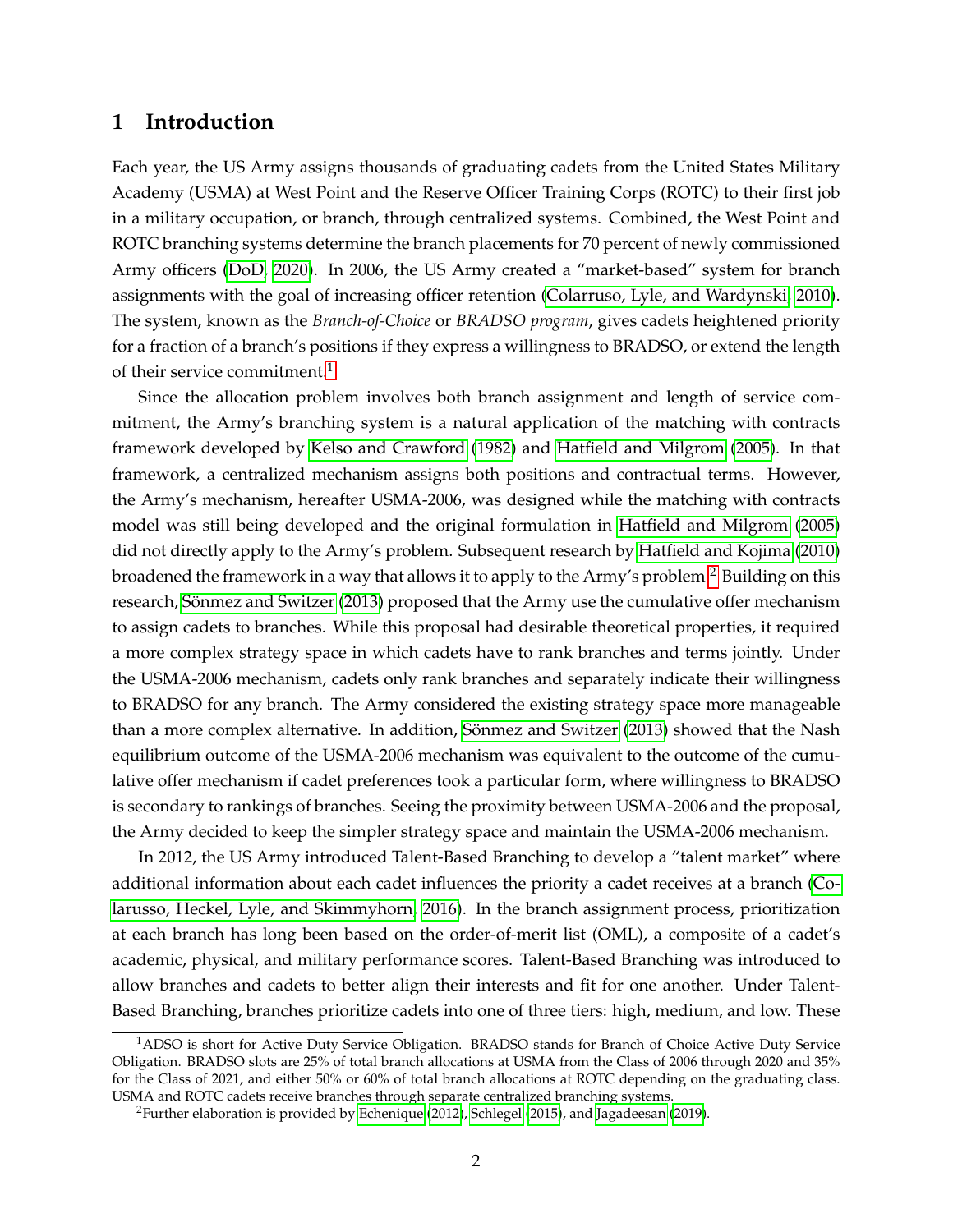ratings of cadets were originally a pilot initiative, but for the Class of 2020, the US Army decided to use these ratings to adjust the underlying OML-based prioritization, constructing priorities at each branch first by the tier and then by the OML within the tier.

The desire to use branching to improve talent alignment created a new objective for the Branchof-Choice program beyond retention. Since the decision to integrate cadet ratings into the mechanism took place under an abbreviated timeline, the US Army maintained the same strategy space for the mechanism as in previous years, and devised the USMA-2020 mechanism to accommodate heterogenous branch priorities. In their design, the Army created two less-than-ideal theoretical possibilities in the USMA-2020 mechanism. First, a cadet could be charged BRADSO under the USMA-2020 mechanism even if she does not need heightened priority to receive a position at that branch. While this was also possible under USMA-2006, it was nearly four times as common under USMA-2020. Second, under USMA-2020, a cadet's willingness to BRADSO for a branch can improve priorities even for regular positions. Surveys of cadets showed that these aspects potentially undermined trust in the branching system, and led the Army to reconsider the cumulative offer mechanism, despite its more complex strategy space. At that point, the Army established a partnership with market designers.

This paper reports on the design of a new branching system for the Class of 2021, COM-BRADSO, based on the cumulative offer mechanism together with a choice rule for each branch that reflects the Army's dual objectives of retention and talent alignment. We develop a model that integrates priority design with mechanism design. Our main formal result is that the Army's objectives, when formulated through intuitive axioms, uniquely give us the cumulative offer mechanism together with a choice rule, endogenous in our setting. In developing this result, we provide direct evidence of the relevance of these axioms in the design. To the best of our knowledge, our main result is the first joint characterization of the cumulative offer mechanism along with a specific choice rule that is induced by the central planner's policy objectives.<sup>[3](#page-2-0)</sup>

A second contribution of this paper is to provide a formal analysis of the USMA-2020 mechanism. Our analysis shows how issues related to the lack of incentive compatibility became more pressing with the USMA-2020 mechanism, leading the Army to abandon this mechanism. We illustrate the issues using a single-branch model and by characterizing Nash equilibria of the game induced by the USMA-2020 mechanism. This characterization for a complete information environment and an example on the Bayesian equilibria of the same game for an incomplete information environment support our argument that the structure of incentives under the USMA-2020 mechanism is highly complex. We complement this theoretical analysis with field evidence on the performance of the USMA-2020 mechanism. Taken together, this analysis provides insight into why the Army adopted COM-BRADSO after using USMA-2020.

Finally, as part of the design, the US Army also considered policies to affect the balance between talent alignment and retention. To do so, the Army considered two policy levers: increasing

<span id="page-2-0"></span> ${}^{3}$ [Hirata and Kasuya](#page-39-4) [\(2017\)](#page-39-4) and [Hatfield, Kominers, and Westkamp](#page-39-5) [\(forthcoming\)](#page-39-5) provide characterizations of the cumulative offer mechanism for fixed choice rules that satisfy various technical conditions. Our main result differs from theirs in the endogeneity of the choice rule that emerges in our characterization.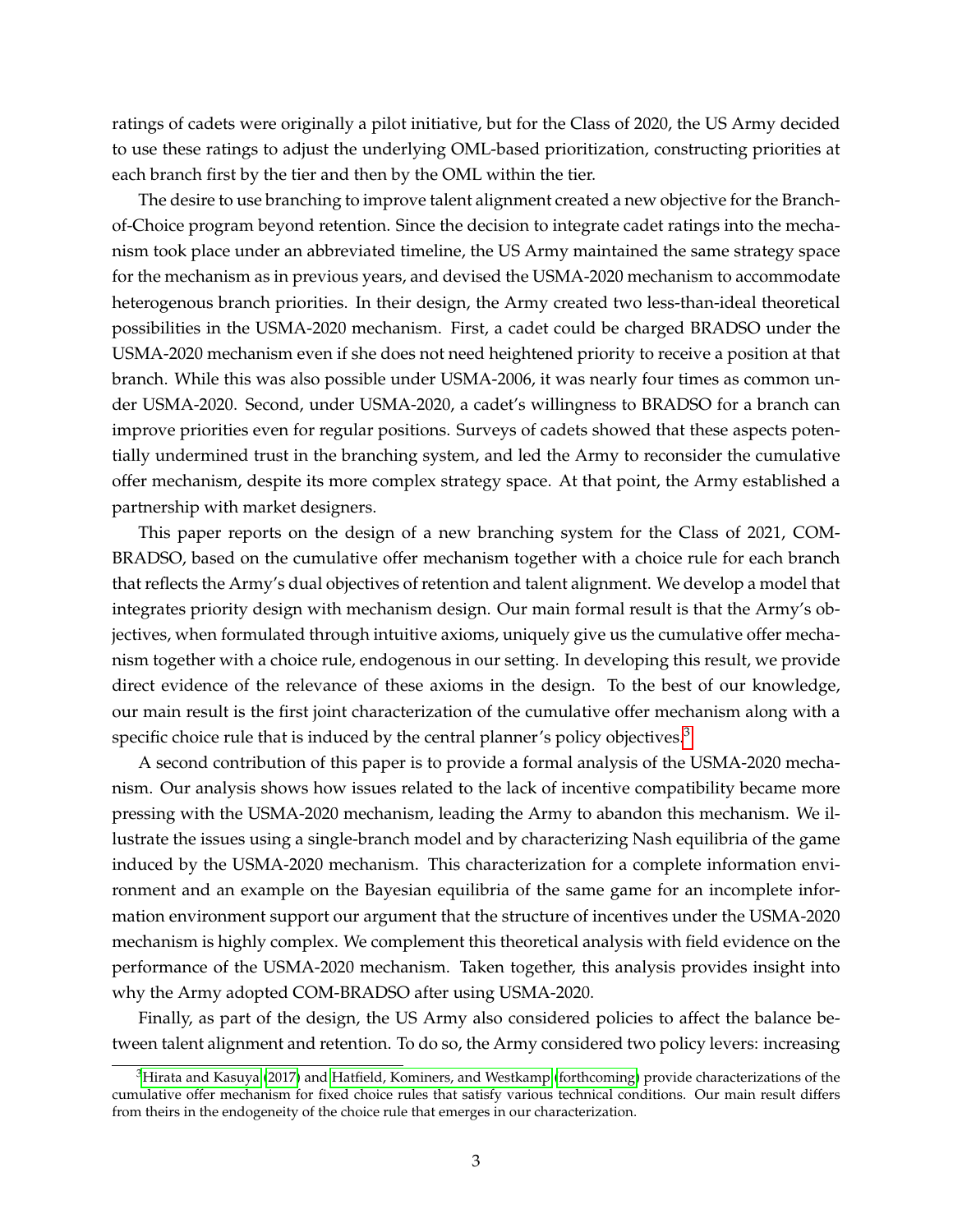the number of BRADSO-eligible positions and making the BRADSO policy more effective. Based on the tools developed in this paper, the Army decided to use a more effective BRASDO policy for the Class of 2021 than it used for the Class of 2020. We establish comparative static results about these policy levers and show how each increases the total number of BRADSOs collected using data from the Class of 2021.

Aside from our specific application, our paper offers two additional lessons for market design. A longstanding folk-wisdom about the matching with contracts framework is that its applicability may be limited because it is too complex for participants to submit rich information on preferences over positions and contractual terms. $^4$  $^4$  Indeed, this was a major reason USMA did not adopt a cu-mulative offer mechanism as proposed in Sönmez and Switzer [\(2013\)](#page-41-0). We show that while not all cadets used the flexibility of the richer strategy space, many valued this option and several took advantage of it when submitting preferences. And because the new mechanism utilizes this more detailed information, it is able to avoid failures due to its unavailability. Therefore, our application shows possibilities for using more complicated strategy spaces in the field.<sup>[5](#page-3-1)</sup> Second, field evidence on the failures of incentive and equity properties of existing allocation mechanisms is important for making the case to change mechanisms.<sup>[6](#page-3-2)</sup> The adoption of the USMA-2020 mechanism led to a dramatic increase in the prevalence of failures due to the mechanism's lack of incentive compatibility. This field evidence laid the foundation for the new mechanism as West Point leadership decided that incentivizing cadets to misreport their true preferences degraded cadets' trust in each other and the Army.

The rest of this paper is organized as follows. The next section introduces model and additional background on BRADSO policies. Section [3](#page-9-0) provides details on quasi-direct mechanisms, including the mechanism the US Army used starting in 2006. Section [4](#page-14-0) describes the mechanism used by USMA in 2020, and uses data on cadet preferences and branch priorities to measure issues related to incentive compatibility and the accommodation of the Army's objectives between these two mechanisms. Focusing on the simpler case of a single branch, Section [5](#page-19-0) illustrates the complexity of the game induced by that USMA-2020 mechanism. In this section, we also present an alternative and intuitive formulation of our proposed mechanism, and relate its outcome to the Nash equilibrium outcome of the USMA-2020 mechanism. Section [6](#page-27-0) extends our analysis to the general multiple branch case, presents our main result characterizing COM-BRADSO, and describes some design issues with the new mechanism. The last section concludes. All proofs are

<span id="page-3-0"></span><sup>4</sup>For instance, [Crawford](#page-38-4) [\(2008\)](#page-38-4) proposes that a flexible-salary match based on [Kelso and Crawford](#page-39-0) [\(1982\)](#page-39-0) is a natural way to incorporate wages into the National Residency Matching Program. He argues that participants would "be willing to bear the additional reporting costs to reap the benefits of improved allocation." Communication costs of mechanisms are old theme in mechanism design, including [Hurwicz](#page-39-6) [\(1977\)](#page-39-6), [Mount and Reiter](#page-40-1) [\(1974\)](#page-40-1), and [Segal](#page-40-2) [\(2007\)](#page-40-2).

<span id="page-3-1"></span><sup>5</sup>A related analogy is two-sided matching with couples. [Roth](#page-40-3) [\(1984\)](#page-40-3) shows that previous systems that elicited preferences from couples did not succeed in eliciting preferences over pairs of jobs. Subsequent reforms changed the strategy-space to include such information.

<span id="page-3-2"></span> $6\overline{A}$  growing literature has shown that a major cost of a manipulable mechanism is that some participants may not strategize while others may make mistakes by not strategizing optimally. Studies including [Abdulkadiroglu, Pathak,](#page-37-0) ˘ Roth, and Sönmez [\(2006\)](#page-37-0), [Pathak and S](#page-40-5)önmez [\(2008\)](#page-40-4), Pathak and Sönmez [\(2013\)](#page-40-5), and [Budish and Cantillon](#page-37-1) [\(2012\)](#page-37-1) relate field evidence on incentives to arguments about changing mechanisms.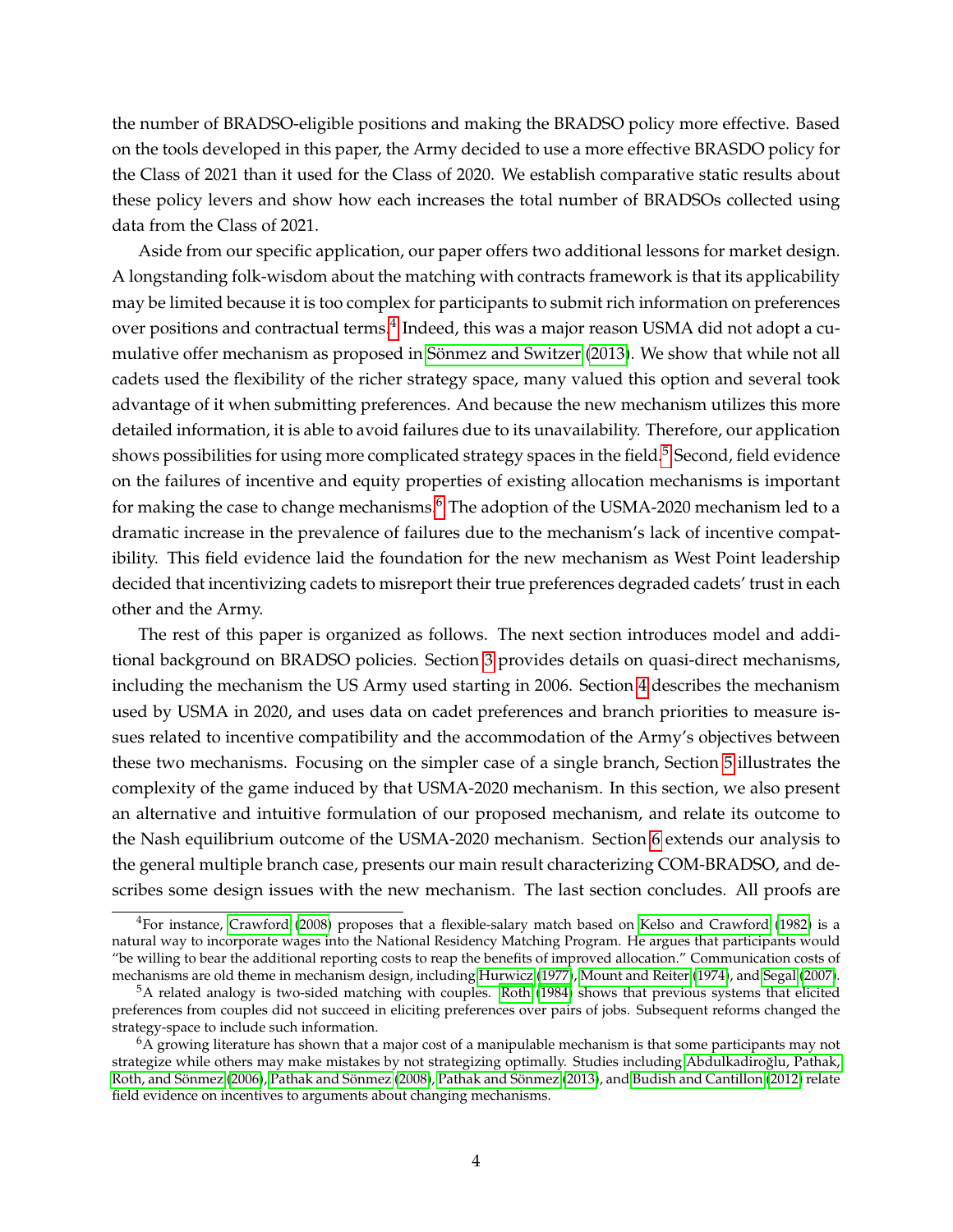contained in Appendix [A.](#page-42-0)

# **2 Model**

There is a finite set of cadets *I* and a finite set of branches *B*. There are *q<sup>b</sup>* identical positions at any given branch  $b \in B$ , and a total of  $\sum_{b \in B} q_b$  positions across all branches. Each cadet is in need of at most one position, and she can be assigned one at any branch either at a **base cost** of *t* <sup>0</sup> years of mandatory service, or at an **increased cost** of *t* <sup>+</sup> years through a **BRADSO** program. Let  $T = \{t^0, t^+\}$  denote the set of possible mandatory service lengths. For any branch  $b \in B$ , at most  $q_h^+$  $_b^+$  of its positions can be assigned at the increased cost of  $t^+$ . We refer these positions as **BRADSO-eligible** positions. For any branch  $b \in B$ , let  $q_b^0 = (q_b - q_b^+)$  $\binom{+}{b}$  denote the number of remaining positions which can only be assigned at the base cost of  $t^0$ .

#### **2.1 Cadet Preferences and Branch Baseline Priorities**

Each cadet has a strict preference relation on branch-cost pairs and remaining unmatched, represented by a linear order on  $B \times T \cup \{ \emptyset \}$ . We assume that, at any branch  $b \in B$ , each cadet  $i \in I$ strictly prefers a position at the base cost  $t^0$  to one at the increased cost  $t^+$ . Let  ${\mathcal Q}$  denote the set of linear orders on  $B \times T \cup \{ \emptyset \}$  identified by this assumption. Therefore, for any  $i \in I$ ,  $\succ_i \in \mathcal{Q}$ , and  $b \in B$ ,

$$
(b,t^0) >_i (b,t^+).
$$

For any strict preference relation  $\succ_i \in \mathcal{Q}$ , let  $\succeq_i$  denote the resulting weak preference relation.

In parts of our analysis, cadet preferences over branches (alone) and remaining unmatched will also be useful. In these preferences, each branch is evaluated at its base cost  $t^0$ . Let  $P$  be the set of linear orders on  $B \cup \{ \emptyset \}$ . Here, for any  $i \in I$ ,  $P_i \in \mathcal{P}$ , and  $b, b' \in B$ ,

$$
b\ P_i\ b'
$$

means that branch *b* at base cost  $t^0$  is strictly preferred by cadet *i* to branch  $b'$  at base cost  $t^0$ .

Let  $\Pi$  denote the set of all linear orders on the set of cadets *I*. Each branch  $b \in B$  has a strict priority order  $\pi_b \in \Pi$  on the set of cadets *I*. We refer  $\pi_b$  as the **baseline priority order** at branch *b*.

#### **2.2 BRADSO Policy**

For any branch  $b \in B$ , in addition to the baseline priority order  $\pi_b$  (which represents the "baseline claims" of cadets for positions at branch *b*), cadets' willingness to serve the increased cost *t* <sup>+</sup> for a position at branch *b* may also affect the allocation of positions at this branch.

Given a branch  $b \in B$  and a baseline priority order  $\pi_b \in \Pi$ , a **BRADSO policy** is a linear order *ω* +  $\frac{1}{b}$  on  $I \times T$  with the following two properties: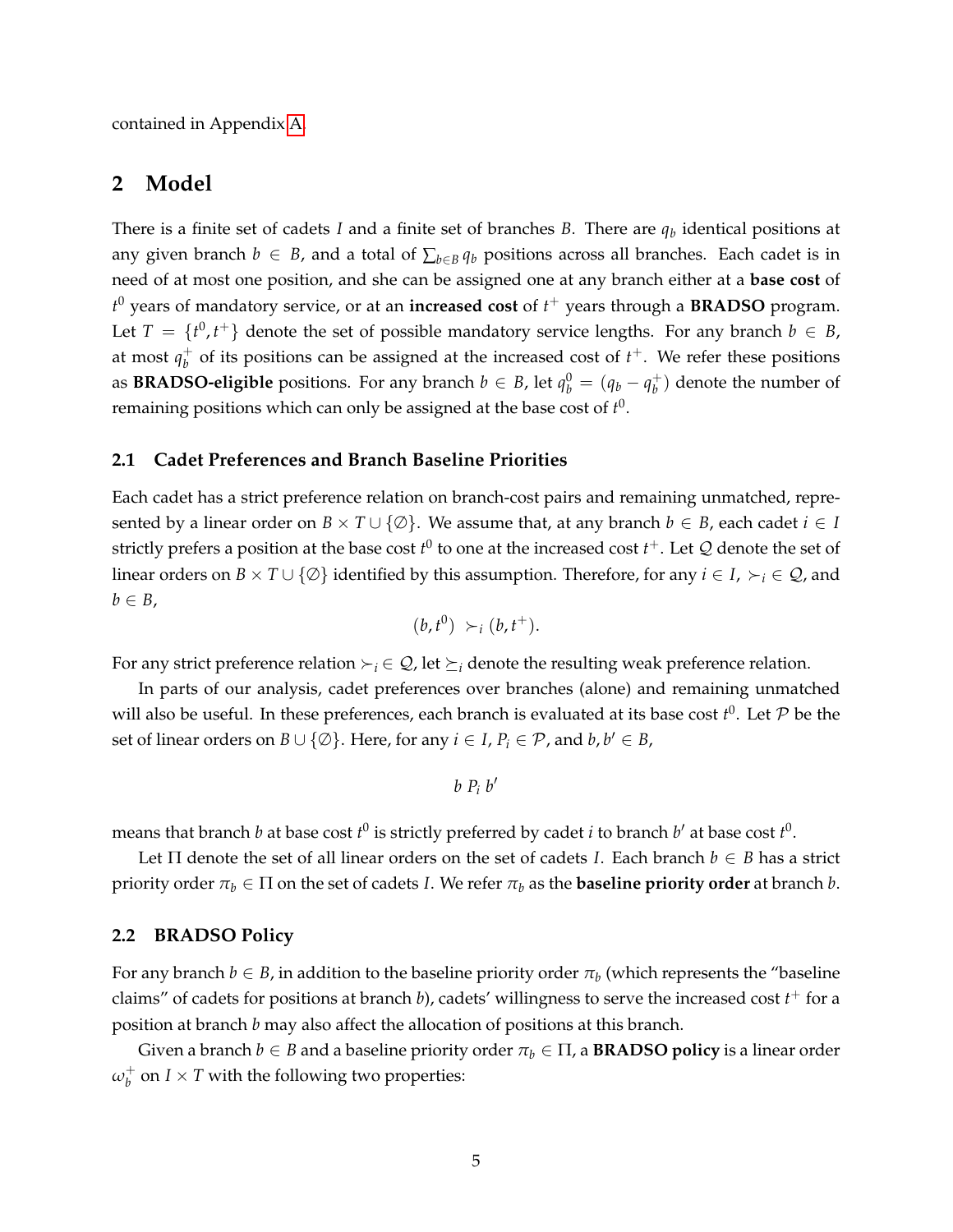1. for any  $i, j \in I$  and  $t \in T$ ,

$$
(i, t) \omega_b^+ (j, t) \iff i \pi_b j \text{ and}
$$

2. for any  $i \in I$ ,

$$
(i,t^+) \omega_b^+ (i,t^0).
$$

Let  $\Omega_b^+$  be the set of all linear orders on  $I\times T$  which satisfy these two conditions.

When a given BRADSO policy is invoked at a branch  $b \in B$  (for some or all of the positions), (i) the relative priority order of cadets with identical willingness to serve the increased cost remain the same as the baseline priority order  $\pi_b$ , and (ii) any cadet has higher claims for a position at branch *b* with the increased cost *t* <sup>+</sup> compared to her claims for the same position with the base cost *t* 0 .

How much of an advantage a BRADSO policy grants to a cadet in securing a position at branch *b* due to her willingness to serve the increased cost  $t^+$  differs between distinct elements of  $\Omega_b^+$ . Given two BRADSO policies *ω* + *b* , *ν* +  $\upsilon_b^+$  ∈  $\Omega_b^+$ , the policy  $\nu_b^+$ *b* **has weakly more effective BRADSO** than the policy  $\omega_b^+$  $\frac{1}{b}$  if,

for any 
$$
i, j \in I
$$
,  $(i, t^+) \omega_b^+(j, t^0) \implies (i, t^+) \nu_b^+(j, t^0)$ .

That is, the boost received under  $\nu_b^+$  $_b^+$  (for the units the BRADSO policy is invoked) is at least as much as the boost received under  $\omega_b^+$  $\psi_b^+$  for any individual when  $\nu_b^+$ *b* has weakly more effective BRADSO than  $\omega_b^+$ *b* .

#### <span id="page-5-0"></span>**2.3 Examples of BRADSO Policies: Ultimate and Tiered**

Given a branch  $b \in B$  and a baseline priority order  $\pi_b \in \Pi$ , define the **ultimate BRADSO policy** *ω* +  $b^+_b \in \Omega^+_b$  as the BRADSO policy where willingness to serve the increased cost  $t^+$  overrides any differences in cadet ranking under branch-*b* baseline priority order *π<sup>b</sup>* . That is, for any pair of cadet  $i, j \in I$ ,

$$
(i, t^+) \overline{\omega}_b^+ (j, t^0).
$$

For the Classes of 2006-2019, USMA implemented the ultimate BRADSO policy. During these years, USMA capped the positions that could be assigned the increased cost *t* <sup>+</sup> at 25 percent of total positions within each branch. For any branch  $b \in B$ , cadets who were willing to serve at the increased cost for branch *b* had higher priority for the  $q_h^+$ *b* BRADSO-eligible positions than all cadets who were not willing to serve at the increased cost for branch *b*.

Given a branch  $b \in B$  and a baseline priority order  $\pi_b \in \Pi$ , partition cadets into *n* tiers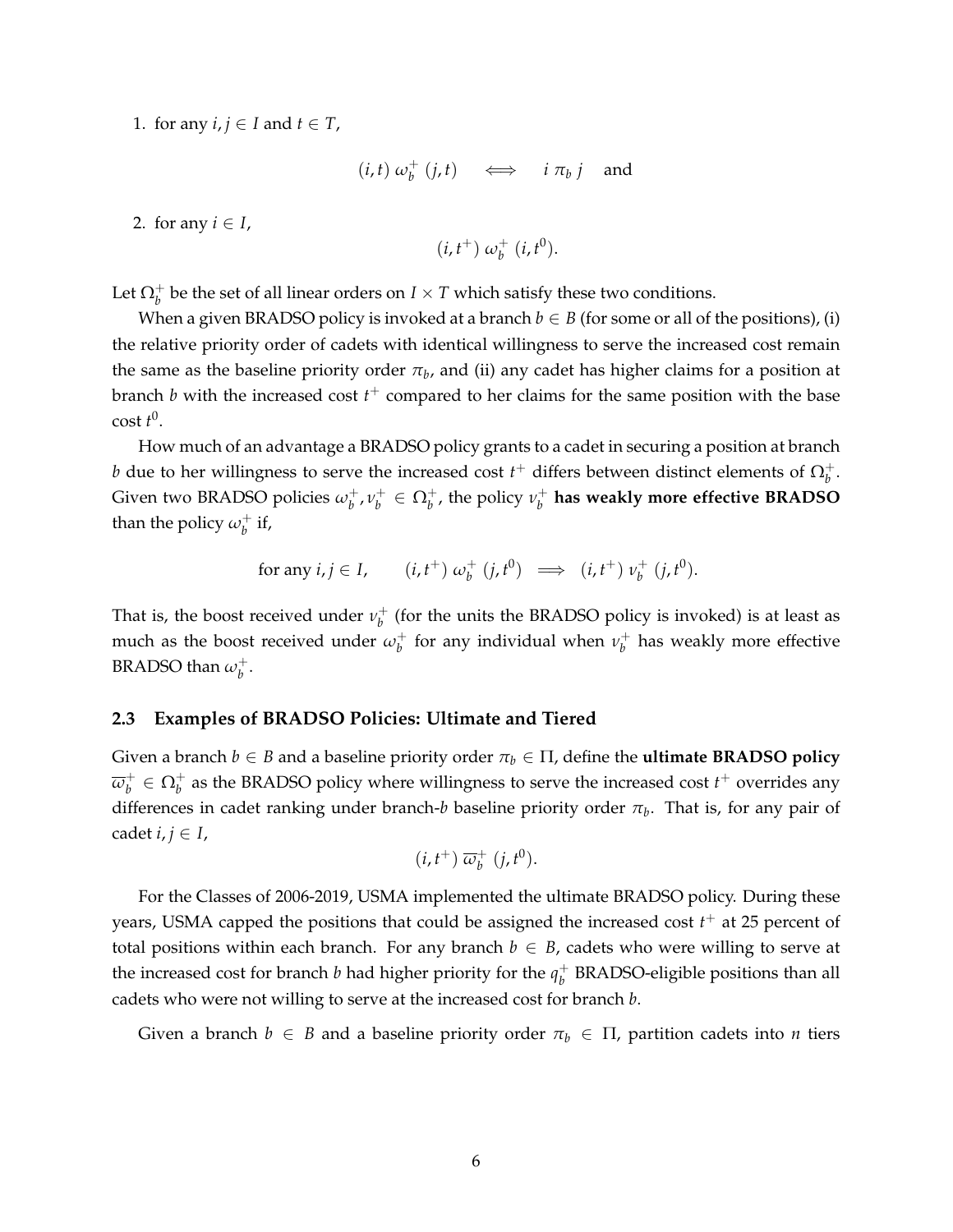$I_b^1, I_b^2, \ldots, I_b^n$  so that, for any two tiers  $\ell, m \in \{1, \ldots, n\}$  and pair of cadets  $i, j \in I$ ,

$$
\left\{\n \begin{array}{l}\n \ell < m, \\
 i \in I_b^{\ell}, \text{ and } \\
 j \in I_b^m\n \end{array}\n \right\}\n \implies i \pi_b j.
$$

Under a **tiered BRADSO policy** *ω* +  $\mathbf{b}^+$ , for any tier  $\ell \in \{1, \ldots, n\}$  and three cadets  $i, j, k \in I$ ,

$$
\begin{array}{c}\ni \pi_b k, \\
j \pi_b k, \text{ and } \\ i,j \in I_b^{\ell}\n\end{array}\n\right\} \implies \qquad \left( (k, t^+) \omega_b^+ (i, t^0) \iff (k, t^+) \omega_b^+ (j, t^0) \right).
$$

That is, under a tiered BRADSO policy, given two cadets  $i, j \in I$  in the same tier and a third cadet *k* ∈ *I* with lower *π<sub>b</sub>*-priority than both *i* and *j*, cadet *k* can gain priority over cadet *i* through willingness to serve at the increased cost *t* <sup>+</sup> if and only if cadet *k* can gain priority over cadet *j* through willingness to serve at the increased cost *t* +.

For the Classes of 2020 and 2021, tiered BRADSO policies were used. In both years, cadets were prioritized by each branch into one of three tiers, which we denote high, middle and low.<sup>[7](#page-6-0)</sup> In 2020, when a cadet expressed a willingness to serve the increased cost  $t^+$ , it only resulted in higher priority among cadets who had the same categorical branch rating. For example, a middle tier cadet who was willing to serve with increased cost would not obtain higher priority than a high tier cadet who was unwilling to serve with increased cost. Therefore, under the 2020 policy, the willingness to serve overrides any difference in cadet ranking under *π<sup>b</sup>* only among cadets in the same tier.

Relative to the 2020 policy, the USMA BRADSO policy for the Class of 2021 granted cadets more advantage in securing a position at branch *b*. Specifically, if a cadet in the Class of 2021 expressed a willingness to serve *t* <sup>+</sup>, then she had higher priority over all other cadets if she was in the medium or high tier categories. Low tier cadets who expressed a willingness to serve *t* + only received higher priority among other low tier cadets. Formally, the ultimate BRADSO policy is weakly more effective than the 2021 BRADSO policy, which is weakly more effective than the 2020 BRADSO policy.

#### **2.4 Formulation through the Matching with Contracts Model**

To introduce the outcome of an economy and some of the mechanisms analyzed in the paper, the following formulation through the *matching with contracts* model by [Hatfield and Milgrom](#page-39-1) [\(2005\)](#page-39-1) will be helpful.

For any  $i \in I$ ,  $b \in B$ , and  $t \in T$ , the triple  $x = (i, b, t)$  is called a **contract**. It represents a

<span id="page-6-0"></span> $7$ Branch rating categories are known to cadets and finalized before cadets submit their preferences for branches.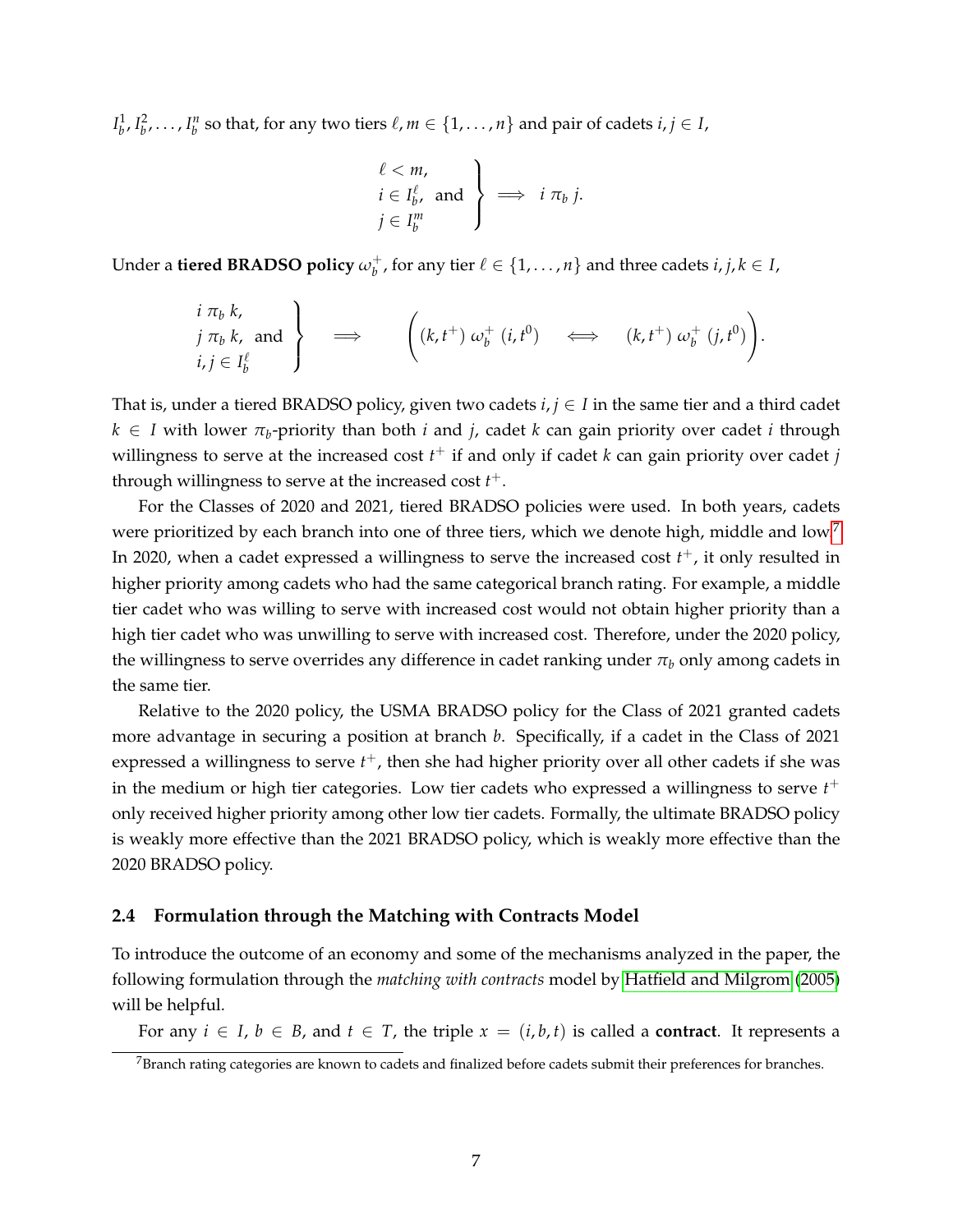bilateral match between cadet *i* and branch *b* at the cost of *t*. Let

$$
\mathcal{X} = I \times B \times T
$$

denote the set of all contracts. Given a contract  $x \in \mathcal{X}$ , let  $i(x)$  denote the cadet,  $b(x)$  denote the branch, and  $t(x)$  denote the cost of the contract *x*. That is,  $x = (i(x), b(x), t(x))$ .

For any cadet  $i \in I$ , let

$$
\mathcal{X}_i = \{x \in \mathcal{X} : i(x) = i\}
$$

denote the set of contracts that involve cadet *i*. Similarly, for any branch  $b \in B$ , let

$$
\mathcal{X}_b = \{x \in \mathcal{X} : \mathsf{b}(x) = b\}
$$

denote the set of contracts that involve branch *b*. Observe that for any cadet  $i \in I$ , her preferences *<sup>i</sup>* ∈ Q originally defined over *B* × *T* ∪ {∅} can be redefined over X*<sup>i</sup>* ∪ {∅} (i.e. her contracts and remaining unmatched) by simply interpreting a branch-cost pair  $(b, t) \in B \times T$  in the original domain as a contract between cadet *i* and branch *b* at cost *t* in the new domain.

#### <span id="page-7-1"></span>**2.5 Allocations, Mechanisms, and their Desiderata**

An **allocation** is a (possibly empty) set of contracts  $X \subset \mathcal{X}$ , such that

\n- (1) for any 
$$
i \in I
$$
,  $|\{x \in X : i(x) = i\}| \leq 1$ ,
\n- (2) for any  $b \in B$ ,  $|\{x \in X : b(x) = b\}| \leq q_b$ , and
\n- (3) for any  $b \in B$ ,  $|\{x \in X : b(x) = b \text{ and } t(x) = t^+\}| \leq q_b^+$ .
\n

That is, under an allocation *X*, no individual can appear in more than one contract, no branch *b* can appear in more contracts than the number of its positions *q<sup>b</sup>* , and no branch *b* can appear in more than  $q_h^+$  $_b^+$  contracts with the increased cost  $t^+$ . Let  ${\mathcal A}$  denote the set of all allocations.

For a given allocation *X*  $\in$  *A* and cadet *i*  $\in$  *I*, the **assignment** *X<sub>i</sub>* of cadet *i* under allocation *X* is defined as

$$
X_i = \begin{cases} (b, t) & \text{if } (i, b, t) \in X \\ \varnothing & \text{if } X \cap \mathcal{X}_i = \varnothing. \end{cases}
$$

For the latter case, i.e. if  $X_i = \emptyset$ , we say that cadet *i* in **unmatched** under *X*.

For a given allocation  $X \in \mathcal{A}$  and cadet  $i \in I$ , with a slight abuse of the notation, $^8$  $^8$  let b $(X_i)$  be defined as

$$
\mathsf{b}(X_i) = \left\{ \begin{array}{ll} b & \text{if } (i, b, t) \in X \\ \varnothing & \text{if } X \cap \mathcal{X}_i = \varnothing. \end{array} \right.
$$

<span id="page-7-0"></span><sup>&</sup>lt;sup>8</sup>The abuse of notation is due to the fact that while the argument of the function  $b(.)$  is previously introduced as a contract, here it is an assignment. Since a cadet and an assignment uniquely defines a (possibly empty) contract, the notational abuse is innocuous.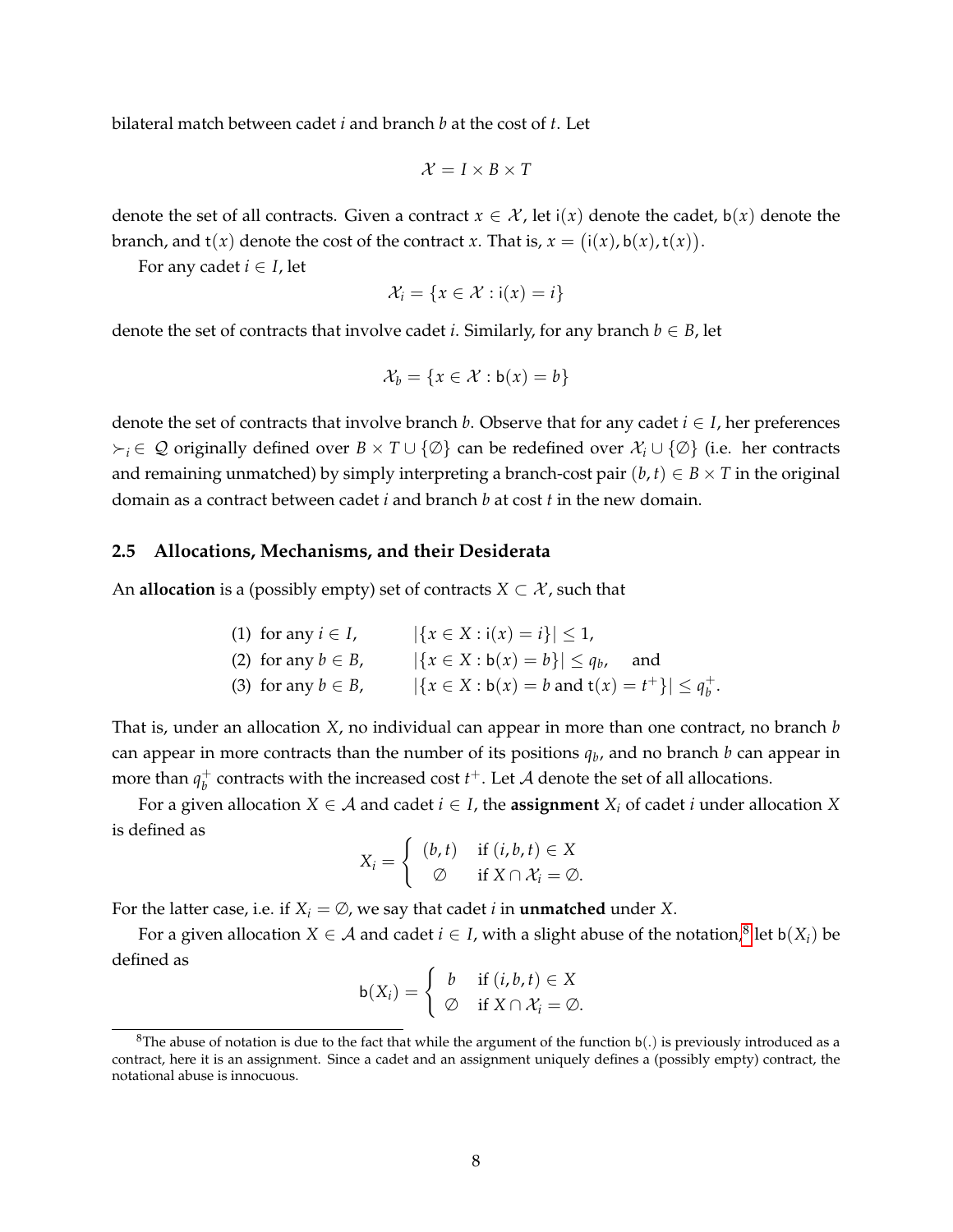A **mechanism** is a strategy space  $\mathcal{S}_i$  for each cadet  $i \in I$  along with an outcome function

$$
\varphi:\prod_{i\in I}\mathcal{S}_i\to\mathcal{A}
$$

that selects an allocation for each strategy profile. Let  $\mathcal{S} = \prod_{i \in I} \mathcal{S}_i$ .

Given a mechanism  $(\mathcal{S}, \varphi)$  , the resulting **assignment function**  $\varphi_i: \mathcal{S} \to B \times T \cup \{\varnothing\}$  for cadet *i* ∈ *I* is defined as follows: For any *s* ∈ *S* and *X* =  $\varphi$ (*s*),

$$
\varphi_i(s)=X_i.
$$

A **direct mechanism** is a mechanism where  $S_i = Q$  for each cadet  $i \in I$ .

We next formulate the desiderata for allocations and mechanisms. Our first three axioms are basic, and standard in the literature.

**Definition 1.** An allocation  $X \in \mathcal{A}$  satisfies *individual rationality if, for any*  $i \in I$ *,* 

$$
X_i \succ_i \varnothing.
$$

A mechanism  $(\mathcal{S}, \varphi)$  satisfies **individual rationality** if, the allocation  $\varphi(s)$  satisfies individual rationality *for any strategy profile s*  $\in$  *S*.

**Definition 2.** An allocation  $X \in \mathcal{A}$  satisfies satisfies **non-wastefulness** if for any  $b \in \mathcal{B}$  and  $i \in I$ ,

$$
\left|\left\{x \in X : b(x) = b\right\}\right| < q_b, \text{ and } \left\}\right| \implies \varnothing \succ_i (b, t^0).
$$
\n
$$
X_i = \varnothing
$$

 $A$  mechanism  $(\mathcal{S}, \varphi)$  satisfies  $\bm{n}$ on-wastefulness if, the allocation  $\varphi(s)$  satisfies non-wastefulness for any *strategy profile s*  $\in$  *S*.

**Definition 3.** An allocation  $X \in \mathcal{A}$  **has no priority reversals** if, for any  $i, j \in I$ , and  $b \in B$ 

$$
\left.\n \begin{array}{c}\n b(X_j) = b, \text{ and } \\
 X_j \succ_i X_i\n \end{array}\n \right\} \implies j \pi_b i.
$$

 $A$  mechanism  $(\mathcal{S}, \varphi)$  **has no priority reversals** if, the allocation  $\varphi(s)$  satisfies elimination of priority *reversals for any strategy profile s*  $\in$  *S*.

This condition states that if cadet *j* is assigned branch *b* at any cost and cadet *i* prefers cadet *j*'s assignment to her own, then *j* must have higher baseline priority than *i*. [9](#page-8-0) If instead cadet *i* strictly prefers cadet *j*'s assignment even though cadet *j* has lower baseline priority than cadet *i*, then there is a priority reversal. When an allocation or mechanism satisfies this axiom, we also say it **lacks priority reversals**.

<span id="page-8-0"></span> $9$ This condition is identical to the fairness condition defined by Sönmez and Switzer [\(2013\)](#page-41-0).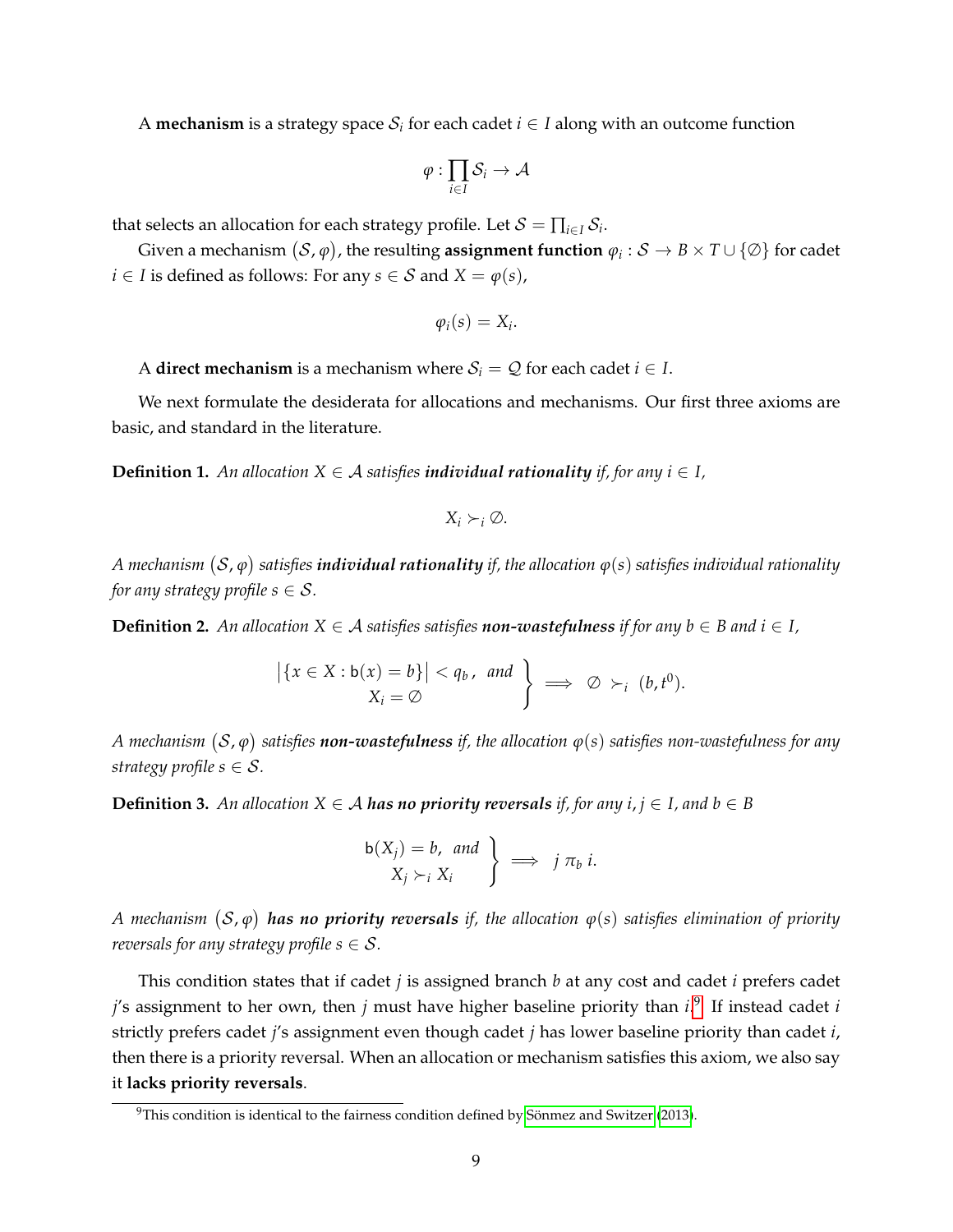Our next axiom formulates how the BRADSO policy is to be implemented.

**Definition 4.** An allocation  $X \in \mathcal{A}$  satisfies enforcement of the BRADSO policy if, for any  $b \in B$ , and  $i, j \in I$ 

> (1)  $X_i = (b, t^+),$  and  $(b, t^0) \succ_j X_j$  $\mathcal{L}$  $\implies$   $(i, t^+) \omega_b^+$ *b* (*j*, *t* 0 ), *and* (2)  $X_j = (b, t^0)$ ,  $(b, t<sup>+</sup>) \succ<sub>i</sub> X<sub>i</sub>$ , and  $(i, t^{+}) \omega_{b}^{+}$  $\frac{1}{b}$   $(j, t^0)$  $\mathcal{L}$  $\overline{\mathcal{L}}$  $\int$  $\Longrightarrow \left| \{ i' \in I : X_{i'} = (b, t^+) \} \right| = q_b^+$ *b* .

 $A$  mechanism  $(\mathcal{S}, \varphi)$  satisfies  $\bm{e}$ nforcement of the BRADSO policy if the allocation  $\varphi(s)$  satisfies enforce*ment of the BRADSO policy for any strategy profile s*  $\in$  *S*.

Here the first condition states that if a cadet *i* (by invoking the BRADSO policy) receives an assignment (*b*, *t* <sup>+</sup>) at the expense of another cadet *j* who would rather receive an assignment of  $(b, t^0)$ , then it must be the case that the increased cost contract of cadet *i* has higher priority under the BRADSO policy  $\omega_b^+$ *b* than the base cost contract of cadet *j*. The second condition, on the other hand, states that if the BRADSO policy is not invoked for a cadet *i* who would rather receive an assignment of  $(b, t^+)$  and who has higher priority under the BRADSO policy  $\omega_b^+$  $_b^+$  than the base cost contract of another cadet  $j$  with an assignment of  $(b, t^0)$ , then it must be the case that the upper limit for BRADSO-eligible positions at branch *b* is already reached.

Our last condition is the highly sought-after incentive compatibility property for direct mechanisms.

 $\bf{Definition 5.}$  *A direct mechanism*  $\varphi$  *is strategy-proof if, for any*  $\succ \in \mathcal{Q}^{|I|}$ *, any*  $i \in I$ *, and any*  $\succ_i' \in \mathcal{Q}$ *,* 

$$
\varphi_i(\succ) \succeq_i \varphi_i(\succ_{-i},\succ'_i).
$$

### <span id="page-9-0"></span>**3 BRADSO Program for Improved Retention**

Prior to the Class of 2006, USMA cadets were assigned positions at Army branches using a *serial dictatorship* that is induced by a cadet performance ranking known as the *order of merit list (OML)*. Cadets submitted their preferences over the set of branches, and the highest-OML cadet was assigned her most-preferred branch, the second highest-OML cadet was assigned her mostpreferred branch among branches with remaining positions, and so on. Let us refer to this mechanism as  $\varphi^{OML}.$ 

In response to declining junior officer retention rates during the late 1990s and early 2000s, the U.S. Army offered a menu of retention incentives to cadets at USMA and ROTC through the *Officer Career Satisfaction Program*, first implemented in 2006 [\(Colarruso, Lyle, and Wardynski, 2010\)](#page-38-1). The most popular incentive, which involved a reform of the branching mechanism, was the *branch of choice*, or *BRADSO* program. Under this program, for a given percentage of the positions in any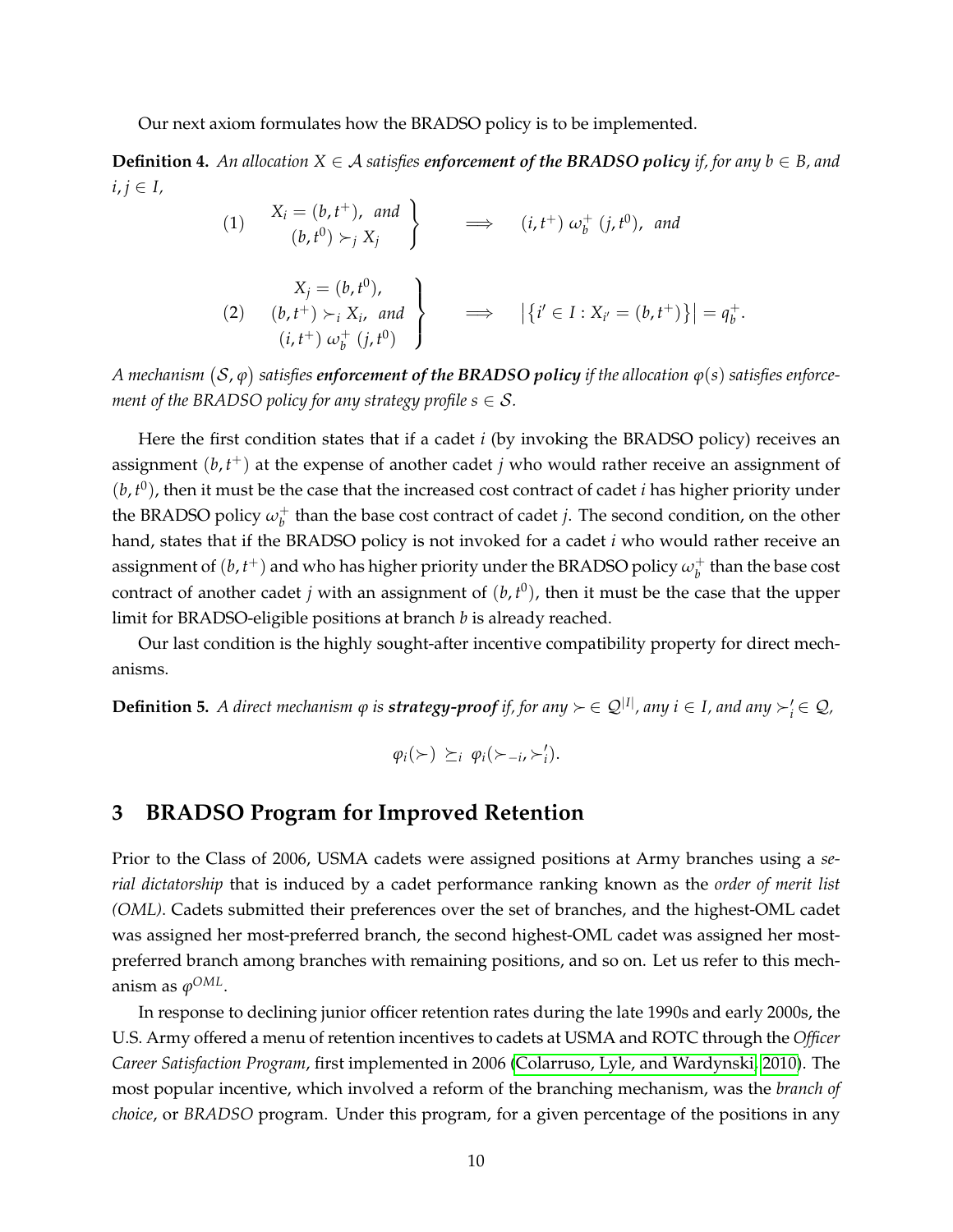branch *b* ∈ *B*, cadets who are willing to extend their *Active Duty Service Obligation (ADSO)* by three years if assigned to branch *b* are given higher priority.<sup>[10](#page-10-0)</sup> To infer which cadets are willing to serve the additional three years of ADSO for any given branch *b*, the strategy space of the new mechanism was also modified by requesting cadets to report the set of branches they are willing to serve the additional ADSO. Hence, the strategy space of each cadet under the modified mechanism is  $\mathcal{P} \times 2^B$ .

It is important to emphasize that the modified mechanism is not a direct mechanism. Rather than merely submitting their preferences over branch-cost pairs, cadets instead submit their preferences over branches alone and "signal" their willingness to serve the increased cost at any branch. The structure of the strategy space under the modified mechanism has two important implications in relation to the axioms we introduce in Section [2.5.](#page-7-1) First, our primary incentive compatibility axiom, strategy-proofness, is only defined for direct mechanisms. Hence, it is not well-defined for the Army's modified mechanism. Second, while the remaining four axioms are all well-defined for any mechanism regardless of their strategy spaces, they all depend on cadet preferences over branch-cost pairs, which is private information. Under a direct mechanism, this private information is solicited from cadets, and hence this private information becomes available to the central planner. As a result, verifying these axioms becomes a straightforward task under the "submitted" preferences. Moreover if the direct mechanism is strategy-proof, the central planner has a formal basis to assume that the submitted preferences are truthful. The mechanism adopted by the USMA for the class of 2006, however, is not a direct mechanism. Therefore, verification of these axioms may be less clear under the modified mechanism. This distinction, at least partially, contributed the Army's decision to maintain the USMA-2006 mechanism for over a decade. Before formally introducing this mechanism, we first formulate axioms that are both well-defined and possible to verify under a simpler strategy space.

#### **3.1 Quasi-Direct Mechanisms and their Desiderata**

A  $\bm{{\mathsf{quasi\textrm{-}direct\,meanism}}}$  is a mechanism where the strategy space is  $\mathcal{S}_i = \mathcal{P} \times 2^B$  for each cadet  $i \in I$ .

We next formulate three axioms for quasi-direct mechanisms; axioms which play important role in Army's decision to reform its branching process both for the USMA and the ROTC for the Class of 2021.

Our first axiom on quasi-direct mechanisms formulates the goal of charging the increased cost only to cadets for whom the BRADSO policy has been pivotal in securing a branch.

#### **Definition 6.** *A quasi-direct mechanism ϕ satisfies BRADSO-incentive compatibility (or BRADSO-*

<span id="page-10-0"></span> $10$ The Officer Career Satisfaction Program also gave cadets the opportunity to receive their post of choice (PADSO) and the guaranteed option to attend graduate school (GRADSO) in exchange for extending their ADSO by three years. Neither PADSO nor GRADSO influenced the branching mechanism.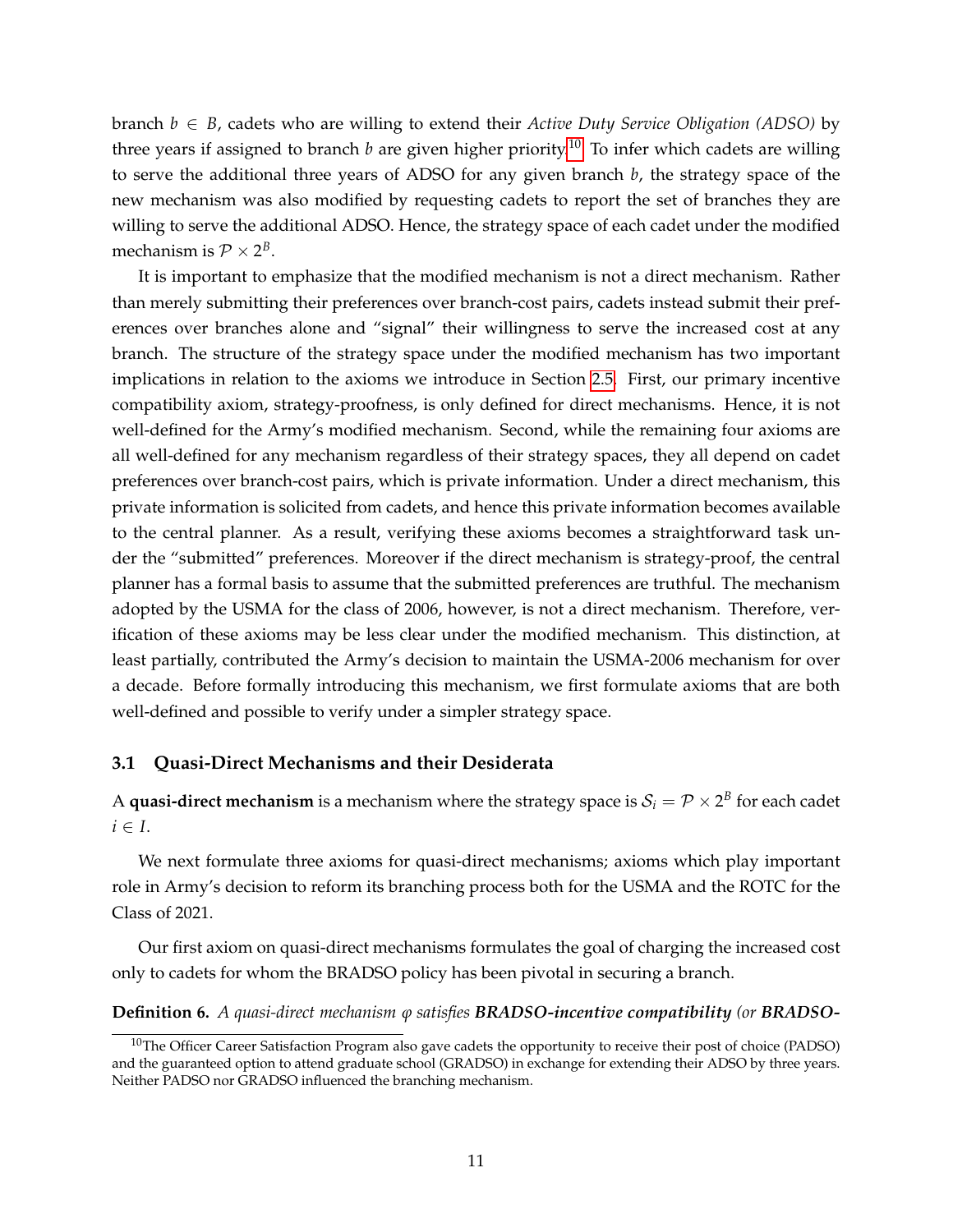*IC*) *if, for any s*  $= (P_j, B_j)_{j \in I} \in (\mathcal{P} \times 2^B)^{|I|}, i \in I$ , and  $b \in B$ ,

$$
\varphi_i(s) = (b, t^+) \implies \varphi_i((P_i, B_i \setminus \{b\}), s_{-i}) \neq (b, t^0).
$$

That is, any cadet  $i \in I$  who receives a position at branch  $b$  at the increased cost  $t^+$  under  $\varphi$ should not be able to profit by receiving a position at the same branch at the cheaper base cost  $t^0$ by dropping branch *b* from the set of branches *B<sup>i</sup>* for which she has indicated willingness to serve the increased cost *t* <sup>+</sup>. Alternatively, a cadet should never be charged BRADSO for a branch merely because of his/her willingness to serve the increased cost.

Our next axiom formulates the idea that the willingness to serve the increased cost *t* <sup>+</sup> at a branch should never serve the sole purpose of enabling an assignment in this branch at the base cost *t* 0 .

**Definition 7.** *A quasi-direct mechanism ϕ satisfies elimination of strategic BRADSO if, for any s* =  $(P_j, B_j)_{j \in I} \in (\mathcal{P} \times 2^B)^{|I|}, i \in I$ , and  $b \in B$ ,

$$
\varphi_i(s) = (b, t^0) \implies \varphi_i((P_i, B_i \setminus \{b\}), s_{-i}) = (b, t^0).
$$

That is, any cadet  $i \in I$  who receives a position at branch  $b$  at the base cost  $t^0$  under  $\varphi$  should still do so upon dropping branch  $b$  from the set of branches  $B_i$  for which she has indicated willingness to serve the increased cost  $t^+$  (in case  $b \in B_i$ ).<sup>[11](#page-11-0)</sup> Whenever this axiom fails for a cadet *i* ∈ *I* at a branch *b* ∈ *B*, cadet *i* has an opportunity to strategically indicate a willingness to serve the increased cost *t* <sup>+</sup> at branch *b* and receive a position at this branch at the base cost *t* <sup>0</sup> which is otherwise beyond reach in the absence of this strategy.

Our last axiom relaxes the lack of priority reversals formulated in Section [2.5](#page-7-1) by removing any dependence on cadet preference information on branch-cost pairs not solicited by the mechanism.

**Definition 8.** *A quasi-direct mechanism*  $\varphi$  *has no detectable priority reversals if, for any s* =  $(P_j, B_j)_{j \in I} \in (P \times 2^B)^{|I|}, b \in B$ , and  $i, j \in I$ ,

$$
\varphi_j(s) = (b, t^0), \text{ and} \qquad \varphi_i(s) = (b, t^+) \text{ or } b \ P_i \mathsf{b}(\varphi_i(s)) \quad \Longrightarrow \quad j \ \pi_b \ i.
$$

This condition requires that whenever a cadet  $j \in I$  is assigned a position at a branch  $b \in B$  at the cheaper base cost  $t^0$ , while another cadet  $i \in I$  receives a visibly less desired assignment by

- (i) either receiving a position at the same branch at the increased cost  $t^+$  or
- (ii) by receiving a position at a strictly less preferred (and possibly empty) branch based on cadet *i*'s submitted preferences  $P_i$  on  $B \cup \{ \emptyset \}$ ,

cadet *j* must have higher baseline priority under branch *b* than cadet *i*.

<span id="page-11-0"></span><sup>&</sup>lt;sup>11</sup>This statement holds vacuously if  $b \notin B_i$ .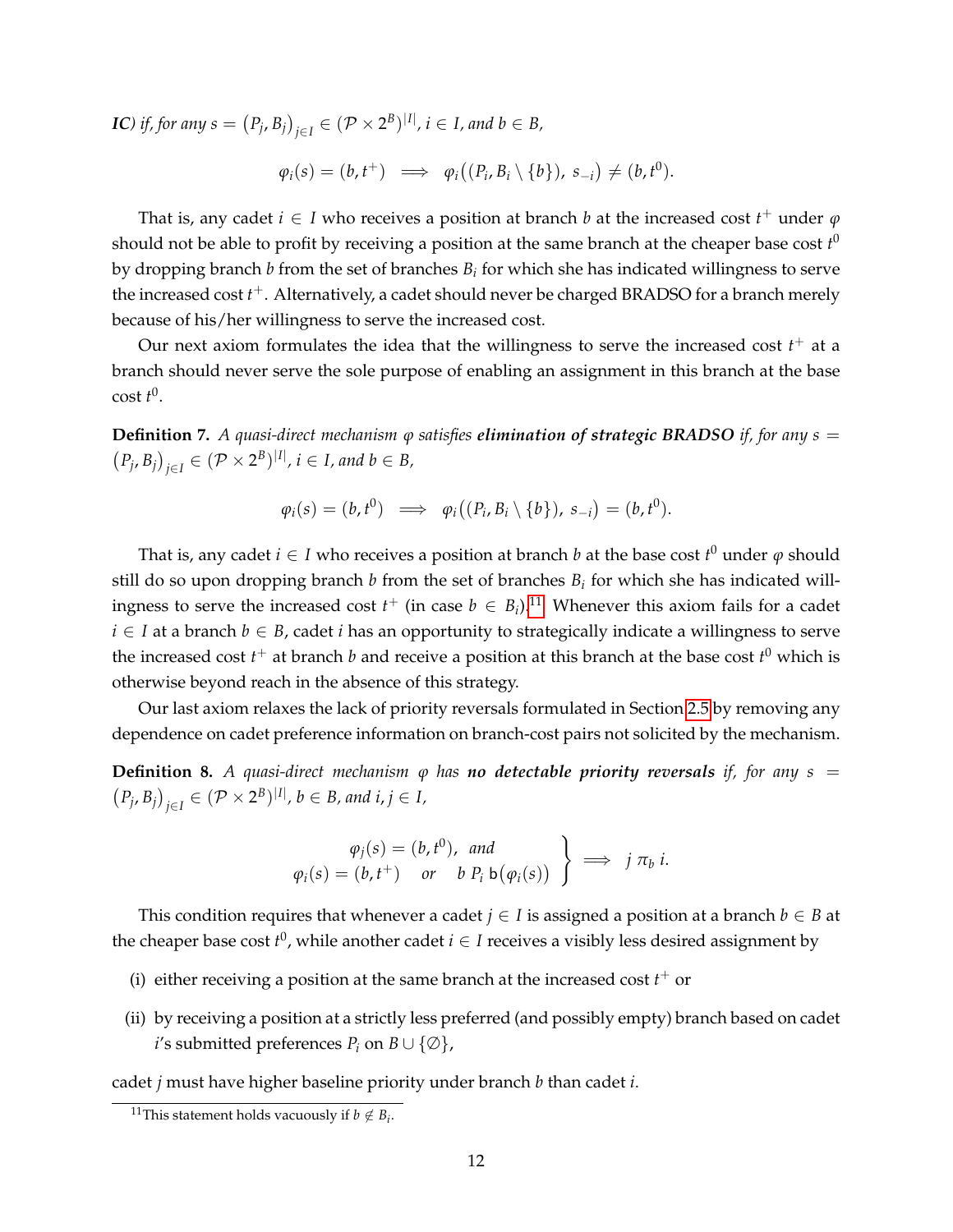The distinction between our axiom on the lack of priority reversals and its weaker version on the lack of detectable priority reversals is subtle. When a mechanism has priority reversals, thus failing the stronger of the two axioms, there is a cadet  $i \in I$  who strictly prefers the assignment of another cadet  $j \in I \setminus \{i\}$  despite having higher claims for this position. The key difference is that verification of this anomaly may require knowing the preferences  $\succ_i \in \mathcal{Q}$  of cadet *i* over branch-cost pairs, which is potentially private information that may not be always available (even to the central planner). Verification is particularly challenging if the mechanism is not a direct mechanism. In contrast, when a quasi-direct mechanism has detectable priority reversals, thus failing the weaker of the two axioms, there is a cadet  $i \in I$  who strictly prefers the assignment of another cadet  $j \in I \setminus \{i\}$  no matter what cadet *i*'s preferences  $\succ_i \in \mathcal{Q}$  over branch-cost pairs are provided that they are consistent with her submitted preferences  $P_i \in \mathcal{P}$  over branches alone. In that sense, all detectable priority reversals can be verified under a quasi-direct mechanism, but the same is not true for all priority reversals.

#### **3.2 USMA-2006 Mechanism**

We are ready to introduce the quasi-direct mechanism the Army has adopted at USMA starting with the Class of 2006 to implement its BRADSO program. Since it is a quasi-direct mechanism, the strategy space for this mechanism is given as

$$
\mathcal{S}^{2006} = (\mathcal{P} \times 2^B)^{|I|},
$$

and the following construction is useful to introduce its outcome function:

Given an OML  $\pi$  and a strategy profile  $s = (P_i,B_i)_{i \in I} \in \mathcal{S}^{2006}$ , for any branch  $b \in B$  construct the following adjusted priority order  $\pi_b^+$  $b<sup>+</sup><sub>b</sub> \in \Pi$  on the set of cadets *I*. For any pair of cadets  $i, j \in I$ ,

1.  $b \in B_i$  and  $b \in B_j$   $\implies$   $i \pi_b^+$  $\psi^+$ **j**  $\iff$ **i**  $\pi$ **j**, 2.  $b \notin B_i$  and  $b \notin B_j \implies i \pi_b^+$  $\frac{1}{b}$  *j*  $\iff$  *i*  $\pi$  *j*, and 3.  $b \in B_i$  and  $b \notin B_j \implies i \pi_b^+$ *b j*.

Under the adjusted priority order  $\pi_b^+$  $_b^+$ , any pair of cadets are rank ordered through the OML  $\pi$  if they have indicated the same willingness to serve for branch *b*, and through the ultimate BRADSO policy *ω* +  $_b^+$  (which gives higher priority to the cadet who has indicated to serve the increases cost) otherwise.

Given an OML  $\pi$  and a strategy profile  $s = (P_i, B_i)_{i \in I} \in \mathcal{S}^{2006}$ , the outcome  $\varphi^{2006}(s)$  of the **USMA-2006 mechanism** is obtained with the following sequential procedure:

*Branch assignment*: At any step  $\ell \geq 1$  of the procedure, the highest  $\pi$ -priority cadet *i* who is not tentatively on hold for a position at any branch applies to her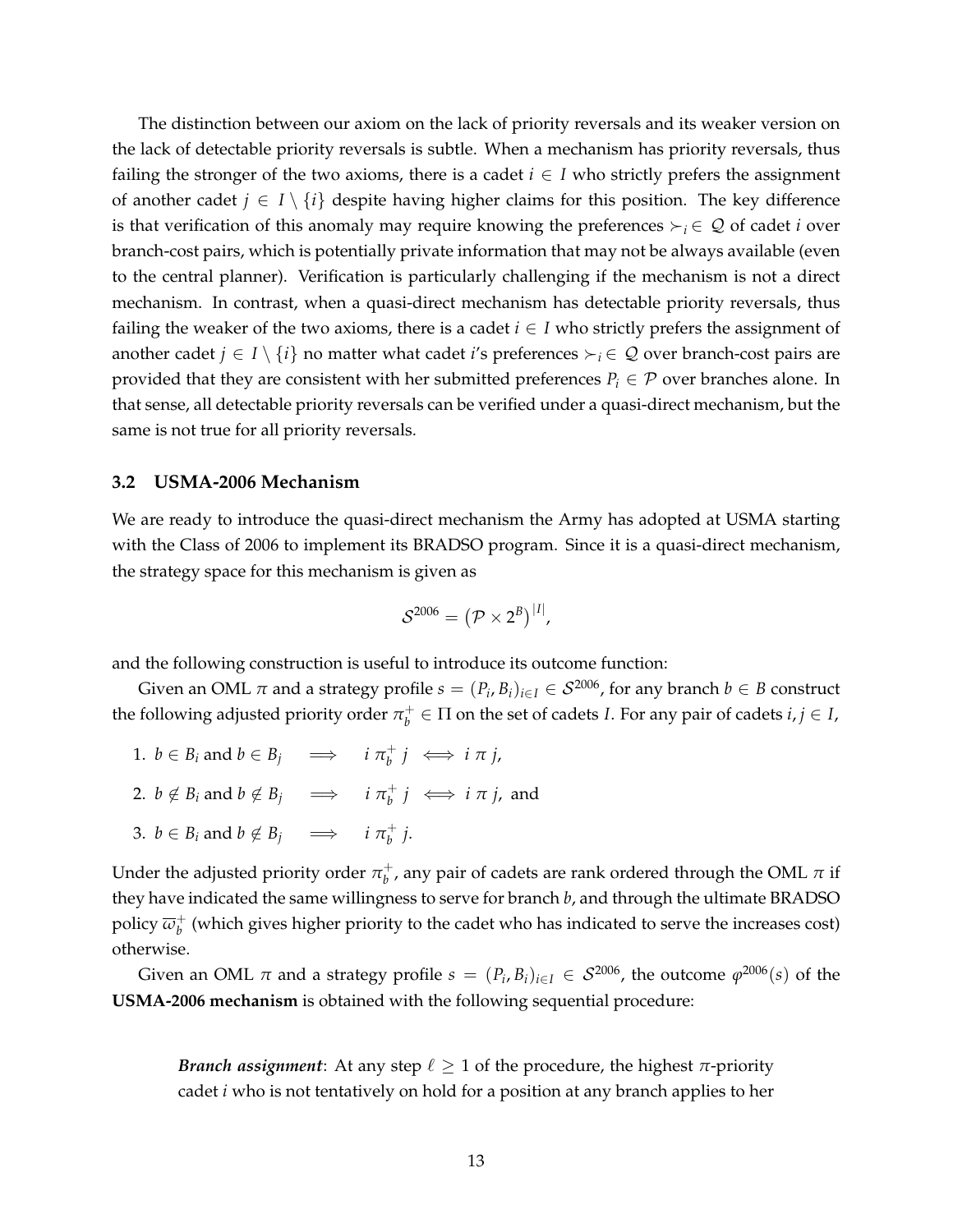highest-ranked acceptable branch *b* under her submitted branch preferences *P<sup>i</sup>* that has not rejected her from earlier steps.<sup>[12](#page-13-0)</sup>

Branch *b* considers cadet *i* together with all cadets it has been tentatively holding both for its  $q_b^0$  primary positions and also for its  $q_b^+$ *b* BRADSO-eligible positions, and

- 1. it tentatively holds (up to)  $q_b^0$  highest  $\pi$ -priority applicants for one of its  $q_b^0$ primary positions,
- 2. among the remaining applicants it tentatively holds (up to)  $q_h^+$  $_b^+$  highest  $\pi_b^+$ *b* priority applicants for one of its  $q_h^+$ *b* BRADSO-eligible positions, and
- 3. it rejects any remaining applicant.

The procedure terminates when no applicant is rejected. Any cadet who is not tentatively on hold at any brach remains unmatched, and all tentative branch assignments are finalized.

*Cost assignment*: For any branch  $b \in B$ ,

- 1. any cadet  $i \in I$  who is assigned one of the  $q_b^0$  primary positions at branch  $b$ is charged the base cost  $t^0$ , and
- 2. any cadet *i*  $\in$  *I* who is assigned one of the  $q_h^+$ *b* BRADSO-eligible positions is charged
	- (a) the increased cost  $t^+$  if  $b \in B_i$ , and
	- (b) the base cost  $t^0$  if  $b \notin B_i$ .

#### **3.3 Shortcomings of the USMA-2006 Mechanism**

While a natural extension of its predecessor  $\varphi^{OML}$ , Sönmez and Switzer [\(2013\)](#page-41-0) show that the USMA-2006 mechanism has a number of shortcomings. These are largely due to the inability of its strategy space to capture cadet preferences over branch-cost pairs. In particular, they have shown that the USMA-2006 mechanism fails BRADSO-IC and has priority reversals even at its Nash equilibrium outcomes. As a remedy, Sönmez and Switzer [\(2013\)](#page-41-0) proposed the *cumulative offer mechanism* (presented in Section [6\)](#page-27-0) implemented with the ultimate BRADSO policy reflecting the Army's BRADSO policy at the time.

As a direct mechanism, the cumulative offer mechanism requires cadets to submit their preferences over branch-cost pairs (rather than their preferences over branches alone together with a set of branches for which cadets indicate their willingness to serve the increased cost *t* <sup>+</sup> to receive preferential treatment for their BRADSO-eligible positions). This change in the strategy space was initially seen at the Army as unnecessary due to three main reasons:

<span id="page-13-0"></span><sup>&</sup>lt;sup>12</sup>The USMA-2006 mechanism can also be implemented with a variant of the algorithm where each cadet who is not tentatively holding a position simultaneously apply to her next choice branch among branches that has not rejected her application.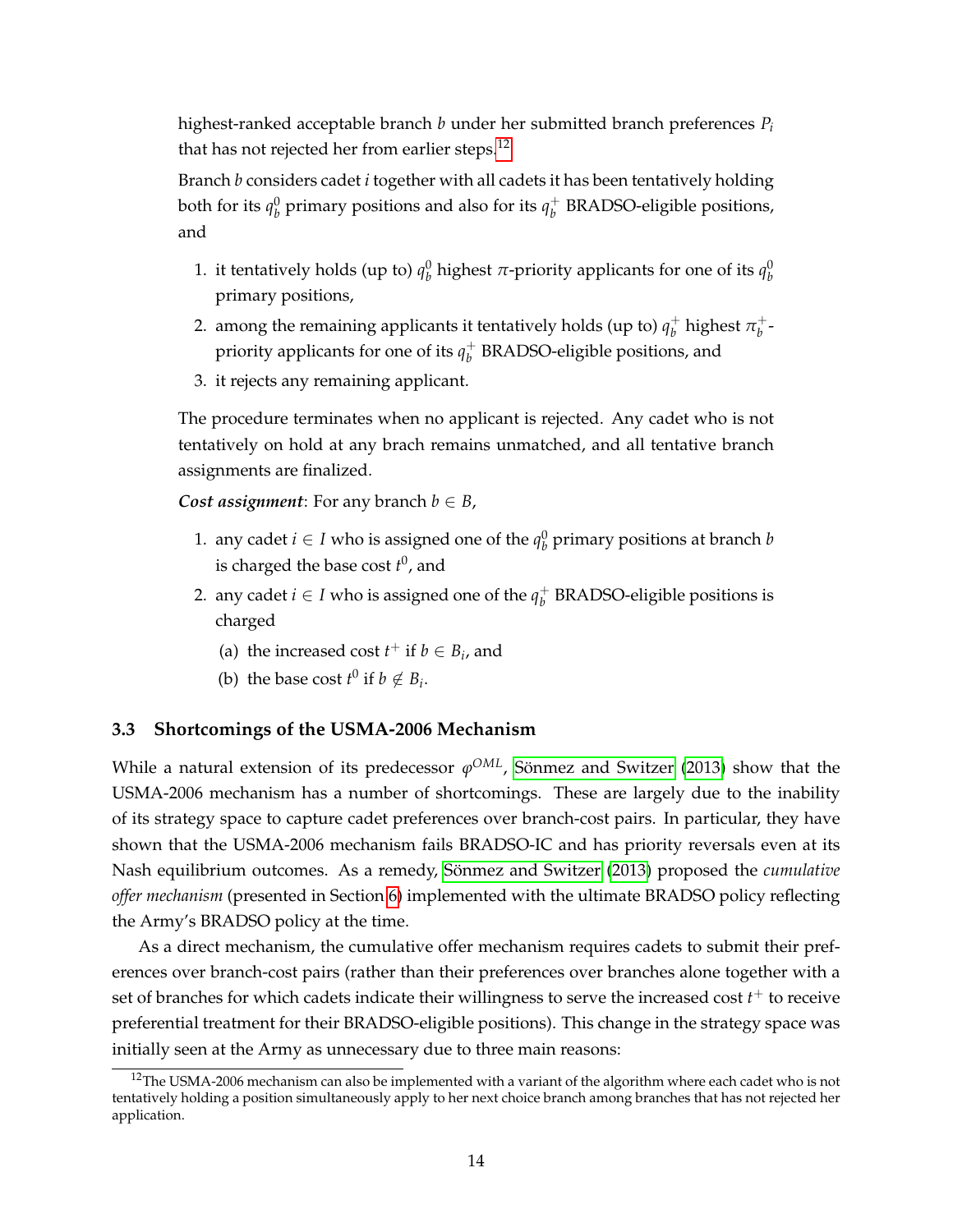- 1. While in theory the USMA-2006 mechanism has BRADSO-IC failures and detectable priority reversals, these issues have been relatively rare in practice. For example, each year on average 22 cadets have been affected by BRADSO-IC failures and 20 cadets have been affected by detectable priority reversals under the USMA-2006 mechanism across the Classes of 2014-2019 (These facts are described in further detail below in Figure [1\)](#page-59-0).
- 2. Any potential BRADSO-IC failure or detectable priority reversal can be manually corrected ex-post, since each only involves a cadet needlessly paying the increased cost at her assigned branch. An ex-post manual reduction of the cost to the base cost  $t^0$  completely resolves the issue.
- 3. Even though the USMA-2006 mechanism allows for additional priority reversals which may alter a cadet's branch assignment and consequently cannot be manually corrected ex-post, the verification of any such theoretical failure relies on cadet preferences over branch-cost pairs. Since USMA-2006 is a quasi-direct mechanism, information on cadet preferences over branch-cost pairs is not available.

In summary, any possible failure of the properties above under the USMA-2006 mechanism can either be manually corrected ex-post or cannot be verified based on the existing data. In large part for these reasons, the USMA-2006 mechanism was maintained by the Army for fourteen years until the Class of 2020. At this point, the introduction of a new program aimed at improved talent assignment triggered an adjustment in the mechanism, which we describe next.

# <span id="page-14-0"></span>**4 Talent-Based Branching Program for Improved Talent Alignment**

The Army began piloting the Talent-Based Branching (TBB) program with the USMA Class of 2013 with the aim of matching cadets to branches which better fit their talents [\(Colarusso, Heckel,](#page-38-2) [Lyle, and Skimmyhorn, 2016\)](#page-38-2). A substantial component of TBB is an opportunity for branches to interview and rate cadets into three tiers. Prior to the Class of 2020, these rating categories did not influence baseline branch priorities at USMA. Ratings could only indirectly influence a cadet's branch assignments either by causing some cadets to adjust their preferences for branches or by convincing the Army to make an ex-post adjustment to a cadet's branch assignment after executing the branching assignment mechanism.

In July 2019, the Army decided to incorporate branch rating categories into baseline branch priorities beginning with the USMA Class of 2020. Just as the introduction of the BRADSO program triggered a reform in the branching mechanism, the full integration of the TBB program with the branching process resulted in another adjustment. The Army replaced the USMA-2006 mechanism with another quasi-direct mechanism based on the individual-proposing deferred acceptance algorithm, where branches have heterogeneous baseline priorities over cadets according to the tiered BRADSO policy described in Section [2.3.](#page-5-0)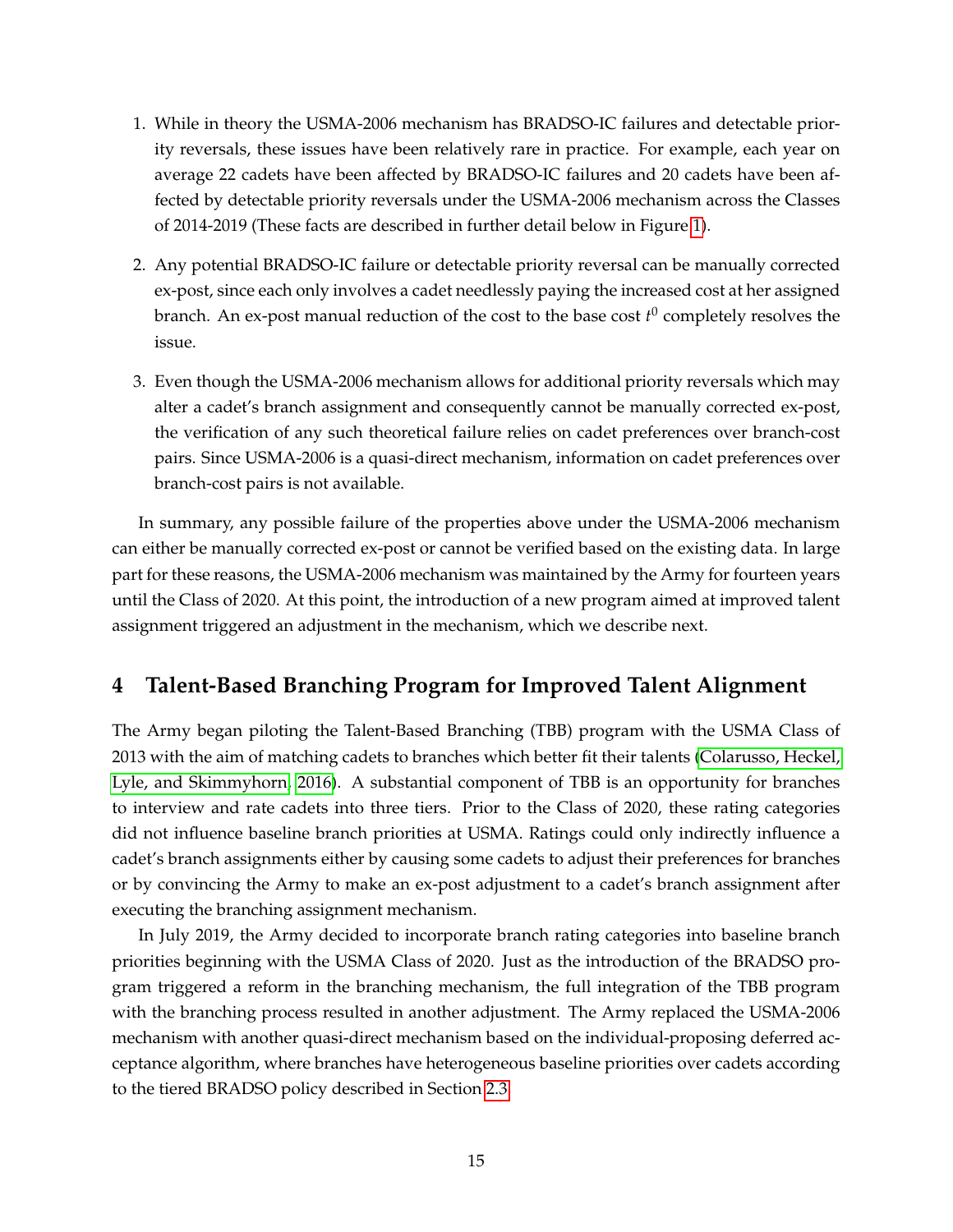A key distinction between the USMA-2006 mechanism and the USMA-2020 mechanism was that, even though the Army continued to cap the number of BRADSO-eligible positions at 25 percent of the total number of positions within each branch, the Army used the adjusted priority ranking of cadets mainly intended for the BRADSO-eligible positions also for the regular positions. Through this practice the matching aspect of the branching process was transformed into a standard priority-based assignment problem, which in turn made it possible for the Army to use the individual-proposing deferred acceptance algorithm to determine the branch assignments. The cost assignments were then subsequently determined based on submitted cadet willingness to serve the increased cost *t* <sup>+</sup>. Importantly, the Army charged the increased cost to willing cadets in reverse-priority order, stopping when 25 percent of cadets assigned to the branch had been charged the increased cost. For example, if 100 cadets were assigned to a branch and 50 of the cadets volunteered for the increased cost *t* <sup>+</sup>, the Army would charge the increased cost to the 25 lowest priority cadets of the 50 willing to serve *t* +. [13](#page-15-0)

#### **4.1 USMA-2020 Mechanism**

We next formally introduce and analyze the USMA-2020 mechanism. As in the case of USMA-2006 mechanism, the USMA-2020 mechanism is also a quasi-direct mechanism. Hence, the strategy space  $S_i^{2020}$  for each cadet  $i \in I$  under the USMA-2020 mechanism is

$$
\mathcal{S}_i^{2020} = \mathcal{P} \times 2^B.
$$

For the rest of this section, fix a a profile of baseline branch priorities  $(\pi_b)_{b \in B} \in \Pi^{|B|}$  and a profile of BRADSO policies *ω* +  $\binom{+}{b}$ <sub>*b*∈*B*</sub> ∈  $\prod_{b \in B} \Omega_b^+$ .

Given a strategy profile  $s = (P_i, B_i)_{i \in I}$ , for any branch  $b \in B$  construct the following adjusted priority order  $\pi_b^+$  $b^+$   $\in$   $\Pi$  on the set of cadets *I*. For any  $i, j \in I$ ,

- 1.  $b \in B_i$  and  $b \in B_j$   $\implies$   $i \pi_b^+$  $\phi^+$ **j**  $\iff$ **i**  $\pi_b$ **j**,
- 2.  $b \notin B_i$  and  $b \notin B_j \implies i \pi_b^+$  $\eta^+$ <sup>*j*</sup>  $\iff$  *i*  $\pi_b$  *j*, and
- 3.  $b \in B_i$  and  $b \notin B_j \implies i \pi_b^+$  $\psi_b^+$ *j*  $\iff$   $(i, t^+)$   $\omega_b^+$  $\frac{1}{b}$   $(j, t^0)$ .

Under the priority order  $\pi_b^+$  $_b^+$ , any two cadets are rank ordered using the baseline priority order  $\pi_b$ if they have indicated the same willingness to serve for branch *b*, and using the BRADSO policy *ω* +  $_b^+$  otherwise.<sup>[14](#page-15-1)</sup>

For any strategy profile  $s = (P_i, B_i)_{i \in I}$ , let  $\mu$  be the outcome of the *individual-proposing deferred acceptance algorithm* [\(Gale and Shapley, 1962\)](#page-38-5) for submitted cadet preferences (*Pi*)*i*∈*<sup>I</sup>* and  $\epsilon$  constructed branch priorities  $(\pi_b^+)$  $\binom{+}{b}$ <sub>*b*∈*B*</sub>.<sup>[15](#page-15-2)</sup>

<span id="page-15-1"></span><span id="page-15-0"></span><sup>&</sup>lt;sup>13</sup>USMA leadership described this mechanism to cadets during two separate briefings.

<sup>&</sup>lt;sup>14</sup>When (i) the baseline priority order  $\pi_b$  is fixed as OML at each branch  $b \in B$  and (ii) the BRADSO policy  $\omega_b^+$  is fixed as the ultimate BRADSO policy  $\overline{\omega}_b^+$  at each branch  $b \in B$ , this construction gives the same adjusted priority order constructed for the USMA-2006 mechanism.

<span id="page-15-2"></span><sup>&</sup>lt;sup>15</sup>See Appendix [B.1](#page-65-0) for the individual-proposing deferred acceptance algorithm.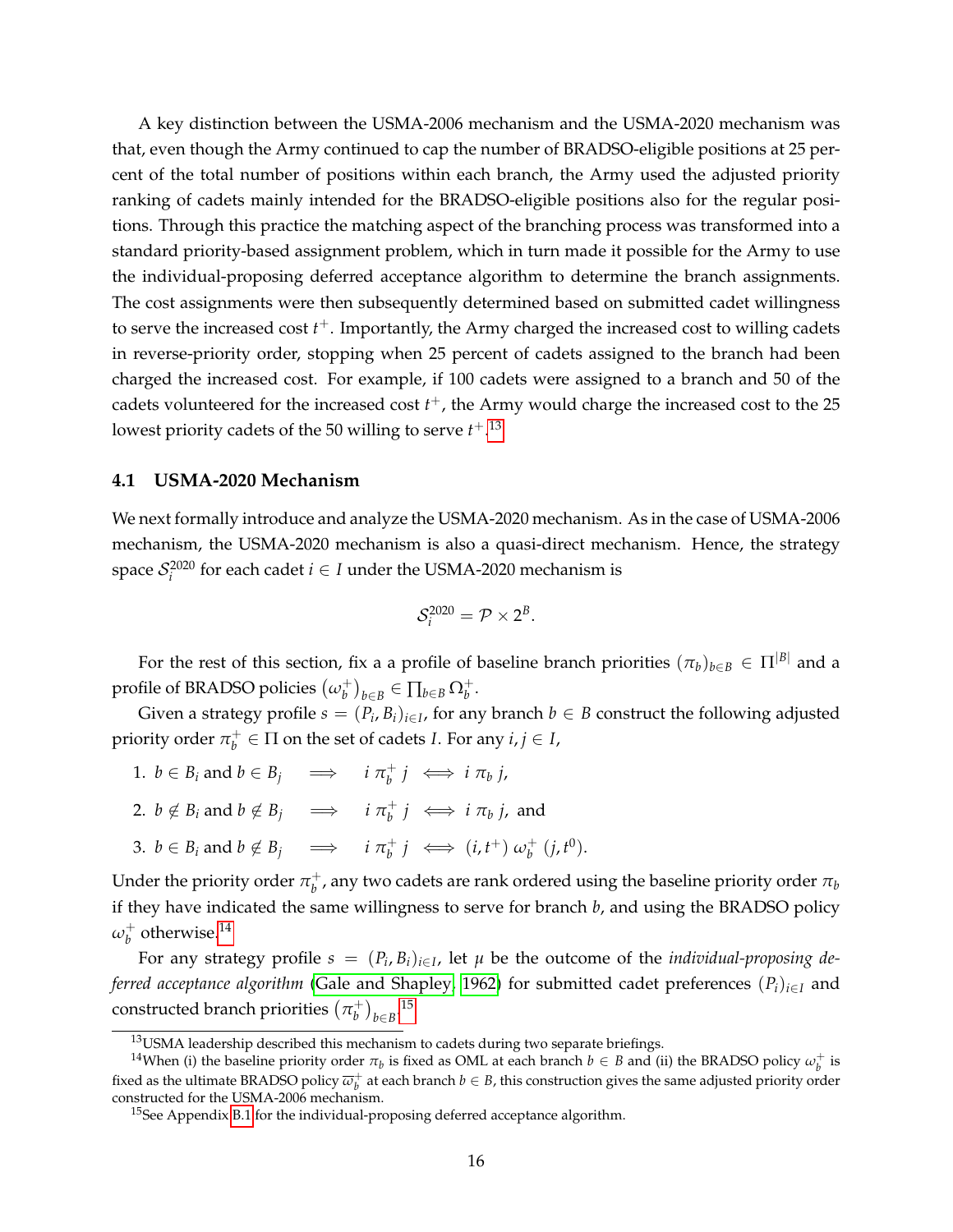For any strategy profile  $s = (P_i, B_i)_{i \in I}$ , the outcome  $\varphi^{2020}(s)$  of the **USMA-2020 mechanism** is given as follows. For any cadet  $i \in I$ ,

$$
\varphi_i^{2020}(s) = \begin{cases}\n\varnothing & \text{if } \mu(i) = \varnothing, \\
(\mu(i), t^0) & \text{if } \mu(i) \notin B_i \text{ or } \left| \{ j \in I : \mu(j) = \mu(i), \mu(j) \in B_j, \text{ and } i \pi_{\mu(i)} j \} \right| \geq q_{\mu(i)}^+, \\
(\mu(i), t^+) & \text{if } \mu(i) \in B_i \text{ and } \left| \{ j \in I : \mu(j) = \mu(i), \mu(j) \in B_j, \text{ and } i \pi_{\mu(i)} j \} \right| < q_{\mu(i)}^+.\n\end{cases}
$$

In the USMA-2020 mechanism, each cadet  $i \in I$  is asked to submit a preference relation  $P_i \in \mathcal{P}$ along with a (possibly empty) set of branches  $B_i \in 2^B$  for which she indicates her willing to serve the increased cost  $t^+$  to receive preferential admission. A priority order  $\pi^+_b$  $_b^+$  of cadets is constructed for each branch *b* by adjusting the baseline priority order  $\pi_b$  using the BRADSO policy  $\omega_b^+$  whenever a pair of cadets submitted different willingness to serve the increased cost *t* <sup>+</sup> at branch *b*. Cadets' branch assignments are determined by the individual-proposing deferred acceptance algorithm using the submitted profile of cadet preferences  $(P_i)_{i \in I}$  and the profile of adjusted priority rankings  $(\pi_b^+)$ *b* )*b*∈*B*. A cadet pays the base cost for her branch assignment if either she has not declared willingness to pay the increased cost for her assigned branch or the increased cost capacity for the branch is already filled with cadets who have lower baseline priorities. With the exception of those who remain unmatched, all other cadets pay the increased cost for their branch assignments.

#### <span id="page-16-0"></span>**4.2 Shortcomings of the USMA-2020 Mechanism**

Example [2](#page-24-0) in Section [5.2](#page-23-0) shows that the USMA-2020 mechanism fails both BRADSO-IC and elimination of strategic BRADSO, and Example [3](#page-26-0) in Section [5.2](#page-23-0) shows that it can admit detectable priority reversals even under its Bayesian Nash equilibrium outcomes. Before formally presenting these examples in the next section, we first describe how these failures already surfaced at the USMA in Fall 2019, paving the way for our collaboration with the Army.

Before a formal analysis of the USMA-2020 mechanism was carried out by our team, USMA leadership already recognized the possibility of detectable priority reversals under the USMA-2020 mechanism due to either failure of BRADSO-IC or presence of strategic BRADSO. For example, in a typical year, the number of cadets willing to BRADSO for traditionally oversubscribed branches like Military Intelligence greatly exceeded 25 percent of the branch's allocations. Therefore, by volunteering for BRADSO for an oversubscribed branch, some cadets could receive a priority upgrade even though they may not be charged for it, making detectable priority reversals a theoretical possibility. Moreover, unlike the detectable priority reversals under the USMA-2006 mechanism, some of these detectable priority reversals can affect cadet branch assignments, thereby making manual ex-post adjustments infeasible.

Failures of BRADSO-IC, elimination of strategic BRADSO, or presence of detectable priority reversals, especially when not manually corrected ex-post, could erode cadets' trust in the Army's branching process. Consider, for example, a comment from a cadet survey administered to the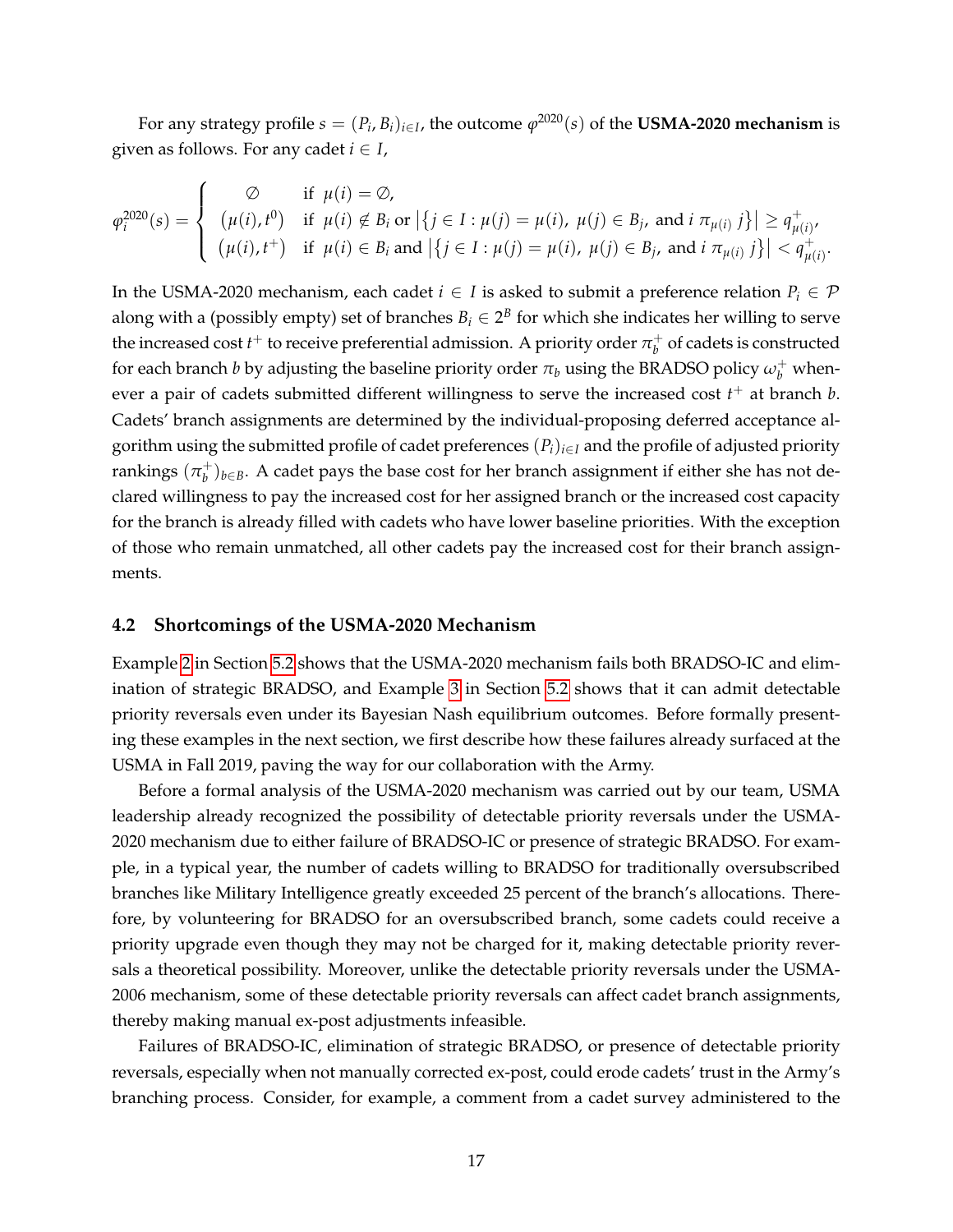"*I believe this system fundamentally does not trust cadets to make the best choice for themselves. It makes it so that we cannot choose what we want and have to play games to avoid force branching*."

A mechanism that erodes trust is unlikely to persist in the US Army, where trust is an essential characteristic of the profession and the foundation of the organization's talent management strat-egy.<sup>[17](#page-17-1)</sup> Perhaps unsurprisingly, when considering potential reforms to the USMA-2020 mechanism, the manager of the Talent-Based Branching program stated the the Army prefers a mechanism that incentivizes honest preference submissions.[18](#page-17-2)

To address these types of concerns, USMA leadership decided to execute a simulation using cadet preliminary preferences to inform cadets of the potential cutoffs for each branch.<sup>[19](#page-17-3)</sup>

As emphasized in the following quote from a U.S. Army news article on the new mechanism, the goal of this simulation was to improve transparency and help cadets to optimize their submitted strategies [\(O'Connor, 2019\)](#page-40-6):

"*We're going to tell all the cadets, we're going to show all of them, here's when the branch would have went out, here's the bucket you're in, here's the branch you would have received if this were for real. You have six days to go ahead and redo your preferences and look at if you want to BRADSO or not." Sunsdahl said. "I think it's good to be transparent. I just don't know what 21-year-olds will do with that information*."

The same quote, however, also indicates that USMA leadership recognized the challenges in cadets optimizing their strategies under the USMA-2020 mechanism. These concerns were welljustified. For example, considering the relative popularity of a branch like Military Intelligence, it could be advantageous for some cadets to volunteer to BRADSO for it even if they would normally not be willing to serve at the increased cost. Relatedly, other cadets who were willing to BRADSO would also have to determine whether volunteering to BRADSO was a good strategy if the simulation suggested they were likely to secure the branch even without the increased cost. This latter point was particularly salient among cadets interested in the Engineer branch. For example, most cadets who were willing to BRADSO for the Engineer branch were placed in the

<span id="page-17-0"></span><sup>&</sup>lt;sup>16</sup>The survey was administered to the Class of 2020 immediately before they submitted their preferences for branches under the USMA-2020 mechanism. The response rate to this survey was 98%. Appendix [B.2](#page-65-1) contains specific questions and results.

<span id="page-17-1"></span><sup>17</sup>For example, in *The Army Profession*, the US Army's Training and Doctrine Command identifies trust as an essential characteristic that defines the Army as a profession (US [Army, 2019b\)](#page-37-2). The Army's People Strategy describes one of the Army's strategic outcomes as building a professional Army that retains the trust and confidence of the American people and its members (US [Army, 2019a,](#page-37-3) Training and Doctrine Command).

<span id="page-17-2"></span><sup>&</sup>lt;sup>18</sup>Lieutenant Colonel Riley Post, the Talent-Based Branching Program Manager, said "cadets should be honest when submitting preferences for branches, instead of gaming the system" in a statement in West Point's official newspaper [\(Garcia, 2020\)](#page-38-6).

<span id="page-17-3"></span> $19$ Cadets in the Class of 2020 submitted preliminary preferences one month before submitting final preferences. USMA ran the USMA-2020 mechanism on these preliminary preferences to derive results for the simulation, which USMA provided to cadets 6 days prior to the deadline for submitting final preferences.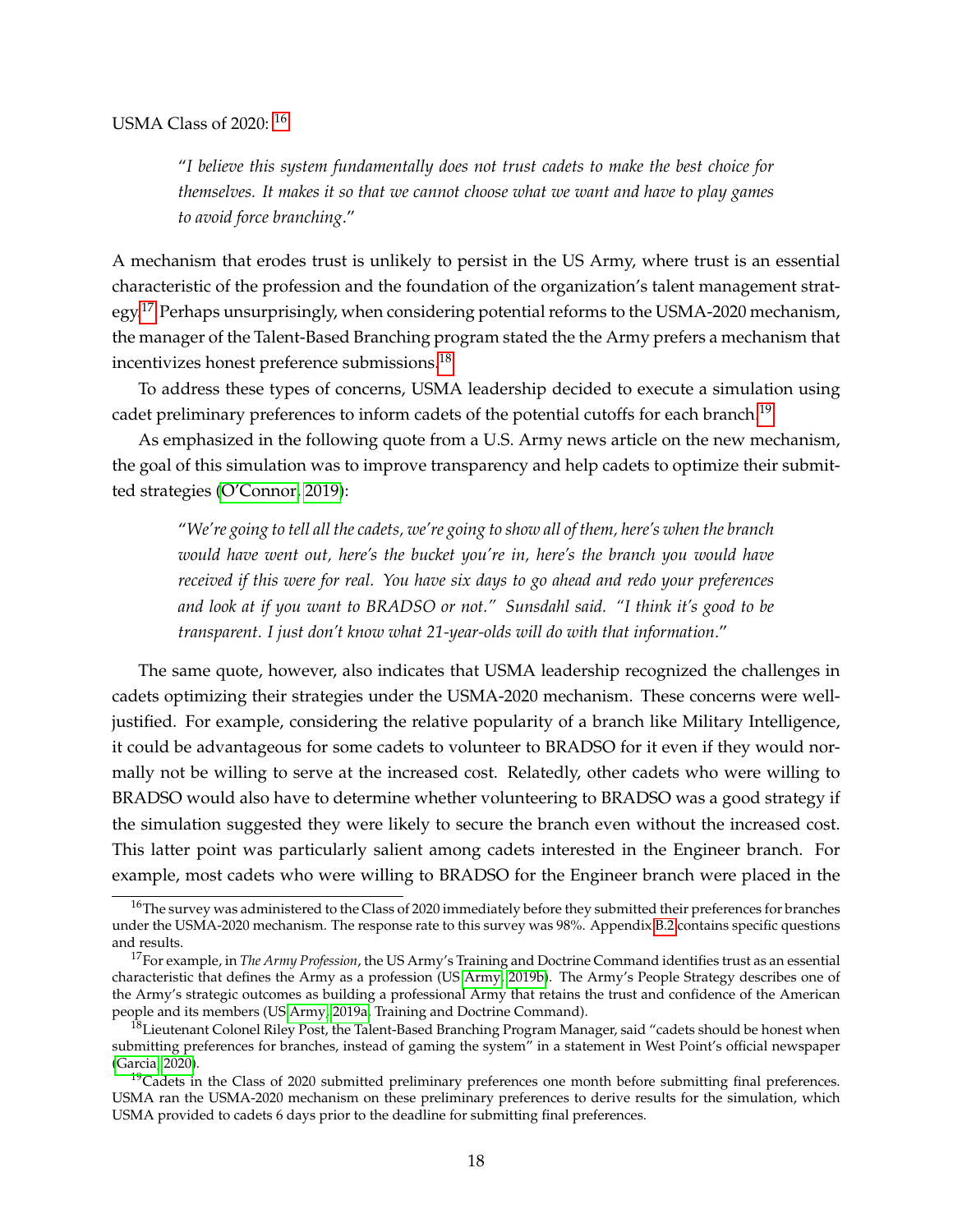high priority tier, but results from the simulation indicated the branch was very likely to extend contracts to medium priority cadets by the Engineer branch. As a result, cadets who volunteered to BRADSO for Engineer who were also placed in the high priority tier by the branch, faced a high probability of being charged BRADSOs under the USMA-2020 mechanism even though it was unlikely these cadets needed to BRADSO to branch Engineer.

Several open-ended survey comments from USMA cadets in the Class of 2020 mirrored USMA leadership's concern that continued use of the USMA-2020 mechanism would erode trust in the branching process. We present three additional comments articulating concerns related to the lack of BRADSO-IC, the presence of strategic BRADSO, and the difficulty of navigating a system with both shortcomings:

- 1) "*Volunteering for BRADSO should only move you ahead of others if you are actually charged for BRADSO. By doing this, each branch will receive the most qualified people. Otherwise people who are lower in class rank will receive a branch over people that have a higher class rank which does not benefit the branch. Although those who BRADSO may be willing to serve longer, if they aren't charged then they can still leave after their 5 year commitment so it makes more sense to take the cadets with a higher OML.*"
- 2) "*I think it is still a little hard to comprehend how the branching process works. For example, I do not know if I put a BRADSO for my preferred branch that happens to be very competitive, am I at a significantly lower chance of getting my second preferred if it happens to be something like engineers? Do I have to BRADSO now if I want engineers??? Am I screwing myself over by going for this competitive branch now that every one is going to try to beat the system????*"
- 3) "*Releasing the simulation just created chaos and panicked cadets into adding a BRADSO who otherwise wouldn't have."*

#### **4.3 USMA-2006 and USMA-2020 Mechanism in the Field**

In this section, we use administrative data on cadet rankings, branch priorities, and capacities to investigate the performance of the USMA-2006 and USMA-2020 mechanisms. The data cover the West Point Classes of 2014 through 2021. Table [1](#page-58-0) lists the capacity for each branch, the number of cadets who list the branch as their top choice, and the number of cadets who expressed a willingness to BRADSO for each branch for the Classes of 2020 and 2021. For the Class of 2020, 1,089 cadets participated in the branching process for 17 different branches. For the Class of 2021, 994 cadets participated in the branching process for 18 different branches.<sup>[20](#page-18-0)</sup>

Figure [1](#page-59-0) tabulates the incidence of BRADSO-IC failures, strategic BRADSO, and detectable priority reversals among USMA cadets across the USMA-2006 and USMA-2020 mechanism. For the USMA-2006 mechanism, we report the average across the Class of 2014 through Class of 2019.

<span id="page-18-0"></span><sup>&</sup>lt;sup>20</sup>We successfully replicated the branch assignment for 99.2% of cadets in the Classes of 2014 through 2021. See Appendix [B](#page-65-2) for details on our replication rates for each class.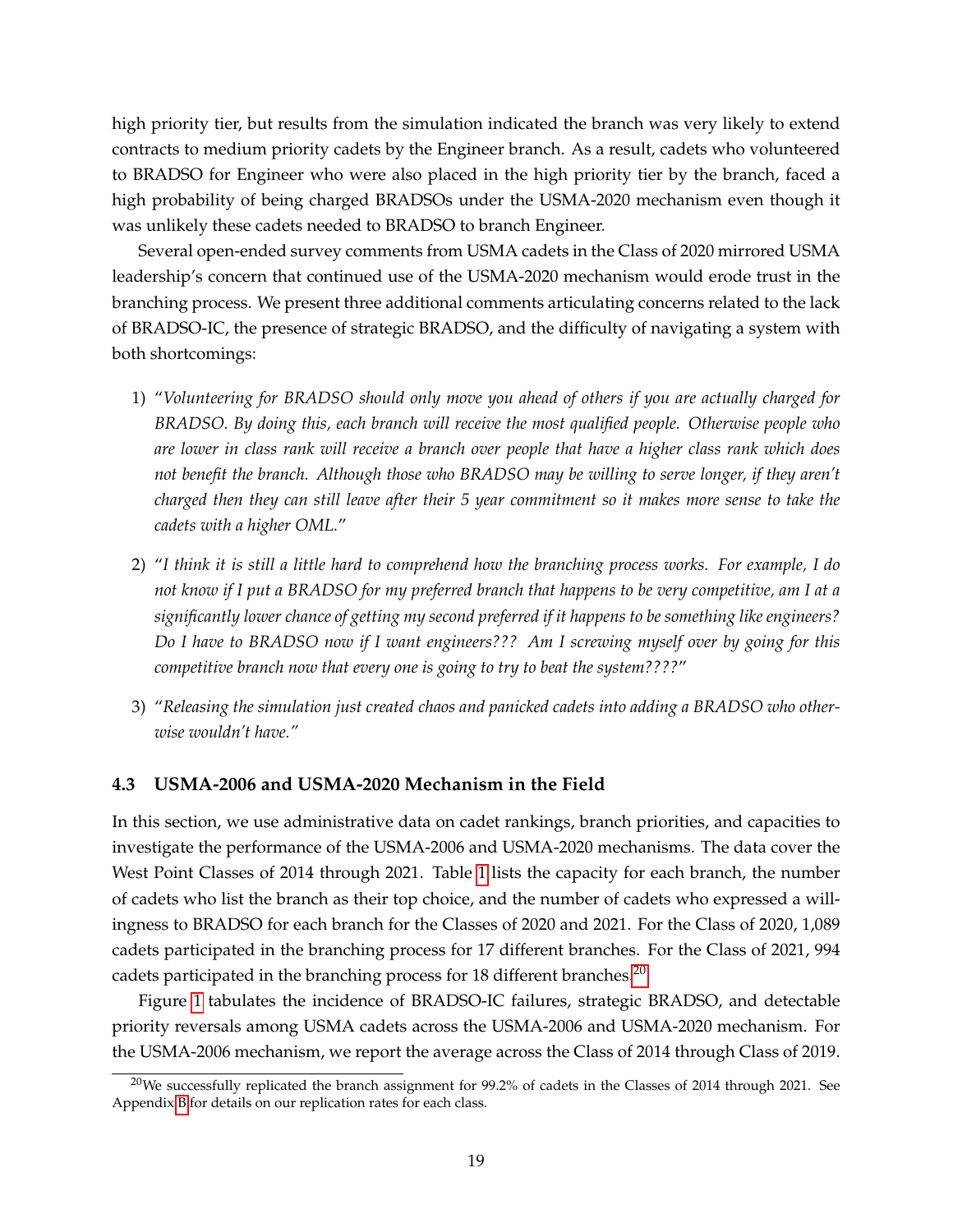Nearly four times as many cadets are part of BRADSO-ICs from the Class of 2020 (where the USMA-2020 mechanism was used) than earlier Classes from 2014 to 2019 (where USMA-2006 mechanism was used). Figure [1](#page-59-0) shows about 22 cadets were part of BRADSO-IC failures under the USMA-2006 mechanism, while 85 cadets were part of BRADSO-IC failures under the USMA-2020 mechanism. Parallel to the incidences on BRADSO-IC failures, Figure [1](#page-59-0) shows that nearly four times as many cadets are part of detectable priority reversals under the USMA-2020 mechanism than under the USMA-2006 mechanism (75 versus 20). It is not possible to have a strategic BRADSOs under the USMA-2006 mechanism. Figure [1](#page-59-0) shows that 18 cadets in the Class of 2020 were part of strategic BRADSOs under the USMA-2020 mechanism. Importantly, these instances are not possible to remedy ex-post since that would require a change in branch assignments (rather than merely foregoing a BRADSO charge).

# <span id="page-19-0"></span>**5 Single Branch Analysis**

As with the USMA-2006 mechanism, truthful revelation of branch preferences is not a dominant strategy under the USMA-2020 mechanism, thereby making its analysis challenging. Fortunately, focusing on a simpler version of the model with a single branch is sufficient to illustrate and analyze the main challenges of the USMA-2020 mechanism. Focusing on this simpler model also offers a clear path to overcome these shortcomings, a path which is extended in Section [6](#page-27-0) to the model in its full generality with multiple branches.

When there is a single branch  $b \in B$ , there are only two preferences for any cadet  $i \in I$ . The base cost contract (*i*, *b*, *t* 0 ) is by assumption preferred by cadet *i* to both its increased cost version  $(i, b, t<sup>+</sup>)$  and also to remaining unmatched. Therefore, the only variation in cadet *i*'s preferences depends on whether the increased cost contact (*i*, *b*, *t* <sup>+</sup>) is preferred to remaining unmatched. For any cadet  $i \in I$ ,  $|Q| = 2$  When there is a single branch  $b \in B$ , since

- indicating willingness to serve the increased cost *t* <sup>+</sup> under a quasi-direct mechanism can be naturally mapped to the preference relation where the increased cost contact (*i*, *b*, *t* <sup>+</sup>) is acceptable, whereas
- not doing so can be naturally mapped to the preference relation where the increased cost contact (*i*, *b*, *t* <sup>+</sup>) is unacceptable,

any quasi-direct mechanism can be interpreted as a direct mechanism. Therefore, unlike the general version of the model, the axioms of BRADSO-IC and elimination of strategic BRADSO are well-defined for direct mechanisms when there is a single branch, and moreover they are both implied by strategy-proofness.<sup>[21](#page-19-1)</sup>

<span id="page-19-1"></span><sup>21</sup>BRADSO-IC and elimination of strategic BRADSO together are equivalent to strategy-proofness when there is a single branch. Strategy-proofness of a single branch, called non-manipulability via contractual terms also plays an important role in the analysis of [Hatfield, Kominers, and Westkamp](#page-39-5) [\(forthcoming\)](#page-39-5).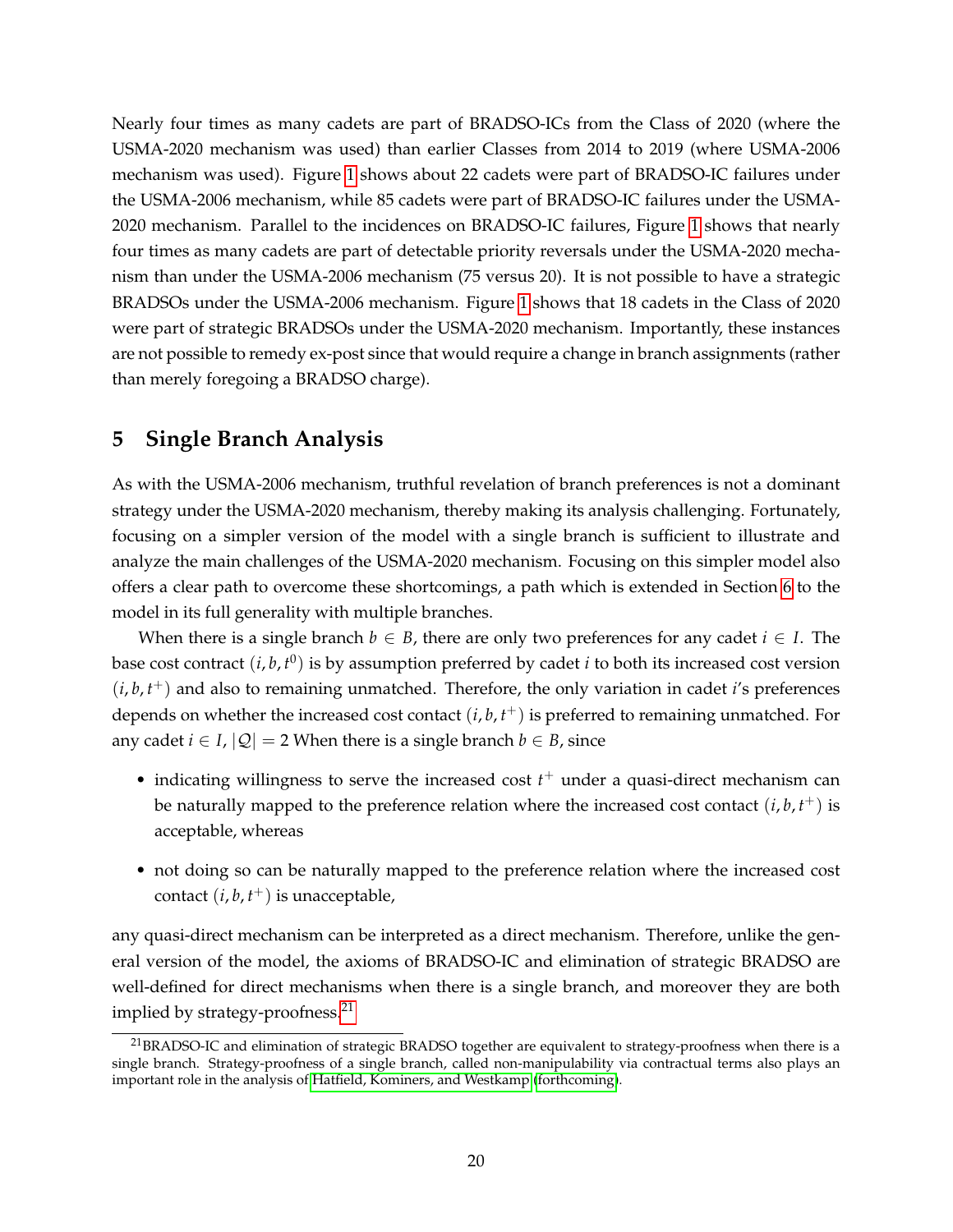# **5.1 Single-Branch Mechanism** *φBR* **and Its Characterization**

We next introduce a single-branch direct mechanism that is key for our analysis of the USMA-2020 mechanism. The main feature of this mechanism is its iterative subroutine (in Step 2), which determines how many BRADSO-eligible positions are assigned at the increased cost and which cadets receive these positions.

### **Mechanism** *φBR*

For any given profile of cadet preferences  $\succ = (\succ_i)_{i\in I}\in \mathcal{Q}^{|I|}$ , construct the allocation  $\phi^{BR}(\succ)$  as follows:

**Step 0.** Let  $I^0 \subset I$  be the set of  $q_b^0$  highest  $\pi_b$ -priority cadets in *I*. For each cadet  $i \in I^0$ , finalize the assignment of cadet *i* as  $\phi_i^{BR}(\succ) = (b, t^0)$ .

**Step 1.** Let  $I^1 \subset I \setminus I^0$  be the set of  $q_h^+$  $\frac{1}{b}$  highest  $\pi_b$ -priority cadets in *I* \ *I*<sup>0</sup>. *Tentatively* assign each cadet in *I* <sup>1</sup> a position to at the base cost *t* 0 . Relabel the set of cadets in  $I^1$  so that cadet  $i^1 \in I^1$  has the lowest  $\pi_b$ -priority in  $I^1$ , cadet  $i^2 \in I^1$ has the second-lowest  $\pi_b$ -priority in  $I^1$ , ..., and cadet  $i^{q_b^+} \in I^1$  has the highest *π*<sub>*b*</sub>-priority in *I*<sup>1</sup>. Also relabel the lowest *π*<sub>*b*</sub>-priority cadet in *I*<sup>0</sup> as  $i^{q_b^+ + 1}$ .

**Step 2.** This step determines how many positions are assigned at the increased cost *t* +.

**Step 2.0.** Let  $J^0 \subset I \setminus (I^0 \cup I^1)$  be the set of cadets in  $I \setminus (I^0 \cup I^1)$  who declared the position at the increased cost  $t^+$  as acceptable:

$$
J^0 = \{ j \in I \setminus (I^0 \cup I^1) : (b, t^+) \succ_j \varnothing \}.
$$

If

$$
\left| \left\{ j \in J^0 : (j, t^+) \omega_b^+ (i^1, t^0) \right\} \right| = 0,
$$

then finalize Step 2 and proceed to Step 3. In this case no position will be assigned at the increased cost *t* +.

Otherwise, if

$$
\left| \left\{ j \in J^0 : (j, t^+) \; \omega_b^+ \; (i^1, t^0) \right\} \right| \geq 1,
$$

then proceed to Step 2.1.

**Step 2.** $\ell$ .  $(\ell = 1, ..., q_h^+)$ *b* ) Let

$$
J^{\ell} = \begin{cases} J^{\ell-1} & \text{if } \emptyset >_{i^{\ell}} (b, t^+) \\ J^{\ell-1} \cup \{i^{\ell}\} & \text{if } (b, t^+) >_{i^{\ell}} \emptyset. \end{cases}
$$

If

$$
\left| \left\{ j \in J^{\ell} : (j, t^+) \omega_b^+ (i^{\ell+1}, t^0) \right\} \right| = \ell,
$$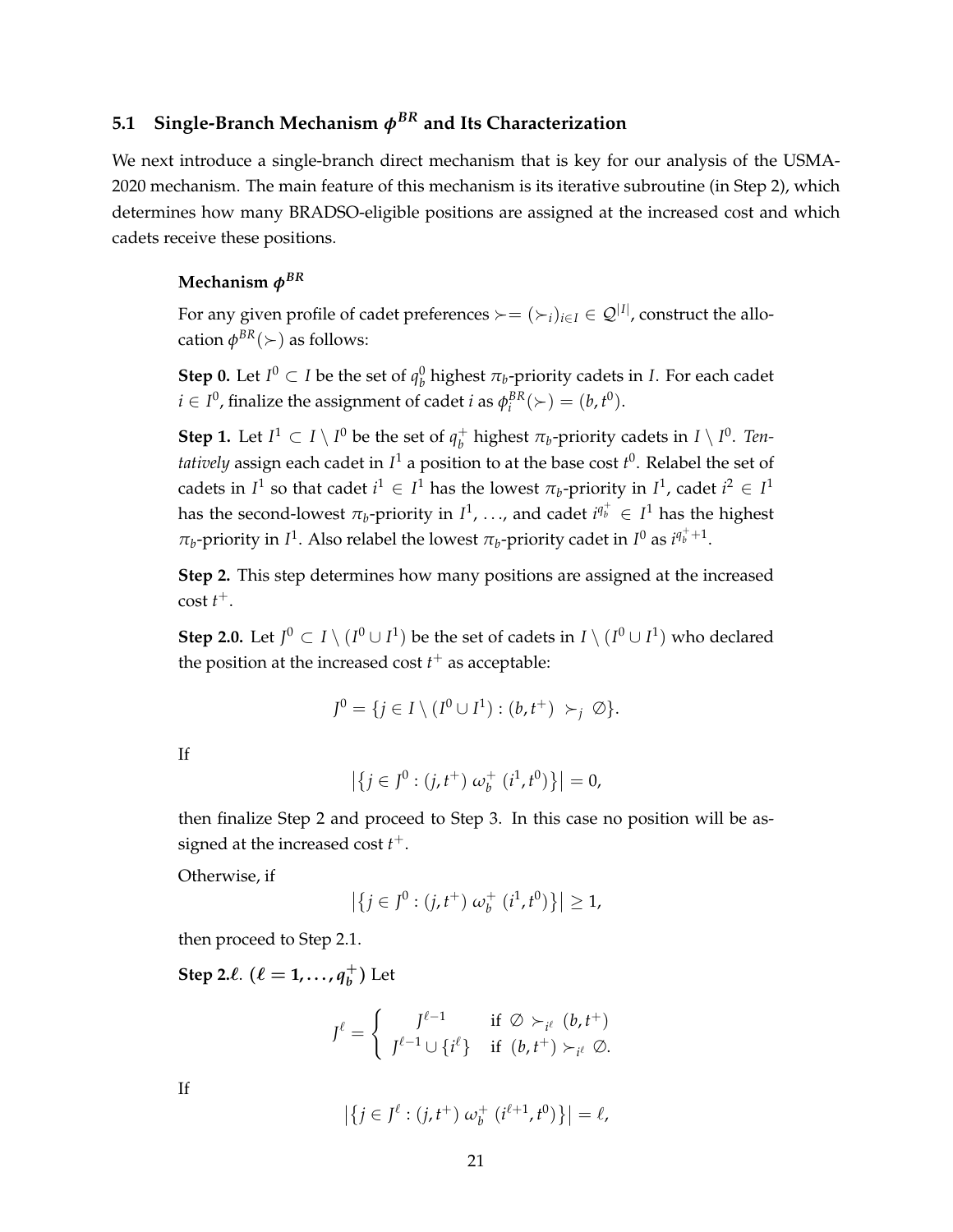then finalize Step 2 and proceed to Step  $3.22$  $3.22$  In this case  $\ell$  positions will be assigned at the increased cost *t* +.

Otherwise, if

 $\left| \{ j \in J^{\ell} : (j, t^+) \omega_b^+ \}$  $\|f_{b}^{+}(i^{\ell+1}, t^{0})\}\| \geq \ell+1,$ 

then proceed to Step 2. $(\ell + 1)$ , unless  $\ell = q_h^+$ *b* , in which case finalize Step 2 and proceed to Step 3.

**Step 3.** Let Step 2.*n* be the final sub-step of Step 2 leading to Step 3.  $\{i^1, \ldots, i^n\} \subset$  $I^1$  is the set of cadets in  $I^1$  who each lose their tentative assignment  $(b, t^0)$ . For each cadet  $i \in I^1 \setminus \{i^1, \ldots, i^n\}$ , finalize the assignment of cadet *i* as  $\phi_i^{BR}(\succ)$  =  $(b, t^0)$ .

For each cadet  $i \in J^n$  with one of the *n* highest  $\pi_b$ -priorities in  $J^n$ , finalize the assignment of cadet *i* as  $\phi_i^{BR}(\succ) = (b, t^+)$ . Finalize the assignment of any remaining cadet as ∅.

The key step in the procedure is Step 2 where it is determined how many of the  $q_h^+$ *b* positions are to be awarded at the increased cost  $t^+$ . To determine this number, the BRADSO policy  $\omega_h^+$  $\frac{1}{b}$  is used to check

- (1) whether there is at least one cadet with a lower baseline priority  $\pi_b$  than cadet  $i^1$ , who is willing to serve the increased cost *t* <sup>+</sup> and whose increased cost contract has higher priority under the BRADSO policy  $\omega_b^+$  $_b^+$  than the base cost contract of cadet  $i^1$ ;
- (2) whether there are at least two cadets each with a lower baseline priority  $\pi_b$  than cadet  $i^2$ , who are each willing to serve the increased  $\cos t$   $t^+$  and whose increased  $\cos t$  contracts have higher priority under the BRADSO policy  $\omega^+_b$  $\frac{1}{b}$  than the base cost contract of cadet *i*<sup>2</sup>; . . .
- $(q_h^+$  $\bar{y}_b^+$ ) whether there are at least  $q_b^+$  $b^+$  cadets each with a lower baseline priority  $\pi_b$  than cadet  $i^{q_b^+}$ , who are each willing to serve the increased  $\cos t$   $t^+$  and whose increased  $\cos t$  contracts have higher priority under the BRADSO policy  $\omega^+_b$  $b^+$  than the base cost contract of cadet  $i^{q^+_b}$ .

Once the number of positions awarded through increased cost  $t^+$  contracts is determined in this way, all other positions are assigned to the highest baseline priority cadets as base cost contracts. The increased cost contracts are awarded to the remaining highest baseline priority cadets who are willing to serve the increased cost  $t^+$ .

<span id="page-21-0"></span><sup>&</sup>lt;sup>22</sup>Since  $J^{\ell} \supseteq J^{\ell-1}$  by construction, the fact that the procedure has reached Step 2. $\ell$  implies that the inequality  $|\{j \in J\}$  $J^{\ell}$  :  $(j, t^+)$   $\omega_b^+$   $(i^{\ell+1}, t^0)\}$   $\geq \ell$  must hold.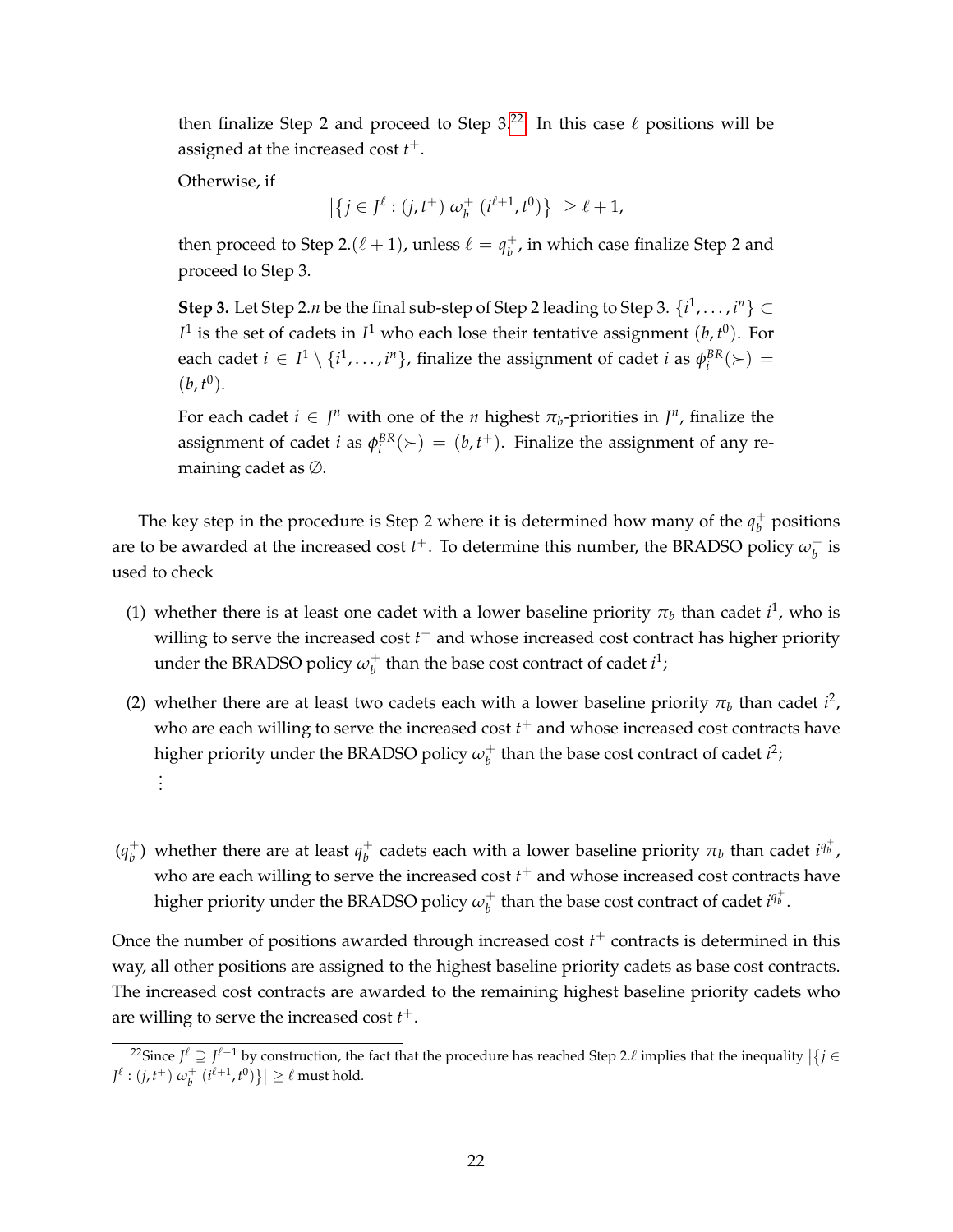<span id="page-22-0"></span>**Example 1. (Mechanics of Mechanism**  $\phi^{BR}$ ) There is a single branch *b* with  $q_b^0 = 3$  and  $q_b^+ = 3$ . There are eight cadets, with their set given as  $I = \{i^1, i^2, i^3, i^4, i^5, i^6, j^1, j^2\}$ . The baseline priority order  $\pi_b$  is given as

$$
i^6 \pi_b i^5 \pi_b i^4 \pi_b i^3 \pi_b i^2 \pi_b i^1 \pi_b j^1 \pi_b j^2,
$$

and the BRADSO policy is the ultimate BRADSO policy  $\overline{\omega}_b^+$ *b* . Cadet preferences are given as

$$
(b, t^0) \succ_i (b, t^+) \succ_i \emptyset \qquad \text{for any } i \in \{i^1, i^3, i^5, j^1\}, \text{ and}
$$
  

$$
(b, t^0) \succ_i \emptyset \succ_i (b, t^+) \qquad \text{for any } i \in \{i^2, i^4, i^6, j^2\}.
$$

We next run the procedure for the mechanism  $\phi^{BR}.$ 

*Step 0*: There are three regular positions. The three highest  $\pi_b$ -priority cadets in the set *I* are  $i^6$ ,  $i^5$ , and  $i^4$ . Let  $I^0 = \{i^4, i^5, i^6\}$ , and finalize the assignments of cadets in  $I^0$  as  $\phi_{i^6}^{BR}$  $\frac{BR}{i^6}(\succ) = \phi^{BR}_{i^5}$  $_{i^{5}}^{BR}(\succ)$  =  $\phi^{BR}_{i^4}$  $_{i^{4}}^{BR}(\succ) = (b, t^{0}).$ 

*Step 1*: There are three BRADSO-eligible positions. Three highest  $\pi_b$ -priority cadets in the set  $I\setminus I^0$  are  $i^3$ ,  $i^2$ , and  $i^1$ . Let  $I^1=\{i^1,i^2,i^3\}$ , and the tentative assignment of each cadet in  $I^1$  is  $(b,t^0).$ There is no need to relabel the cadets since cadet  $i^1$  is already the lowest  $\pi_b$ -priority cadet in  $I^1$ , cadet *i*<sup>2</sup> is the second lowest  $π_b$ -priority cadet in  $I^1$ , and cadet *i*<sup>3</sup> is the highest  $π_b$ -priority cadet in  $I^1$ .

*Step* 2.0: The set of cadets in  $I \setminus (I^0 \cup I^1) = \{j^1, j^2\}$  for whom the assignment  $(b, t^+)$  is acceptable is  $J^0 = \{j^1\}$ . Since

$$
\underbrace{\left| \left\{ j \in J^0 : (j, t^+) \overline{\omega}_b^+ (i^1, t^0) \right\} \right|}_{= |J^0| = |\{j^1\}| = 1} \ge 1,
$$

we proceed to Step 2.1.

*Step 2.1*: Since  $(b, t^+) \succ_{i^1} \emptyset$ , we have  $J^1 = J^0 \cup \{i^1\} = \{i^1, j^1\}$ . Since

$$
\underbrace{\left| \left\{ j \in J^1 : (j, t^+) \overline{\omega}_b^+ (i^2, t^0) \right\} \right|}_{= |J^1| = |\{i^1, j^1\}| = 2} \geq 2,
$$

we proceed to Step 2.2.

*Step 2.2*: Since  $\emptyset \succ_{i^2} (b, t^+)$ , we have  $J^2 = J^1 = \{i^1, j^1\}$ . Since

$$
\underbrace{\left| \left\{ j \in J^2 : (j, t^+) \overline{\omega}_b^+ (i^3, t^0) \right\} \right|}_{= |J^2| = |\{i^1, j^1\}| = 2} = 2,
$$

we finalize Step 2 and proceed to Step 2.3.

*Step 3*: Step 2.2 is the last sub-step of Step 2. Therefore two lowest  $\pi_b$ -priority cadets in  $I^1$ , i.e cadets  $i^1$  and  $i^2$ , lose their tentative assignments of  $(b, t^0)$ . In contrast, the only remaining cadet in the set  $I^1\setminus\{i^1,i^2\}$ , i.e cadet  $i^3$  maintains her tentative assignment, which is finalized as  $\phi^{BR}_{i^3}$  $\frac{BR}{i^3}(\succ) =$  $(b, t^0)$ .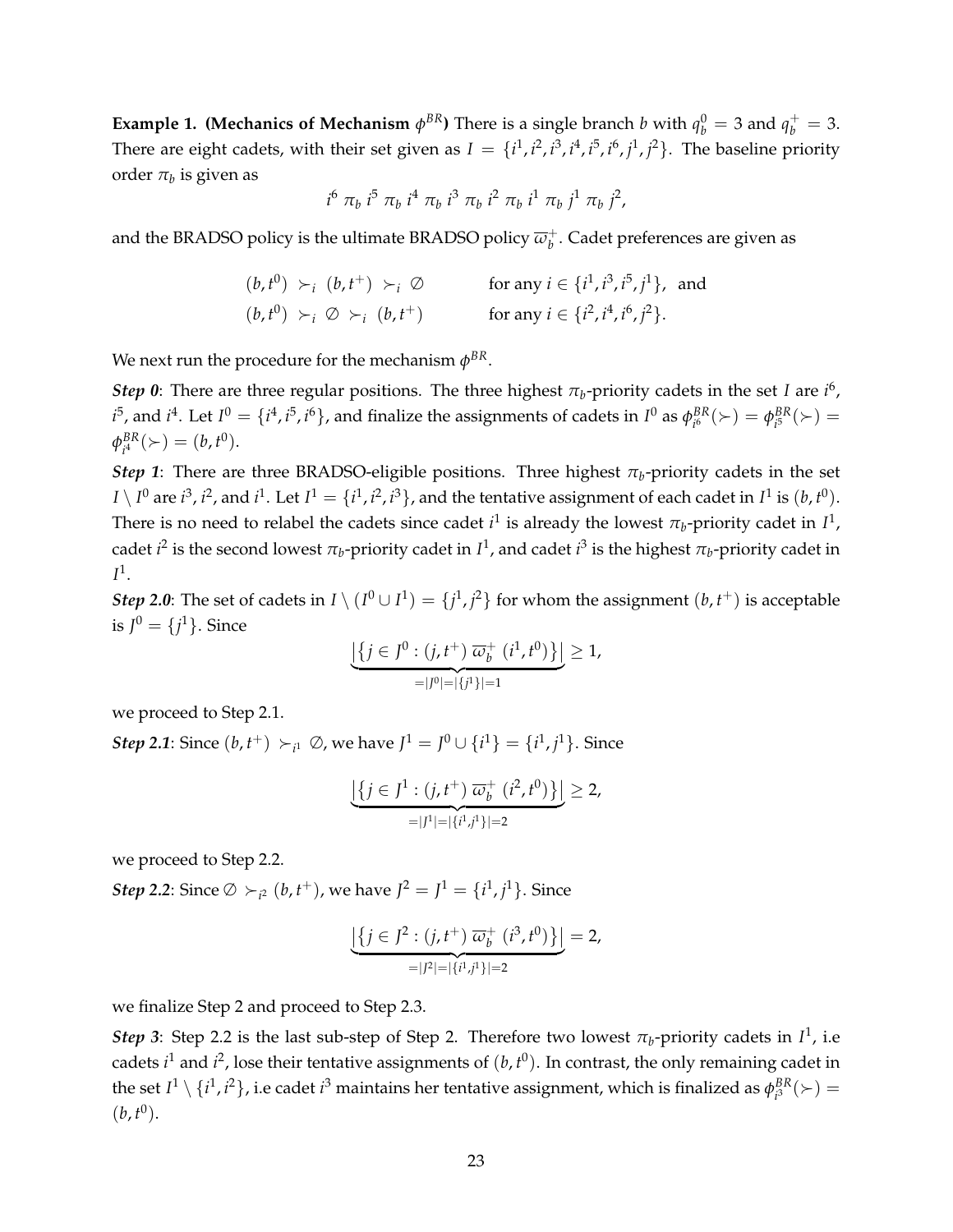The two highest priority cadets in  $J^2$  are  $i^1$  and  $j^1$ . Their assignments are finalized as  $\phi_{i^1}^{BR}$  $_{i^{1}}^{BR}$ ( $\succ$ ) =  $φ_{i1}^{BR}$  $j^B_{jl}(\succ)=(b,t^+)$ . Assignments of the remaining cadets  $i^2$  and  $j^2$  are finalized as ∅. The final allocation is:

$$
\phi^{BR}(\succ) = \begin{pmatrix} i^1 & i^2 & i^3 & i^4 & i^5 & i^6 & j^1 & j^2 \\ (b, t^+) & \oslash & (b, t^0) & (b, t^0) & (b, t^0) & (b, t^0) & (b, t^+) & \oslash \end{pmatrix}.
$$

 $\blacksquare$ 

Our first result shows that when there is a single branch the direct mechanism  $\phi^{BR}$  is the only mechanism that satisfies our main desiderata.

<span id="page-23-3"></span>**Theorem 1.** *Suppose there is a single branch b. Fix a baseline priority order*  $\pi_b \in \Pi$  *and a BRADSO policy ω* +  $\mathbf{p}_b^+ \in \Omega_b^+$ . A direct mechanism  $\varphi$  satisfies

- *1. individual rationality,*
- *2. non-wastefulness,*
- *3. enforcement of the BRADSO policy,*
- *4. BRADSO-IC, and*
- *5. has no priority reversals,*

*if and only if*  $\varphi = \phi^{BR}$ *.* 

# <span id="page-23-0"></span>**5.2 Equilibrium Outcomes under the USMA-2020 Mechanism**

While the USMA-2020 mechanism is not a direct mechanism in general, when there is a single branch it can be interpreted a direct mechanism. In this case, for any cadet  $i \in I$  the first part of the strategy space  $\mathcal{S}_i = \mathcal{P} \times 2^B$  becomes redundant, and the second part simply solicits whether branch *b* is acceptable by cadet *i* or not (analogous to a direct mechanism).

Our next result shows that when there is a single branch the truthful outcome of the direct mechanism  $\phi^{BR}$  is the same as the unique Nash equilibrium outcome of the mechanism  $\varphi^{2020}.$ 

<span id="page-23-2"></span>**Proposition 1.** *Suppose there is a single branch b. Fix a baseline priority order*  $\pi_b \in \Pi$ , a BRADSO policy  $\omega_b^+$  $b^+_b\in\Omega^+_b$ , and a preference profile  $\succ\in\mathcal{Q}^{|I|}.$  Then the strategic-form game induced by the mechanism  $(S^{2020}, \varphi^{2020})$  has a unique Nash equilibrium outcome that is equal to the allocation  $\varphi^{BR}(\succ) .^{23}$  $\varphi^{BR}(\succ) .^{23}$  $\varphi^{BR}(\succ) .^{23}$ 

Caution is needed when interpreting Proposition [1;](#page-23-2) if interpreted literally, this result can be misleading. What is more consequential for Proposition [1](#page-23-2) is not the result itself, but rather its proof which constructs the equilibrium strategies of cadets. The proof provides insight into why

<span id="page-23-1"></span><sup>&</sup>lt;sup>23</sup>Using the terminology of the *implementation theory*, this result can be alternatively stated as follows: When there is a single branch, the mechanism  $(\mathcal{S}^{2020},\varphi^{2020})$  implements the allocation rule  $\phi^{BR}$  in Nash equilibrium. See [Maskin and](#page-39-7) Sjöström [\(2002\)](#page-39-7) and [Jackson](#page-39-8) [\(2001\)](#page-39-8) for surveys of implementation theory.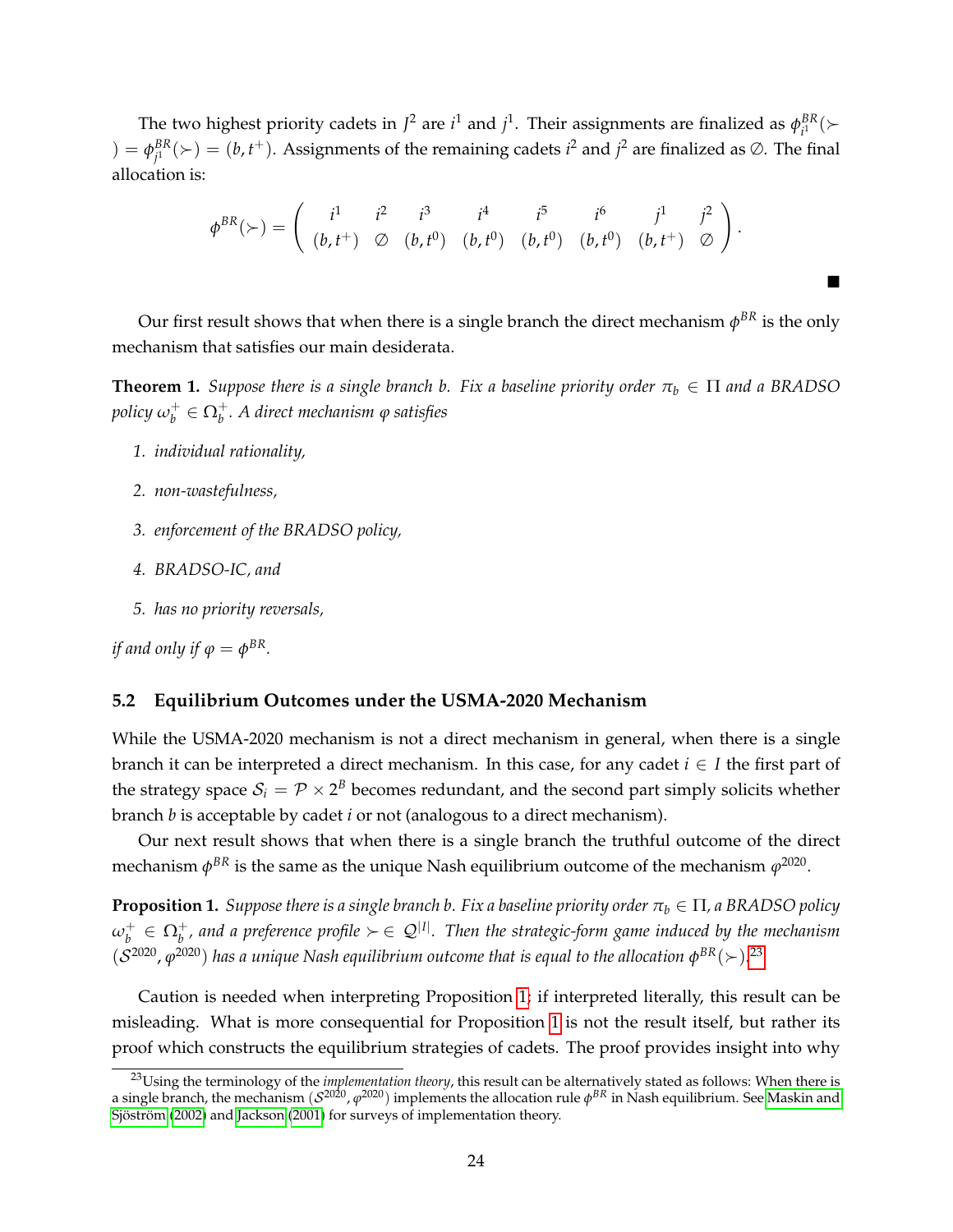the failure of BRADSO-IC, the presence of strategic BRADSO, and the presence of detectable priority reversals are all common phenomena under the real-life implementation of the USMA-2020 mechanism (despite the outcome equivalence suggested by Proposition [1\)](#page-23-2).

Given the byzantine structure of the Nash equilibrium strategies even with a single branch, it is perhaps not surprising that reaching such a well-behaved Nash equilibrium is highly unlikely to be observed under the USMA-2020 mechanism. The following example illustrates the knife-edge structure of the Nash equilibrium strategies under the USMA-2020 mechanism.

#### <span id="page-24-0"></span>**Example 2. (Knife-Edge Nash Equilibrium Strategies)**

To illustrate how challenging it is for the cadets to figure out their best responses under the USMA-2020 mechanism, we present two scenarios. The scenarios differ from each other minimally, but cadet best responses differ dramatically. Our first scenario is same as the one we presented in Example [1.](#page-22-0)

*Scenario 1*: There is a single branch *b* with  $q_b^0 = 3$  and  $q_b^+ = 3$ . There are eight cadets,  $I =$  $\{i^1, i^2, i^3, i^4, i^5, i^6, j^1, j^2\}$ . The baseline priority order  $\pi_b$  is given as

$$
i^6 \pi_b i^5 \pi_b i^4 \pi_b i^3 \pi_b i^2 \pi_b i^1 \pi_b j^1 \pi_b j^2
$$
 and

and the BRADSO policy is the ultimate BRADSO policy  $\overline{\omega}_h^+$ *b* . Cadet preferences are

> $(b, t^0) \succ_i (b, t^+) \succ_i \emptyset$  for any  $i \in \{i^1, i^3, i^5, j^1\}$ , and  $(b, t^0) \succ_i \emptyset \succ_i (b, t^+)$  for any  $i \in \{i^2, i^4, i^6, j^2\}.$

Let *s*<sup>\*</sup> be a Nash equilibrium strategy for Scenario 1 under the USMA-2020 mechanism. Recall that when there is a single branch *b*, the strategy space for each cadet  $i \in I$  is simply  $S_i = \{b, \emptyset\}$ . We construct the Nash equilibrium strategies in several phases.

*Phase* 1: Consider cadets  $i^1$  and  $j^1$ , each of whom prefers the increased-cost assignment  $(b, t^+)$ to remaining unmatched. Since there are six positions altogether and there are five higher  $\pi_{b}$ priority cadets than either of these two cadets, at most one of them can receive a position (at any cost) unless each of them submit a strategy of *b*. And if one of them submit a strategy of  $\varnothing$ , the other one has a best response strategy of *b* assuring a position at the increased cost rather than remaining unmatched. Hence, *s* ∗  $\chi^*_{i^1} = s^*_{j^1}$  $\zeta_{j^1}^* = b$  at any Nash equilibrium.

*Phase 2*: Consider cadet *j*<sup>2</sup> who prefers remaining unmatched to the increased-cost assignment  $(b, t<sup>+</sup>)$ . Since she is the lowest  $\pi_b$ -priority cadet, she cannot receive an assignment of  $(b, t<sup>0</sup>)$  regardless of her strategy. In contrast, she can guarantee remaining unmatched with a strategy of  $s_{j^2} = \emptyset$ . While this does not at this point rule out a strategy of  $s_{j^2} = \emptyset$  at Nash equilibrium (just yet), it means *ϕ* 2020  $j^{2020}(s^*) = \emptyset.$ 

*Phase 3*: Consider cadet *i* <sup>2</sup> who prefers remaining unmatched to the increased-cost assignment  $(b, t<sup>+</sup>)$ . She is the fifth highest  $\pi_b$ -priority cadet, so she secures a position if she submits a strategy of  $s_{i^2} = b$ , but the position will have to be at the increased price  $t^+$ , since the lowest  $\pi_b$ -priority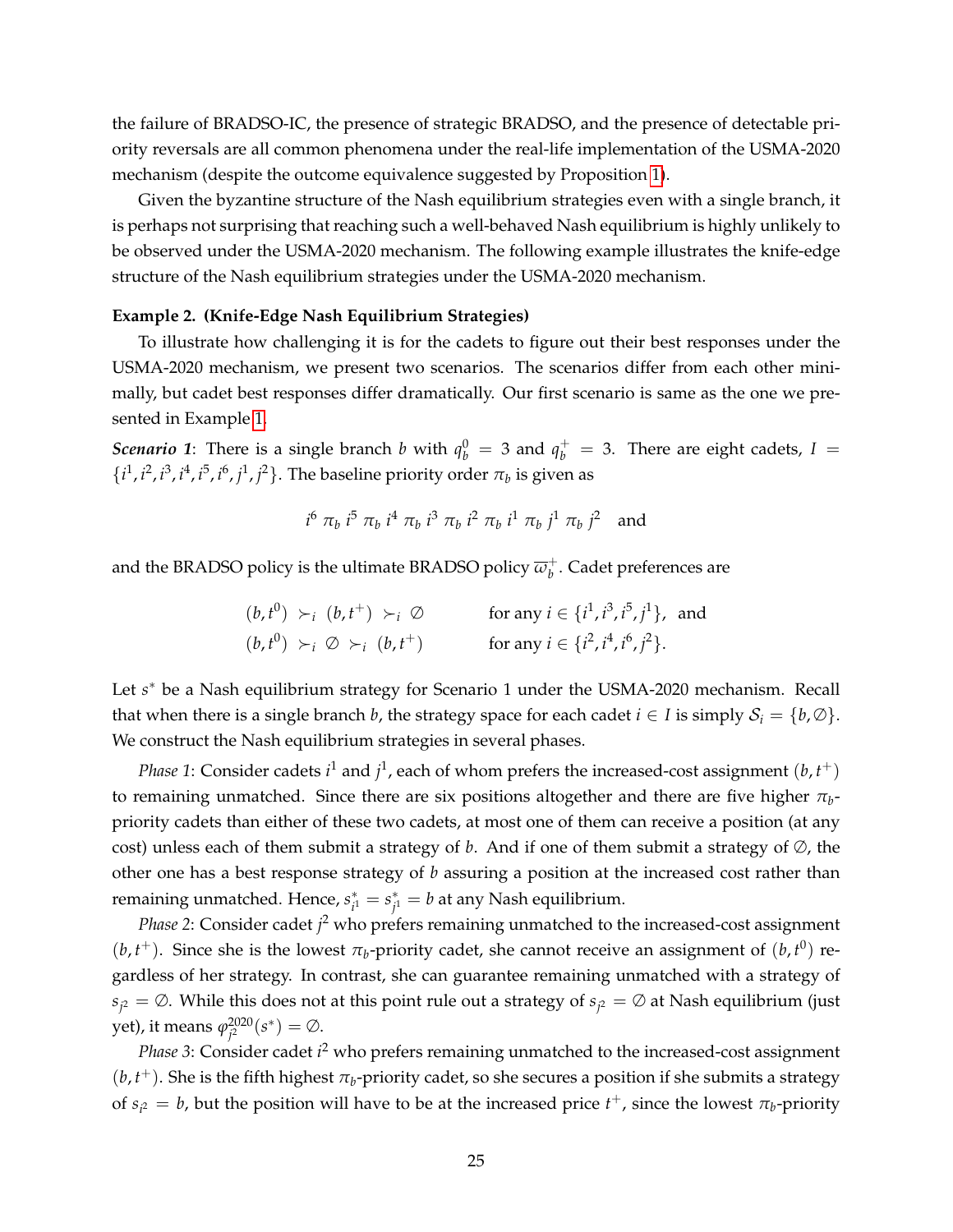cadet *j*<sup>2</sup> is remaining unmatched from Phase 2, and therefore there cannot be three cadets with lower  $\pi_b$ -priority who receive an assignment of  $(b, t^+)$ . But since cadet  $j^2$  prefers remaining unmatched to the increased-cost assignment  $(b, t<sup>+</sup>)$ , she cannot receive an assignment of  $(b, t<sup>+</sup>)$  at Nash equilibria. Hence, her Nash equilibrium strategy is *s* ∗  $\psi_{i^2}^* = \emptyset$ , and her Nash equilibrium assignment is  $\varphi^{2020}_{i^2}$  $_{i^{2}}^{2020}(s^{*}) = \emptyset.$ 

*Phase* 4: Consider the remaining cadets  $i^3$ ,  $i^4$ ,  $i^5$  and  $i^6$ . Since cadets  $i^2$  and  $j^2$  have to remain unmatched (from Phases 2 and 3) at Nash equilibria, they each receive a position at Nash equilibrium. Since only the two cadets i<sup>1</sup> and j<sup>1</sup> from Phases 1-3 have Nash equilibrium strategies of *b*, the lowest  $\pi_b$ -priority cadet of the four cadets  $i^3$ ,  $i^4$ ,  $i^5$ ,  $i^6$  who submit a strategy of *b* receives an assignment of (*b*, *t* <sup>+</sup>). But this cannot happen at Nash equilibria since that particular cadet can instead submit a strategy of  $\varnothing$  receiving a more preferred assignment of  $(b, t^0)$ . Hence,  $s_i^* = \varnothing$  and  $\varphi_i^{2020}(s^*) = (b, t^0)$  for any  $i \in \{i^3, i^4, i^5, i^6\}.$ 

The unique Nash equilibrium strategy *s*<sup>∗</sup> and its Nash equilibrium outcome φ<sup>2020</sup>(*s*<sup>∗</sup>) for Scenario 1 are given as:

| Cadet                                                                                                       |  |  |        | $i^1$ $i^2$ $i^3$ $i^4$ $i^5$ $i^6$ $i^1$ $i^2$ |  |
|-------------------------------------------------------------------------------------------------------------|--|--|--------|-------------------------------------------------|--|
| Nash equilibrium strategy $b \varnothing \varnothing \varnothing \varnothing$                               |  |  | $\vee$ |                                                 |  |
| Nash equilibrium assignment $(b, t^+) \oslash (b, t^0)$ $(b, t^0)$ $(b, t^0)$ $(b, t^0)$ $(b, t^+) \oslash$ |  |  |        |                                                 |  |

Scenario 1 involves *BRADSO-IC* failures for cadets *i* <sup>3</sup> and *i* <sup>5</sup> whose Nash equilibrium strategies force them into hiding their willingness to serve the increased cost *t* <sup>+</sup>. Any deviation from her Nash equilibrium strategy by truthfully declaring her willingness to serve the increased cost *t* + will result in an detectable priority reversal for cadet *i* 5 .

*Scenario 2*: This scenario differs from Scenario 1 in only the preferences of the lowest *π<sup>b</sup>* priority cadet *j* <sup>2</sup> and nothing else. Thus, cadet preferences for this scenario are given as:

$$
(b, t^0) \succ'_i (b, t^+) \succ'_i \varnothing \qquad \text{for any } i \in \{i^1, i^3, i^5, j^1, j^2\}, \text{ and}
$$
  

$$
(b, t^0) \succ'_i \varnothing \succ'_i (b, t^+) \qquad \text{for any } i \in \{i^2, i^4, i^6\}.
$$

Let s' be a Nash equilibrium strategy for Scenario 2 under the USMA-2020 mechanism.

*Phase 1*: Identical to Phase 1 for Scenario 1, and thus  $s_i'$  $S'_{i^1} = S'_{j^1}$  $y'_{j^1} = b$  at any Nash equilibrium.

*Phase 2*: Consider cadet *i*<sup>2</sup> who prefers remaining unmatched to the increased-cost assignment  $(b, t<sup>+</sup>)$ , and cadets *i*<sup>3</sup> and *j*<sup>2</sup>, each of whom prefers the increased-cost assignment  $(b, t<sup>+</sup>)$  to remaining unmatched. Since (i) there are six positions altogether, (ii) three cadets with higher  $\pi_b$ -priority than each one of  $i^2$ ,  $i^3$ , and  $j^2$ , and (iii)  $s'_i$  $S'_{i^1} = S'_{j^1}$  $y'_{j^1} = b$  from Phase 1, at most one of the cadets  $i^2$ ,  $i^3$ ,  $j^2$  can receive an assignment of  $(b, t^0)$  if any. Therefore, submitting a strategy of  $s_{i^3} = \emptyset$  is a best response for cadet *i*<sup>3</sup> only if both cadets *i*<sup>2</sup> and *j*<sup>3</sup> also submit a strategy of ∅ each. But this cannot happen in Nash equilibria, since it gives cadet *j* <sup>2</sup> a profitable deviation by submitting a strategy of  $s_{j^2} = b$  and jumping ahead of cadets  $i^2$  and  $i^3$  securing her a position. Hence  $s'_i$  $l_{i^3} = b$ and  $\varphi^{2020}_{i^3}$  $\mathcal{L}^{2020}(s') = (b, t^+)$ . When cadet  $i^3$  joins the two cadets from Phase 1 each also submitting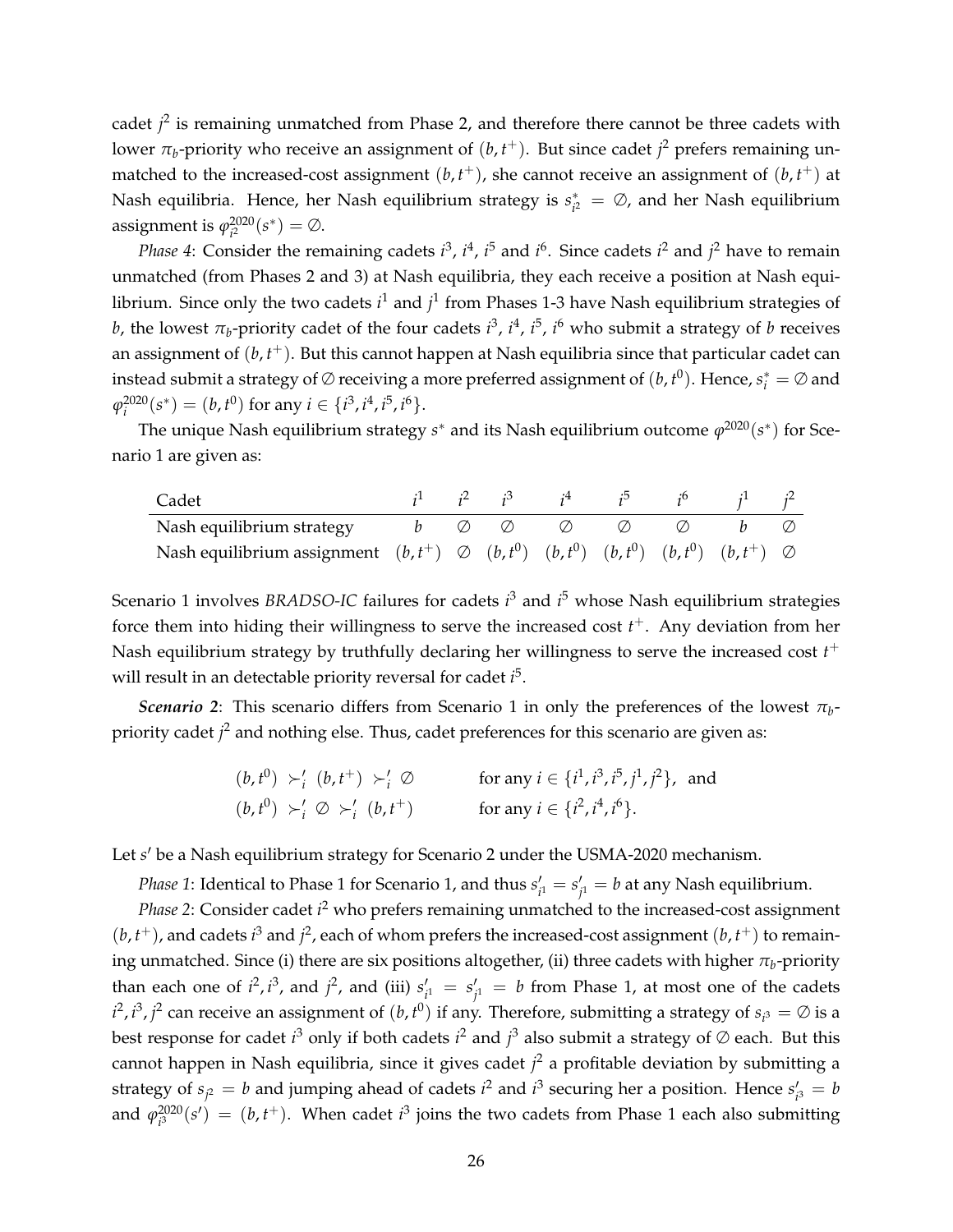a strategy of *b*, this assures that exactly three positions will be assigned at the increased cost *t* +. Therefore a strategy of f  $s_{i^2} = b$  assures assures cadet  $i^2$  an assignment of  $(b, t^+)$ , which cannot happen at Nash equilibrium. Therefore, s<sup>'</sup>  $\varphi'_{i^2} = \emptyset$  and  $\varphi^{2020}_{i^2}$  $\mathcal{L}^{2020}_i(s') = \emptyset$ . This not only assures that  $\varphi^{2020}_{i^3}$  $q_i^{2020}(s') = \varphi_{i^1}^{2020}$  $q_i^{2020}(s') = \varphi_{j^1}^{2020}$  $f_{j^1}^{2020}(s')=(b,t^+),$  but it also means that  $s_j'$  $y'_{j^2}=b$  at Nash equilibrium, for otherwise with two lower  $\pi_b$ -priority cadets with strategies of  $\oslash$ , cadet  $i^3$  would have an incentive to deviate himself and receiving the position at the base cost rather than the increased cost.

*Phase* 3: Consider the remaining cadets  $i^4$ ,  $i^5$  and  $i^6$ . Of all lower  $\pi_b$ -priority cadets, only the cadet  $i^2$  and has Nash equilibrium strategies of  $\varnothing$  from Phases 1 and 2. Therefore the lowest  $\pi_b$ priority cadet of the three cadets  $i^4$ ,  $i^5$ ,  $i^6$  who submit a strategy of ∅ receives an assignment of ∅. But this cannot happen at Nash equilibria since that particular cadet can instead submit a strategy of  $b$  and receive a more preferred assignment of  $(b, t^0)$  since three lower  $\pi_b$ -priority cadets already receive an assignment of  $(b, t<sup>+</sup>)$  each from Phase 2. Therefore, regardless of their preferences  $s_i'$  $S'_{i^4} = S'_{i^6}$  $S'_{i} = S'_{i}$  $\gamma_{i^6}^{\prime} = b$ , and  $\varphi_{i^4}^{2020}$  $q_i^{2020}(s') = \varphi_{i^5}^{2020}$  $q_i^{2020}(s') = \varphi_{i^6}^{2020}$  $_{i^{6}}^{2020}(s')(b,t^{0}).$ 

The unique Nash equilibrium strategy  $s'$  and its Nash equilibrium outcome  $\varphi^{2020}(s')$  for Scenario 2 are given as:

| Cadet                                                                                               |               | $i^1$ $i^2$ $i^3$ |  |  | $i^2$ |
|-----------------------------------------------------------------------------------------------------|---------------|-------------------|--|--|-------|
| Nash equilibrium strategy                                                                           | b $\emptyset$ |                   |  |  |       |
| Nash equilibrium assignment $(b, t^+) \oslash (b, t^+) (b, t^0) (b, t^0) (b, t^0) (b, t^+) \oslash$ |               |                   |  |  |       |

Not only does the Nash equilibrium strategies of cadets *i* <sup>4</sup> and *i* 6 involve strategic BRADSO in Scenario 2 and they have to declare willingness to serve the increased cost  $t^+$  even though under their true preferences they do not, but any deviation from this Nash equilibrium strategy by declaring their unwillingness to serve the increased cost *t* <sup>+</sup> will result in detectable priority reversals for both cadets.

Another key insight from this example is the dramatic difference between the Nash equilibrium strategies due to one minor change in the underlying economy, a preference change in the lowest base priority cadet. This minor change only affects the assignment of cadet *i* <sup>3</sup> by changing it from  $(b, t^0)$  to  $(b, t^+)$ . It also changes the Nash equilibrium strategy of not only cadet  $i^3$ , and also all other higher  $\pi_b$ -priority cadets  $i^4$ ,  $i^5$ , and  $i^6$ . Moreover, in addition to BRADSO-IC failures and the presence of strategic BRADSO under Nash equilibria, any deviation from these strategies result in detectable priority reversals. The fragility of our equilibrium strategies provides us intuition on the prevalence of these phenomena under the USMA-2020 mechanism.

Example [2](#page-24-0) shows that while the failure of BRADSO-IC and the presence of strategic BRADSO can be observed at Nash equilibria of the USMA-2020 mechanism, the presence of detectable priority reversals is out-of-equilibrium behavior under complete information when there is a single branch. Our next example shows that if the complete information assumption is relaxed there can also be detectable priority reversals in the Bayesian equilibria of the USMA-2020 mechanism.

#### <span id="page-26-0"></span>**Example 3. (Detectable Priority Reversals at Bayesian Equilibria)**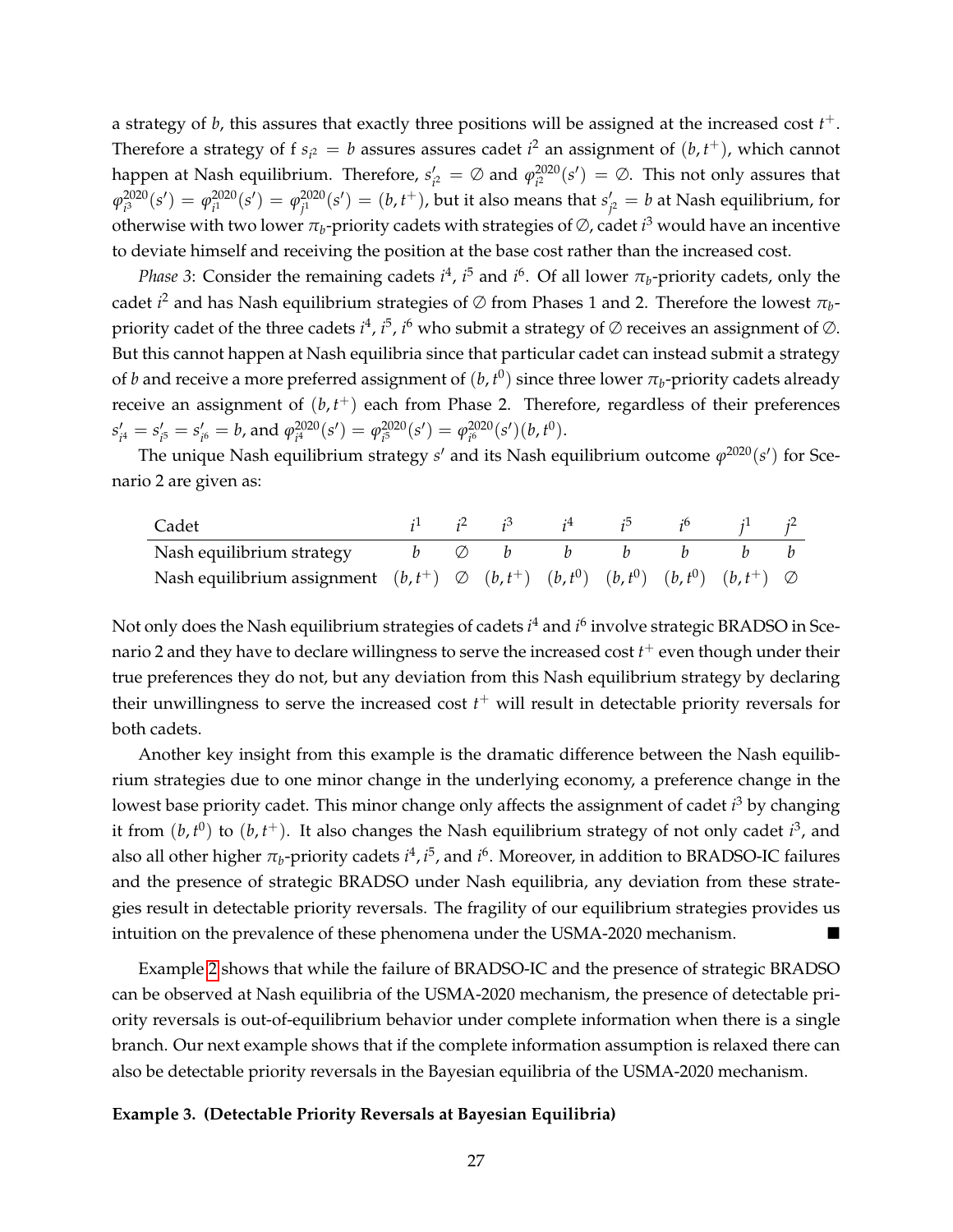Suppose there is a single branch  $b$  with  $q_b^0 = q_b^+ = 1$  and three cadets  $i_1, i_2$ , and  $i_3$ . The baseline priority order  $\pi_b$  is such that

$$
i_1 \pi_b i_2 \pi_b i_3,
$$

and the BRADSO policy  $\omega_b^+$  $_b^+$  is the ultimate BRADSO policy  $\overline{\omega}_b^+$ *b* .

Each cadet has a utility function that is drawn from a distribution with the following two elements, *u* and *v*, where:

$$
u(b,t^0) = 10
$$
,  $u(\emptyset) = 8$ ,  $u(b,t^+) = 0$ , and  $v(b,t^0) = 10$ ,  $v(b,t^+) = 8$ ,  $v(\emptyset) = 0$ .

Let us refer to cadets with a utility function  $u(.)$  as type 1 and cadets with a utility function  $v(.)$ as type 2. All cadets have a utility of 10 for their first choice assignment of  $(b, t^0)$ , a utility of 8 for their second choice assignment, and a utility of 0 for their last choice assignment. For type 1 cadets, the second choice is remaining unmatched whereas for type 2 cadets the second choice is receiving a position at the increased cost *t* <sup>+</sup>. Suppose each cadet can be of the either type with a probability of 50 percent, and they are all expected utility maximizers.

The unique Bayesian Nash equilibrium s<sup>\*</sup> under the incomplete information game induced by the USMA-2020 mechanism is, for any cadet  $i \in \{i_1, i_2, i_3\}$ ,

$$
s_i^* = \begin{cases} \varnothing & \text{if cadet } i \text{ is of type 1, and} \\ b & \text{if cadet } i \text{ is of type 2.} \end{cases}
$$

That is, truth-telling is the unique Bayesian Nash equilibrium strategy for each cadet. However, this unique Bayesian Nash equilibrium strategy results in detectable priority reversals whenever either

- 1. cadet  $i_1$  is of type 1 and cadets  $i_2$ ,  $i_3$  are of type 2, or
- 2. cadet  $i_1$  is of type 2 and cadets  $i_2$ ,  $i_3$  and are of type 1.

While cadet  $i_2$  receives a position at the base cost  $t^0$  in both cases, the highest baseline priority cadet  $i_1$  remains unassigned in the first case and receives a position at the increased cost  $t^+$  in the second case.

# <span id="page-27-0"></span>**6 Multi-Branch Analysis and the 2020 Reform**

To resolve the problems with the USMA-2020 mechanism, most notably its failure of BRADSO-IC, the possibility of strategic BRADSO, and the resulting detectable priority reversals, the Army established a partnership with a team of market designers to design the USMA-2021 mechanism. Critical to achieving these objectives was the Army's decision to permit cadets in the Class of 2021 to submit preferences over branch-cost pairs. This decision was aided by evidence from a cadet survey that mitigated concerns that rating branch-cost pairs would be overly complex or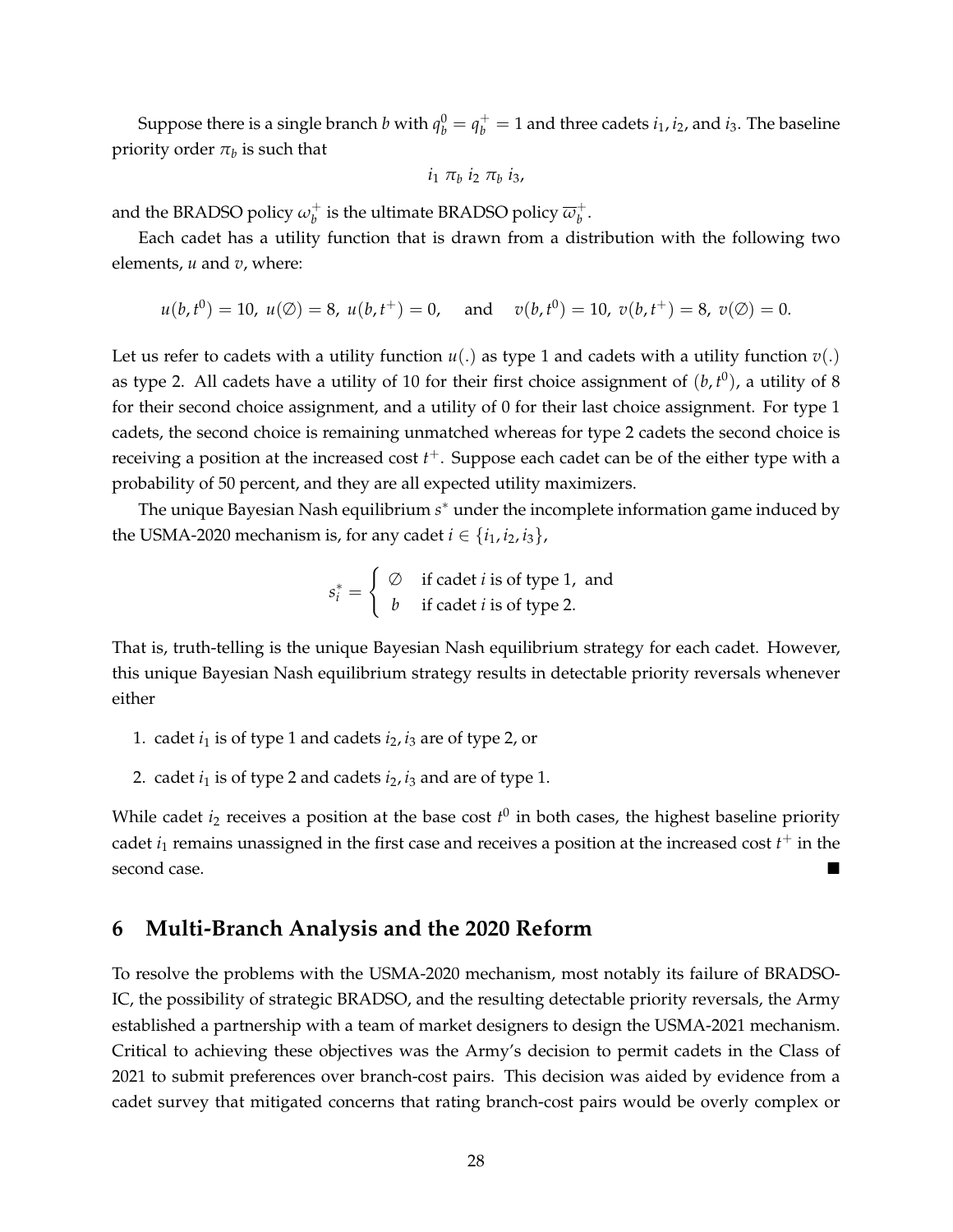unnecessary. Indeed, some of the cadets indicated the need for a system that would allow them to rank order branch-cost pairs. One cadet wrote:

" [. . .] *I believe that DMI (Department of Military Instruction) could elicit a new type of ranking list. Within my proposed system, people could add to the list of 17 branches BRADSO slots and rank them within that list. For example: AV (Aviation)* > *IN (Infantry)* > *AV:B (Aviation with BRADSO). While this may be a transmutation of the "alternate system," I believe many cadets could utilize this system as it is the case that people view branch without ADSO and BRADSO slots are considered almost different things*."

More generally, the survey revealed that more than twice as many cadets prefer a mechanism that allows them to submit preferences over branch-cost pairs relative to a mechanism that requires them to submit preferences over branches and BRADSOs separately as in the USMA-2006 and USMA-2020 mechanism.[24](#page-28-0)

#### <span id="page-28-1"></span>**6.1 COM-BRADSO Mechanism and its Characterization**

Unlike its predecessors USMA-2006 and USMA-2020 mechanisms, using the contract terminology is more convenient to describe the *COM-BRADSO* mechanism, adopted for the USMA and the ROTC Class of 2021. We need the following additional terminology.

A set of contracts  $X \subset \mathcal{X}_b$  is **viable** for branch  $b \in B$ , if for any  $i \in I$ ,

$$
(i,b,t^+) \in X \implies (i,b,t^0) \in X.
$$

That is, the increased cost contract of a cadet can be available in a viable set of contracts only together with its base cost version.

Given a baseline priority order  $\pi_b$ , let  $\omega_b^0$  be the resulting **native priority order** on  $I\times T$  that is uniquely defined by the following two conditions:

1. for any  $i, j \in I$  and  $t, s \in T$ ,

$$
(i, t) \omega_b^0 (j, s) \iff i \pi_b j, \text{ and}
$$

2. for any  $i \in I$ ,

 $(i, t^0) \omega_b^0 (i, t^+).$ 

<span id="page-28-0"></span><sup>&</sup>lt;sup>24</sup>A question on the survey asked cadets whether they prefer a mechanism that allows them to submit preferences over branch-cost pairs, like the COM-BRADSO mechanism, or a mechanism that requires them to submit preferences over branches alone while separately indicating willingness to BRADSO for each branch, like the USMA-2006 and USMA-2020 mechanism. Appendix [B.2](#page-65-1) shows that 50 percent of respondents preferred the mechanism that permitted ranking branch-cost pairs, 21 percent preferred the mechanism without the option to rank branch-cost pairs, 24 percent were indifferent, and 5 percent did not understand.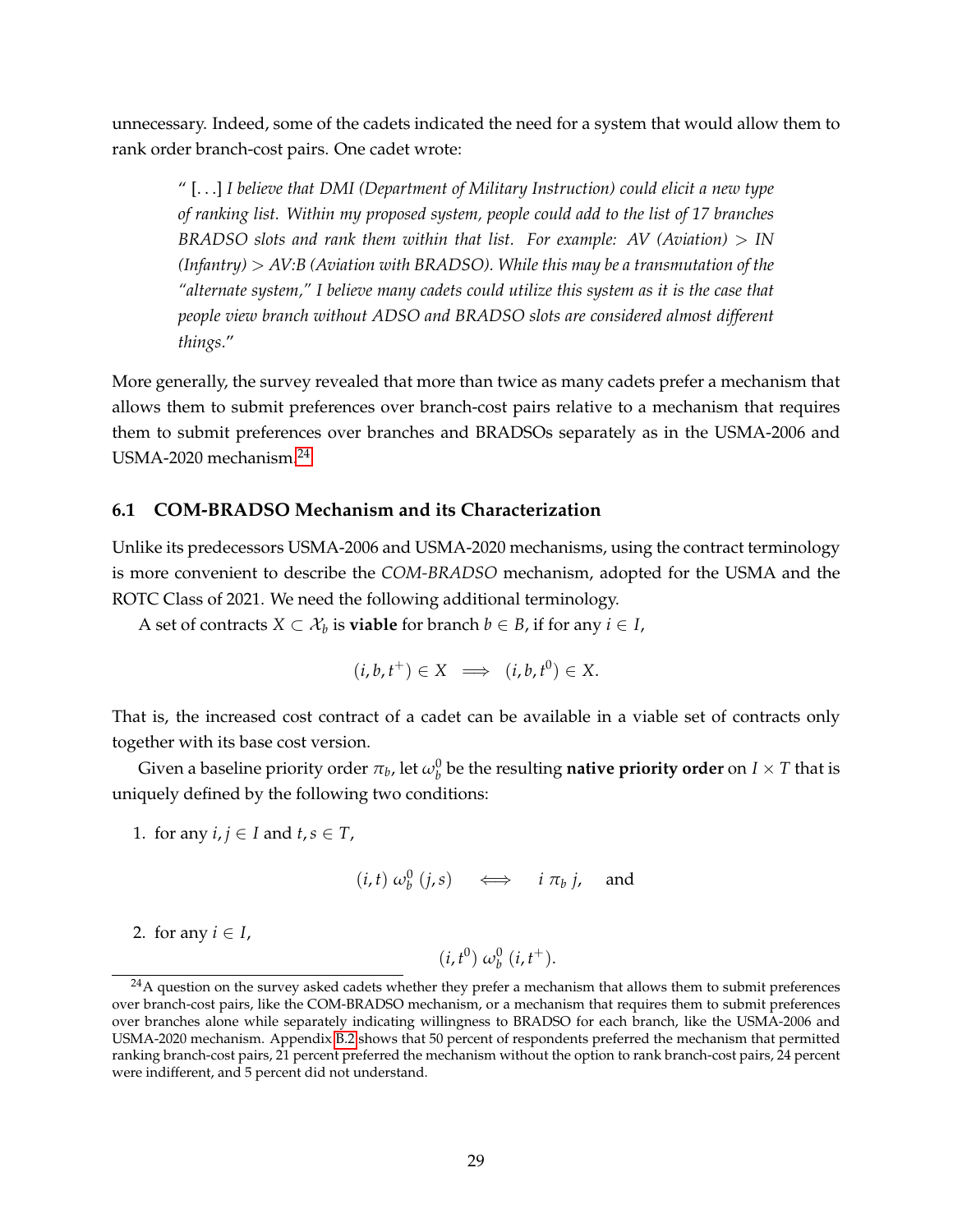The native linear order  $\omega_b^0$  simply mirrors the baseline priority order  $\pi_b$ , and prioritizes cadet-cost pairs in  $I \times T$  as the cadet of the pair is prioritized under the baseline priority order  $\pi_b$ , while giving higher priority to the base cost  $t^0$  over the increased cost  $t^+$  for any given cadet.

Under the COM-BRADSO mechanism, each branch  $b \in B$  relies on the following choice rule to select a set of contracts from any set of contracts viable for branch *b*.

# **Choice Rule** C *BR b*

For any set of contracts  $X \subset \mathcal{X}_b$  that is viable for branch *b*,

**Step 1.** If there are less than  $q_b^0$  contracts in *X* with distinct cadets, then choose all contracts in *X* with the base cost  $t_0$  and terminate the procedure. In this case  $C_b^{BR}(X) = \{x \in X : t(x) = t^0\}.$ 

Otherwise, let  $X_1$  be the set of  $q_b^0$  highest  $w_b^0$ -priority contracts in  $X$  with distinct cadets.<sup>[25](#page-29-0)</sup> Pick contracts in  $X_1$  and proceed to Step 2.

**Step 2.** The set of contracts under consideration for this step is

$$
Y = \Big\{ x \in X \setminus X_1 : (i(x), b, t^0) \notin X_1 \Big\}.
$$

If there are less than  $q_h^+$ *b* contracts in *Y* with distinct cadets, then pick all contracts in *Y* with the base cost  $t^0$  and terminate the procedure. In this case  $\mathcal{C}_{b}^{BR}(X)$  =  $X_1 \cup \{x \in Y : t(x) = t^0\}.$ 

Otherwise, let  $X_2$  be the set of  $q_b^+$  $\psi_b^+$  highest  $w_b^+$ *b* -priority contracts in *Y* with distinct cadets. Pick contracts in  $X_2$  and terminate the procedure. In this case  $\mathcal{C}_{b}^{BR}(X) =$  $X_1$  ∪  $X_2$ .

Intuitively, the choice rule  $\mathcal{C}_b^{BR}$  relies on the native priority order  $\omega_b^0$  for the first  $q_b^0$  positions, and on the BRADSO policy  $\omega_b^+$  $\frac{1}{b}$  for the last  $q_b^+$ *b* positions.

Observe that all increased cost contracts are selected in Step 2 of the choice rule  $\mathcal{C}^{BR}_b$  . Therefore, an increase in the BRADSO cap means using the native priority order  $\omega_b^0$  for fewer positions and the BRADSO policy  $\omega_b^+$  $_b^+$  for more positions, thereby weakly increasing the number of increasedcost contracts selected by the choice rule  $\mathcal{C}_{b}^{BR}$ . Moreover, since the increased-cost contracts receive weakly higher priorities when the BRADSO policy becomes more effective at branch *b*, such a change in the BRADSO policy also weakly increases the number of increased-cost contracts selected by the choice rule  $C_b^{BR}$ . We state these two observations in the following result.

<span id="page-29-1"></span>**Proposition 2.** *For any branch b*  $\in$  *B and set of contracts*  $X \subset \mathcal{X}_b$  *viable for branch b*,

1.  $\,$  the higher the BRADSO cap  $q_b^+$  is the weakly higher is the number of increased cost contracts accepted *under* C *BR b* (*X*)*, and*

<span id="page-29-0"></span><sup>&</sup>lt;sup>25</sup>Since *X* is viable and  $\omega_b^0$  is the native priority order, all contracts in  $X_1$  has the base cost  $t^0$ .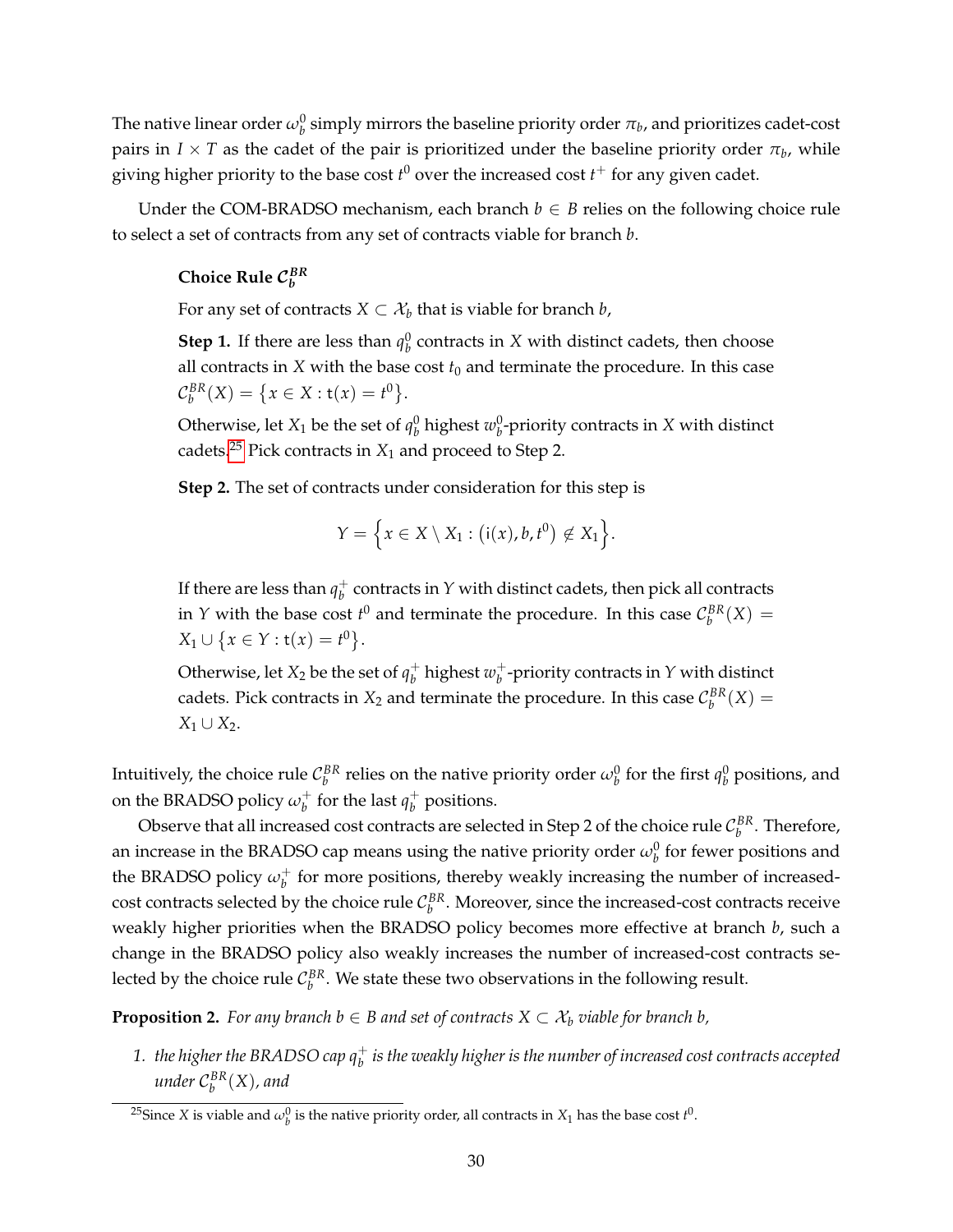2. *the more effective the BRADSO policy*  $\omega_b^+$ *b is the weakly higher is the number of increased cost contracts accepted under*  $C_b^{BR}(X)$ *.* 

We are ready to introduce the mechanism central to the Army's 2021 Branching reform. For a given list of BRADSO policies  $(\omega_b^+)$  $(b^+)_b$  ∈ *B*, let  $C^{BR} = (C^{BR}_b)_{b \in B}$  denote the list of branch-specific choice rules defined above. COM-BRADSO mechanism is a direct mechanism where each cadet reports her preferences over  $B \times T \cup \{ \emptyset \}$ . Therefore, the strategy space for each cadet *i* ∈ *I* is

$$
\mathcal{S}_i^{COM-BR} = \mathcal{Q}.
$$

The outcome function *φ COM*−*BR* for the COM-BRADSO mechanism is given through the following procedure.

### **Cumulative Offer Mechanism under** C *BR*

Fix a linear order of cadets  $\pi \in \Pi^{26}$  $\pi \in \Pi^{26}$  $\pi \in \Pi^{26}$  For a given profile of cadet preferences  $\mathcal{L} = (\mathcal{L}_i)_{i \in I} \in \mathcal{Q}^{|I|}$ , cadets propose their acceptable contracts to branches in a sequence of steps  $\ell = 1, 2, \ldots$ :

**Step 1.** Let  $i_1 \in I$  be the highest  $\pi$ -ranked cadet who has an acceptable contract. Cadet  $i_1$  ∈ *I* proposes her most preferred contract  $x_1$  ∈  $\mathcal{X}_{i_1}$  to branch  $b(x_1)$ . Branch b(*x*<sub>1</sub>) holds *x*<sub>1</sub> if *x*<sub>1</sub>  $\in C^{BR}_{b(x_1)}(\lbrace x_1 \rbrace)$  and rejects *x*<sub>1</sub> otherwise. Set  $A^2_{b(x_1)} =$  ${x_1}$  and set  $A_{b'}^2 = \emptyset$  for each  $b' \in B \setminus \{b(x_1)\}\$ ; these are the sets of contracts available to branches at the beginning of step 2.

**Step**  $\ell$ . Let  $i_{\ell} \in I$  be the highest  $\pi$ -ranked cadet for whom no contract is currently held by any branch, and let  $x_\ell \in \mathcal{X}_{i_\ell}$  be her most preferred acceptable contract that has not yet been rejected. Cadet  $i_\ell$  proposes contract  $x_\ell$  to branch b( $x_\ell$ ). Branch b( $x_\ell$ ) holds the contracts in  $\mathcal{C}_{\mathbf{b}(x_\ell)}^{BR}(\mathcal{A}_{\mathbf{b}(x_\ell)}^{\ell} \cup \{x_\ell\})$  and rejects all other contracts in  $A_{\mathsf{b}(\mathsf{x}_\ell)}^{\ell} \cup \{x_\ell\}$ . Set  $A_{\mathsf{b}(\mathsf{x}_\ell)}^{\ell+1} = \widetilde{A}_{\mathsf{b}(\mathsf{x}_\ell)}^{\ell} \cup \{x_\ell\}$  and set  $A_{b'}^{\ell+1}$  $\frac{\ell+1}{b'} = A_{b'}^{\ell}$ for each  $b' \in B \setminus \{b(x_\ell)\}\$ ; these are the sets of contracts available to branches at the beginning of step  $\ell + 1$ .

The procedure terminates at a step when either no cadet remains with an acceptable contract that has not been rejected, or when no contract is rejected. All the contracts on hold in the final step are finalized as the outcome *φ COM*−*BR*() of the COSM-2021 mechanism.

COM-BRADSO mechanism is a generalization of the COSM mechanism proposed by Sönmez and [Switzer](#page-41-0) [\(2013\)](#page-41-0) for the case of the ultimate BRADSO policy  $\overline{\omega}_b^+$ *b* , and a special case of the cumulative offer mechanism for the matching with slot-specific priorities model by Kominers and Sönmez [\(2016\)](#page-39-9).

<span id="page-30-0"></span> $^{26}$ By Kominers and Sönmez (2016), the outcome is independent of this linear order. Nevertheless, one natural linear order is OML, which is also used in the construction of branch priorities.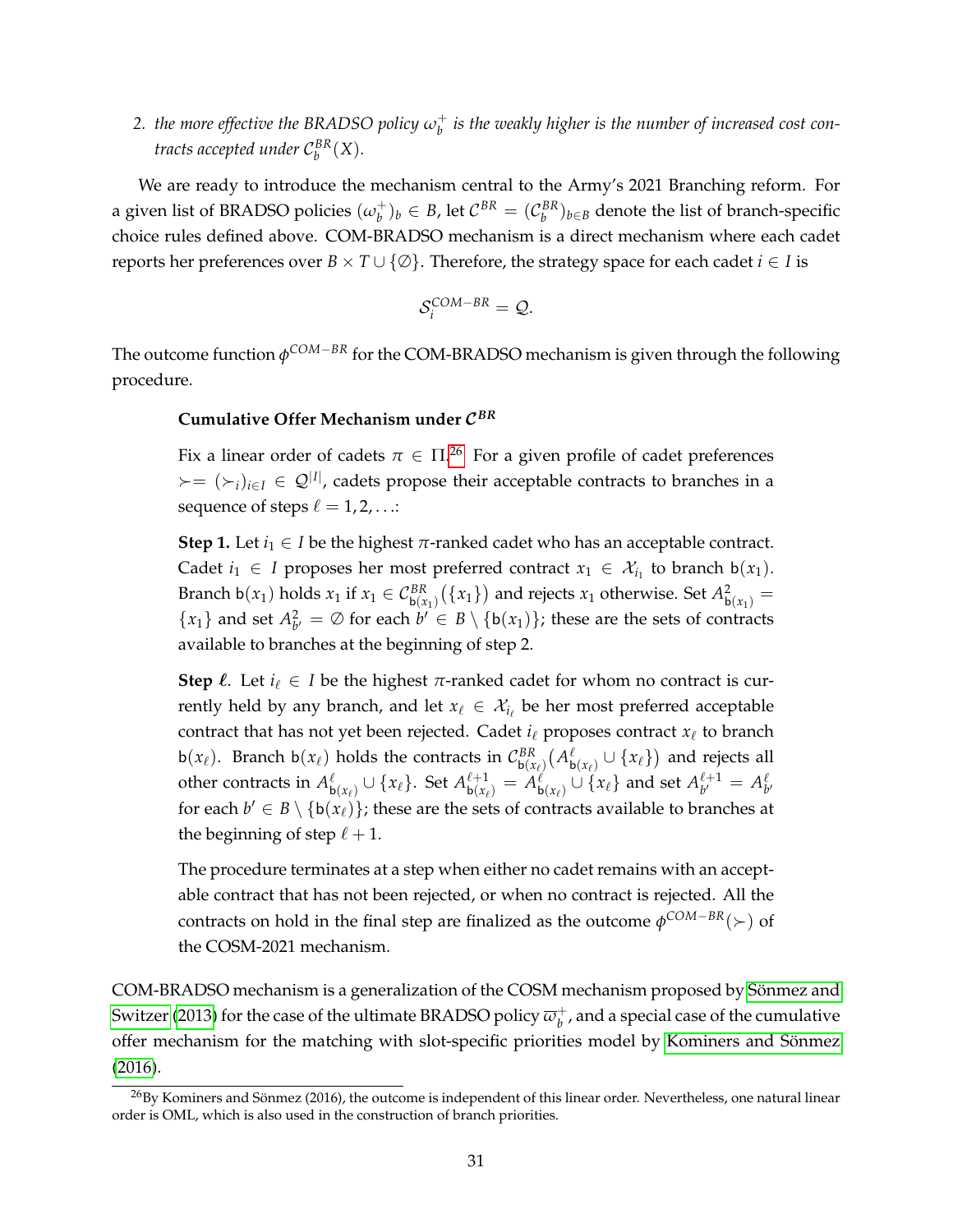Our final and main theoretical result shows COM-BRADSO is the only mechanism that satisfies all our desiderata.

<span id="page-31-0"></span>**Theorem 2.** *Fix a profile of baseline priority orders*  $(\pi_b)_{b \in B} \in \Pi$  *and a profile of BRADSO policies*  $(\omega_b^+$ *b b*∈*B* ∈ <sup>∏</sup>*b*∈*<sup>B</sup>* <sup>Ω</sup><sup>+</sup> *b . A direct mechanism ϕ satisfies*

- *1. individual rationality,*
- *2. non-wastefulness,*
- *3. enforcement of the BRADSO policy,*
- *4. strategy-proofness, and*
- *5. has no priority reversals,*

*if and only if ϕ is the COM-BRADSO mechanism φ COM*−*BR.*

Apart from singling out the COM-BRADSO mechanism as the unique mechanism that satisfies our desiderata, to the best of our knowledge Theorem [2](#page-31-0) is the first joint characterization of an allocation mechanism (i.e. the cumulative offer process) together with a specific choice rule  $\mathcal{C}_{b}^{BR}$  for each branch  $b \in B$ .<sup>[27](#page-31-1)</sup> In our application, in addition to the standard axioms of individual rationality, non-wastefulness, lack of priority reversals, and strategy-proofness, the axiom of enforcement of the BRADSO policy (which directly formulates the Army policy) uniquely identifies the cumulative offer process under a specific choice rule  $\mathcal{C}_{b}^{BR}$ .

We finalize our theoretical analysis with a straightforward observation. Since (i) a quasi-direct mechanism becomes a direct mechanism with only a single branch, and (ii) strategy-proofness implies BRADSO-IC in this environment, Theorems [1](#page-23-3) and [2](#page-31-0) immediately imply the following result.

<span id="page-31-2"></span>**Corollary 1.** *Suppose there is a single branch b. Fix a baseline priority order*  $\pi_b \in \Pi$  *and a BRADSO policy ω* +  $\mathcal{D}_b^+ \in \Omega_b^+$ . Then, for any preference profile  $\succ \in \mathcal{Q}^{|I|}$ ,

$$
\phi^{COM-BR}(\succ) = \phi^{BR}(\succ).
$$

#### **6.2 Field Evidence on COM-BRADSO**

Relative to USMA-2020, a key benefit of the COM-BRADSO mechanism is the ability for cadets to submit preferences over branch-cost pairs. As described above, survey results from the Class of 2020 indicated that about half of the cadets prefer a mechanism that permits them to submit preferences over branch-cost pairs over a mechanism that does not. Preference data from the

<span id="page-31-1"></span><sup>&</sup>lt;sup>27</sup>Characterizations of the cumulative offer process are available in the literature for choice rules that are fixed or that satisfy various criteria. See, for example, [Hatfield, Kominers, and Westkamp](#page-39-5) [\(forthcoming\)](#page-39-5) and [Hirata and Kasuya](#page-39-4) [\(2017\)](#page-39-4). Similarly, there are characterization of choice rules in single institution environments which do not involve the cumulative offer process (see, e.g., [Echenique and Yenmez](#page-38-7) [\(2015\)](#page-38-7) and [Imamura](#page-39-10) [\(2020\)](#page-39-10)).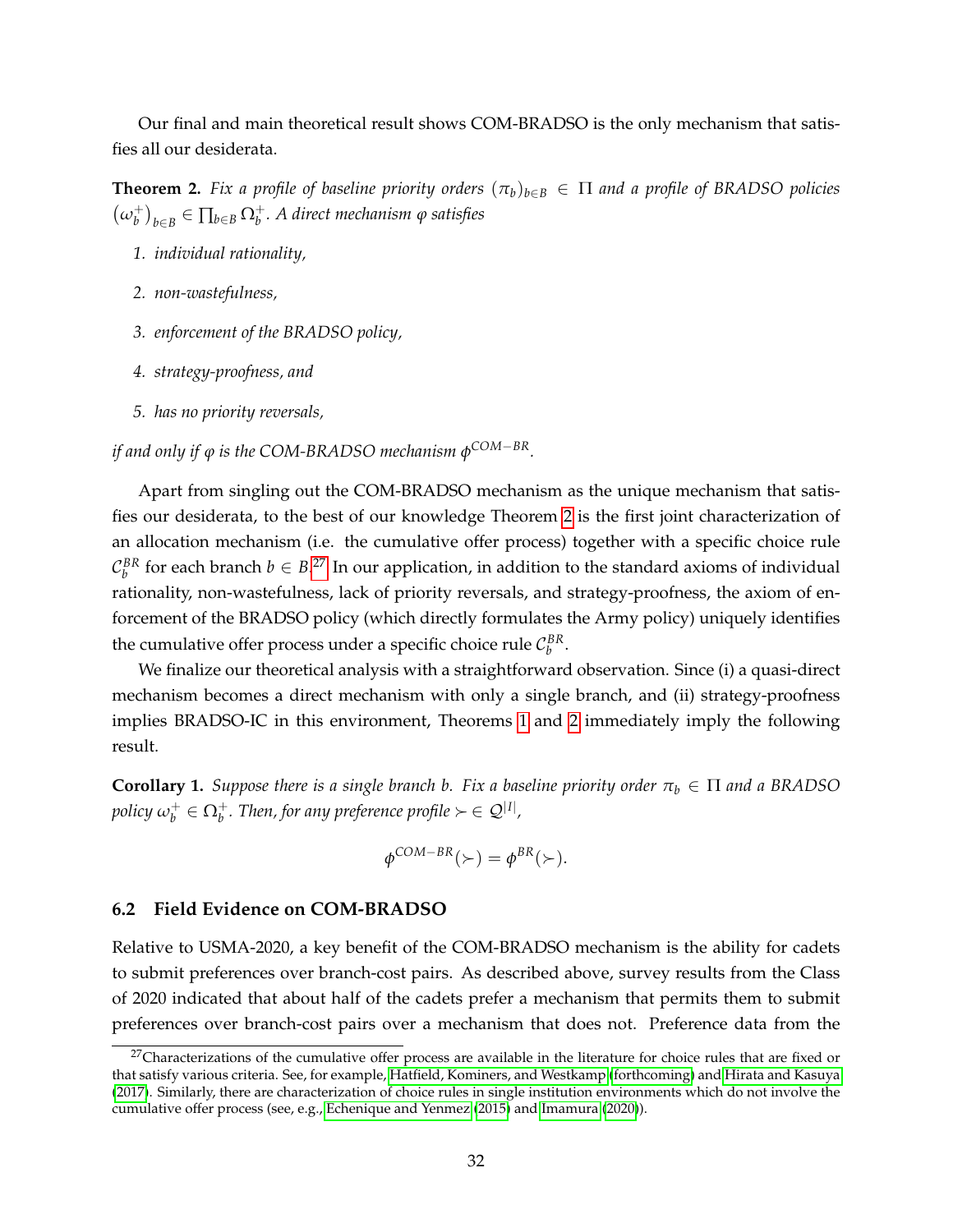Class of 2021 confirms that this flexibility was used by cadets. Figure [2](#page-60-0) provides details on the extent to which cadets did not rank a branch with increased cost immediately after the branch at base cost. For each of 994 cadet first branch choices, 272 cadets rank that branch with BRADSO as their second choice and 36 cadets rank that branch with BRADSO as their third choice or lower. These 36 cadets would not have been able to express this preference under the message space of a quasi-direct mechanism like the USMA-2006 mechanism or the USMA-2020 mechanism. When we consider the next branch on a cadet's rank order list, cadets also value the flexibility of the new mechanism. For the branch that appears next on the rank order list, 78 cadets rank that branch with BRADSO as their immediate next highest choice and 24 cadets rank that branch with BRADSO two or more places below on their rank order list. These 24 cadets also would not have been able to express this preference under a quasi-direct mechanism.

The fact that COM-BRADSO is a strategy-proof mechanism which elicits rankings over branchprice pairs allows us to compare outcomes under the USMA-2006 and USMA-2020 mechanisms with knowledge of the underlying branch-price preference relationship. In Figure [1,](#page-59-0) we could only measure detectable priority reversals and not all priority reversals. To measure all priority reversals, we use preferences over branch-price pairs under COM-BRADSO to construct a truthful strategy denoted  $s_i = (P_i, B_i)$  under a quasi-direct mechanism by using the branch rank ordering for *P<sup>i</sup>* and assuming that if a cadet ever expresses a willingness to BRADSO at a branch, then the cadet is willing to BRADSO under *B<sup>i</sup>* . Taking this constructed strategy as input, we then simulate the USMA-2006 and USMA-2020 mechanism using the branch capacities and priorities from the Class of 2021. Under the USMA-2006 mechanism simulation, there are 29 priority reversals and 20 are detectable priority reversals. Under the USMA-2020 mechanism simulation, there are 204 priority reversals and 197 are detectable priority reversals. This suggests that the detectable priority reversals in practice likely constitute the major of priority reversals for the Classes of 2014-2019, which used the USMA-2006 mechanism, and for the Class of 2020, which used the USMA-2020 mechanism.

Using truthful strategies to evaluate the USMA-2006 and USMA-2020 mechanism, Figure [3](#page-61-0) shows that there are nearly seven times as many BRADSO-IC failures under the USMA-2020 mechanism compared to the USMA-2006 mechanism (146 vs. 21) and seven times as many priority reversals under the USMA-2020 mechanism compared to the USMA-2006 mechanism (204 vs. 29). This pattern of behavior suggests that the comparison reported in Figure [1](#page-59-0) potentially understates the dramatic increase in BRADSO-IC failures and priority reversals stemming from the adoption of the USMA-2020 mechanism because that comparison was based on strategies in the mechanism and not underlying cadet preferences.

One reason the comparison between USMA-2006 and USMA-2020 in Figure [1](#page-59-0) is not as striking as the comparison in Figure [3](#page-61-0) is that, as we have presented in Section [4.2,](#page-16-0) many cadets were well-aware of the necessity to strategically make their BRADSO choices under the USMA-2020 mechanism. Our analysis in Section [5](#page-19-0) illustrates the perverse incentives in the USMA-2020 mechanism. For the Class of 2020, a dry-run of the mechanism where cadets submitted indicative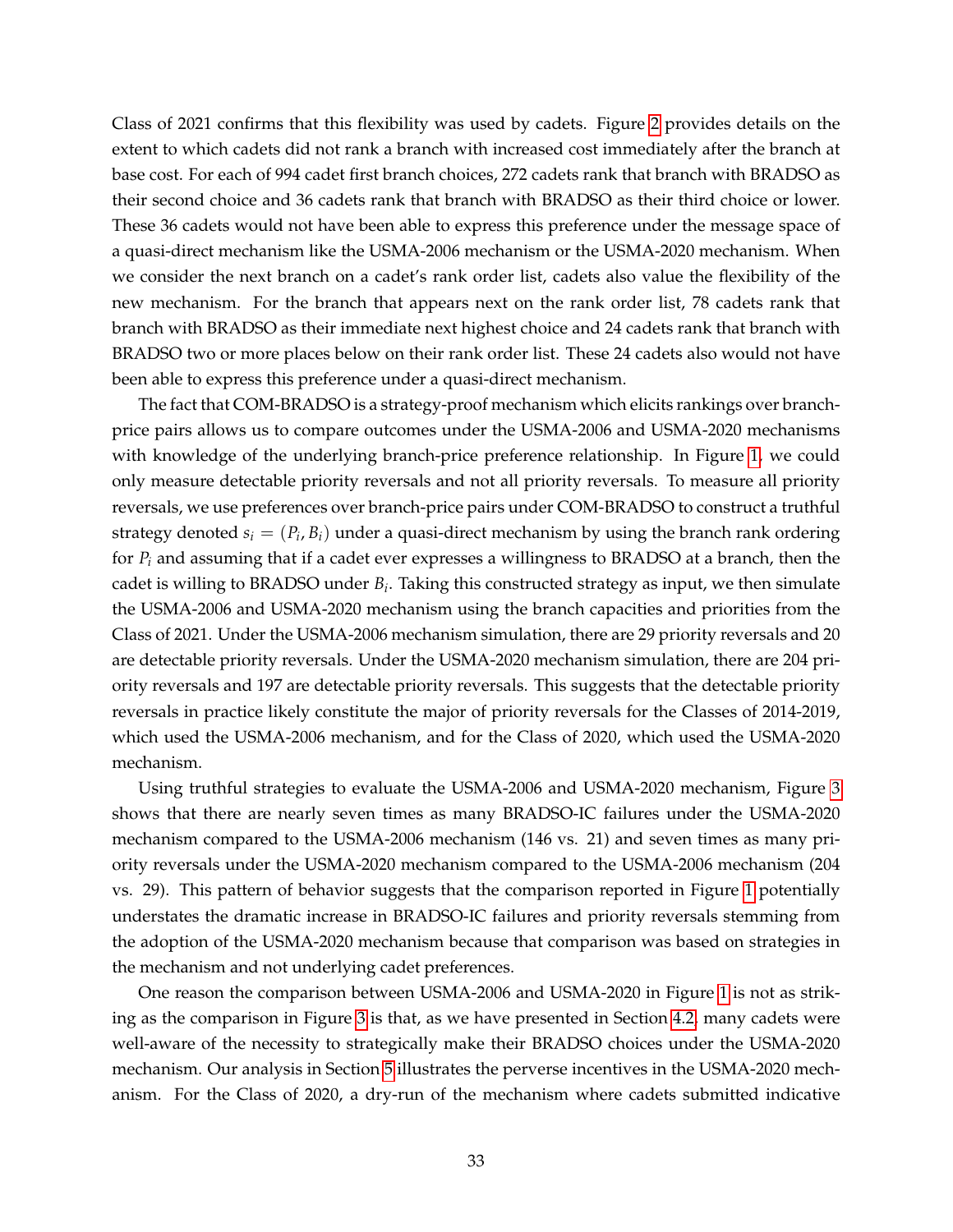rankings of branches and learned about their assignment took place. After observing their dryrun assignment, cadets were allowed to submit a final set of rankings under USMA-2020, and therefore had the opportunity to revise their strategies in response to this feedback. Figure [4](#page-62-0) tabulates strategic BRADSOs, BRADSO-IC failures, and detectable priority reversals under indicative and final preferences. Final preferences result in fewer strategic BRADSOs, BRADSO-IC failures, and detectable priority reversals. This pattern is consistent with some cadets responding to the dry-run by ranking branch choices in response to these issues.

In general, cadets form their preferences over branches over time as they acquire more information about branches and their own tastes. Therefore, the change documented in Figure [4](#page-62-0) may simply reflect general preference formation from acquiring information about branches, and not revisions to preferences in response to the specific mechanism. We briefly investigate this possibility by looking at the presence of strategic BRADSOs, BRADSO-IC failures, and priority reversals using data on the indicative and final preferences from the Class of 2021. This class participated in the strategy-proof COM-BRADSO mechanism. We take indicative and final cadet preferences under COM-BRADSO and construct truthful strategies, following the approach described above, for the USMA-2020 mechanism. Figure [5](#page-63-0) shows that with preferences constructed from a strategyproof mechanism, there are only modest differences in strategic BRADSOs, BRADSO-IC failures, and priority reversals between the indicative and final rounds. This comparison supports our claim that revisions of rank order lists in response to a dry-run of the USMA-2020 mechanism might understate the issues this mechanism created, and why these issues became so pronounced with the USMA-2020 mechanism relative to the USMA-2006 mechanism.

#### **6.3 Trade-off Between Talent Alignment vs. Retention**

As presented in Section [6.1,](#page-28-1) the COM-BRADSO mechanism is based on

- 1. the *cumulative offer process*, and
- 2. the choice rule  $C_b^{BR}$  at any branch  $b \in B$ , which is a function of
	- (a) the baseline priority order  $\pi_b$ ,
	- (b) the BRADSO cap  $q_h^+$  $_b^+$ , and
	- (c) the BRADSO policy  $\omega_b^+$ *b* .

The flexibility of the COM-BRADSO mechanism to accommodate branch-specific priorities under any BRADSO policy and BRADSO cap allows policy makers to determine the appropriate balance between branch priorities and the enforcement of contracts with increased costs. This was critical during the reform of the USMA-2020 mechanism where Army and USMA leadership had several discussions about the potential BRADSO policy for the Class of 2021. As described in the excerpt below from a news article describing an interview with the Talent-Based Branching Program Manager, selecting the specific BRADSO policy presented the Army with a trade-off between retention and talent alignment [\(Garcia, 2020\)](#page-38-6):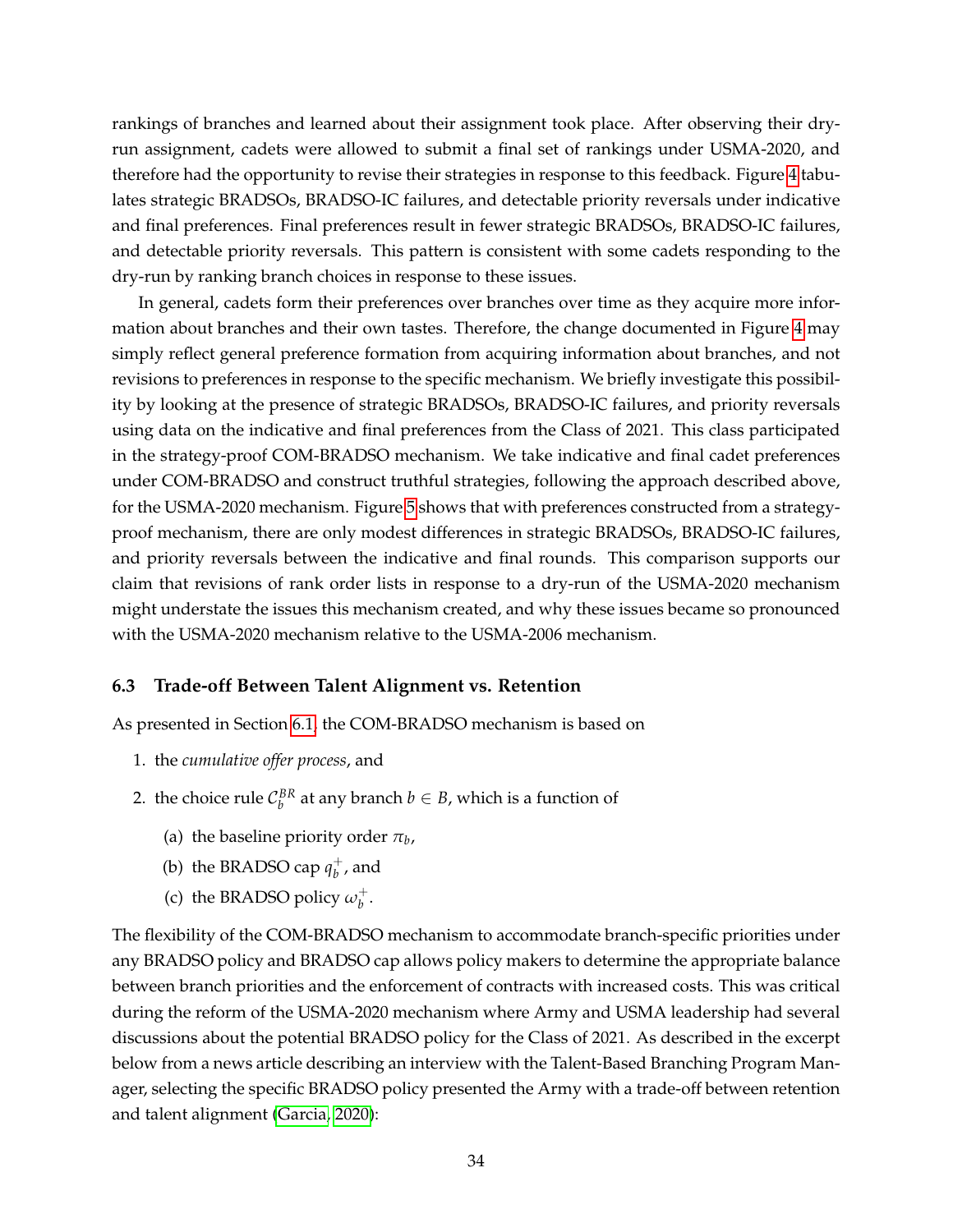A key question the Army considered when designing this year's mechanism was how much influence to give cadets who are willing to BRADSO. If every cadet who volunteers to BRADSO can gain priority, or "jump" above, every cadet who did not volunteer to BRADSO, then that could improve Army retention through more cadets serving an additional three years, but it could also result in more cadets being assigned to branches that do not prefer them.

The comparative static results in Proposition [2](#page-29-1) in Section [6.1](#page-28-1) motivate our empirical analysis of different BRADSO policies. While the results on the BRADSO collected given in Proposition [2](#page-29-1) hold for a given branch, in theory they may not hold in aggregate across all branches under COM-BRADSO.[28](#page-34-0) However, as we show next, the comparative static properties do hold in our simulations with the Class of 2021 data for several BRADSO policies.

The Army considered three BRADSO policies: the ultimate BRADSO policy and two tiered BRADSO policies. Under BRADSO-2020, a cadet who expressed a willingness to sign a BRADSO contract only obtained priority over other cadets who had the same categorical branch rating. Under BRADSO-2021, a cadet who expressed a willingness to sign a BRADSO contract obtained higher priority over all other cadets if she was in the medium or high category. To illustrate the trade-off between talent alignment and retention, Figure [6](#page-64-0) uses preferences from the Class of 2021 and re-runs the COM-BRADSO mechanism under these three BRADSO policies for different levels of BRADSO cap  $q_h^+$  $_b^+$ , where  $q_b^+$  $_b^+$  is expressed as a percentage of  $q_b$ , the total number of positions for branch *b*.

To measure the effects of BRADSO policies on BRADSOs collected, Figure [6](#page-64-0) shows how the number of BRADSOs charged increases with  $q_h^+$  $_b^+$  and with the closeness of the BRADSO policy to the ultimate BRADSO policy. That is, for a given  $q_h^+$  $_b^+$  the BRADSO-2021 policy results in more BRADSOs charged than BRADSO-2020 policy, but fewer BRADSOs charged than the ultimate BRADSO policy. When the BRADSO cap is small, there is relatively little difference between BRADSO policies. For example, when the BRADSO cap is 15% of slots, 55 BRADSOs are charged under the ultimate BRADSO, 47 BRADSOs are charged under BRADSO-2021, and 38 BRADSOs are charged under BRADSO-2020. When the BRADSO cap is larger, the BRADSO policy has a larger effect on BRADSOs collected. When the BRADSO cap is 65%, 118 BRADSOs are charged under the ultimate BRADSO, 95 BRADSOs are charged under BRADSO-2020, and 65 BRADSOs are charged under BRADSO-2021.

The ability to run this analysis on the effects of BRADSO policies is a side-benefit of a strategyproof mechanism, like COM-BRADSO. At the request of the Army, we had conducted a similar analysis using data from the Class of 2020, but this analysis required stronger assumptions on cadet preferences.[29](#page-34-1) As a result of this analysis, the Army decided to adopt the BRADSO-2021

<span id="page-34-0"></span> $28$ The fact that a global comparative static result does not hold in matching models with slot-specific priorities has been explored in other work, including Dur, Kominers, Pathak, and Sönmez [\(2018\)](#page-38-8) and [Dur, Pathak, and S](#page-38-9)önmez [\(2020\)](#page-38-9). Both papers contains examples showing that how a comparative static across all branches need not hold. However, the two papers also show empirically that these theoretical cases do not apply in their applications. See, also, [Pathak,](#page-40-7) Sönmez, Ünver, and Yenmez [\(2020\)](#page-40-7).

<span id="page-34-1"></span> $^{29}$ Because cadets in the Class of 2020 did not submit preferences over branch-cost pairs, we assumed that all BRAD-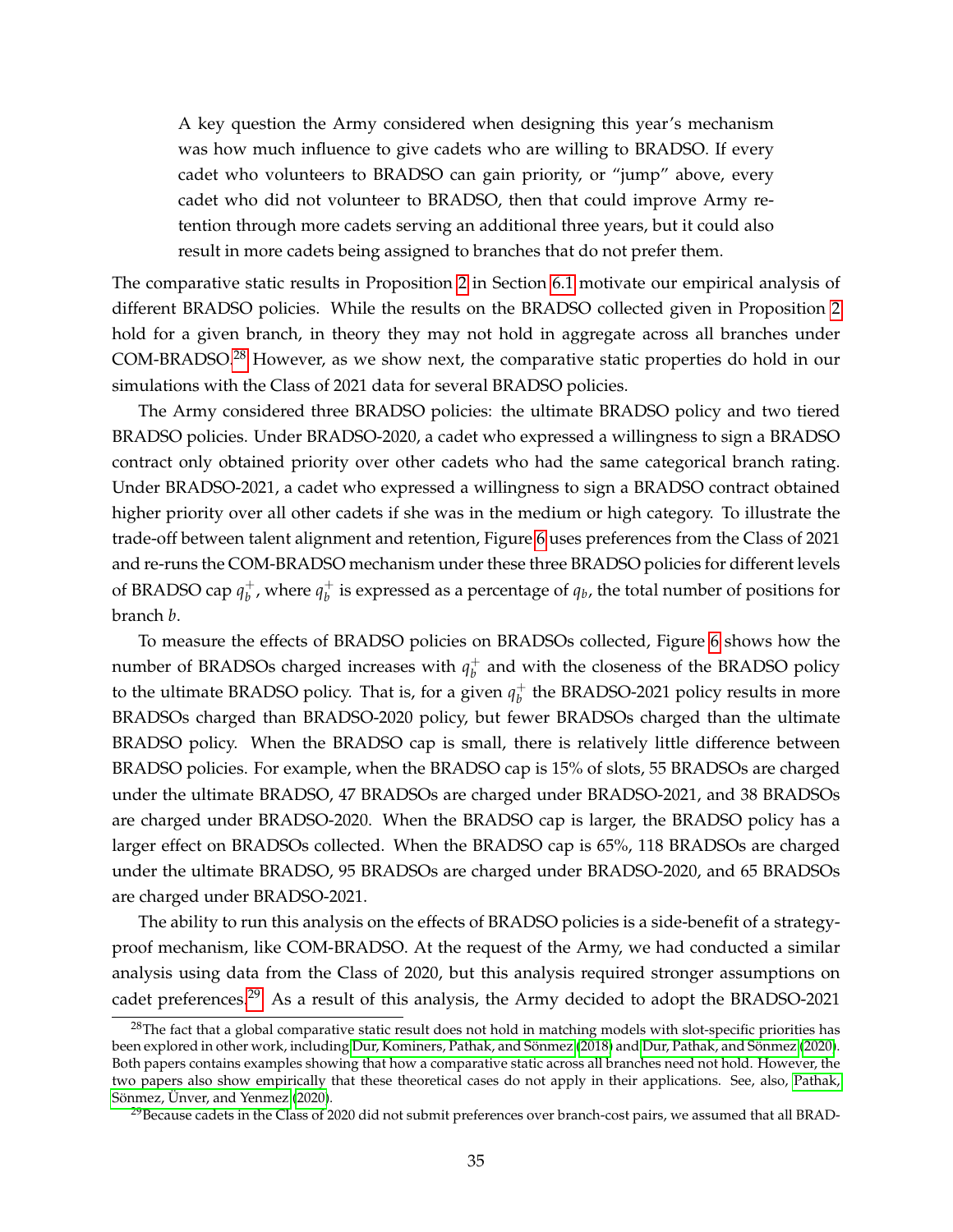policy and increase the BRADSO cap,  $q_h^+$  $_b^+$ , from 25 to 35 percent. These are both policies that increase the power of BRADSO. However, USMA decided against adopting the ultimate BRADSO policy because branches remained opposed to giving more BRADSO power to low tier cadets.

# **7 Conclusion**

In July 2019, the US Army implemented sweeping changes to the Army's Talent-Based Branching Program by adopting the USMA-2020 mechanism for the West Point, or USMA, Class of 2020. The impetus for this change was to give Army branches greater influence and to ultimately assign cadets to better fitting branches. However, the USMA-2020 mechanism retained the same restricted strategy space as the previous USMA-2006 mechanism. The performance of the USMA-2020 mechanism made several underlying issues more apparent.

Our paper describes these reforms and shows how they facilitated the adoption of a cumulative offer mechanism for the Class of 2021. Our main result is that the cumulative offer mechanism with a particular choice function is the only mechanism that satisfies intuitive criteria, all formulating the Army's objectives. We also formally and empirically study the USMA-2020 mechanism. That investigation provides insights into the perverse incentives in this mechanism and why these challenges became difficult to ignore for the Class of 2020.

When it was first formulated in Sönmez and Switzer [\(2013\)](#page-41-0), cadet-branch matching became the first real-life application of the matching with contracts framework with a non-trivial role for the contractual terms. Our work builds on foundational theory by [Kelso and Crawford](#page-39-0) [\(1982\)](#page-39-0), [Hat](#page-39-1)[field and Milgrom](#page-39-1) [\(2005\)](#page-39-1), and [Hatfield and Kojima](#page-39-2) [\(2010\)](#page-39-2) and applied theory papers by Sönmez [and Switzer](#page-41-0) [\(2013\)](#page-41-1) and Sönmez (2013). This sequence of papers opened the door to influence mechanisms deployed in the field, and eventually led to the redesign of USMA's mechanism. In this respect, we contribute to a market design literature where abstract theoretical models, which are often not contemplated in terms of particular applications, go on to have practical applications and ultimately influence real-world mechanisms. We hope the chronology of the military's reform which links theory to practice follows the model of other market design applications, such as for the medical match, spectrum auctions, school assignment, kidney exchange, internet advertising, and course assignment.<sup>[30](#page-35-0)</sup> Moreover, after the adoption of the cumulative offer mechanism at the Israeli Psychology Master's Match [\(Hassidim, Romm, and Shorrer, 2017\)](#page-39-11), the Army's use of the COM-BRADSO mechanism is, as far as we know, the second field application of matching with

SOs are consecutive, and also considered different assumptions on the prevalence of non-consecutive BRADSOs. These assumptions are not needed when cadets can rank branch-price pairs in a strategy-proof mechanism.

<span id="page-35-0"></span> $30$ For the medical match, see [Gale and Shapley](#page-38-5) [\(1962\)](#page-38-5), [Roth](#page-40-8) [\(1982\)](#page-40-8), and [Roth and Peranson](#page-40-9) [\(1999\)](#page-40-9). For package auctions, see [Kelso and Crawford](#page-39-0) [\(1982\)](#page-39-0), [Demange, Gale, and Sotomayor](#page-38-10) [\(1986\)](#page-38-10), [Milgrom](#page-40-10) [\(2000\)](#page-40-10), [Ausubel and Milgrom](#page-37-4) [\(2003\)](#page-37-4), [Milgrom and Segal](#page-39-12) [\(2017\)](#page-39-12), and [Milgrom and Segal](#page-40-11) [\(2020\)](#page-40-11). For school assignment, see [Gale and Shapley](#page-38-5) [\(1962\)](#page-38-5), Balinski and Sönmez [\(1999\)](#page-37-5), [Abdulkadiro](#page-37-7)ğlu and Sönmez [\(2003\)](#page-37-6), [Pathak and S](#page-40-4)önmez [\(2008\)](#page-40-4), and Abdulkadiroğlu, [Pathak, and Roth](#page-37-7) [\(2009\)](#page-37-7). For kidney exchange, see [Shapley and Scarf](#page-40-12) [\(1974\)](#page-40-12), Abdulkadiroğlu and Sönmez [\(1999\)](#page-37-8), [Roth,](#page-40-13) Sönmez, and Ünver [\(2004\)](#page-40-13) and Roth, Sönmez, and Ünver [\(2005\)](#page-40-14). For internet advertising, see [Shapley and Shubik](#page-41-2) [\(1971\)](#page-41-2), [Edelman, Ostrovsky, and Schwarz](#page-38-11) [\(2007\)](#page-38-11), and [Varian](#page-41-3) [\(2006\)](#page-41-3). For course allocation, see [Varian](#page-41-4) [\(1974\)](#page-41-4), [Sonmez](#page-41-5) ¨ and Ünver [\(2010\)](#page-41-5), [Budish](#page-37-9) [\(2011\)](#page-37-9), [Budish and Cantillon](#page-37-1) [\(2012\)](#page-37-1), and [Budish, Cachon, Kessler, and Othman](#page-37-10) [\(2017\)](#page-37-10).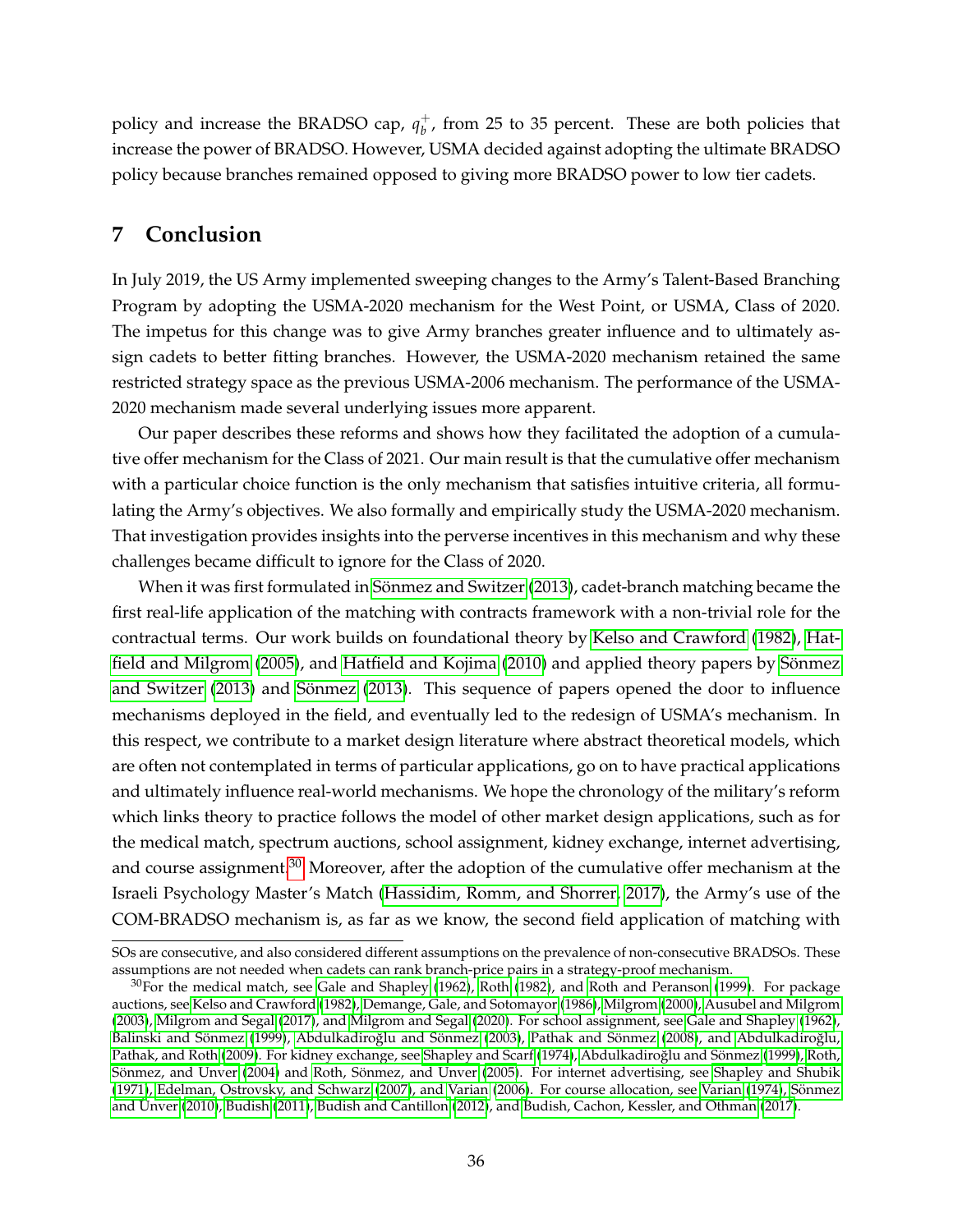contracts.

While the Army initially resisted reforms to the USMA branching process, the challenges due to failures of certain principles formalized by our axioms led the Army to partner with us to fix these challenges. The Army sought a mechanism that not only promoted retention and talent alignment as USMA-2020 did, but that was also incentive compatible. The desire for incentive compatibility was partly to build cadets' trust in Army labor markets [\(Garcia, 2020\)](#page-38-6), and partly to obtain truthful information on cadet preferences. The latter objective is particularly important for Army efforts to understand and address the lack of minority representation in branches like Infantry and Armor, branches that produce a disproportionate share of Army generals [\(Briscoe,](#page-37-11) [2013;](#page-37-11) [Kofoed and mcGovney, 2019\)](#page-39-13). In that sense, reform shows the practical relevance and power of the matching with contracts framework, as well as the importance of building mechanisms with straightforward incentives to engender trust between organizations and their employees.

After seeing the value of COM-BRADSO, the Army made two decisions to expand its utilization and to help achieve other policy objectives. First, although the Army originally planned to use the USMA-2020 mechanism to branch more than 3,000 ROTC cadets graduating in 2021, after observing the shortcomings of USMA-2020, the Army changed course and decided to adopt COM-BRADSO for ROTC instead. The decision to use COM-BRADSO for ROTC was in part due to concerns that ROTC's previous branching mechanism generated dead zones that made prior-ity reversals particularly visible, as discussed in Sönmez [\(2013\)](#page-41-1). Second, for the West Point and ROTC Classes of 2022, the Army has asked us to modify COM-BRADSO to help address shortages of cadets willing to volunteer for the Army's *branch-detail program*. [31](#page-36-0) We hope to report on these developments in future work.

Finally, beyond cadet branching, our experience with the cumulative offer mechanism shows that it could be used in other internal labor markets where participants have preferences over jobs and contract terms. For example, if the US Army were to permit officers to bid increased service obligations to obtain higher priority for certain jobs, then it could use COM-BRADSO to determine assignments for the 15,000 officers who participate in the Army's officer labor market each year [\(Greenberg, Crow, and Wojtaszek, 2020\)](#page-39-14). Likewise, the US Air Force Academy uses a centralized process to assign graduates to career fields using cadet preferences with a linear program [\(Armacost and Lowe, 2005\)](#page-37-12). [Hatfield, Kominers, and Westkamp](#page-39-5) [\(forthcoming\)](#page-39-5) and [Cowgill,](#page-38-12) [Davis, Montagnes, and Perkowski](#page-38-12) [\(2021\)](#page-38-12) describe other promising settings for cumulative offer mechanisms.

<span id="page-36-0"></span> $31$ Officers who participate in the branch-detail program serve the first three to four years of their Army career in a "detail" branch before transitioning to the branch they received through their commissioning source's branching process. The Army faces an imbalance in branch strengths when there is a shortage of cadets willing to branch-detail.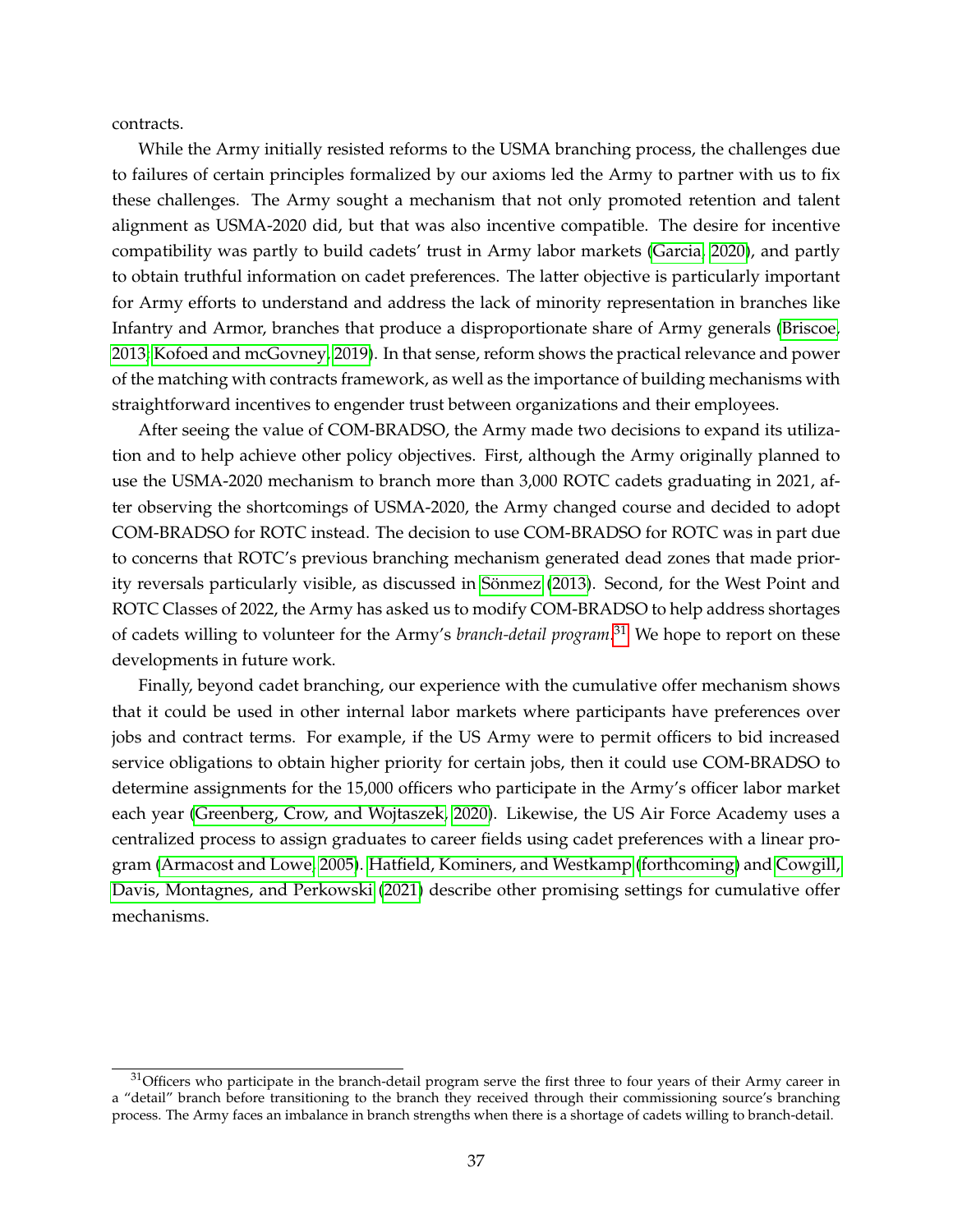# **References**

- <span id="page-37-7"></span>ABDULKADIROĞLU, A., P. A. PATHAK, AND A. E. ROTH (2009): "Strategy-proofness versus Efficiency in Matching with Indifferences: Redesigning the New York City High School Match," *American Economic Review*, 99(5), 1954–1978.
- <span id="page-37-0"></span>ABDULKADIROĞLU, A., P. A. PATHAK, A. E. ROTH, AND T. SÖNMEZ (2006): "Changing the Boston School Choice Mechanism," Working Paper 11965, National Bureau of Economic Research.
- <span id="page-37-8"></span>ABDULKADIROĞLU, A., AND T. SÖNMEZ (1999): "House Allocation with Existing Tenants," Jour*nal of Economic Theory*, 88(2), 233–260.
- <span id="page-37-6"></span>(2003): "School Choice: A Mechanism Design Approach," *American Economic Review*, 93, 729–747.
- <span id="page-37-12"></span>ARMACOST, A. P., AND J. K. LOWE (2005): "Decision Support for the Career Field Selection Process at the US Air Force Academy," *European Journal of Operational Research*, 160, 839–850.
- <span id="page-37-3"></span>ARMY (2019a): "The Army People Strategy," US Army Training and Doctrine Command, Available at: https://www.army.mil/e2/downloads/rv7/the army people strategy 2019 10 11 signed final.pdf, Last accessed: May 10, 2021.
- <span id="page-37-2"></span>(2019b): "The Army Profession," US Army Training and Doctrine Command, Available at: https://www.army.mil/standto/archive/2019/08/02/, Last accessed: May 10, 2021.
- <span id="page-37-4"></span>AUSUBEL, L., AND P. MILGROM (2003): "Ascending Auctions with Package Bidding," *Frontiers of Theoretical Economics*, 1, 1.
- <span id="page-37-5"></span>BALINSKI, M., AND T. SÖNMEZ (1999): "A Tale of Two Mechanisms: Student Placement," Journal *of Economic Theory*, 84, 73–94.
- <span id="page-37-11"></span>BRISCOE, D. L. (2013): "The Black Community Perspective: Recruiting Blacks into Combat Arms," Discussion paper, ARMY WAR COLLEGE CARLISLE BARRACKS PA.
- <span id="page-37-9"></span>BUDISH, E. (2011): "The Combinatorial Assignment Problem: Approximate Competitive Equilibrium from Equal Incomes," *Journal of Political Economy*, 119(6), 1061–1103.
- <span id="page-37-10"></span>BUDISH, E., G. CACHON, J. KESSLER, AND A. OTHMAN (2017): "Course Match: A Large-Scale Implementation of Approximate Competitive Equilibrium from Equal Incomes for Combinatorial Allocation," *Operations Research*, 65(2), 314–336.
- <span id="page-37-1"></span>BUDISH, E., AND E. CANTILLON (2012): "The Multi-Unit Assignment Problem: Theory and Evidence from Course Allocation at Harvard," *American Economic Review*, 102(5), 2237–2271.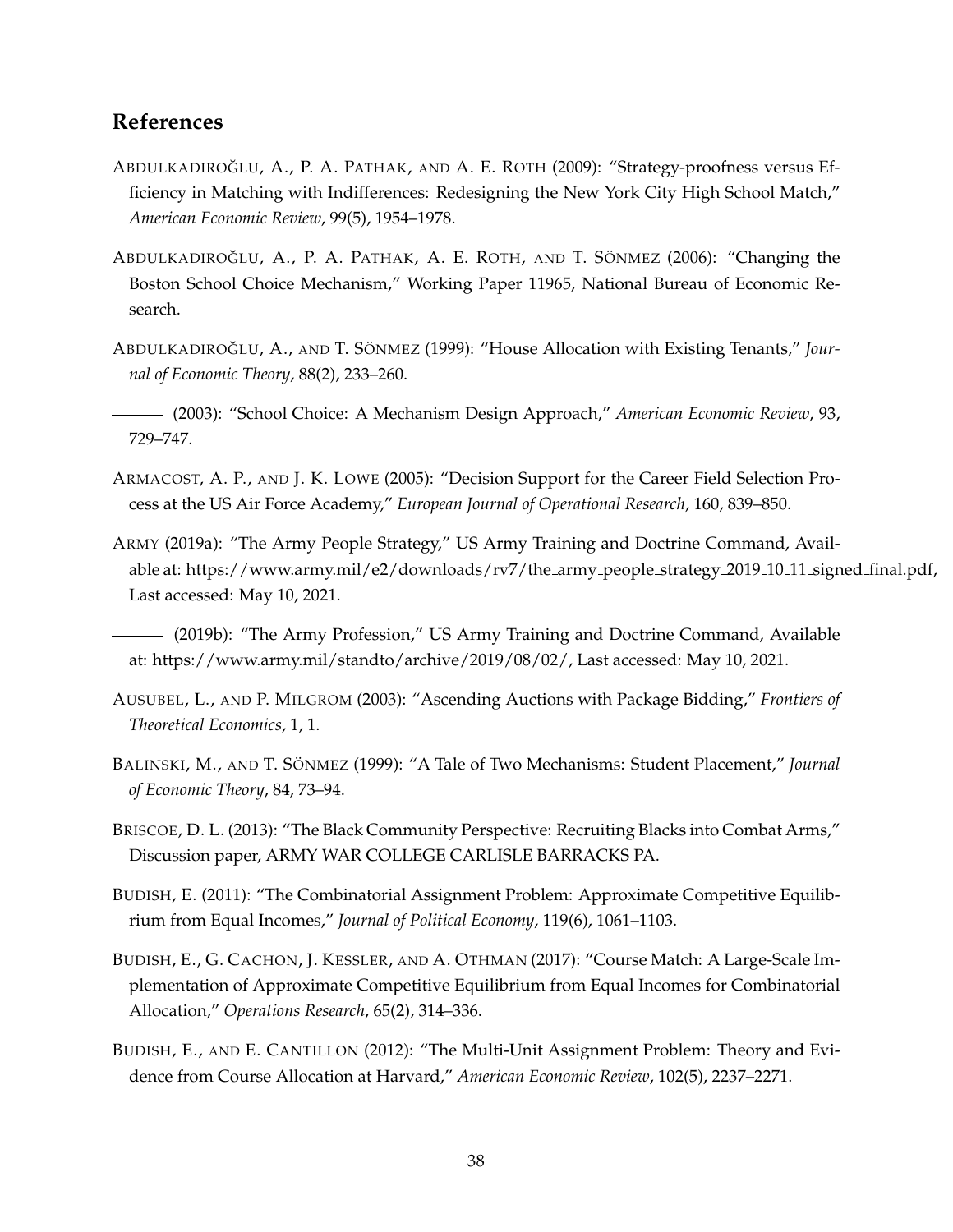- <span id="page-38-1"></span>COLARRUSO, M., D. S. LYLE, AND C. WARDYNSKI (2010): "Towards a U.S. Army Officer Corps Strategy for Success: Retaining Talent," Unpublished manuscript, Strategic Studies Institute.
- <span id="page-38-2"></span>COLARUSSO, M. J., K. G. HECKEL, D. S. LYLE, AND W. L. SKIMMYHORN (2016): "Starting Strong: Talent-Based Branching of Newly Commissioned US Army Officers (Officer Corps Strategy, Volume 9)," Discussion paper, Army War College-Strategic Studies Institute Carlisle United States.
- <span id="page-38-12"></span>COWGILL, B., J. DAVIS, B. P. MONTAGNES, AND P. PERKOWSKI (2021): "Matching for Strategic Organizations: Theory and Empirics from Internal Labor Markets," *Available at SSRN*.
- <span id="page-38-4"></span>CRAWFORD, V. P. (2008): "The Flexible-Salary Match: A Proposal to Increase the Salary Flexibility of the National Resident Matching Program," *Journal of Economic Behavior and Organization*, 66, 149–160.
- <span id="page-38-10"></span>DEMANGE, G., D. GALE, AND M. A. O. SOTOMAYOR (1986): "Multi-Item Auctions," *Journal of Political Economy*, 94(4), 863–872.
- <span id="page-38-0"></span>DOD (2020): "Population Representation in the Military Services: Fiscal Year 2018," Office of the Under Secretary of Defense (Personnel and Readiness).
- <span id="page-38-8"></span>DUR, U., S. D. KOMINERS, P. A. PATHAK, AND T. SÖNMEZ (2018): "Reserve Design: Unintended Consequences and the Demise of Boston?s Walk Zones," *Journal of Political Economy*, 126(6), 2457–2479.
- <span id="page-38-9"></span>DUR, U., P. A. PATHAK, AND T. SÖNMEZ (2020): "Explicit vs. Statistical Preferential Treatment in Affirmative Action: Theory and Evidence from Chicago's Exam Schools," *Journal of Economic Theory*, 187, 104996.
- <span id="page-38-3"></span>ECHENIQUE, F. (2012): "Contracts vs. Salaries in Matching," *American Economic Review*, 102(1), 594–601.
- <span id="page-38-7"></span>ECHENIQUE, F., AND B. YENMEZ (2015): "How to Control Controlled School Choice?," *American Economic Review*, 105(8), 2679–2694.
- <span id="page-38-11"></span>EDELMAN, B., M. OSTROVSKY, AND M. SCHWARZ (2007): "Internet Advertising and the Generalized Second-Price Auction: Selling Billions of Dollars Worth of Keywords," *American Economic Review*, 97(1), 242–259.
- <span id="page-38-5"></span>GALE, D., AND L. S. SHAPLEY (1962): "College Admissions and the Stability of Marriage," *American Mathematical Monthly*, 69, 9–15.
- <span id="page-38-6"></span>GARCIA, J. (2020): "New innovations improve branching process for cadets, branches," *Pointer-View*, September 17.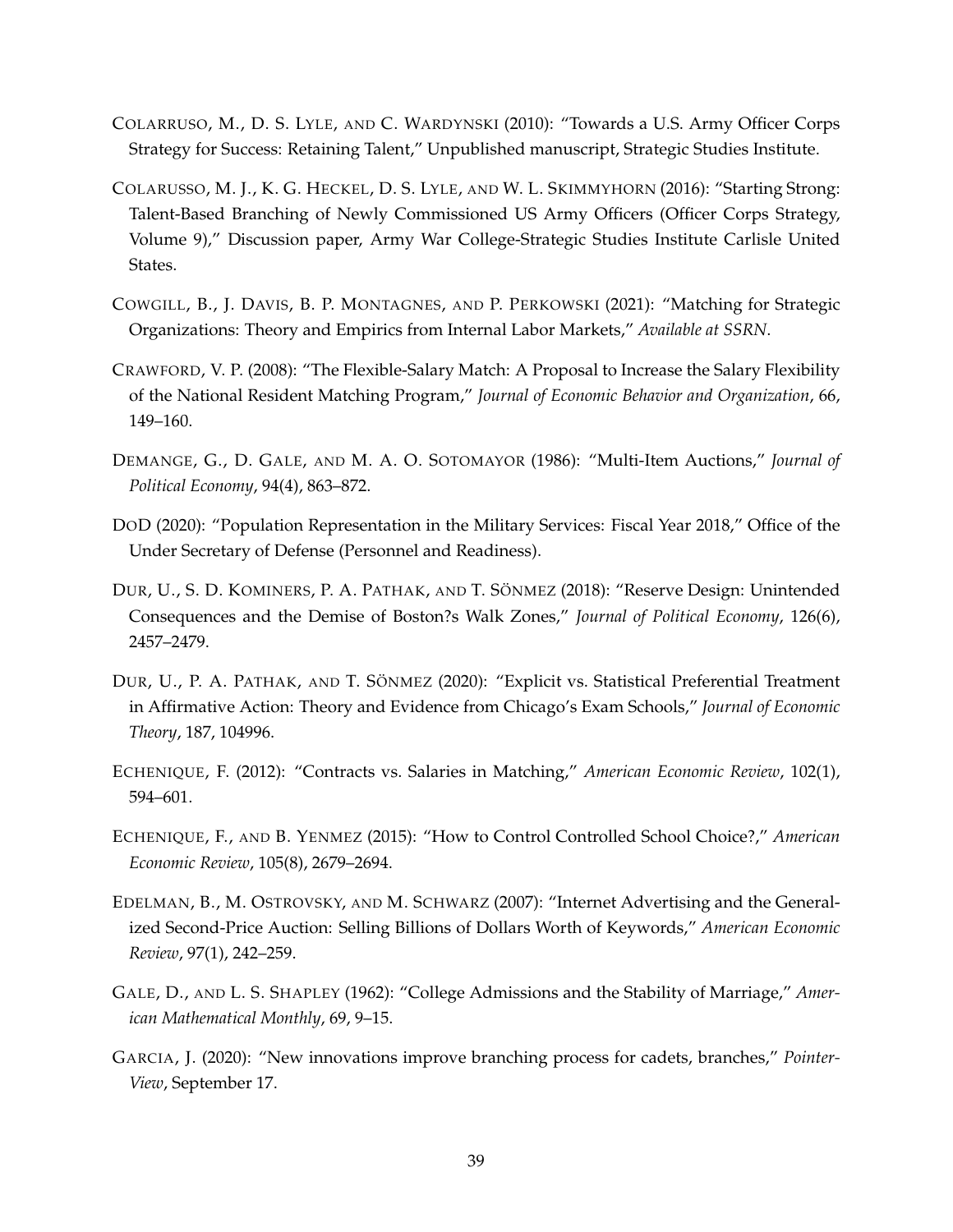- <span id="page-39-14"></span>GREENBERG, K., M. CROW, AND C. WOJTASZEK (2020): "Winning in the Marketplace: How Officers and Units Can Get the Most Out of the Army Talent Alignment Process," *Modern War Institute*.
- <span id="page-39-11"></span>HASSIDIM, A., A. ROMM, AND R. I. SHORRER (2017): "Redesigning the Israeli Psychology Master's Match," *American Economic Review, Papers and Proceedings*, 107(5), 205–209.
- <span id="page-39-2"></span>HATFIELD, J. W., AND F. KOJIMA (2010): "Substitutes and Stability for Matching with Contracts," *Journal of Economic Theory*, 145(5), 1704–1723.
- <span id="page-39-5"></span>HATFIELD, J. W., S. D. KOMINERS, AND A. WESTKAMP (forthcoming): "Stability, Strategyproofness, and Cumulative Offer Mechanisms," *Review of Economic Studies*.
- <span id="page-39-1"></span>HATFIELD, J. W., AND P. MILGROM (2005): "Matching with Contracts," *American Economic Review*, 95, 913–935.
- <span id="page-39-4"></span>HIRATA, D., AND Y. KASUYA (2017): "On Stable and Strategy-Proof Rules in Matching Markets with Contracts," *Journal of Economic Theory*, 168, 27–43.
- <span id="page-39-6"></span>HURWICZ, L. (1977): "On the Dimensional Requirements of Informationally Decentralized Pareto-Satisfactory Processes," pp. 413–424.
- <span id="page-39-10"></span>IMAMURA, K. (2020): "Meritocracy vs. Diversity," Working Paper, Boston College.
- <span id="page-39-8"></span>JACKSON, M. O. (2001): "A Crash Course in Implementation Theory," *Social Choice and Welfare*, 18(4), 655–708.
- <span id="page-39-3"></span>JAGADEESAN, R. (2019): "Cadet-branch matching in a Kelso-Crawford economy," *American Economic Journal: Microeconomics*, 11(3), 191–224.
- <span id="page-39-0"></span>KELSO, A., AND V. CRAWFORD (1982): "Job Matching, Coalition Formation, and Gross Substitutes," *Econometrica*, 50, 1483–1504.
- <span id="page-39-13"></span>KOFOED, M. S., AND E. MCGOVNEY (2019): "The effect of same-gender or same-race role models on occupation choice evidence from randomly assigned mentors at west point," *Journal of Human Resources*, 54(2), 430–467.
- <span id="page-39-9"></span>KOMINERS, S., AND T. SÖNMEZ (2016): "Matching with slot-specific priorities: Theory," Theoretical *Economics*, 11(2).
- <span id="page-39-7"></span>MASKIN, E., AND T. SJÖSTRÖM (2002): "Implementation Theory," in *The Handbook of Social Choice Theory*, chap. 5, pp. 237–288. Elsevier.
- <span id="page-39-12"></span>MILGROM, P., AND I. SEGAL (2017): "Designing the US Incentive Auction," In Handbook of Spectrum Auction Design, Martin Bichler and Jacob Goeree (eds), Cambridge University Press.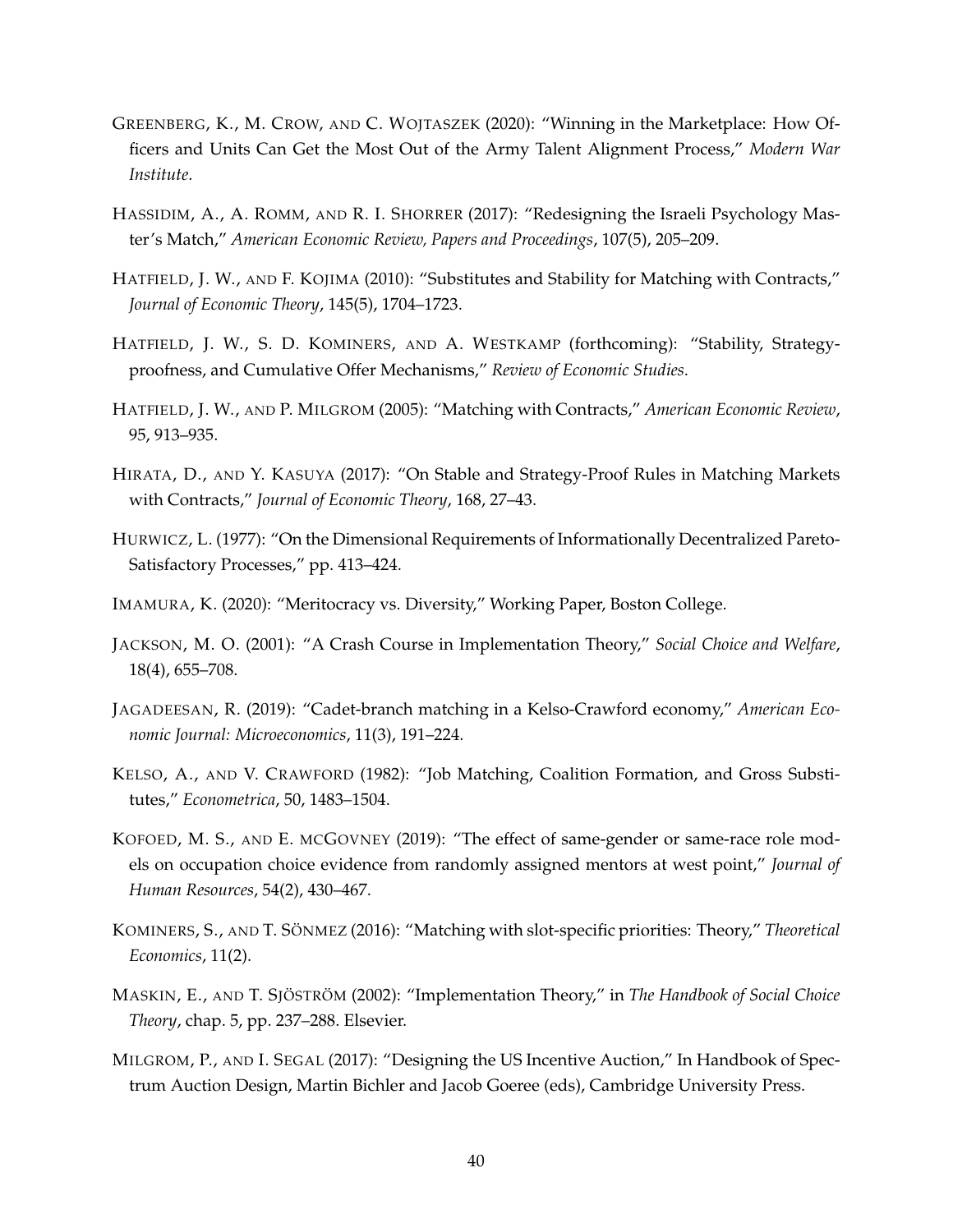<span id="page-40-11"></span>(2020): "Clock Auctions and Radio Spectrum Reallocation," *Journal of Political Economy*, 128(1).

- <span id="page-40-10"></span>MILGROM, P. R. (2000): "Putting Auction Theory to Work: The Simultaneous Ascending Auction," *Journal of Political Economy*, 108, 245–272.
- <span id="page-40-1"></span>MOUNT, K., AND S. REITER (1974): "The Information Size of Message Spaces," *Journal of Economic Theory*, 28, 1–28.
- <span id="page-40-6"></span>O'CONNOR, B. (2019): "Assigning branches to cadets takes on new system," https://www.army.mil/article/227124/assigning branches to cadets takes on new system, Last Accessed: April 29, 2021.
- <span id="page-40-4"></span>PATHAK, P. A., AND T. SÖNMEZ (2008): "Leveling the Playing Field: Sincere and Sophisticated Players in the Boston Mechanism," *American Economic Review*, 98(4), 1636–1652.

<span id="page-40-5"></span>(2013): "School Admissions Reform in Chicago and England: Comparing Mechanisms by their Vulnerability to Manipulation," *American Economic Review*, 103(1), 80–106.

- <span id="page-40-7"></span>PATHAK, P. A., T. SÖNMEZ, M. U. ÜNVER, AND B. YENMEZ (2020): "Leaving No Ethical Value Behind: Triage Protocol Design for Pandemic Rationing," NBER Working Paper 26951.
- <span id="page-40-13"></span>ROTH, A., T. SÖNMEZ, AND U. UNVER (2004): "Kidney Exchange," *Quarterly Journal of Economics*, 119(2), 457–488.
- <span id="page-40-8"></span>ROTH, A. E. (1982): "The Economics of Matching: Stability and Incentives," *Mathematics of Operations Research*, 7, 617–628.
- <span id="page-40-3"></span>(1984): "The Evolution of the Labor Market for Medical Interns and Residents: A Case Study in Game Theory," *Journal of Political Economy*, 92, 991–1016.
- <span id="page-40-9"></span>ROTH, A. E., AND E. PERANSON (1999): "The Redesign of the Matching Market for American Physicians: Some Engineering Aspects of Economic Design," *American Economic Review*, 89, 748–780.
- <span id="page-40-14"></span>ROTH, A. E., T. SÖNMEZ, AND M. U. ÜNVER (2005): "A Kidney Exchange Clearinghouse in New England," *The American Economic Review*, 95(2), 376–380.
- <span id="page-40-0"></span>SCHLEGEL, J. C. (2015): "Contracts versus Salaries in Matching: A General Result," *Journal of Economic Theory*, 159(A), 552–573.
- <span id="page-40-2"></span>SEGAL, I. (2007): "The Communication Requirements of Social Choice Rules and Supporting Budget Sets," *Journal of Economic Theory*, 136, 341–378.
- <span id="page-40-12"></span>SHAPLEY, L., AND H. SCARF (1974): "On Cores and Indivisibility," *Journal of Mathematical Economics*, 1, 23–28.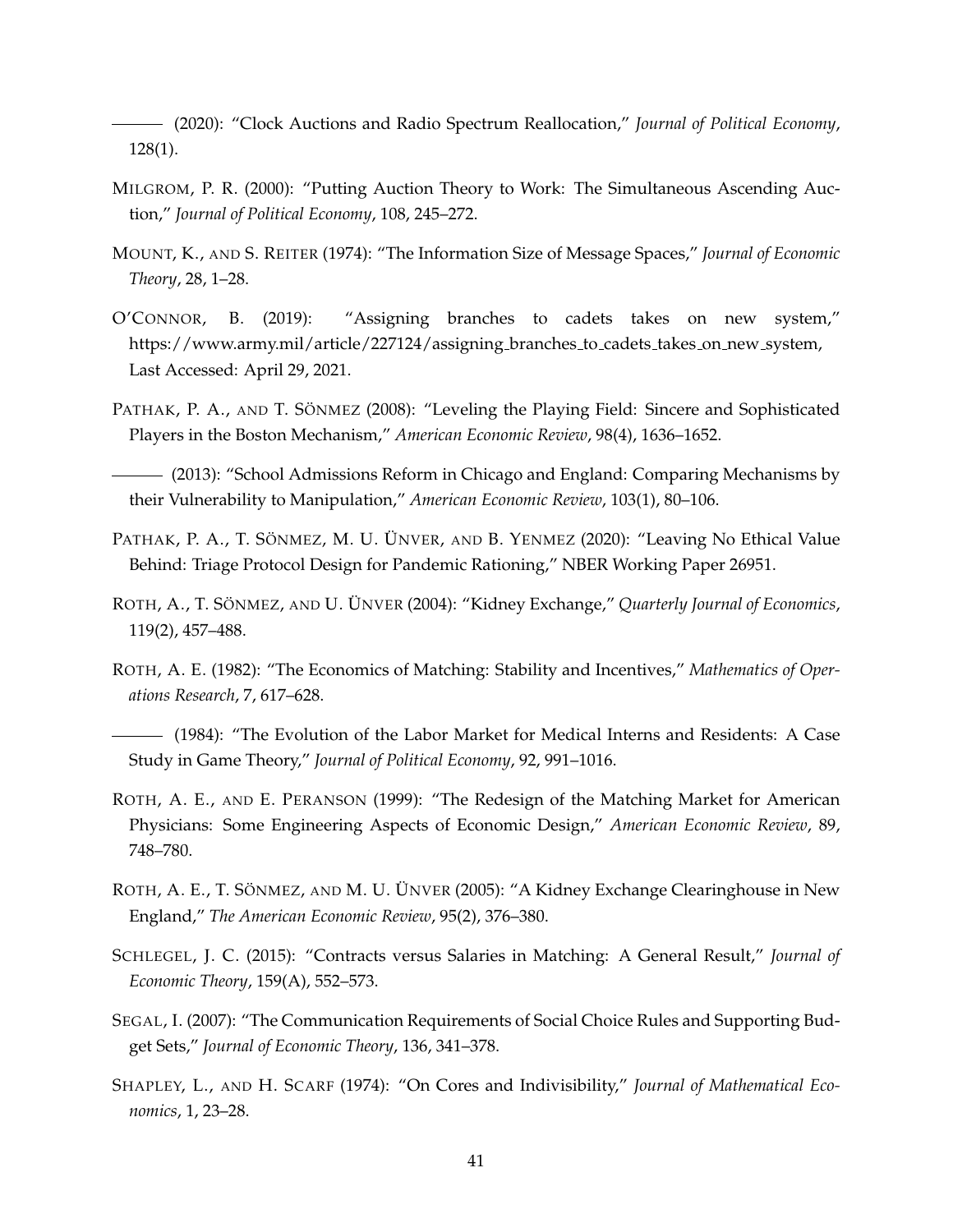- <span id="page-41-2"></span>SHAPLEY, L., AND M. SHUBIK (1971): "The Assignment Game I: The core," *International Journal of Game Theory*, 1(1), 111–130.
- <span id="page-41-1"></span>SÖNMEZ, T. (2013): "Bidding for Army Career Specialties: Improving the ROTC Branching Mechanism," *Journal of Political Economy*, 121(1), 186–219.
- <span id="page-41-0"></span>SÖNMEZ, T., AND T. SWITZER (2013): "Matching with (Branch-of-Choice) Contracts at the United States Military Academy," *Econometrica*, 81(2).
- <span id="page-41-5"></span>SÖNMEZ, T., AND M. U. ÜNVER (2010): "Course Bidding at Business Schools," International Eco*nomic Review*, 51(1), 99–123.
- <span id="page-41-4"></span>VARIAN, H. (1974): "Equity, envy, and efficiency," *Journal of Economic Theory*, 9(1), 63–91.
- <span id="page-41-3"></span>(2006): "Position auctions," *International Journal of Industrial Organization*, 25, 1163–1178.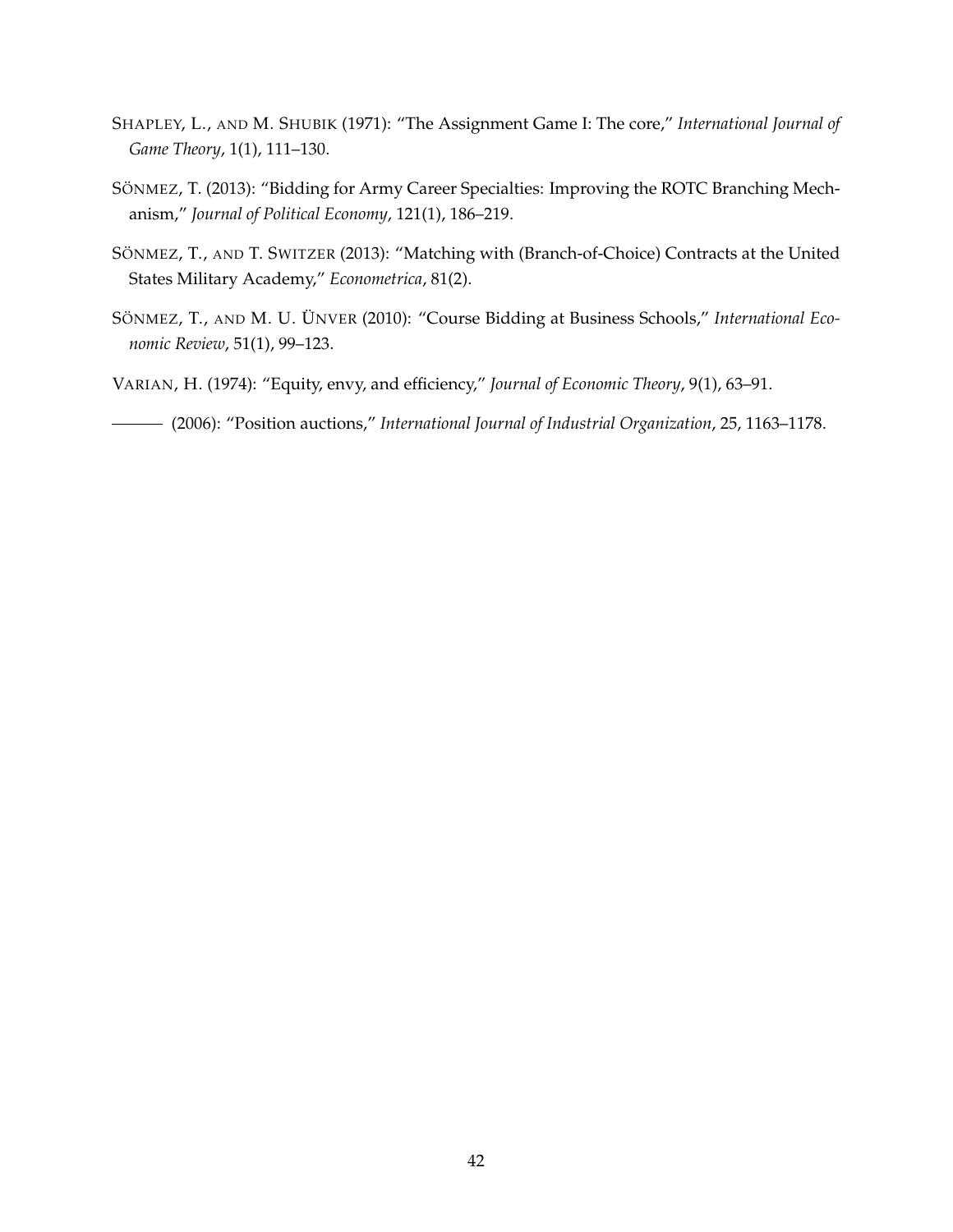# <span id="page-42-0"></span>**A Proofs**

**Proof of Theorem [1](#page-23-3)**: Suppose there is only one branch  $b \in B$ , and fix a profile of cadet preferences  $\succ \in \mathcal{Q}$ . We first show that the direct mechanism  $\phi^{BR}$  satisfies the five axioms.

*Individual rationality*: This axiom holds immediately under  $\phi^{BR}$ , since no cadet  $i~\in~ I$  is considered for a position at the increased cost *t* <sup>+</sup> unless her submitted preferences is such that  $(b, t^+) \succ_i \emptyset$ .

*Non-wastefulness*: Since there is only one branch and we already established *individual rationality*, we can focus on cadets who consider a position the base cost acceptable. With this observation*, non-wastefulness* also holds immediately under  $\phi^{BR}$ , since all positions are allocated at Steps 0 and 1 at the base cost  $t^0$  either as a final assignment or a tentative one. Tentative assignments from Step 1 may be altered later on by increasing their cost to *t* <sup>+</sup> and possibly changing their recipients, but not by leaving the position unassigned, hence assuring non-wastefulness.

 $Lack$  of priority reversals: Under the mechanism  $\phi^{BR}$ , each of the  $q_b^0$  highest  $\pi_b$ -priority cadets are assigned a position at the base cost  $t^0$  at Step 0, and each of the next  $q_h^+$  $\sigma_b^+$  highest  $\pi_b$ -priority cadets are tentatively assigned a position at the base cost *t* <sup>0</sup> at Step 1. Tentative positions are lost in Step 2 only if there is excess demand from qualified cadets who are willing to pay the increased  $\cos t$   $t^+$ , and starting with the lowest  $\pi_b$  priority cadets with tentative assignments. That assures that, for any  $i, j \in I$ ,

<span id="page-42-1"></span>
$$
\phi_j^{BR}(\succ) = (b, t^0) \succ_i \phi_i^{BR}(\succ) \quad \Longrightarrow \quad j \pi_b i. \tag{1}
$$

Moreover positions at the increased cost  $t^+$  are offered to cadets with highest  $\pi_b$  priorities among those (i) who fail to receive a position at the base cost *t* <sup>0</sup> and (ii) who declare the expensive assignment  $(b, t<sup>+</sup>)$  as acceptable. Therefore, for any  $i, j \in I$ ,

<span id="page-42-2"></span>
$$
\phi_j^{BR}(\succ) = (b, t^+) \succ_i \phi_i^{BR}(\succ) = \emptyset \implies j \pi_b i. \tag{2}
$$

Relations [1](#page-42-1) and [2](#page-42-2) imply that mechanism *φ BR has no priority reversals*.

*BRADSO-IC*: Fix a cadet  $i \in I$ . For a given profile of preferences for all cadets except cadet  $i$ , whether cadet  $i \in I$  receives an assignment of  $(b, t^0)$  under the mechanism  $\phi^{BR}$  is independent of cadet *i'*s preferences under the mechanism  $\phi^{BR}$ : Cadets who are among the  $q_b^0$  highest  $\pi_b$ -priority cadets in *I* always receive an assignment at the base cost *t* 0 ; cadets who are not among the *q* highest  $\pi_b$ -priority cadets in *I* never receive an assignment at the base cost  $t^0$ ; and for any cadet *i* who has one of the highest  $q$  but not one of the highest  $q_b^0$  priorities, whether she receives an assignment at the base cost  $t^0$  depends on how many lower  $\pi_b$ -priority cadets are both willing to pay the increase cost *t* <sup>+</sup> and also able to "jump ahead of" the cadet *i* through the BRADSO policy. Hence if a cadet  $\epsilon$ receives a position under  $\phi^{BR}$  at the increased cost  $t^+$ , changing her reported preferences can only result in losing the position altogether. Therefore mechanism  $\phi^{BR}$  satisfies  $BRADSO$ -IC.

 ${\it Enforcement~of~the~BRADSO~policy}$ : The procedure for the mechanism  $\phi^{BR}$  initially assigns all positions to the  $q_b$  highest  $\pi_b$ -priority cadets at the base cost  $t^0$ , although the assignments of the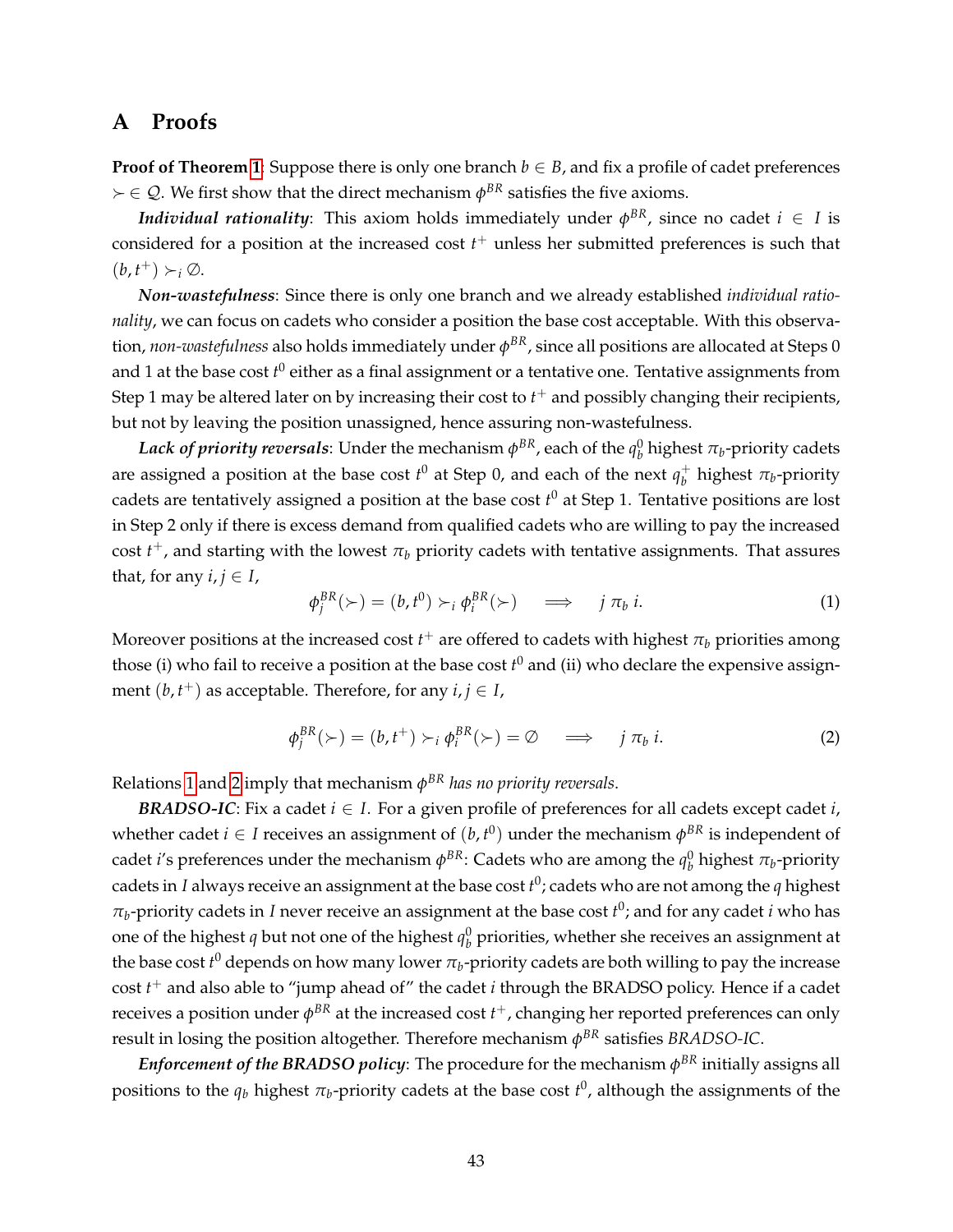$q_h^+$  $_b^+$ -lowest  $\pi_b$ -priority cadets among these awardees are only tentative. Step 2 of the procedure for mechanism  $\phi^{BR}$  ensures that, if any cadet  $j \in I$  loses her tentative assignment  $(b, t^0)$  from Step 1, then any cadet  $i \in I$  who receives an assignment of  $(b, t^+)$  is such that  $(i, t^+)$   $\omega_b^+$  $\frac{1}{b}$  (*j*, *t*<sup>0</sup>). Therefore,

<span id="page-43-0"></span>
$$
\begin{aligned}\n\phi_i^{BR}(\succ) &= (b, t^+), \text{ and } \\
(b, t^0) &> j \phi_j^{BR}(\succ)\n\end{aligned}\n\right\}\n\implies (i, t^+) \omega_b^+ (j, t^0).
$$
\n(3)

Moreover, Step 2 of the same procedure also ensures that, for any  $\ell \in \{1, \ldots, q_h^+\}$  $\left\{ \begin{matrix} t_{b} \end{matrix} \right\}$ , the  $\ell^{th}$  lowest  $\pi_{b}$ priority cadet  $i^{\ell}$  with a tentative assignment of  $(b, t^0)$  cannot maintain this tentative assignment, for as long as there are at least  $\ell$  lower  $\pi_b$ -priority cadets who are both willing to pay the increased  $\text{cost } t^+$  and also able to "jump ahead of" the cadet  $i^{\ell}$  through the BRADSO policy. Therefore,

<span id="page-43-1"></span>
$$
\begin{aligned}\n\phi_j^{BR}(\succ) &= (b, t^0), \\
(b, t^+) &\succ_i \phi_i^{BR}(\succ), \text{ and} \\
(i, t^+) \omega_b^+ (j, t^0)\n\end{aligned}\n\right\} \implies |\{i' \in I : \phi_{i'}^{BR}(\succ) = (b, t^+) \}| = q_b^+. \tag{4}
$$

Relations [\(3\)](#page-43-0) and [\(4\)](#page-43-1) imply that mechanism  $\phi^{BR}$  satisfies *enforcement of the BRADSO policy*.

*Uniqueness*: We next show that mechanism  $\phi^{BR}$  is the only mechanism that satisfies all five axioms.

Let the direct mechanism *ϕ* satisfy *individual rationality, non-wastefulness, BRADSO-IC, enforcement of the BRADSO policy,* and *has no priority reversals. W*e want to show that  $\varphi(\succ) = \phi^{BR}(\succ).$ 

If there are less than or equal to *q* cadets for whom the assignment (*b*, *t* 0 ) is acceptable under the preference profile  $\succ$ , all such cadets must receive an assignment of  $(b, t^0)$  by *individual rationality*, *non-wastefulness,* and *BRADSO-IC*. Since this is also the case under the allocation  $\phi^{BR}(\succ)$  , the result holds immediately for this case.

Therefore, w.l.o.g assume that there are strictly more than *q* cadets for whom the assignment  $(b, t^0)$  is acceptable under the preference profile  $\succ$ . Let  $I^0$  be the set of  $q_b^0$  highest  $\pi_b$ -priority cadets in *I*. By *non-wastefulness,* all positions are assigned under  $\varphi(\succ)$ . Since at most  $q_b^+$ *b* positions can be awarded at the increased cost  $t^+$ , at least  $q_b^0$  positions has to be allocated at the base cost  $t^0$ . Therefore,

<span id="page-43-2"></span>for any 
$$
i \in I^0
$$
,  $\varphi_i(\succ) = (b, t^0) = \varphi_i^{BR}(\succ)$  (5)

by *lack of priority reversals*.

Let  $I^1$  be the set of  $q_h^+$  $_b^+$  highest  $\pi_b$ -priority cadets in  $I\setminus I^0.$  Relabel the cadets in the set  $I^1$  so that for any  $\ell \in \{1, \ldots, q_h^+\}$  $\mathcal{L}_b^+$ }, cadet  $i^{\ell}$  is the  $\ell^{\text{th}}$ -lowest  $\pi_b$ -priority cadet in  $I^1$ . Let

$$
J^0 = \{ j \in I \setminus (I^0 \cup I^1) : (b, t^+) \succ_j \varnothing \}.
$$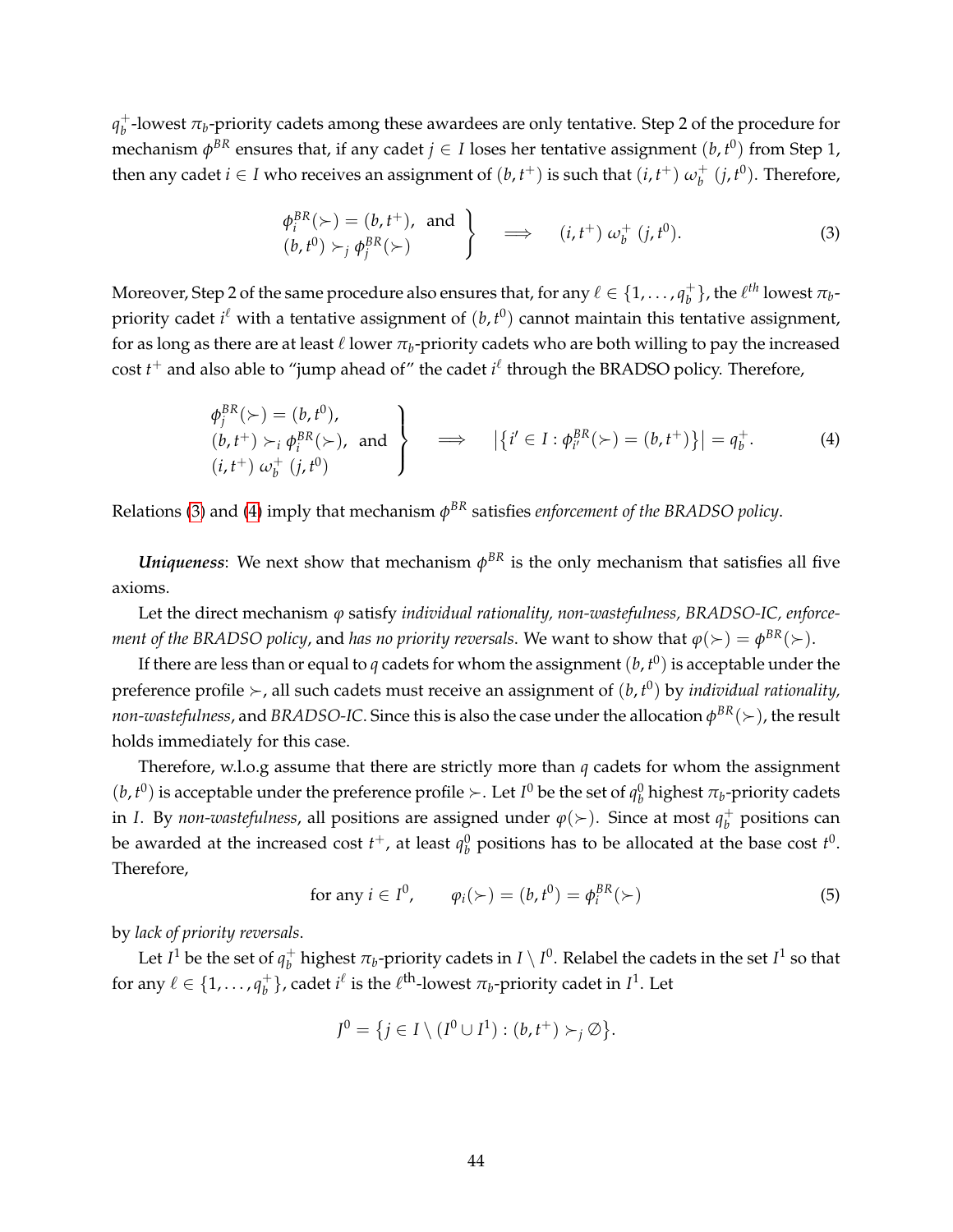By *individual rationality* and the *lack of priority reversals*,

<span id="page-44-0"></span>for any 
$$
i \in I \setminus (I^0 \cup I^1 \cup J^0)
$$
,  $\varphi_i(\succ) = \emptyset = \varphi_i^{BR}(\succ)$ . (6)

By relations [\(5\)](#page-43-2) and [\(6\)](#page-44-0), the only set of cadets whose assignments are yet to be determined under  $\varphi(\succ)$  are cadets in  $I^1\cup J^0.$  Moreover, by the *lack of priority reversals,* cadets in  $J^0$  can only receive a position at the increased cost *t* <sup>+</sup>. That is,

<span id="page-44-1"></span>for any 
$$
j \in J^0
$$
,  $\varphi_j(\succ) \neq (b, t^0)$ . (7)

For the next phase of our proof, we will rely on the sequence of individuals  $i^1, \ldots, i^{q_b^+}$  and the sequence of sets  $J^0$  ,  $J^1$  ,  $\ldots$  that are constructed for the Step 2 of the mechanism  $\phi^{BR}$  . Here individual  $i^1$  is the  $q^{\text{th}}$  highest  $\pi_b$ -priority cadet in set *I*, cadet  $i^2$  is the  $(q-1)^{\text{th}}$  highest  $\pi_b$ -priority cadet in set *I*, and so on. The starting element of the second sequence is  $J^0 = \{j \in I \setminus (I^0 \cup I^1) : (b, t^+) \succ_j \emptyset\}.$ Assuming Step 2.*n* is the last sub-step of Step 2, the remaining elements of the latter sequence for *n*  $\geq$  1 is given as follows: For any  $\ell \in \{1, \ldots, n\}$ ,

$$
J^{\ell} = \begin{cases} J^{\ell-1} & \text{if } \emptyset \succ_{i^{\ell}} (b, t^+) \\ J^{\ell-1} \cup \{i^{\ell}\} & \text{if } (b, t^+) \succ_{i^{\ell}} \emptyset \end{cases}
$$

We have three cases to consider.

#### *Case* 1.  $n = 0$

For this case, by the mechanics of the Step 2 of the mechanism  $\phi^{BR}$ , we have

$$
\left| \left\{ j \in J^0 : (j, t^+) \ \omega_b^+ \ (i^1, t^0) \right\} \right| = 0. \tag{8}
$$

Therefore, by relations [6,](#page-44-0) [7,](#page-44-1) and condition (1) of the axiom *enforcement of the BRADSO policy*,

for any 
$$
i \in I \setminus (I^0 \cup I^1)
$$
,  $\varphi_i(\succ) = \varnothing = \varphi_i^{BR}(\succ)$ . (9)

Hence by *non-wastefulness*,

<span id="page-44-2"></span>for any 
$$
i \in I^1
$$
,  $\varphi_i(\succ) \in \{(b, t^0), (b, t^+)\}$ . (10)

But since  $\varphi$  satisfies *individual rationality,* relation [\(10\)](#page-44-2) implies that  $\varphi_i(\succ) = (b, t^0)$  for any  $i \in I^1$ with  $\emptyset \succ_i (b, t^+)$ . Furthermore for any  $i \in I^1$  with  $(b, t^+) \succ_i \emptyset$ , instead reporting the fake preference relation  $\succ_i' \in Q$  with  $\emptyset \succ_i' (b, t^+)$  would guarantee cadet *i* an assignment of  $\varphi_i(\succ_{-i}$  $\lambda \succ_i'$  = (*b*, *t*<sup>0</sup>) due to the same arguments applied for the economy ( $\succ_{-i}$ ,  $\succ_i'$ ), and therefore by *BRADSO-IC* these cadets too must receive an assignment of  $(b, t^0)$  each. Hence

<span id="page-44-3"></span>for any 
$$
i \in I^1
$$
,  $\varphi_i(\succ) = (b, t^0) = \varphi_i^{BR}(\succ)$ . (11)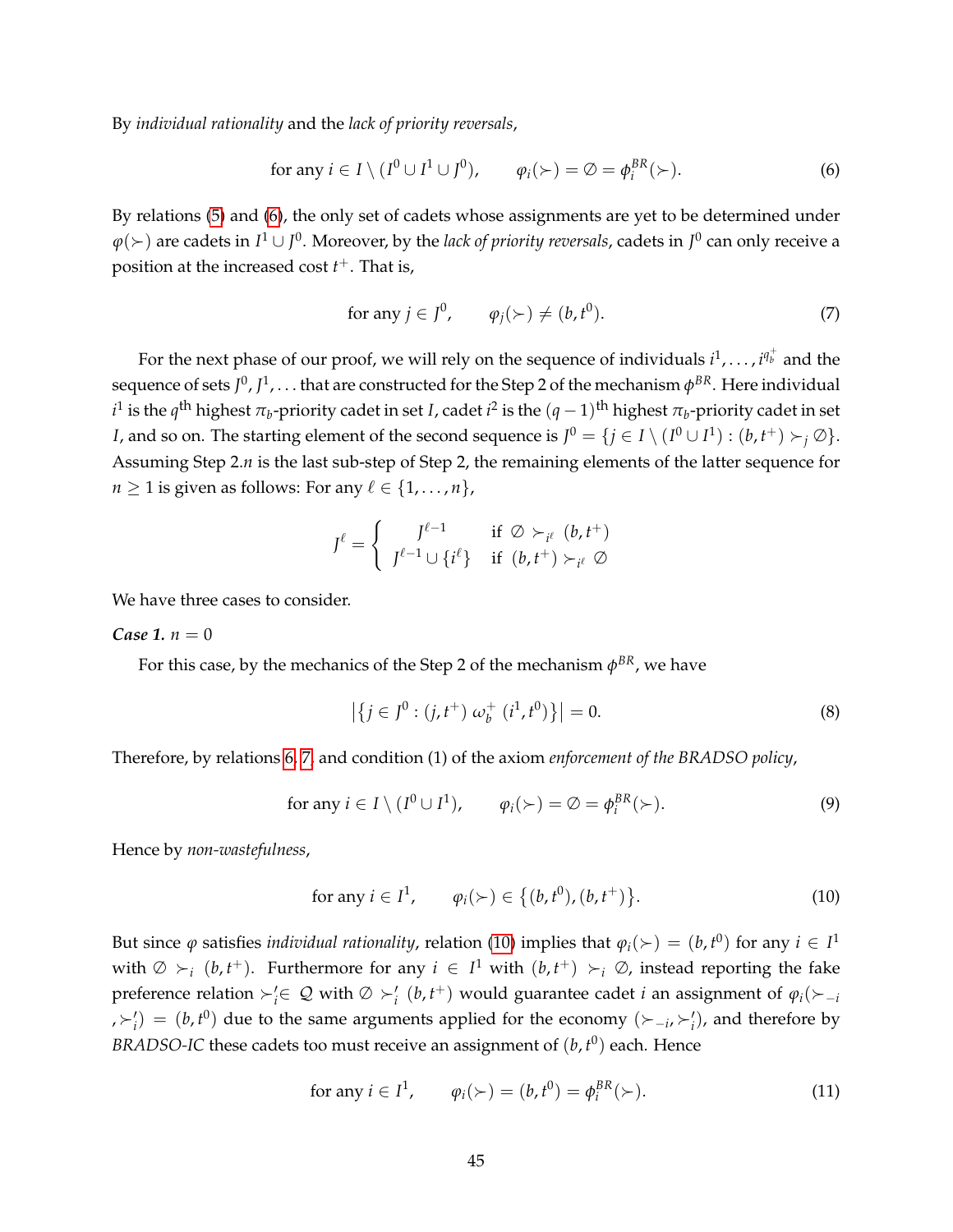Relations [\(5\)](#page-43-2), and [\(11\)](#page-44-3) imply  $\varphi(\succ) = \varphi^{BR}(\succ)$ , completing the proof for Case 1. *Case* 2.  $n \in \{1, ..., q_b^+ - 1\}$ 

For this case, by the mechanics of the Step 2 of the mechanism  $\phi^{BR}$ , we have

<span id="page-45-0"></span>for any 
$$
\ell \in \{1, ..., n\}
$$
,  $|\{j \in J^{\ell-1} : (j, t^+) \omega_b^+ (i^{\ell}, t^0)\}| \ge \ell$ , (12)

and

<span id="page-45-2"></span>
$$
\left| \left\{ j \in J^n : (j, t^+) \, \omega_b^+ \, \left( i^{n+1}, t^0 \right) \right\} \right| = n. \tag{13}
$$

Since mechanism *ϕ* satisfies condition (2) of the axiom *enforcement of the BRADSO policy*, the *lack of priority reversals* and relation [12](#page-45-0) imply

<span id="page-45-1"></span>for any 
$$
i \in \{i^1, \ldots, i^n\}
$$
,  $\varphi_i(\succ) \neq (b, t^0)$ . (14)

Therefore, by *non-wastefulness* and relations [\(5\)](#page-43-2), [\(6\)](#page-44-0), [\(7\)](#page-44-1), and [\(14\)](#page-45-1), at least *n* positions must be assigned at the increased cost *t* +.

Moreover, since mechanism *ϕ* satisfies *non-wastefulness, lack of priority reversals*, and condition (1) of the axiom *enforcement of the BRADSO policy*, relation [\(13\)](#page-45-2) implies

<span id="page-45-3"></span>for any 
$$
i \in \{i^{n+1}, \ldots, i^{q_v^+}\}, \qquad \varphi_i(\succ) \in \{(b, t^0), (b, t^+)\}.
$$
 (15)

But since  $\varphi$  satisfies *individual rationality*, relation [\(15\)](#page-45-3) implies that  $\varphi_i(\succ) = (b, t^0)$  for any  $i\in\{i^{n+1},\ldots,i^{q^+_b}\}$  with  $\emptyset\succ_i (b,t^+)$ . Furthermore for any  $i\in\{i^{n+1},\ldots,i^{q^+_b}\}$  with  $(b,t^+)\succ_i\emptyset$ , instead reporting the fake preference relation  $\succ'_i \in \mathcal{Q}$  with  $\emptyset \succ'_i (b, t^+)$  would guarantee cadet *i* an assignment of  $\varphi_i(\succ_{-i}, \succ'_i) = (b, t^0)$  due to the same arguments applied for the economy  $(\succ_{-i}, \succ'_i)$ , and therefore by *BRADSO-IC* these cadets too must receive an assignment of  $(b, t^0)$  each. Hence

<span id="page-45-4"></span>for any 
$$
i \in \{i^{n+1}, \ldots, i^{q_v^+}\},
$$
  $\varphi_i(\succ) = (b, t^0) = \varphi_i^{BR}(\succ).$  (16)

Since we have already shown that at least  $n$  positions must be assigned at an increased cost of  $t^+$  , relation [\(16\)](#page-45-4) implies that exactly *n* positions must be assigned this cost, and therefore for any cadet  $j \in J^n$  who is one of the *n* highest  $\pi_b$ -priority cadets in  $J^n$ ,

<span id="page-45-5"></span>
$$
\varphi_j(\succ) = (b, t^+) = \varphi_i^{BR}(\succ) \tag{17}
$$

by the *lack of priority reversals*.

Relations [\(5\)](#page-43-2), [\(16\)](#page-45-4), and [\(17\)](#page-45-5) imply  $\varphi(\succ) = \varphi^{BR}(\succ)$ , completing the proof for Case 2.

#### *Case* 3.  $n = q_h^+$ *b*

For this case, by the mechanics of the Step 2 of the mechanism  $\phi^{BR}$ , we have

<span id="page-45-6"></span>for any 
$$
\ell \in \{1, ..., q_b^+\}
$$
,  $|\{j \in J^{\ell-1} : (j, t^+) \omega_b^+ (i^{\ell}, t^0)\}| \ge \ell.$  (18)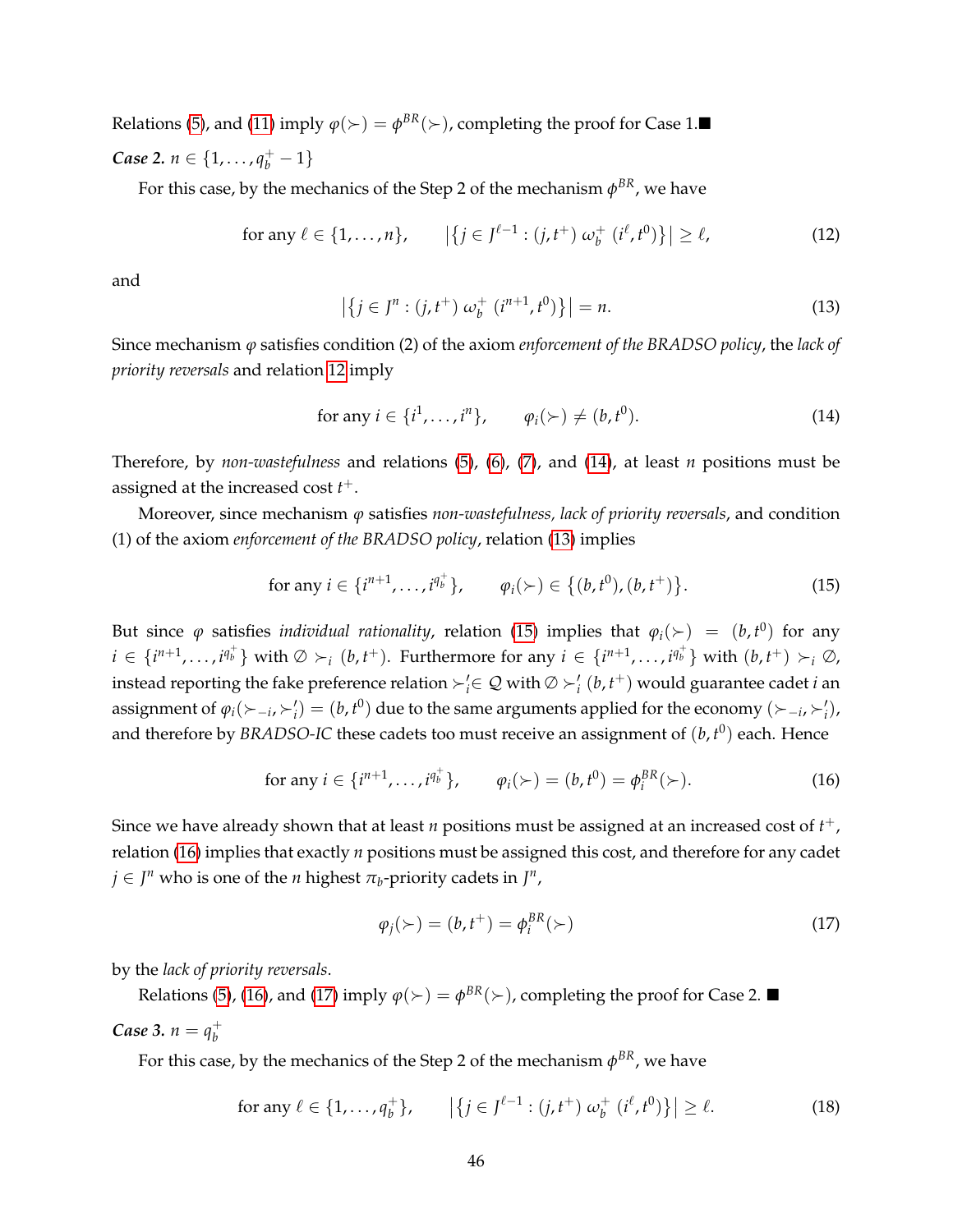Since mechanism *ϕ* satisfies condition (2) of the axiom *enforcement of the BRADSO policy*, relation [18](#page-45-6) implies

for any 
$$
i \in \underbrace{\{i^1,\ldots,i^{q_v^+}\}}_{=I^1}
$$
,  $\varphi_i(\succ) \neq (b,t^0)$ . (19)

Therefore, by *non-wastefulness* and the *lack of priority reversals*, exactly *q* +  $_b^+$  positions must be assigned at the increased cost  $t^+$ . Hence for any cadet  $j \in J^{q_b^+}$  who is one of the  $q_b^+$  $_b^+$  highest  $\pi_b$ -priority cadets in  $J^{q_b^+}$ ,

<span id="page-46-0"></span>
$$
\varphi_j(\succ) = (b, t^+) = \varphi_i^{BR}(\succ) \tag{20}
$$

by *elimination of priority reversals*.

Relations [\(5\)](#page-43-2) and [\(20\)](#page-46-0) imply  $\varphi(\succ) = \phi^{BR}(\succ)$ , completing the proof for Case 3, thus finalizing the proof of the theorem.  $\blacksquare$  $\Box$ 

**Proof of Proposition [1](#page-23-2):** Suppose that there is only one branch  $b \in B$ . Fixing the profile of cadet preferences  $\succ \in \mathcal{Q}$ , the baseline priority order  $\pi_b$ , and the BRADSO policy  $\omega_b^+$  $_b^+$ , consider the strategic-form game induced by the USMA-2020 mechanism  $(\mathcal{S}^{2020},\varphi^{2020})$ . When there is only one branch, the first part of the strategy space becomes redundant and the second part contains only the two elements *b* and  $\emptyset$ . Hence, for any cadet  $i \in I$ , the strategy space of cadet  $i \in I$  under the USMA-2020 mechanism is  $S_i^{2020} = \{\emptyset, b\}.$ 

For a given strategy profile  $s \in \mathcal{S}^{2020}$ , construct the priority order  $\pi_b^+$  $\frac{1}{b}(s)$  as follows: For any  $i, j \in I$ ,

1.  $s_i = s_j$   $\implies$  *i*  $\pi_b^+$  $\stackrel{+}{b}(s)$  *j*  $\iff$  *i*  $\pi_b$  *j*,

2. 
$$
s_i = b
$$
 and  $s_j = \emptyset$   $\implies$   $i \pi_b^+(s) j \iff (i, t^+) \omega_b^+(j, t^0)$ .

Let *I*<sup>+</sup>(*s*) be the set of  $q_b$  highest  $\pi_b^+$ *b* (*s*)-priority cadets in *I*.

For any cadet  $i \in I$ , the outcome of the USMA-2020 mechanism is given as,

$$
\varphi_i^{2020}(s) = \begin{cases}\n\varnothing & \text{if } i \notin I^+(s), \\
(b, t^0) & \text{if } i \in I^+(s) \text{ and } s_i = \varnothing, \\
(b, t^0) & \text{if } i \in I^+(s) \text{ and } s_i = b \text{ and } |\{j \in I^+(s) : s_j = b \text{ and } i \pi_b j\}| \ge q_b^+, \\
(b, t^+) & \text{if } i \in I^+(s) \text{ and } s_i = b \text{ and } |\{j \in I^+(s) : s_j = b \text{ and } i \pi_b j\}| < q_b^+.\n\end{cases}
$$

We first prove a lemma on the structure of Nash equilibrium strategies of the strategic-form game induced by the USMA-2020 mechanism  $(\mathcal{S}^{2020},\varphi^{2020}).$ 

<span id="page-46-1"></span>**Lemma 1.** *Let s*<sup>∗</sup> *be a Nash equilibrium of the strategic-form game induced by the mechanism*  $(S^{2020}, \varphi^{2020})$ . Then, for any  $i, j \in I$ ,

$$
\varphi_j^{2020}(s^*) \succ_i \varphi_i^{2020}(s^*) \quad \Longrightarrow \quad j \pi_b \ i.
$$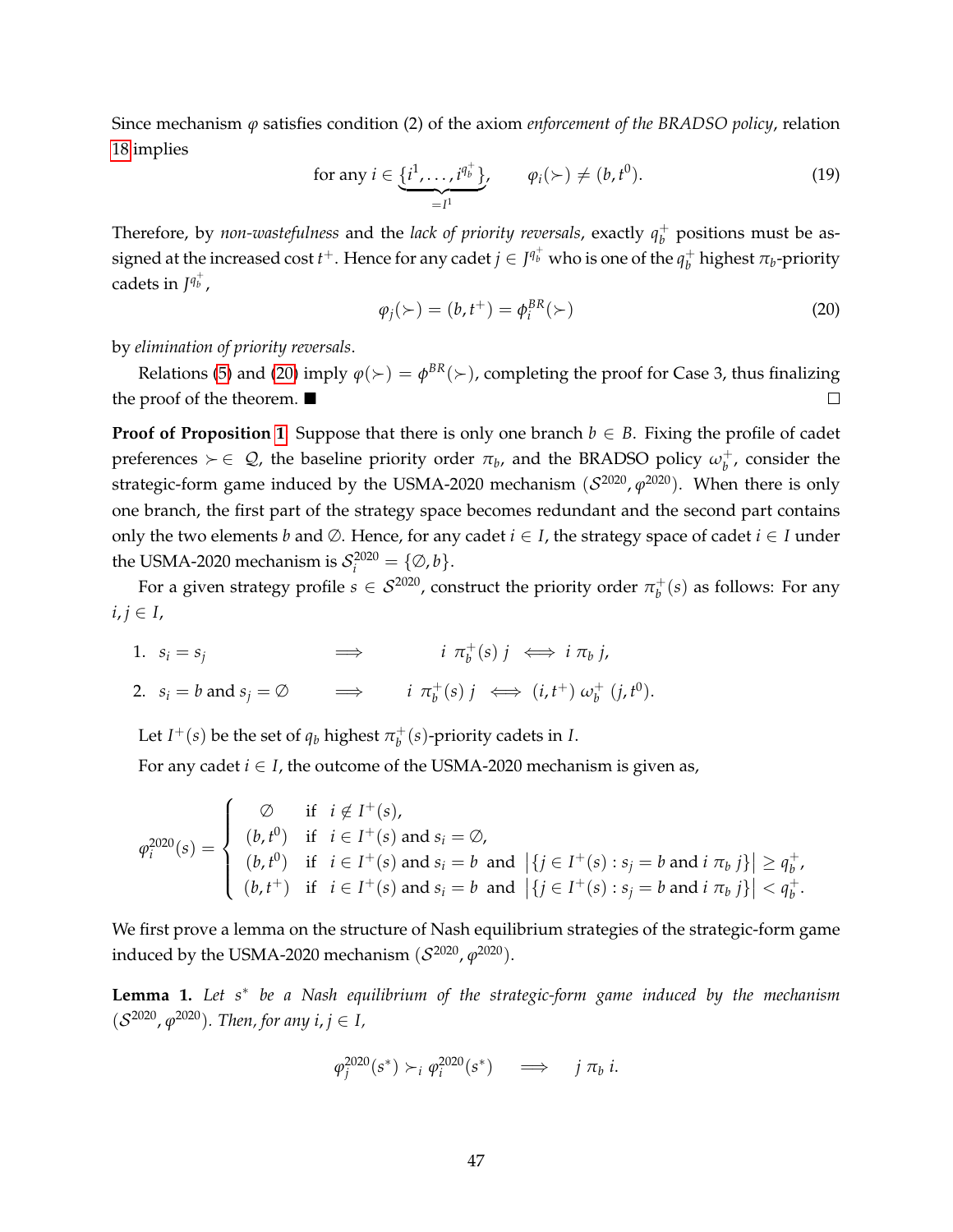*Proof of Lemma* [1](#page-46-1): Let *s*<sup>\*</sup> be a Nash equilibrium of the strategic-form game induced by the USMA-2020 mechanism  $(\mathcal{S}^{2020}, \varphi^{2020}).$  Contrary to the claim suppose that, there exists  $i,j \in I$  such that

$$
\varphi_j^{2020}(s^*) \succ_i \varphi_i^{2020}(s^*) \quad \text{and} \quad i \pi_b j.
$$

There are three possible cases, where in each case we reach a contradiction by showing that cadet *i* has a profitable deviation by mimicking the strategy of cadet *j*:

*Case 1*:  $\varphi_j^{2020}(s^*) = (b, t^0)$  and  $\varphi_i^{2020}(s^*) = (b, t^+)$ . Since by assumption  $\varphi_i^{2020}(s^*) = (b, t^+),$ 

 $s_i^* = b$ .

Moreover the assumptions  $\varphi_j^{2020}(s^*) = (b, t^0)$ ,  $\varphi_i^{2020}(s^*) \neq (b, t^0)$ , and *i*  $\pi_b$  *j* imply

<span id="page-47-0"></span>
$$
j \in I^+(s^*) \quad \text{and} \quad s_j^* = \emptyset. \tag{21}
$$

But then, relation [\(21\)](#page-47-0) and the assumption  $i\pi_b$   $j$  imply that, for the alternative strategy  $\hat{s}_i = \varnothing$  for cadet *i*,

$$
i\in I^+(s_{-i}^*,\hat{s}_i),
$$

and thus

$$
\varphi_i^{2020}(s_{-i}^*, \hat{s}_i) = (b, t^0) \succ_i \varphi_i^{2020}(s^*),
$$

contradicting *s*<sup>\*</sup> is a Nash equilibrium strategy. This completes the proof for Case 1. ■ *Case* 2:  $\varphi_j^{2020}(s^*) = (b, t^0)$  and  $\varphi_i^{2020}(s^*) = \emptyset$ .

Since by assumption  $\varphi_j^{2020}(s^*) = (b, t^0)$ ,  $\varphi_i^{2020}(s^*) = \varnothing$ , and *i*  $\pi_b$  *j*, we must have

<span id="page-47-1"></span>
$$
j \in I^+(s^*)
$$
 and  $s_j^* = b$  and  $|\{k \in I^+(s^*) : s_k^* = b \text{ and } j \pi_b k\}| \ge q_b^+$ , (22)

and

 $s_i^* = \emptyset$ .

But then, relation [\(22\)](#page-47-1) and the assumption  $i \pi_b$   $j$  imply that, for the alternative strategy  $\hat{s}_i = b$  for cadet *i*,

$$
i \in I^+(s_{-i}^*, \hat{s}_i) \quad \text{and} \quad \hat{s}_i = b \quad \text{and} \quad \left| \{ k \in I^+(s_{-i}^*, \hat{s}_i) : s_k^* = b \text{ and } i \pi_b k \} \right| \ge q_b^+,
$$

and thus

$$
\varphi_i^{2020}(s_{-i}^*, \hat{s}_i) = (b, t^0) \succ_i \varphi_i^{2020}(s^*),
$$

contradicting *s*<sup>\*</sup> is a Nash equilibrium strategy. This completes the proof for Case 2. ■ *Case* 3:  $\varphi_j^{2020}(s^*) = (b, t^+)$  and  $\varphi_i^{2020}(s^*) = \emptyset$ .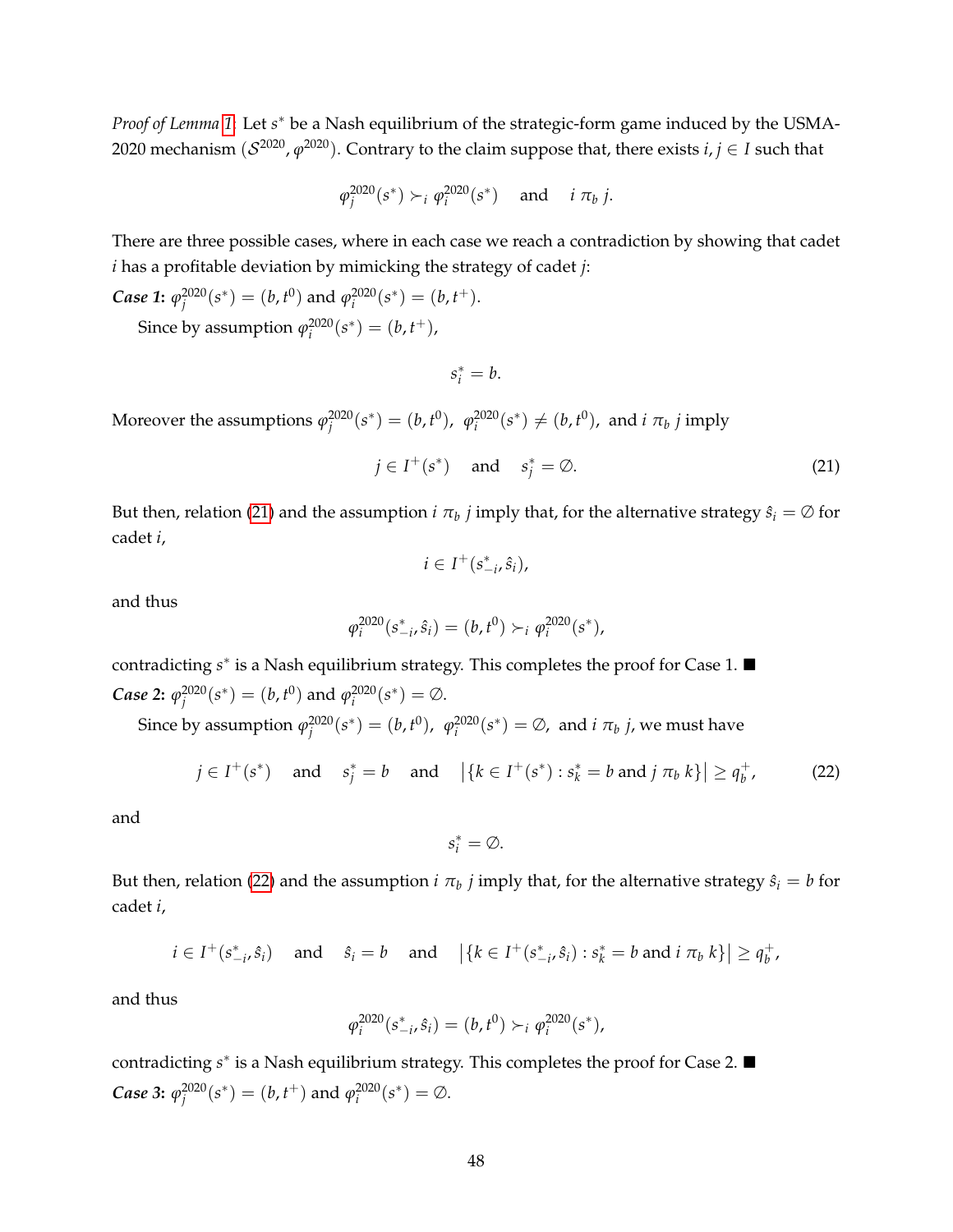Since by assumption  $\varphi_j^{2020}(s^*) = (b, t^+),$ 

<span id="page-48-0"></span>
$$
j \in I^+(s^*) \quad \text{and} \quad s_j^* = b. \tag{23}
$$

Moreover, since  $\varphi_i^{2020}(s^*) = \emptyset$  by assumption,

$$
i \notin I^+(s^*).
$$

Therefore, since  $i \pi_b$   $j$  by assumption,

$$
j \in I^+(s^*)
$$
 and  $i \notin I^+(s^*)$   $\implies$   $s_i^* = \emptyset$ .

But then, again thanks to assumption  $i$   $\pi_b$   $j$ , the relation [\(23\)](#page-48-0) implies that, for the alternative strategy  $\hat{s}_i = b$  for cadet *i*,

$$
i\in I^+(s_{-i}^*,\hat{s}_i),
$$

and thus

$$
\frac{\varphi_i^{2020}(s_{-i}^*, \hat{s}_i)}{\in \{(b, t^0), (b, t^+)\}}
$$
  $\succ_i \varphi_i^{2020}(s^*),$ 

contradicting *s*<sup>\*</sup> is a Nash equilibrium strategy,<sup>[32](#page-48-1)</sup> completing the proof for Case 3, and concluding the proof of Lemma [1.](#page-46-1)  $\blacksquare$ 

For the next phase of our proof, we rely on the construction in the Step 2 of the mechanism  $\phi^{BR}$ : Let *I*<sup>0</sup> be the set of  $q_b^0$  highest  $\pi_b$ -priority cadets in *I*, and *I*<sup>1</sup> be the set of  $q_b^+$  $_b^+$  highest  $\pi_b$ -priority cadets in  $I \setminus I^0$ . Relabel the set of cadets in  $I^1$ , so that  $i^1$  is the lowest  $\pi_b$ -priority cadet in  $I^1$ ,  $i^2$  is the second lowest  $\pi_b$ -priority cadet in  $I^1$ ,..., and  $i^{q^+_b}$  is the highest  $\pi_b$ -priority cadet in  $I^1$ . Note that, cadet  $i^1$  is the  $q^{\text{th}}$  highest  $\pi_b$ -priority cadet in set *I*, cadet  $i^2$  is the  $(q-1)^{\text{th}}$  highest  $\pi_b$ -priority cadet in set *I*, and so on. Let  $J^0 = \{j \in I \setminus (I^0 \cup I^1) : (b, t^+) \succ_j \varnothing\}$ . Assuming Step 2.*n* is the last  $\text{sub-step of Step 2 of the mechanism } \phi^{BR}$ , for any  $\ell \in \{1, \ldots, n\}$ , let

$$
J^{\ell} = \begin{cases} J^{\ell-1} & \text{if } \oslash \succ_{i^{\ell}} (b, t^+) \\ J^{\ell-1} \cup \{i^{\ell}\} & \text{if } (b, t^+) \succ_{i^{\ell}} \oslash \end{cases}
$$

Recall that, under the mechanism  $\phi^{BR}$ , exactly *n* cadets receive an assignment of  $(b, t^+)$ . We will show that, the same is also the case under the Nash equilibria of the strategic-form game induced by the USMA-2020 mechanism  $(\mathcal{S}^{2020}, \varphi^{2020}).$ 

Let *s*<sup>\*</sup> be a Nash equilibrium of the strategic-form game induced by the USMA-2020 mechanism  $(\mathcal{S}^{2020},\varphi^{2020}).$  We have three cases to consider: *Case* 1:  $n = 0$ 

<span id="page-48-1"></span>

<sup>32</sup>Unlike the first two cases, in this case cadet *i* may even get a better assignment than cadet *j* (i.e. cadet *i* may receive an assignment of (*b*, *t* 0 )) by mimicking cadet *j*'s strategy.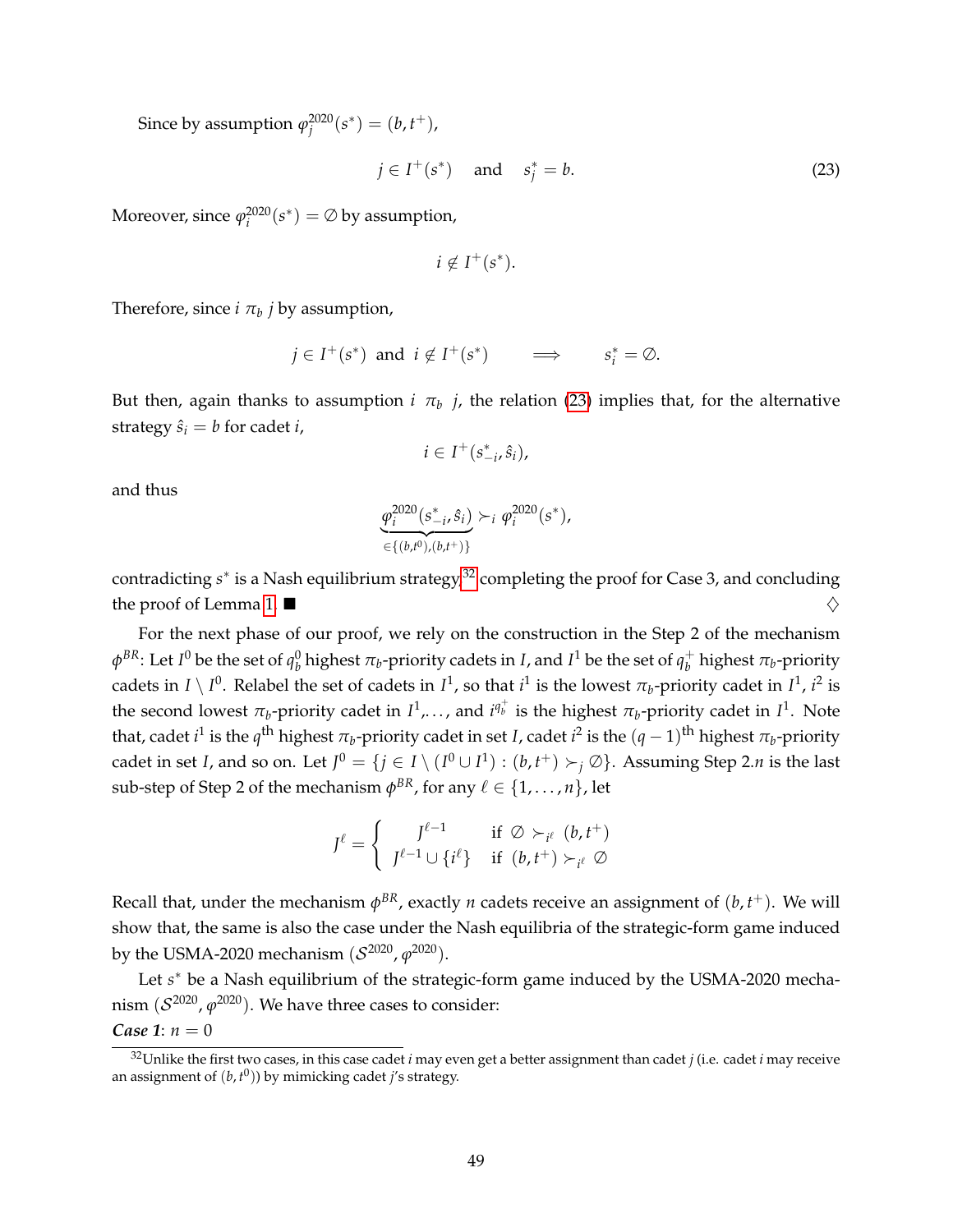Since by assumption  $n = 0$  in this case,

<span id="page-49-0"></span>
$$
\{j \in J^0 : (j, t^+) \omega_b^+ (i^1, t^0) \} = \emptyset.
$$
 (24)

Towards a contradiction, suppose there exists a cadet  $i \in I \setminus (I^0 \cup I^1)$  such that  $i \in I^+(s^*)$ . Since cadet  $i^1$  is the  $q^{\text{th}}$  highest  $\pi_b$ -priority cadet in *I*, the assumption  $i \in I^+(s^*)$  and relation [\(24\)](#page-49-0) imply

$$
i \notin J^0 \implies \emptyset \succ_i (b, t^+). \tag{25}
$$

Moreover, since cadet *i* is not one of the *q* highest *π<sup>b</sup>* -priority cadets in *I*,

$$
i \in I^+(s^*) \implies s_i^* = b. \tag{26}
$$

But this means cadet *i* can instead submit an alternative strategy  $\hat{s}_i = \emptyset$ , assuring that she remains unmatched, contradicting *s* ∗ is a Nash equilibrium. Therefore,

<span id="page-49-1"></span>for any 
$$
i \in I \setminus (I^0 \cup I^1)
$$
,  $(i, t^+) \omega_b^+ (i^1, t^0) \implies s_i^* = \emptyset$ , (27)

which in turn implies

$$
I^+(s^*) = I^0 \cup I^1. \tag{28}
$$

Hence all cadets in  $I^0\cup I^1$  receive a position under  $\varphi^{2020}(s^*)$ . Next consider the lowest  $\pi_b$ -priority  $\text{cadet } i \in I^0 \cup I^1 \text{ such that } \varphi_i^{2020}(s^*) = (b, t^+). \text{ This can only happen if } s_i^* = b. \text{ But this means } \text{cadet}$ *i* can instead submit an alternative strategy  $\hat{s}_i = \emptyset$ , assuring that  $\varphi_i^{2020}(s_{-i}^*,\hat{s}_i)=(b,t^0)$  by relation [\(27\)](#page-49-1), contradicting *s* ∗ is a Nash equilibrium. Hence

for any 
$$
i \in I^0 \cup I^1
$$
,  $\varphi_i^{2020}(s^*) = (b, t^0) = \varphi_i^{BR}(\succ)$ , (29)

and therefore  $\varphi^{2020}(s^*) = \varphi^{BR}(\succ).$ 

Finally observe that the strategy profile *s'* where  $s_i' = \emptyset$  for any cadet  $i \in I$  is a Nash equilibrium, with an outcome  $\varphi^{2020}(s')=\phi^{BR}(\succ)$ , showing that there exists a Nash equilibrium completing the proof for Case 1. ■

For any  $\ell \in \{1,\ldots,n\}$ , let  $\overline{f^\ell}$  be the set of  $\ell$  highest  $\pi_b$ -priority cadets in the set  $f^\ell$ :

$$
\overline{J^{\ell}} = \left\{ j \in J^{\ell} : \left| \{ i \in J^{\ell} : i \pi_b j \} \right| < \ell \right\}
$$

Before proceeding with the next two cases, we prove the following lemma that will be helpful for both cases.

<span id="page-49-2"></span> ${\tt Lemma~2.}$  *Suppose there are*  $n>0$  *positions allocated at the increased cost t* $^+$  *under the allocation*  $\phi^{BR}(\succ)$ )*. Then, for any Nash equilibrium s*<sup>∗</sup> *of the strategic-form game induced by the USMA-2020 mechanism*  $(S^{2020}, \varphi^{2020})$  and  $\ell \in \{1, \ldots, n\}$ ,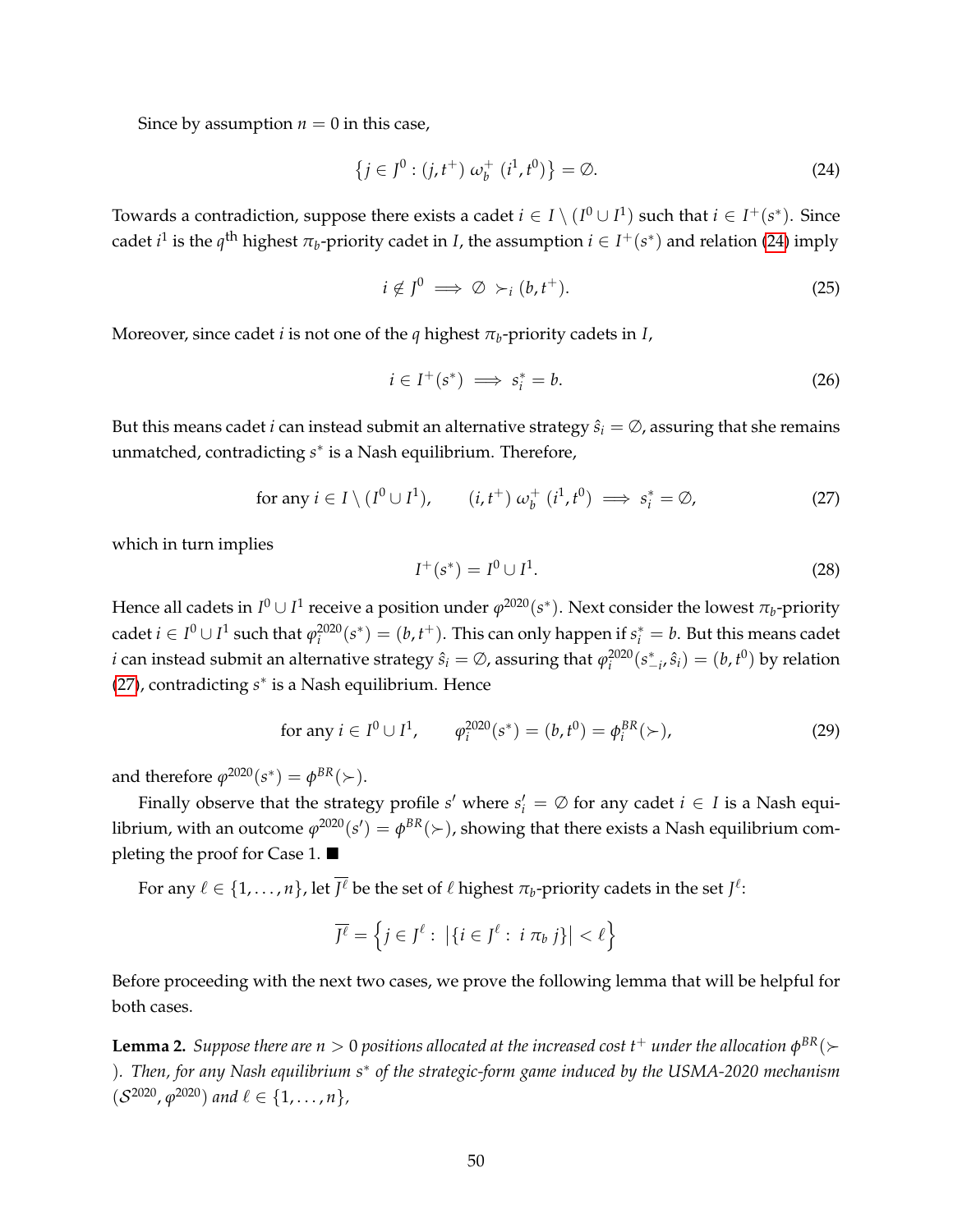*1. ϕ* 2020  $\overline{f}_{i}^{2(220)}(s^*) = (b, t^+) \quad \Longleftrightarrow \quad (b, t^+) \succ_{i^{\ell}} \varnothing$ , and 2.  $\varphi_i^{2020}(s^*) = (b, t^+) \text{ for any } i \in \overline{J^{\ell}}.$ 

*Proof of Lemma* [2](#page-49-2): Let *s*<sup>\*</sup> be a Nash equilibrium of the strategic-form game induced by the USMA-2020 mechanism (S 2020 , *ϕ* <sup>2020</sup>). First recall that,

for any 
$$
j \in I \setminus (I^0 \cup I^1)
$$
,  $\varphi_j^{2020}(s^*) \in \{(b, t^+), \emptyset\}$ ,

and therefore, since any cadet  $j \in I \setminus (I^0 \cup I^1 \cup J^0)$  prefers remaining unmatched to receiving a position at the increased cost *t* <sup>+</sup> and she can assure remaining unmatched by submitting the strategy  $s_i = \emptyset$ ,

<span id="page-50-1"></span>for any 
$$
j \in I \setminus (I^0 \cup I^1 \cup J^0)
$$
,  $\varphi_j^{2020}(s^*) = \emptyset$ . (30)

Also, by the mechanics of the Step 2 of the mechanism  $\phi^{BR}$ ,

<span id="page-50-0"></span>for any 
$$
\ell \in \{1, ..., n\}
$$
,  $|\{j \in J^{\ell-1} : (j, t^+) \omega_b^+ (i^{\ell}, t^0)\}| \ge \ell$ . (31)

The proof of the lemma is by induction on  $\ell$ . We first prove the result for  $\ell = 1$ .

Consider the highest  $\pi_b$ -priority cadet *j* in the set  $\{j \in J^0 : (j, t^+) \omega_b^+\}$  $\{i^{\text{1}}\!, t^{\text{0}}\}$ . By relation [31,](#page-50-0) such a cadet exists.

First assume that  $(b, t^+) \succ_{i^1} \emptyset$ . In this case,  $J^1 = J^0 \cup \{i^1\}$  and cadet  $i^1$  is the highest  $\pi_b$ -priority cadet in  $J^1$ . Hence  $J^1 = \{i^1\}$  in this case. Consider the Nash equilibrium strategies of cadet  $i^1$  and cadet *j*. If *s* ∗  $\mathbf{f}_{i}^* = \emptyset$ , then by relation [\(30\)](#page-50-1) her competitor cadet *j* can secure himself an assignment of  $(b, t<sup>+</sup>)$  by reporting a strategy of  $s<sub>j</sub> = b$ , which would mean cadet  $i<sup>1</sup>$  has to remain unassigned, since by Lemma [1](#page-46-1) no cadet in  $I^0 \cup I^1$  can envy the assignment of cadet  $i^1$  at Nash equilibria. In contrast, reporting a strategy of  $s_{i^1} = b$  assures that cadet  $i^1$  receives a position, which is preferred at any price to remaining unmatched by assumption  $(b, t^+) \succ_{i^1} \emptyset$ . Therefore,  $s^*_{i^1}$  $\chi^*_{i^1} = b$ , and hence

<span id="page-50-2"></span>
$$
(b, t^+) \succ_{i^1} \varnothing \quad \Longrightarrow \quad \left\{ \quad \begin{array}{l} \varphi_{i^1}^{2020}(s^*) = (b, t^+), \text{ and} \\ \varphi_{i^1}^{2020}(s^*) = (b, t^+) \quad \text{for any } i \in \overline{J^1} = \{i^1\}. \end{array} \right. \tag{32}
$$

Next assume that  $\varnothing \succ_{i^1} (b, t^+).$  In this case  $J^1 = J^0$  and cadet *j* is the highest  $\pi_b$ -priority cadet in  $J^1.$  Hence  $J^1=\{j\}$  in this case. By Lemma [1,](#page-46-1) no cadet in  $(I^0\cup I^1)\setminus\{i^1\}$  can envy the assignment of cadet  $i^1$  at Nash equilibria. Therefore, a strategy of  $s_{i^1} = b$  means that cadet *i* receives an assignment of  $(b, t<sup>+</sup>)$ , which is inferior to remaining unmatched by assumption. Therefore  $s<sub>i</sub><sup>*</sup>$  $i^*$  =  $\emptyset$ . Moreover reporting a strategy of  $s_j = \emptyset$  means that cadet *j* remains unmatched, whereas reporting a strategy of  $s_j = b$  assures that she receives an assignment of  $(b, t^+)$ , which is preferred to remaining unmatched since  $j \in J^0$ . Therefore,  $s_{j1}^*$  $\chi^*_{i^1} = \emptyset$ , and hence

<span id="page-50-3"></span>
$$
\emptyset \succ_{i^1} (b, t^+) \quad \Longrightarrow \quad \left\{ \begin{array}{cl} \varphi_{i^1}^{2020}(s^*) = \emptyset, \text{ and} \\ \varphi_{i^1}^{2020}(s^*) = (b, t^+) \quad \text{for any } i \in \overline{J^1} = \{j\}. \end{array} \right. \tag{33}
$$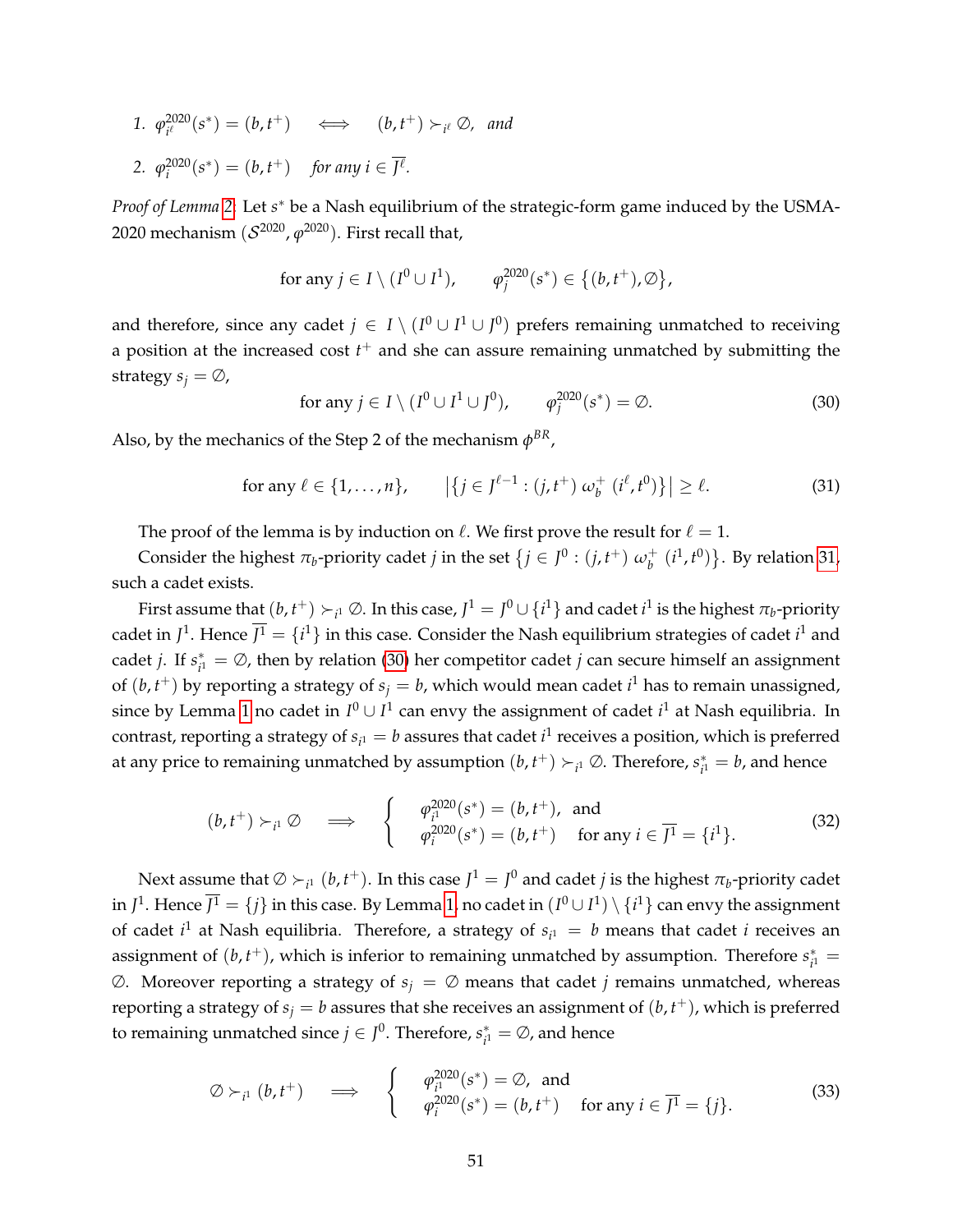Relations [\(32\)](#page-50-2) and [\(33\)](#page-50-3) complete the proof for  $\ell = 1$ .

Next assume that the inductive hypothesis holds for  $\ell = k < n$ . We want to show that the result holds for  $\ell = (k + 1)$  as well.

By the inductive hypothesis,

<span id="page-51-0"></span>for any 
$$
i \in \overline{J^k}
$$
,  $\varphi_i^{2020}(s^*) = (b, t^+)$ . (34)

By relation [31,](#page-50-0) there are at least  $k + 1$  cadets in the set  $\{j \in J^k : (j, t^+) \omega_b^+\}$  $\{i^{k+1}, t^0\}$ . Therefore, since there are  $k$  cadets in the set  $J^k$ , there is at least one cadet in the set

$$
\{j\in J^k:(j,t^+)\,\omega_b^+\;(i^{k+1},t^0)\}\setminus\overline{J^k}.
$$

Let *j* be the highest  $\pi_b$ -priority cadet in this set.

First assume that  $(b, t^+) \succ_{i^{k+1}} \varnothing$ . In this case  $J^{k+1} = J^k \cup \{i^{k+1}\}$  and cadet  $i^{k+1}$  is the highest  $\pi_b$ -priority cadet in  $J^{k+1}$ . Hence  $\overline{J^{k+1}} = \overline{J^k} \cup \{i^{k+1}\}\$ in this case. Consider the Nash equilibrium strategies of cadet  $i^{k+1}$  and cadet *j*. If  $s_{ik}^*$  $i_{jk+1}^* = \emptyset$ , then by relation [\(30\)](#page-50-1) cadet *j* can secure herself an assignment of  $(b, t^+)$  by reporting a strategy of  $s_j = b$ , which would mean cadet  $i^{k+1}$  has to remain unassigned, since by Lemma [1](#page-46-1) no cadet in  $(I^0\cup I^1)\setminus\{i^1,\ldots,i^k\}$  can envy the assignment of cadet  $i^{k+1}$  at Nash equilibria and by relation [\(34\)](#page-51-0) all cadets in  $\overline{J^k}$  receive an assignment of  $(b, t^+).^{33}$  $(b, t^+).^{33}$  $(b, t^+).^{33}$  In contrast, reporting a strategy of  $s_{i^{k+1}} = b$  assures that cadet  $i^{k+1}$  receives a position, which is preferred at any price to remaining unmatched by assumption  $(b, t^+) \succ_{i^{k+1}} \emptyset$ . Therefore,  $s_{i^k}^*$  $a_{i^{k+1}}^* = b$ , and hence

<span id="page-51-2"></span>
$$
(b, t^+) \succ_{i^{k+1}} \varnothing \implies \begin{cases} \varphi_{i^{k+1}}^{2020}(s^*) = (b, t^+), \text{ and} \\ \varphi_i^{2020}(s^*) = (b, t^+) \text{ for any } i \in \overline{J^{k+1}} = \overline{J^k} \cup \{i^{k+1}\}. \end{cases} (35)
$$

Next assume that  $\emptyset \succ_{i^{k+1}} (b, t^+)$ . In this case  $J^{k+1} = J^k$  and  $\overline{J^{k+1}} = \overline{J^k} \cup \{j\}$ . By Lemma [1,](#page-46-1) no cadet in  $I^0 \cup I^1 \setminus \{i^1,\ldots,i^k\}$  can envy the assignment of cadet  $i^{k+1}$  at Nash equilibria. Therefore, since all cadets in  $\overline{J^k}$  receive an assignment of  $(b, t^+)$  by relation [\(34\)](#page-51-0), a strategy of  $s_{i^{k+1}} = b$  means that cadet  $i^{k+1}$  receives an assignment of  $(b, t^{+})$ , which is inferior to remaining unmatched by assumption. Therefore *s* ∗  $i_{jk+1}^* = \emptyset$ . Moreover reporting a strategy of  $s_j = \emptyset$  means that cadet *j* remains unmatched, whereas reporting a strategy of  $s_j = b$  assures that she receives an assignment of  $(b, t<sup>+</sup>)$ , which is preferred to remaining unmatched since  $j \in J<sup>k</sup>$ . Therefore,  $s<sup>*</sup><sub>i</sub>$  $\chi^*_{i^{k+1}} = \emptyset$ , and hence

<span id="page-51-3"></span>
$$
\emptyset \succ_{i^{k+1}} (b, t^+) \quad \Longrightarrow \quad \left\{ \begin{array}{ll} \varphi_{i^{k+1}}^{2020}(s^*) = \emptyset, \text{ and} \\ \varphi_i^{2020}(s^*) = (b, t^+) \quad \text{for any } i \in \overline{J^{k+1}} = \overline{J^k} \cup \{j\}. \end{array} \right. \tag{36}
$$

Relations [\(35\)](#page-51-2) and [\(36\)](#page-51-3) complete the proof for  $\ell = k + 1$ , and conclude the proof of Lemma [2.](#page-49-2)  $\diamondsuit$ 

<span id="page-51-1"></span>We are ready to complete prove the theorem for our last two cases:

<sup>&</sup>lt;sup>33</sup>Since  $|(I^0 \cup I^1) \setminus \{i^1, \ldots, i^k\}| = (q - k)$  and  $|\overline{f^k}| = k$ , this basically means cadets  $i^{k+1}$  and  $j$  are competing for a single position.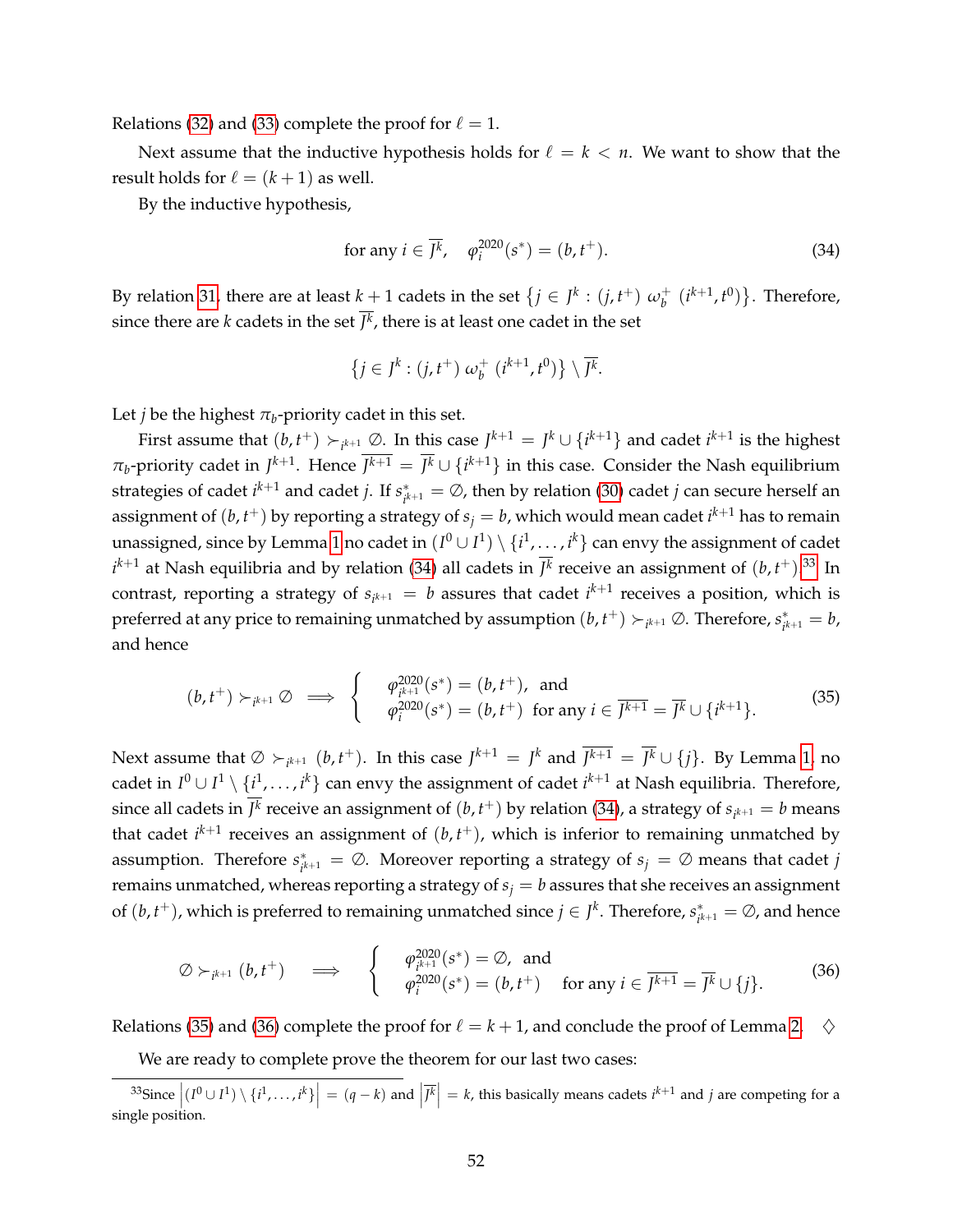*Case* 2.  $n \in \{1, ..., q_b^+ - 1\}$ 

For this case, by the mechanics of the Step 2 of the mechanism  $\phi^{BR}$ ,

<span id="page-52-0"></span>
$$
\left| \left\{ j \in J^n : (j, t^+) \, \omega_b^+ \, \left( i^{n+1}, t^0 \right) \right\} \right| = n. \tag{37}
$$

Consider cadet  $i^{n+1}$ . There are  $q - (n+1)$  cadets with higher  $\pi_b$ -priority, and by relation [\(37\)](#page-52-0) there are *n* cadets in  $J^n$  whose increased-cost assignments have higher  $\omega_h^+$  $_b^+$  priority under the BRADSO policy than the base-cost assignment for cadet  $i^{n+1}$ . For any other cadet  $i \in I \setminus (J^n \cup I^0 \cup (I^1 \setminus I^n))$  $\{i^1, \ldots, i^{n+1}\}\)$  with  $(i, t^+)$   $\omega_b^+$  $\phi_b^+$   $(i^{n+1}, t^0)$ , we must have  $\emptyset \succ_i (b, t^+)$  since  $J^n \supseteq J^0$ . Therefore none of these individuals can receive an assignment of (*b*, *t* <sup>+</sup>) under a Nash equilibrium strategy, and hence the number of cadets who can have higher  $\pi^+_b$  $\frac{1}{b}$ <sup>(</sup>s<sup>\*</sup>)-priority than cadet is *i*<sup>n+1</sup> is at most *q* −  $(n+1) + n = q - 1$  under any Nash equilibrium strategy. That is, cadet  $i^{n+1} \in I^+(s^*)$  regardless of her submitted strategy, and therefore,

<span id="page-52-1"></span>
$$
\varphi_{i^{n+1}}^{2020}(s^*) = (b, t^0),\tag{38}
$$

since her best response *s* ∗  $\int_{i^{n+1}}^{*}$  to  $s_{-}^{*}$  $\int_{-i^{n+1}}^{\infty}$  results in an assignment of  $(b, t^0)$ . Moreover, Lemma [1](#page-46-1) and relation [\(38\)](#page-52-1) imply that, for any cadet  $i \in I^0 \cup \left(I^1 \setminus \{i^1, \ldots, i^{n+1}\}\right)$ ,

<span id="page-52-2"></span>
$$
\varphi_i^{2020}(s^*) = (b, t^0). \tag{39}
$$

Hence Lemma [2](#page-49-2) and relations [\(38\)](#page-52-1), [\(39\)](#page-52-2) imply  $\varphi^{2020}(s^*) = \varphi^{BR}(\succ)$ .

Finally, the strategy profile *s'* where  $s'_i = b$  for any cadet  $i \in J^n$  and  $s'_j = \emptyset$  for any cadet  $j\in I\setminus J^n$  is a Nash equilibrium, with an outcome  $\varphi^{2020}(s')=\varphi^{BR}(\succ)$ , showing that there exists a Nash equilibrium completing the proof for Case 2. ■

#### *Case* 3.  $n = q_h^+$ *b*

Since at most  $q_h^+$  $_b^+$  positions can be assigned at the increased cost  $t^+$ , Lemma [1](#page-46-1) and Lemma [2](#page-49-2) immediately imply  $\varphi^{2020}(s^*) = \varphi^{BR}(\succ)$ .

Finally the strategy profile  $s'$  where  $s'_i = b$  for any cadet  $i \in J^{q^+_b} \cup I^0$  and  $s'_j = \varnothing$  for any cadet  $j\in I\setminus (J^n\cup I^0)$  is a Nash equilibrium, with an outcome  $\varphi^{2020}(s')=\varphi^{BR}(\succ)$ , showing that there exists a Nash equilibrium completing the proof for Case 3, and the proof of the proposition.  $\blacksquare$ 

**Proof of Theorem [2](#page-31-0)**: Fix  $(\pi_b)_{b \in B} \in \Pi^{|B|}$  and  $(\omega_b^+)$  $\binom{+}{b}$ *b*∈*B* ∈ ∏*b*∈*B* Ω<sup> $+$ </sup><sub>*b*</sub>.

For any cadet  $i \in I$ , branch *b*, and preference  $\succ_i \in \mathcal{Q}$ , by assumption we have  $(b, t^0) \succ_i$  $(b, t<sup>+</sup>)$ . Therefore, since cadet proposals to branches follow their submitted preferences, the set of contracts available to any branch at any stage of the cumulative offer process is *viable*. That is, whenever the increased cost contact  $(i, b, t^+)$  of a cadet  $i \in I$  is available for a branch  $b \in B$ , so is her base cost contract  $(i, b, t^0)$ .

We first show that the mechanism *φ COM*−*BR* satisfies the five axioms. For the proofs of *individual rationality, non-wastefulness, lack of priority reversals,* and *enforcement of BRADSO policy*, fix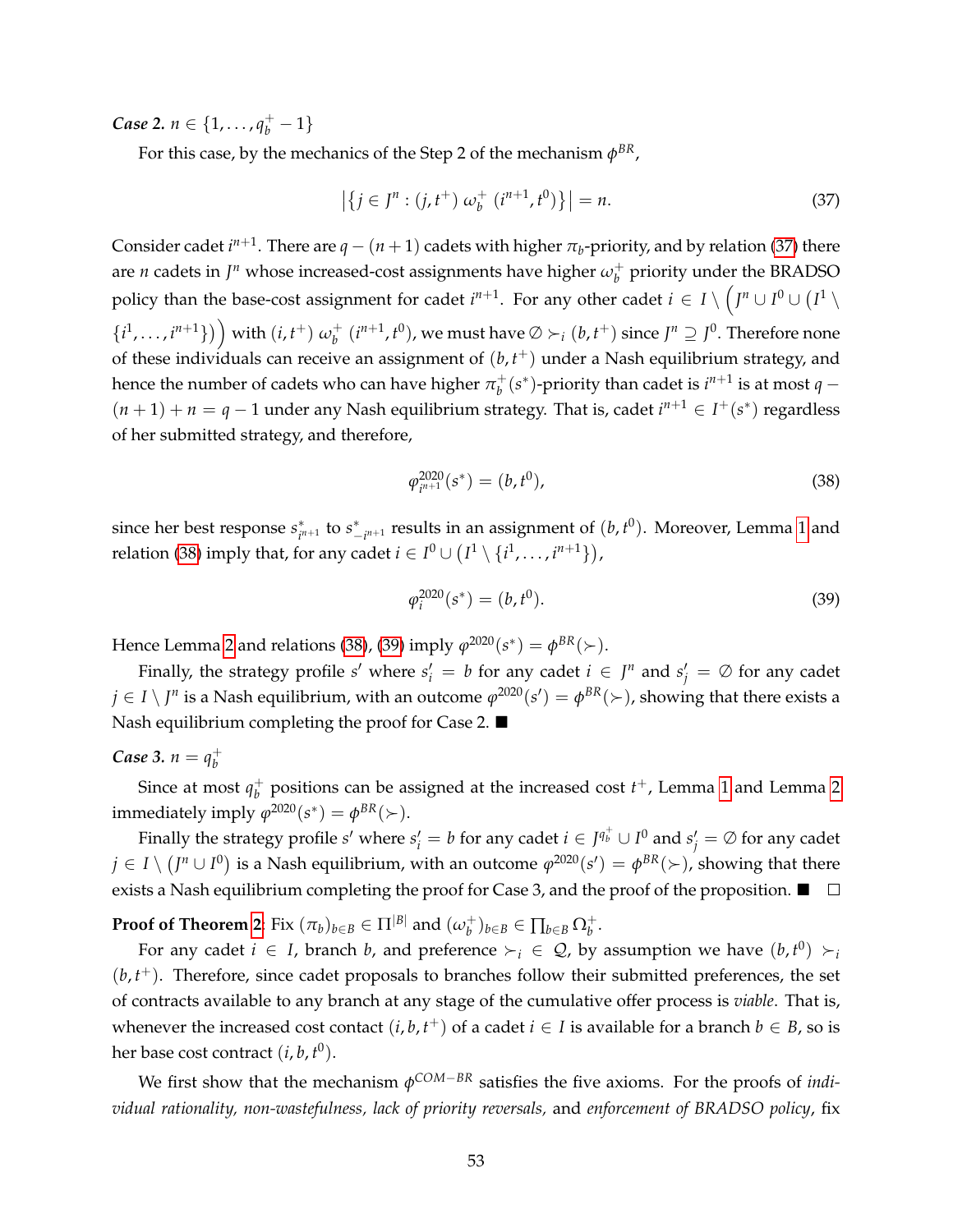$\succ \in \mathcal{Q}^{|I|}.$ 

*Individual rationality*: No cadet  $i \in I$  ever makes a proposal to a branch  $b$  at the increased cost *t*<sup>+</sup> under the cumulative offer process, unless her preferences are such that  $(b, t^+) \succ_i \emptyset$ . Hence the mechanism *φ COM*−*BR* satisfies *individual rationality*.

*Non-wastefulness*: For any branch  $b \in B$ , unless there are already q contracts with distinct cadets on hold, it is not possible for all contracts of any given cadet to be rejected at any stage of the cumulative offer process under the choice rule  $C_b^{BR}$ . Hence the mechanism  $\phi^{COM-BR}$  satisfies *non-wastefulness*.

*Lack of priority reversals*: Suppose that *φ COM*−*BR*  $\binom{COM-BR}{j}$   $\succ_i$   $\phi_i^{COM-BR}$  $\binom{COM-BK}{i}$  for a pair of cadets *i*, *j* ∈ *I*. Since the mechanism *φ COM*−*BR* is *individually rational*, *φ COM*−*BR*  $\binom{COM-BR}{j} \neq \emptyset$ . Let branch  $b \in B$  and cost  $t \in \{t^0, t^+\}$  be such that  $\phi_i^{\text{COM}-\text{BR}}$  $\binom{COM-BR}{j}$   $\geq$   $(b, t)$ . Let *k* be the final step of the cumulative offer process. Since *φ COM*−*BR*  $\binom{COM-BR}{j}$   $\succ_i$   $\phi_i^{COM-BR}$  $\binom{COM-BR}{i}$   $\succ$ ), cadet *i* has proposed the contract  $(i, b, t)$  to branch *b* at some step of the cumulative offer process, which is rejected by branch *b* (strictly speaking for the first time) either immediately or at a later step. Since the proposed contracts remain available until the termination of the procedure under the cumulative offer process,<sup>[34](#page-53-0)</sup> the contract  $(i, b, t)$ is also rejected by branch *b* at the final Step *k* of the cumulative offer process. In contrast, since *φ COM*−*BR*  $J_j^{COM-BR}(\succ) = (b, t)$ , contract  $(j, b, t)$  is chosen by branch *b* at the final step *k* of the cumulative offer process. If the contract  $(j, b, t)$  is accepted as one of the first  $q_b^0$  positions under the choice rule  $C_b^{BR}$ , then  $(j, b, t)$   $\omega_b^0$   $(i, b, t)$ . Otherwise, if the contract  $(j, b, t)$  is accepted as one of the last  $q_b^+$ *b* positions under the choice rule  $\mathcal{C}_b^{BR}$ , then  $(j, b, t) \omega_b^+$  $\frac{1}{b}$   $(i, b, t)$ . In either case we have  $j$   $\pi_b$   $i$ , proving that the mechanism *φ COM*−*BR has no priority reversals*.

 ${\it Entor cement}$  *of the BRADSO policy*: First suppose that cadets  $i,j \in I$  are such that  $\phi_i^{\text{COM-BR}}$ COM−BR<sub>(</sub>≻  $) = (b, t^+)$  and  $(b, t^0) \succ_j \phi_i^{\text{COM-BR}}$  $\varphi_j^{COM-BR}(\succ)$ . The relation  $(b, t^0) \succ_j \phi_j^{COM-BR}$  $\binom{COM-BR}{j}$  implies that cadet *j* has proposed the contract  $(j, b, t^0)$  to the branch  $b$  at some step of the cumulative offer process, which is rejected by branch *b* either immediately or at a later step. Let *k* be the final step of the cumulative offer process. Since the proposed contracts remain available until the termination of the procedure under the cumulative offer process, the contract  $(j, b, t^0)$  is also rejected by branch  $b$ at the final Step *k* of the cumulative offer process. More specifically, it is rejected by the choice rule  $\mathcal{C}_b^{BR}$  at the final Step *k* both for the first  $q_b^0$  positions using the native priority order  $\omega_b^0$  and for the last  $q_h^+$  $_b^+$  positions using the BRADSO policy  $w_b^+$  $b<sup>+</sup>$ . In contrast, contract  $(i, b, t)$  is chosen by branch *b* at the final Step *k* of the cumulative offer process using the BRADSO policy  $w_h^+$  $_b^+$ . Therefore,

<span id="page-53-1"></span>
$$
\begin{aligned}\n\phi_i^{COM-BR}(\succ) &= (b, t^+), \text{ and } \\
(b, t^0) &>_{j} \phi_j^{COM-BR}(\succ)\n\end{aligned}\n\right\}\n\implies (i, t^+) \omega_b^+ (j, t^0).
$$
\n(40)

Next suppose that cadets  $i,j \in I$  are such that  $\phi_i^{COM-BR}$  $\varphi_i^{COM-BR}(\succ) = (b, t^0), (b, t^+) \succ_i \varphi_i^{COM-BR}$  $i^{\text{COM-BR}}(\succ)$ ,  $(i, t^+) \omega_b^+$  $b^+$   $(j, t^0)$ , and moreover, let cadet *j* be the lowest  $\pi_b$ -priority cadet with an assignment of *φ COM*−*BR*  $\varphi_i^{COM-BR}(\succ) = (b, t^0)$ . The relation  $(b, t^+) \succ_i \phi_i^{COM-BR}$  $\binom{COM-BR}{i}$  implies that cadet *i* has proposed the

<span id="page-53-0"></span> $34$ It is this feature of the cumulative offer process that is emphasized in its name.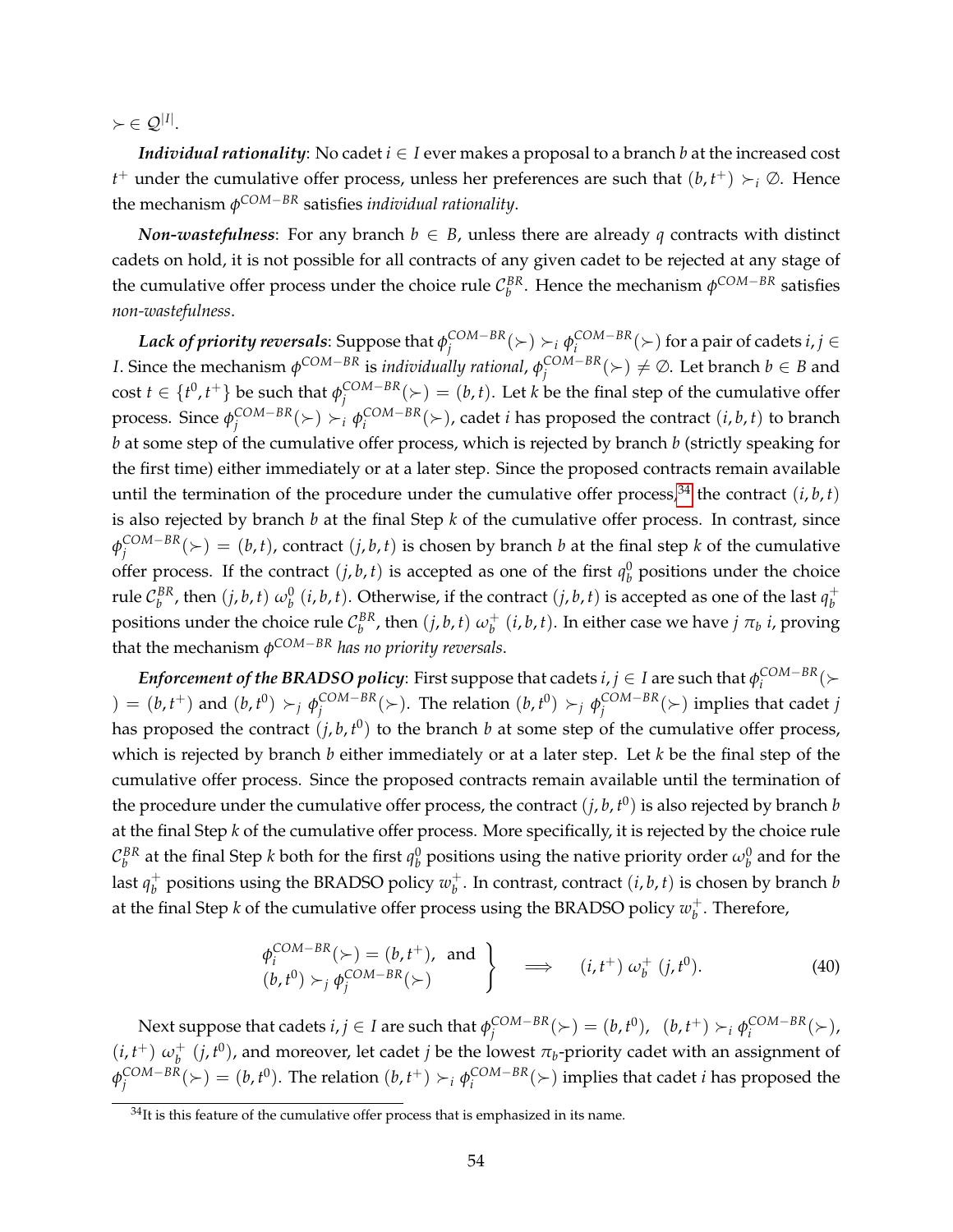contract  $(j, b, t<sup>+</sup>)$  to the branch  $b$  at some step of the cumulative offer process, which is rejected by branch *b* either immediately or at a later step. Let *k* be the final step of the cumulative offer process. Since the proposed contracts remain available until the termination of the procedure under the cumulative offer process, the contract  $(j, b, t<sup>+</sup>)$  is also rejected by branch *b* at the final Step *k* of the cumulative offer process. More specifically, it is rejected by the choice rule  $\mathcal{C}_b^{BR}$  at the final Step *k* even for the last  $q_h^+$  $\psi_b^+$  positions using the BRADSO policy  $w_b^+$  $_b^+$ . Therefore, since by assumption we have  $(i, t^+)$   $\omega_b^+$  $\int_b^+(j,t^0)$ , cadet *j* must have received one of the first  $q^0$  positions using the native priority order  $\omega_b^0$ . But since cadet *j* is the lowest  $\pi_b$ -priority cadet with an assignment of  $\phi_i^{\text{COM}-\text{BR}}$  $\binom{COM-BR}{j}=(b,t^0)$ , that means no cadet has received any of the last  $q_b^+$  $_b^+$  positions at the base cost of *t* 0 . Therefore, since *φ COM*−*BR* satisfies *non-wastefulness*,

<span id="page-54-0"></span>
$$
\begin{aligned}\n\phi_j^{COM-BR}(\succ) &= (b, t^0), \\
(b, t^+) &\succ_i \phi_i^{COM-BR}(\succ), \\
(i, t^+) \omega_b^+(j, t^0)\n\end{aligned}\n\right\} \implies |\{i' \in I : \phi_{i'}^{COM-BR}(\succ) = (b, t^+) \}| = q_b^+. \tag{41}
$$

Relations [\(40\)](#page-53-1) and [\(41\)](#page-54-0) imply that mechanism *φ COM*−*BR* satisfies *enforcement of the BRADSO policy*.

*Strategy-proofness*: Our model is a special case of *matching problems with slot-specific priorities* by Kominers and Sönmez [\(2016\)](#page-39-9). Hence *strategy-poofness* of the mechanism φ<sup>COM−BR</sup> is a direct corollary of their Theorem 3, which proves *strategy-proofness* of the cumulative offer mechanism more broadly for matching problems with slot-specific priorities.

*Uniqueness*: We prove uniqueness via two lemmata.

<span id="page-54-1"></span>**Lemma 3.** Let  $X, Y \in \mathcal{A}$  be two distinct allocations that satisfy individual rationality, non-wastefulness, *enforcement of BRADSO policy, and have no priority reversals. Then there exists a cadet*  $i \in I$  *who receives non-empty and distinct assignments under X and Y.*

*Proof of Lemma* [3](#page-54-1): The proof is by contradiction. Fix  $\succ \in \mathcal{Q}^{|I|}$ . Let  $X, Y \in \mathcal{A}$  be two distinct allocations that satisfy *individual rationality, non-wastefulness, enforcement of BRADSO policy*, and *have no priority reversals.* To derive the desired contradiction, suppose that, for any cadet  $i \in I$ ,

<span id="page-54-2"></span>
$$
X_i \neq Y_i \quad \implies \quad X_i = \emptyset \text{ or } Y_i = \emptyset. \tag{42}
$$

Pick any branch  $b \in B$  such that  $X_b \neq Y_b$ . Let  $j \in I$  be the highest  $\pi_b$ -priority cadet who is assigned to branch *b* either under *X* or under *Y* but not both. W.l.o.g., let cadet *j* be assigned to branch *b* under allocation *X* but not under allocation *Y*. By relation [\(42\)](#page-54-2),

$$
Y_j = \emptyset.
$$

Since allocation *Y* satisfies *non-wastefulness*, there exists a cadet  $k \in I$  who is assigned to branch *b*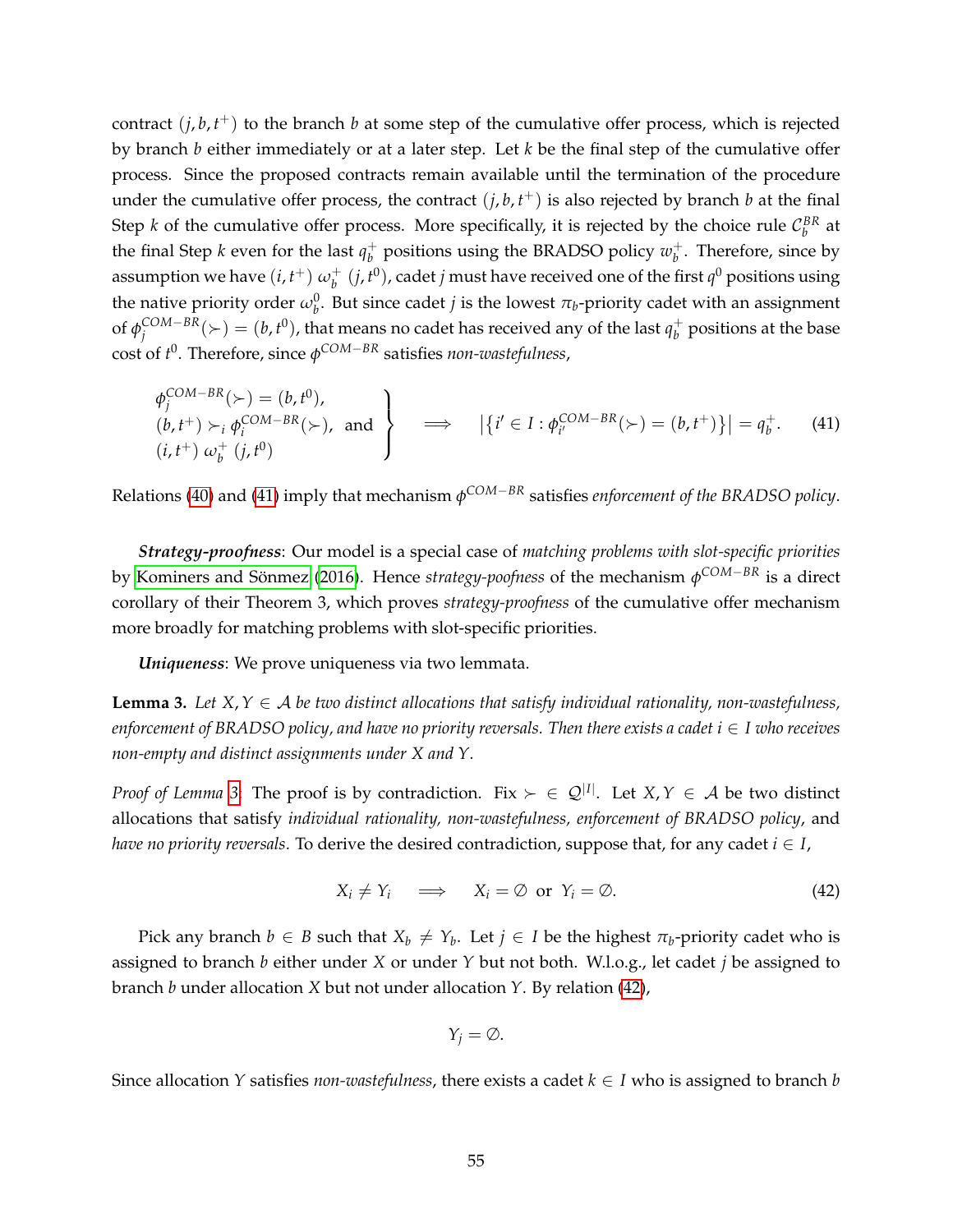under allocation *Y* but not under allocation *X*. By relation [\(42\)](#page-54-2),

$$
X_k = \emptyset
$$

and therefore, by choice of cadet *j*, cadet *k* has lower *π<sup>b</sup>* -priority than cadet *j*. Moreover, since allocation *Y has no priority reversals* and  $Y_j = \emptyset$ , we have

<span id="page-55-0"></span>
$$
Y_k = (b, t^+), \tag{43}
$$

and since allocation *Y* satisfies (condition 1 of) the axiom *enforcement of BRADSO policy*, we have

<span id="page-55-1"></span>
$$
(k, t^+) \omega_b^+ (j, t^0). \tag{44}
$$

Also relation [\(43\)](#page-55-0) and *individual rationality* allocation *Y* imply

$$
(b, t^+) \succ_k \varnothing. \tag{45}
$$

Define

$$
I^* \equiv \{i \in I : X_i = (b, t^+)\}.
$$

Since allocation *X* satisfies (condition 2 of) the axiom *enforcement of BRADSO policy*, the assumption  $X_j \in \{(b, t^0), (b, t^+) \}$  and relation [\(44\)](#page-55-1) imply

<span id="page-55-2"></span>
$$
|I^*| = q_b^+, \tag{46}
$$

and since allocation *X* has no priority reversals and  $X_k = \emptyset$ , for any  $i \in I^*$ ,

<span id="page-55-3"></span>
$$
i \pi_b k. \tag{47}
$$

But since  $Y_k = (b, t^+)$  by relation [\(43\)](#page-55-0) and  $|I^*| = q_b^+$  $\frac{1}{b}$  by relation [\(46\)](#page-55-2), there exists a cadet  $\ell \in I^*$ with  $Y_\ell \neq (b, t^+) = X_\ell$ , and therefore by relation [\(42\)](#page-54-2) we have,

<span id="page-55-4"></span>
$$
Y_{\ell} = \emptyset. \tag{48}
$$

Since *X* satisfies *individual rationality* and  $\ell \in I^*$ , we have

$$
(b,t^+) \succ_{\ell} \varnothing,
$$

and therefore relations [\(43\)](#page-55-0), [\(47\)](#page-55-3), and [\(48\)](#page-55-4) imply allocation *Y has priority reversals*, giving us the desired contradiction and completing the proof of Lemma  $(3)$ .

<span id="page-55-5"></span>**Lemma 4.** *There can be at most one direct mechanism that satisfies individual rationality, nonwastefulness, enforcement of BRADSO policy, strategy-proofness, and has no priority reversals.*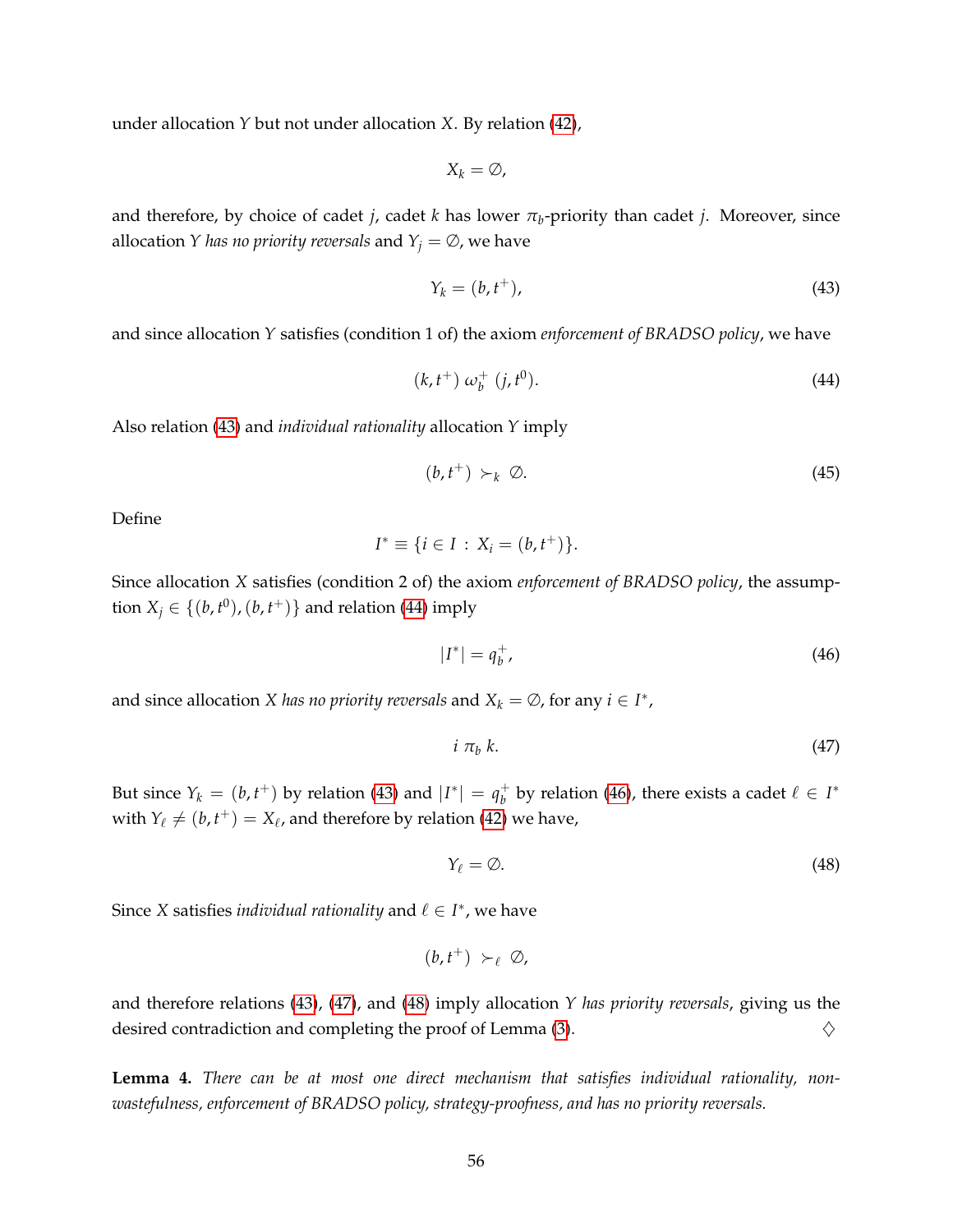*Proof of Lemma [4](#page-55-5)*: The proof of the lemma is inspired by a technique introduced by [Hirata and](#page-39-4) [Kasuya](#page-39-4) [\(2017\)](#page-39-4). Towards a contradiction, suppose there exists two distinct direct mechanisms *ϕ* and *ψ* that satisfy *individual rationality, non-wastefulness, enforcement of BRADSO policy, strategyproofness,* and *have no priority reversals*. Let the preference profile  $\succ^* \in \mathcal{Q}^{|I|}$  be such that,

- 1.  $\varphi(\succ^*) \neq \psi(\succ^*)$ , and
- 2. the aggregate number of acceptable contracts between all cadets is minimized among all preference profiles  $\widetilde{\succ} \in \mathcal{Q}^{|I|}$  such that  $\varphi(\widetilde{\succ}) \neq \psi(\widetilde{\succ})$ .

Let  $X = \varphi(\succ^*)$  and  $Y = \psi(\succ^*)$ . By Lemma [3,](#page-54-1) there exists a cadet  $i \in I$  such that

- 1.  $X_i \neq \emptyset$ ,
- 2.  $Y_i \neq \emptyset$ , and
- 3.  $X_i \neq Y_i$ .

Since both allocations *X* and *Y* satisfy *individual rationality*,

$$
X_i \succ_i^* \varnothing \quad \text{and} \ \ Y_i \succ_i^* \varnothing.
$$

W.l.o.g., assume

$$
X_i \succ_i^* Y_i \succ_i^* \varnothing.
$$

Construct the preference relation  $\succ_i' \in \mathcal{Q}$  as follows:

If  $X_i = (b, t^0)$  for some  $b \in B$ , then

$$
(b, t^0) \succ'_i \varnothing \succ'_i (b', t') \quad \text{for any } (b', t') \in B \times T \setminus \{(b, t^0)\}.
$$

Otherwise, if  $X_i = (b, t^+)$  for some  $b \in B$ , then

$$
(b,t^0) \succ'_i (b,t^+) \succ'_i \varnothing \succ'_i (b',t') \quad \text{for any } (b',t') \in B \times T \setminus \{(b,t^0), (b,t^+) \}.
$$

Since  $X_i \succ_i^* Y_i \succ_i^* \emptyset$  and  $(b, t^0) \succ_i^* (b, t^+)$ , the preference relation  $\succ_i'$  has strictly fewer acceptable contracts for cadet *i* than the preference relation  $\succ_i^*$ .

By *strategy-proofness* of the mechanism *ψ*, we have

$$
\underbrace{\psi_i(\succ_i^*,\succ_{-i}^*)}_{=\Upsilon_i} \geq_i^* \psi_i(\succ_i',\succ_{-i}^*),
$$

and since no branch-cost pair  $(b', t') \in B \times T$  with  $Y_i \succ'_i (b', t')$  is acceptable under  $\succ'_i$ , by *individual rationality* of the mechanism *ψ* we have

<span id="page-56-0"></span>
$$
\psi_i(\succ_i',\succ_{-i}^*) = \emptyset. \tag{49}
$$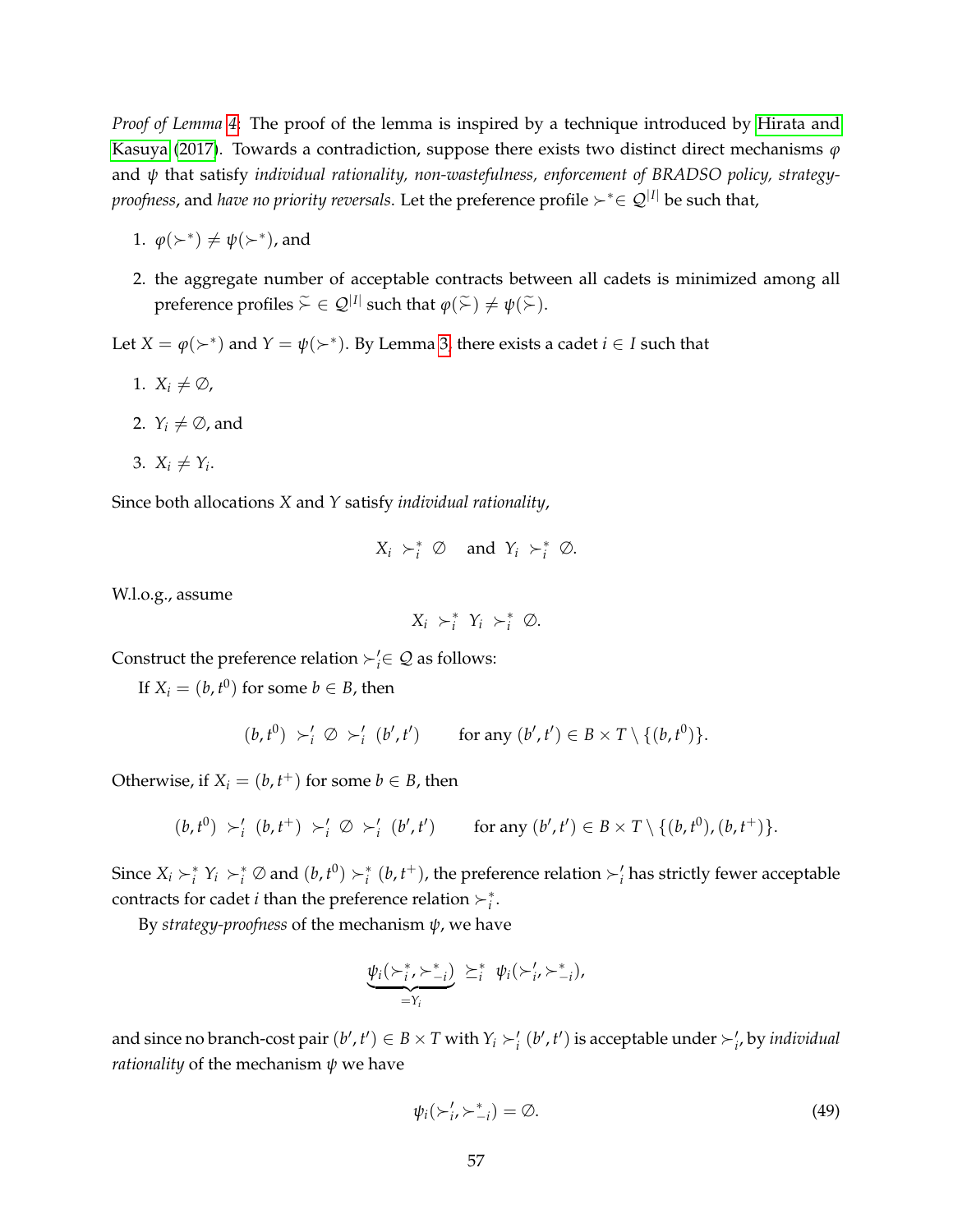Similarly, by *strategy-proofness* of the mechanism *ϕ*, we have

$$
\varphi_i(\succ_i',\succ_{-i}^*) \geq'_i \varphi_i(\succ_i^*,\succ_{-i}^*)
$$
  
= $X_i$ 

which in turn implies

<span id="page-57-0"></span>
$$
\varphi_i(\succ_i',\succ_{-i}^*) \neq \emptyset. \tag{50}
$$

But then, by relations [\(49\)](#page-56-0) and [\(50\)](#page-57-0) we have

$$
\varphi(\succ_i',\succ_{-i}^*) \neq \psi(\succ_{i'}',\succ_{-i}^*),
$$

giving us the desired contradiction, since between all cadets the preference profile  $(\succ_i', \succ_{-i}^*)$  has strictly fewer acceptable contracts than the preference profile  $\succ^*$ . This completes the proof of Lemma [4.](#page-55-5)  $\diamondsuit$ 

Since we have already shown that *φ COM*−*BR* satisfies all five axioms, Lemma [4](#page-55-5) establishes the uniqueness, concluding the proof of Theorem [2.](#page-31-0)  $\Box$ 

**Proof of Corollary [1](#page-31-2)**: Since *BRADSO-IC* is implied by *strategy-proofness*, Corollary [1](#page-31-2) is a direct implication of Theorems [1](#page-23-3) and [2.](#page-31-0)  $\Box$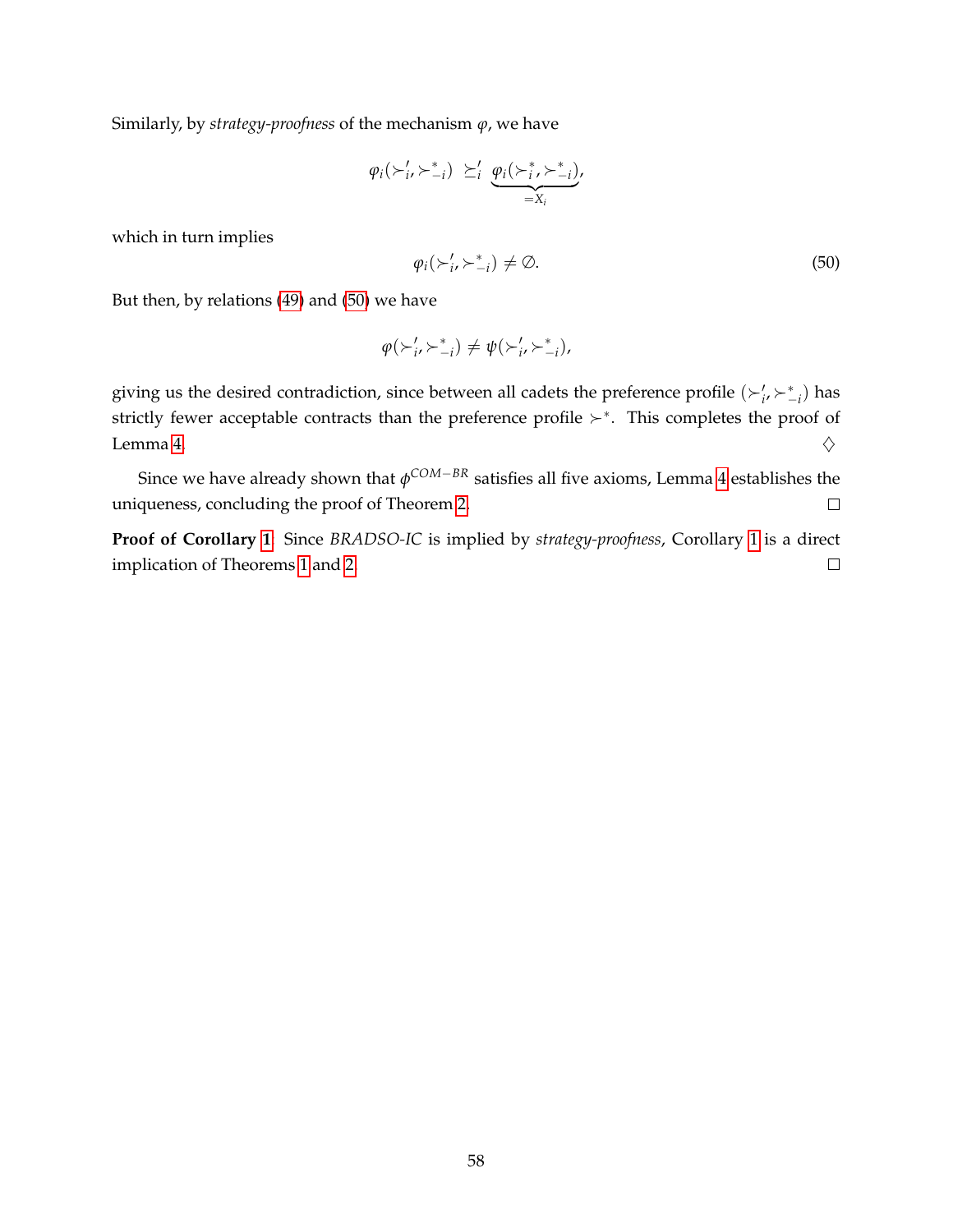<span id="page-58-0"></span>

|                                    | Class of 2020   |                     |                       | Class of 2021   |                     |                       |
|------------------------------------|-----------------|---------------------|-----------------------|-----------------|---------------------|-----------------------|
|                                    | Number Assigned | <b>Ranked First</b> | <b>BRADSO</b> Willing | Number Assigned | <b>Ranked First</b> | <b>BRADSO</b> Willing |
| <b>Branch</b>                      | (1)             | (2)                 | (3)                   | (4)             | (5)                 | (6)                   |
| Air Defense                        | 61              | 5                   | 16                    | 54              | 11                  | 8                     |
| <b>Adjutant General</b>            | $\overline{2}$  | 57                  | 30                    | 19              | 43                  | 25                    |
| Armor                              | 112             | 80                  | 19                    | 97              | 75                  | 34                    |
| Aviation                           | 109             | 129                 | 93                    | 88              | 116                 |                       |
| Chemical                           | $\overline{2}$  | 9                   | 9                     | 8               | 5                   | $\overline{c}$        |
| Cyber                              | 40              | 42                  | 32                    | 40              | 51                  | 40                    |
| Engineer                           | 139             | 147                 | 49                    | 124             | 145                 | 62                    |
| <b>Explosive Ordnance Disposal</b> |                 |                     |                       | 10              | 27                  | 7                     |
| <b>Field Artillery</b>             | 173             | 147                 | 17                    | 154             | 77                  | 17                    |
| Finance                            |                 | 6                   | 16                    | 5               | 8                   | 6                     |
| Infantry                           | 237             | 206                 | 26                    | 207             | 197                 | 74                    |
| Military Intelligence              | 58              | 72                  | 92                    | 65              | 87                  | 58                    |
| Military Police                    | 18              | 27                  | 32                    | 12              | 18                  | 13                    |
| <b>Medical Services</b>            | 7               | 8                   | $\Omega$              | 19              | 27                  | 28                    |
| Ordinance                          | 36              | 37                  | 30                    | 14              | 19                  | 23                    |
| Quartermaster                      | 26              | 26                  | 49                    | 17              | 57                  | 37                    |
| Signal Corp                        | 43              | 67                  | 60                    | 44              | 26                  | 22                    |
| Transportation Corp                | 25              | 24                  | 27                    | 17              | 5.                  | 10                    |
| Total                              | 1089            | 1089                | 597                   | 994             | 994                 | 467                   |

**Table 1: Branches and Applications for Classes of 2020 and 2021**

**Notes.** This table reports information on branches for the Class of 2020 and 2021. Number Assigned equals the capacity of the branch. Ranked First is the number of cadets ranking the branch as their highest rank choice. BRADSO Willing is the number of cadets who rank a BRADSO contract at the branch anywhere on their rank order list. Explosive Ordnance Disposal was not a branch option for the Class of 2020.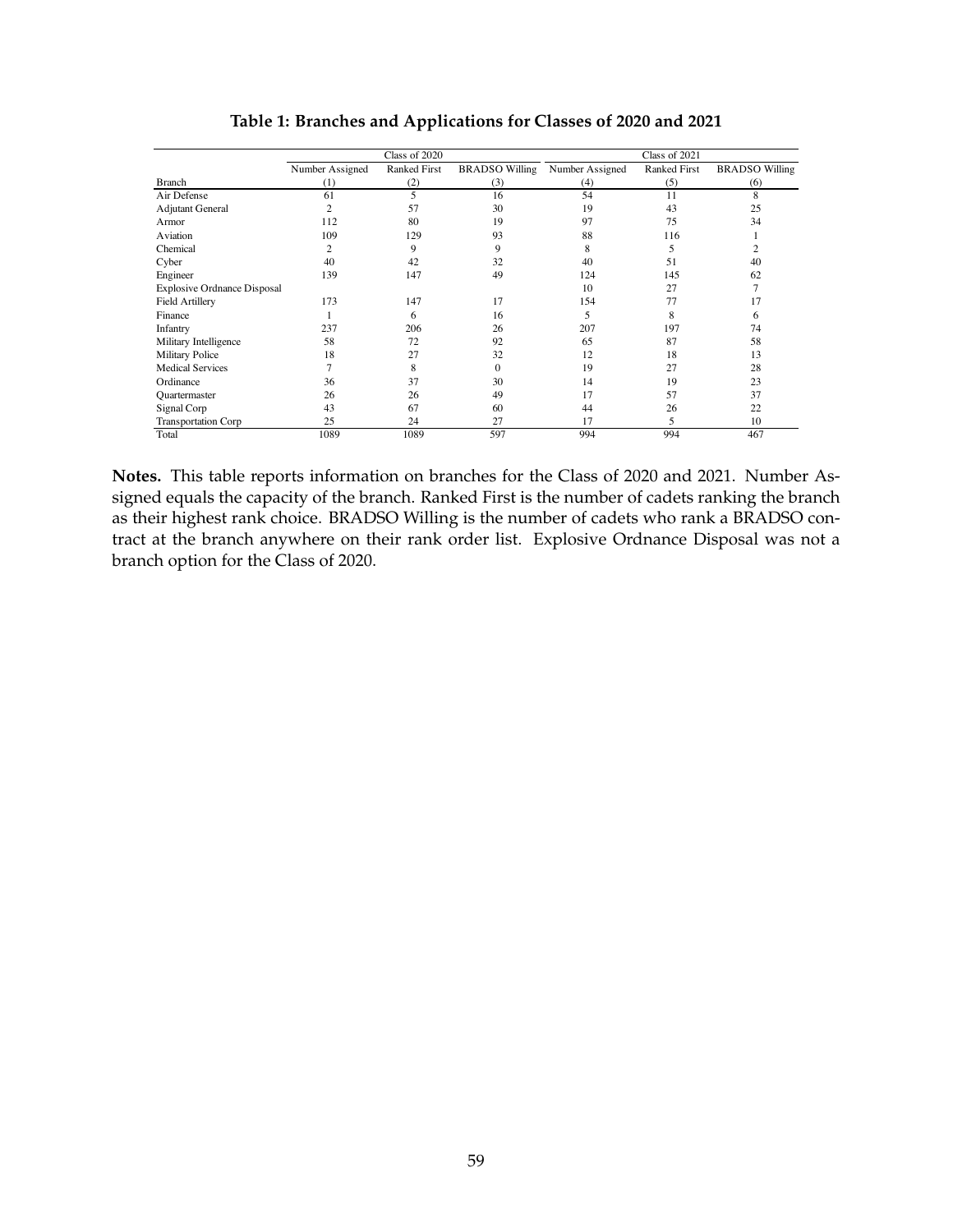<span id="page-59-0"></span>



**Notes.** This figure reports Strategic BRADSOs, BRADSO-IC Failures, and Detectable Priority Reversals under the USMA-2006 and USMA-2020 Mechanisms. The leftmost three columns correspond to outcomes under the USMA-2006 Mechanism averaging over six classes who participated in the mechanism from 2014-2019. The rightmost three columns correspond to outcomes under USMA-2020 Mechanism for the Class of 2020. A cadet has a Strategic BRADSO if she is assigned a branch at base cost and would have still received that position at base cost if she did not indicate a willingness to BRADSO at the branch. A cadet has a BRADSO-IC failure if she is assigned a branch at increased cost, but would receive that branch at base cost if she did not indicate a willingness to BRADSO at the branch. A cadet has an detectable Priority Reversal if she is assigned a branch at base cost and another cadet with higher priority either receives that branch with BRADSO or is assigned a strictly less preferred branch.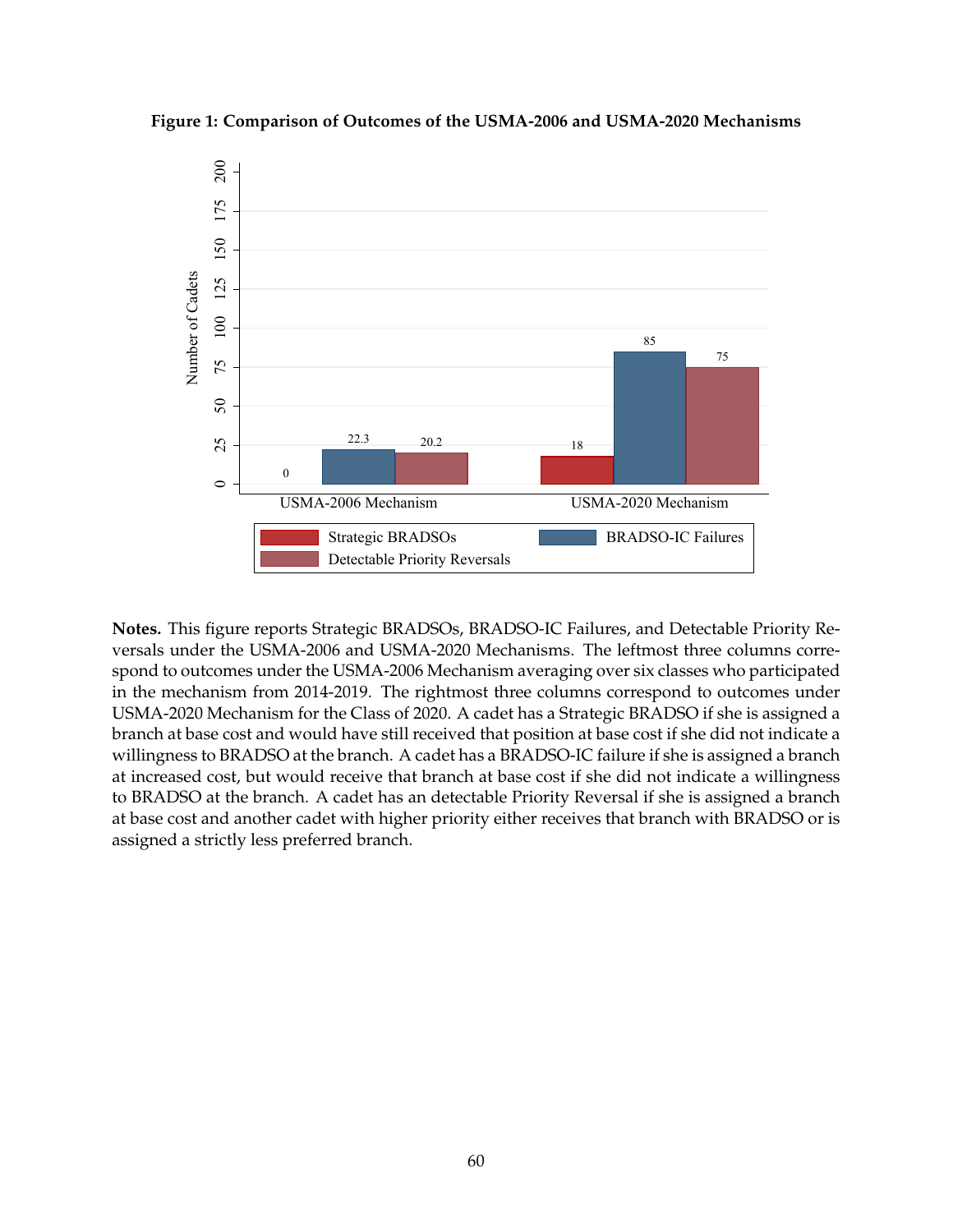

<span id="page-60-0"></span>**Figure 2: BRADSO Ranking Relative to Non-BRADSO Ranking by Class of 2021**

**Notes.** This figure reports where in the preference list a branch is ranked with BRADSO relative to where it is ranked without BRADSO. A value of 1 (2 or 3) indicates that the branch is ranked with BRADSO immediately after (two places or three places after, respectively) the branch is ranked at base cost. 4+ means that the a branch is ranked with BRADSO four or more choices after the branch is ranked at base cost.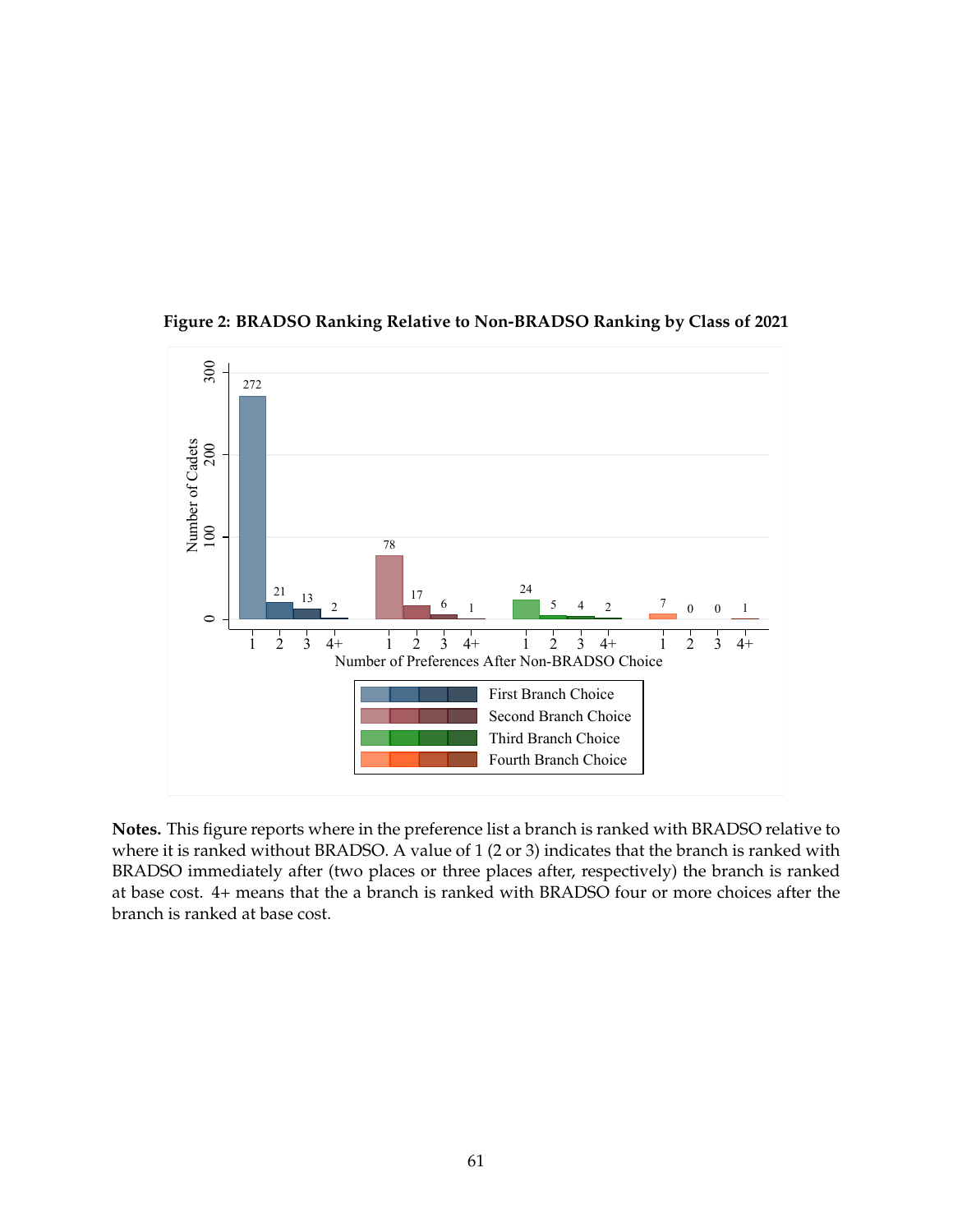<span id="page-61-0"></span>



**Notes.** USMA used the strategy-proof COM-BRADSO mechanism for the Class of 2021. This figure uses data from the Class of 2021 on cadet preferences, branch priorities, and branch capacities to simulate the outcomes of the mechanisms USMA-2006 and USMA-2020. Since the strategy spaces of the mechanisms USMA-2006 and USMA-2020 differ from that of the mechanism COM-BRADSO, cadet strategies that correspond to truthful branch-preferences and BRADSO willingness are are simulated from cadet preferences over branch-cost pairs under the COM-BRADSO mechanism. Truthful strategies for the mechanisms USMA-2006 and USMA-2020 are constructed from Class of 2021 preferences by assuming that a preference indicating willingness to BRADSO at a branch means the cadet's strategy under the USMA-2006 and USMA-2020 mechanisms has her willing to BRADSO. Strategic BRADSOs, BRADSO-IC Failures, and Detectable Priority Reversals are defined in Figure [1.](#page-59-0) To compute Priority Reversals, we compare a cadet's outcome in the USMA-2006 or USMA-2020 mechanism to a cadet's preference submitted under the COM-BRADSO mechanism. If a cadet prefers a higher ranked choice and has higher priority over a cadet who is assigned that choice, then the cadet is part of a Priority Reversal.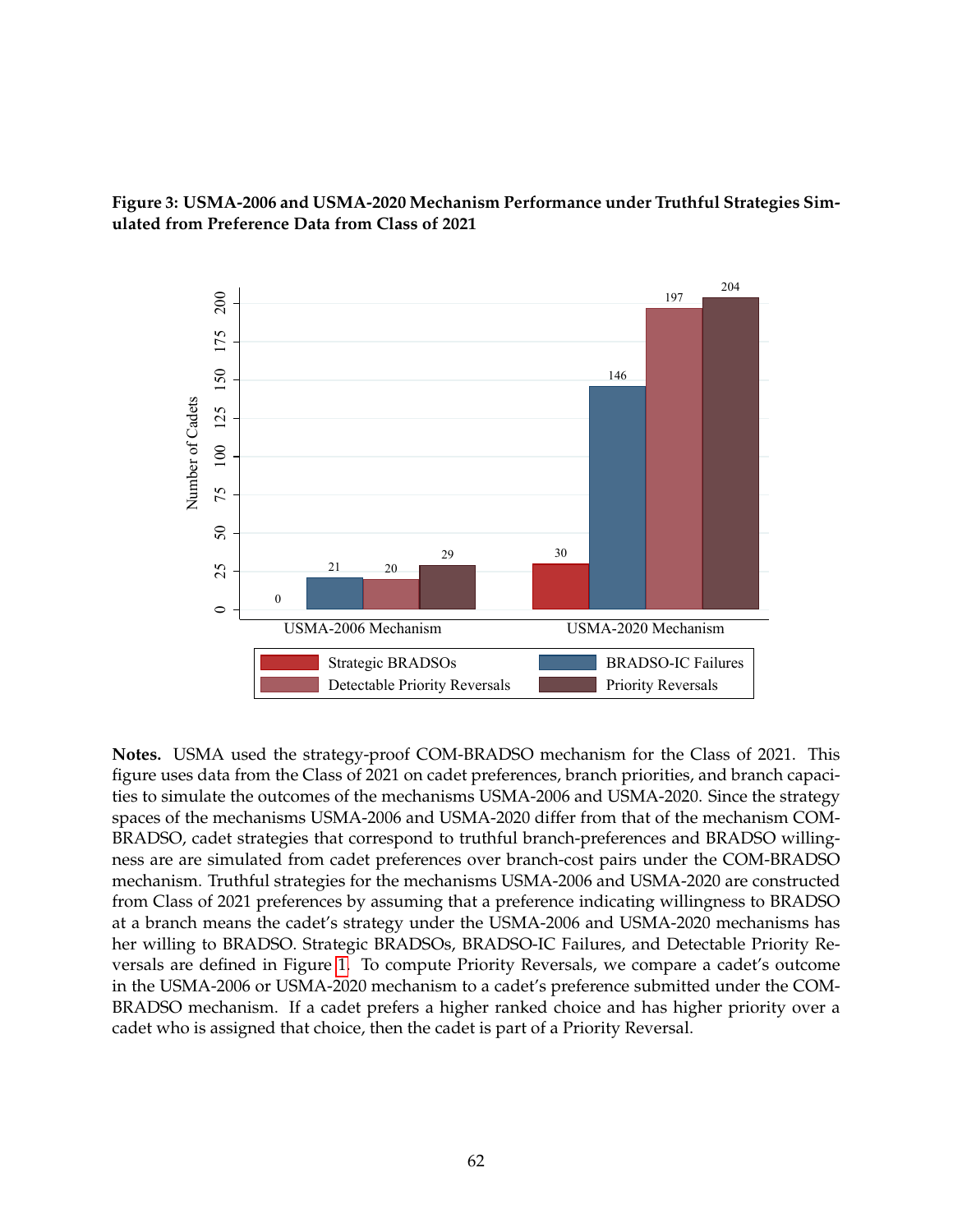<span id="page-62-0"></span>**Figure 4: USMA-2020 Mechanism Performance Under Indicative and Final Strategies**



**Notes.** This figure reports on the number of Strategic BRADSOs, BRADSO-IC failures, Detectable Priority Reversals, and Priority Reversals under indicative strategies submitted in a dry-run of the USMA-2020 mechanism and final strategies of the USMA-2020 mechanism for the Class of 2020.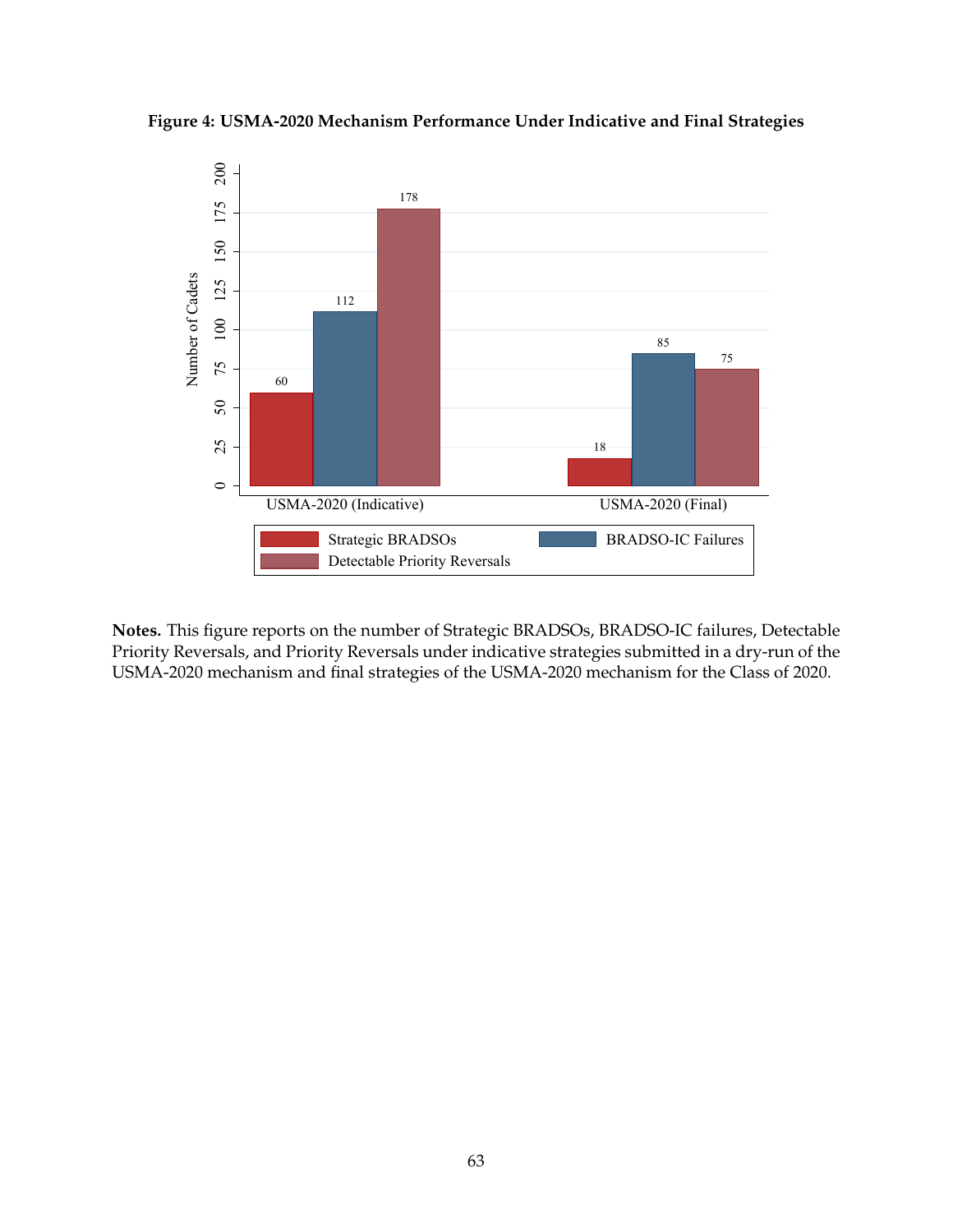### <span id="page-63-0"></span>**Figure 5: USMA-2020 Mechanism Performance under Truthful Strategies Simulated from Indicative and Final Preference Data from Class of 2021**



**Notes.** USMA used the strategy-proof COM-BRADSO mechanism for the Class of 2021. This figure uses data from the indicative and final rounds from the Class of 2021 on cadet preferences, branch priorities, and branch capacities to simulate the outcome of the USMA-2020 mechanism. Since the strategy space of the mechanism USMA-2020 differs from that of the mechanism COM-BRADSO, cadet strategies that correspond to truthful branch-preferences and BRADSO willingness are are simulated from cadet preferences over branch-cost pairs under the COM-BRADSO mechanism. Truthful strategies are constructed from Class of 2021 preferences by assuming that a preference indicating willingness to BRADSO at a branch means the cadet's strategy under the USMA-2006 and USMA-2020 mechanisms has her willing to BRADSO. USMA-2020 (Indicative) reports outcomes using strategies constructed from preferences submitted in the dry-run of COM-BRADSO. USMA-2020 (Final) reports outcomes using strategies constructed from preferences submitted in the final run of COM-BRADSO.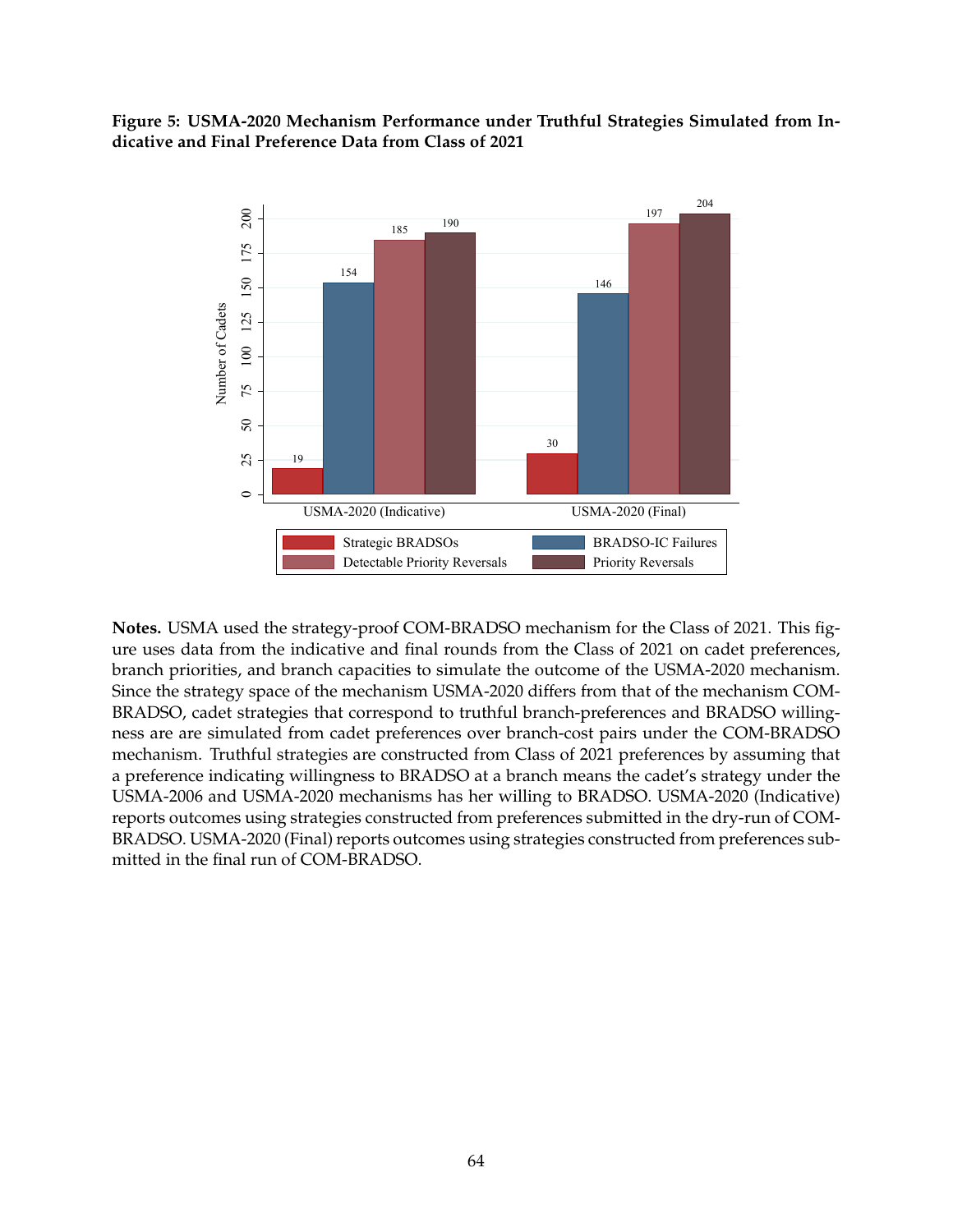<span id="page-64-0"></span>



**Notes.** This figure reports on the number of BRADSOs charged for three BRADSO policies: Ultimate BRADSO, BRADSO-2020, and BRADSO-2021 using data from the Class of 2021. The BRADSO cap ranges from 5% to 75% of slots at each branch. Each outcome is computed by running COM-BRADSO given stated cadet preferences under different BRADSO policies and cap sizes.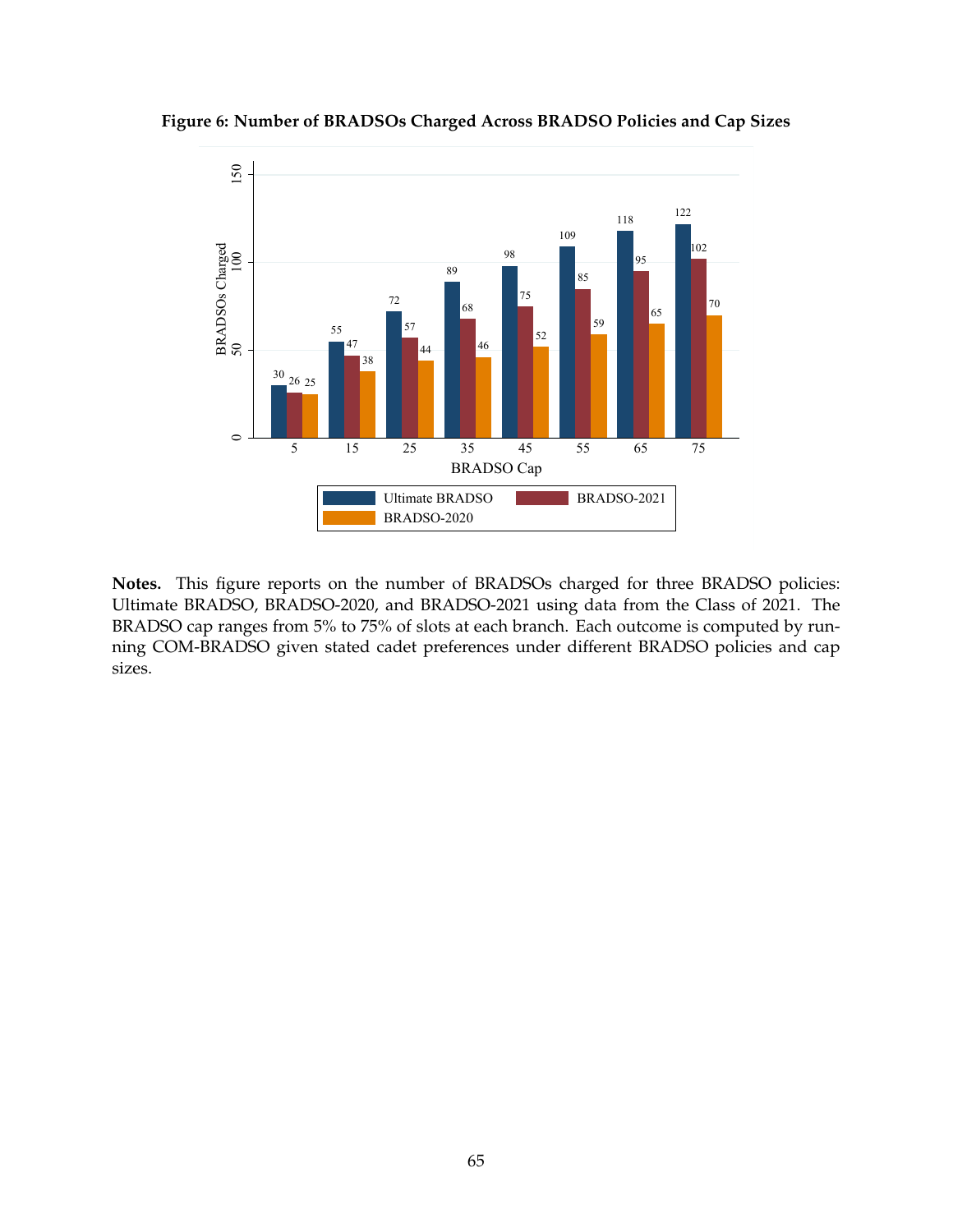# <span id="page-65-2"></span>**B Online Appendix: Supplementary Material**

# <span id="page-65-0"></span>**B.1 Individual-Proposing Deferred Acceptance**

The USMA-2020 mechanism was based on the individual-proposing deferred acceptance algorithm [\(Gale and Shapley, 1962\)](#page-38-5). Given a ranking over branches, the individual-proposing deferred acceptance algorithm (DA) produces a matching as follows.

### **Individual-Proposing Deferred Acceptance Algorithm (DA)**

**Step 1:** Each cadet applies to her most preferred branch. Each branch *b* tentatively assigns applicants with the highest priority until all cadets are chosen or all  $q_b$  slots as assigned and permanently rejects the rest. If there are no rejections, then stop.

**Step k:** Each cadet who was rejected in Step k-1 applies to her next preferred branch, if such a branch exists. Branch *b* tentatively assigns cadets with the highest priority until all all cadets are chosen or all *q<sup>b</sup>* slots are assigned and permanently rejects the rest. If there are no rejections, then stop.

The algorithm terminates when there are no rejections, at which point all tentative assignments are finalized.

# <span id="page-65-1"></span>**B.2 Cadet Survey Questions and Answers**

In fall 2020, the Army administered a survey of cadets. This survey asked two questions related to assignment mechanisms, one on cadet understanding of USMA-2020 and the other on cadet preferences over assignment mechanisms. This section reports the questions and the distribution of survey responses.

**Question 1.** *What response below best describes your understanding of the impact of volunteering to BRADSO for a branch in this year's branching process?*

- A. I am more likely to receive the branch, but I am only charged a BRADSO if I would have failed to receive the branch had I not volunteered to BRADSO. (43.3% of respondents)
- B. I am charged a BRADSO if I receive the branch, regardless of whether volunteering to BRADSO helped me receive the branch or not. (9.5% of respondents)
- C. I am more likely to receive the branch, but I may not be charged a BRADSO if many cadets who receive the same branch not only rank below me but also volunteer to BRADSO. (38.8% of respondents)
- D. I am more likely to receive the branch, but I do not know how the Army determines who is charged a BRADSO. (6.7% of respondents)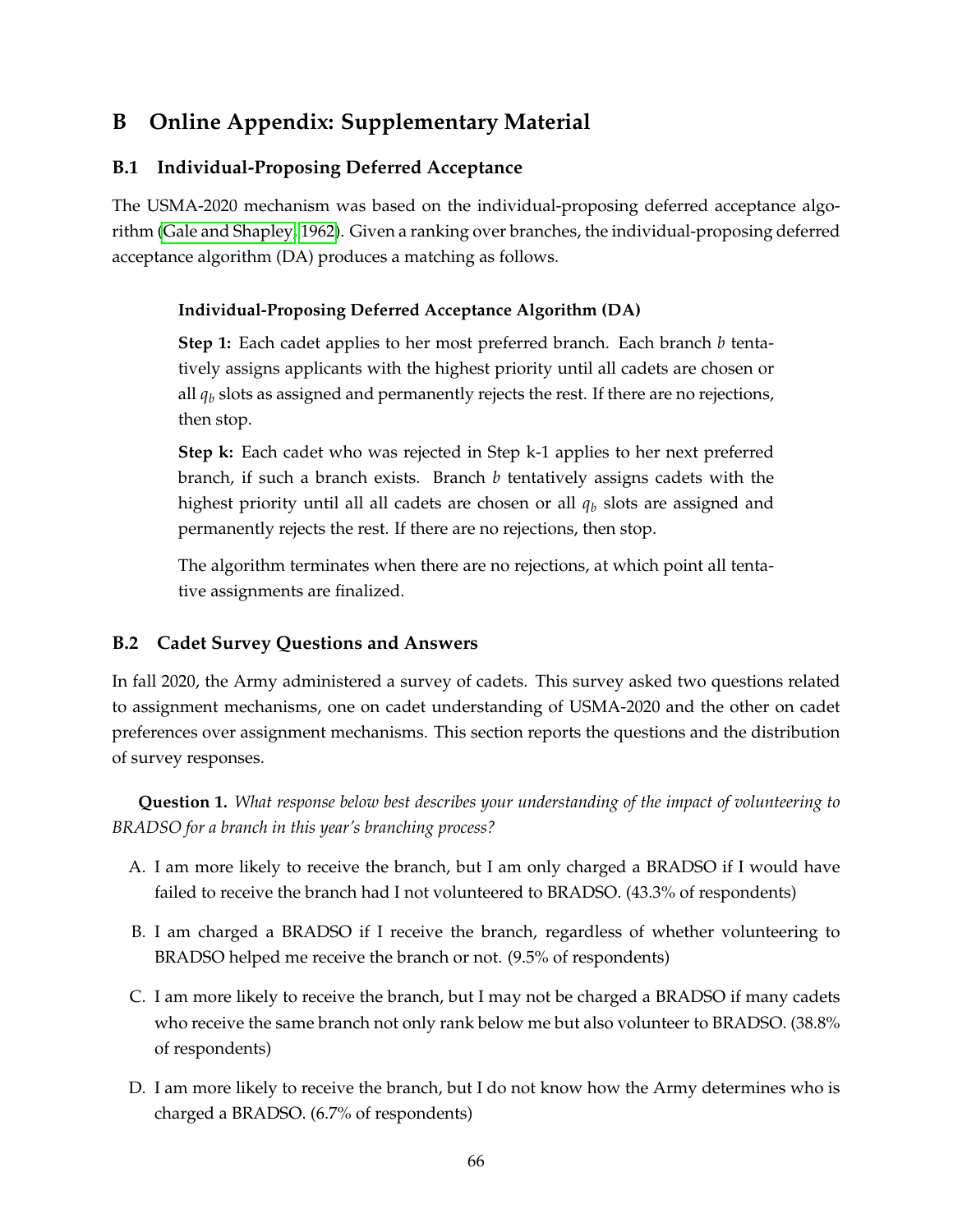E. I am NOT more likely to receive the branch even though I volunteered to BRADSO. (1.8 percent of respondents)

38.8% of cadets answered the correct answer (answer C). 43.3% of cadets believed that the 2020 mechanism would only charge a BRADSO if required to receive the branch (answer A)

**Question 2**. *A cadet who is charged a BRADSO is required to serve an additional 3 years on Active Duty. Under the current mechanism, cadets must rank order all 17 branches and indicate if they are willing to BRADSO for each branch choice. For example:*

### • **Current Mechanism Example**:

**– 1: AV/BRADSO, 2: EN, 3: CY**

Under an alternative mechanism, cadets could indicate if they prefer to receive their second branch choice without a BRADSO charge more than they prefer to receive their first branch choice with a BRADSO charge. For example:

- **Alternative Mechanism Example**:
	- **– 1: AV, 2: EN, 3: AV/BRADSO, 4: CY**

When submitting branch preferences, which mechanism would you prefer?

- A. Current Mechanism (21.4% of respondents)
- B. Alternative Mechanism (49.7% of respondents)
- C. Indifferent (24.2% of respondents)
- D. Do Not Understand (4.8% of respondents)